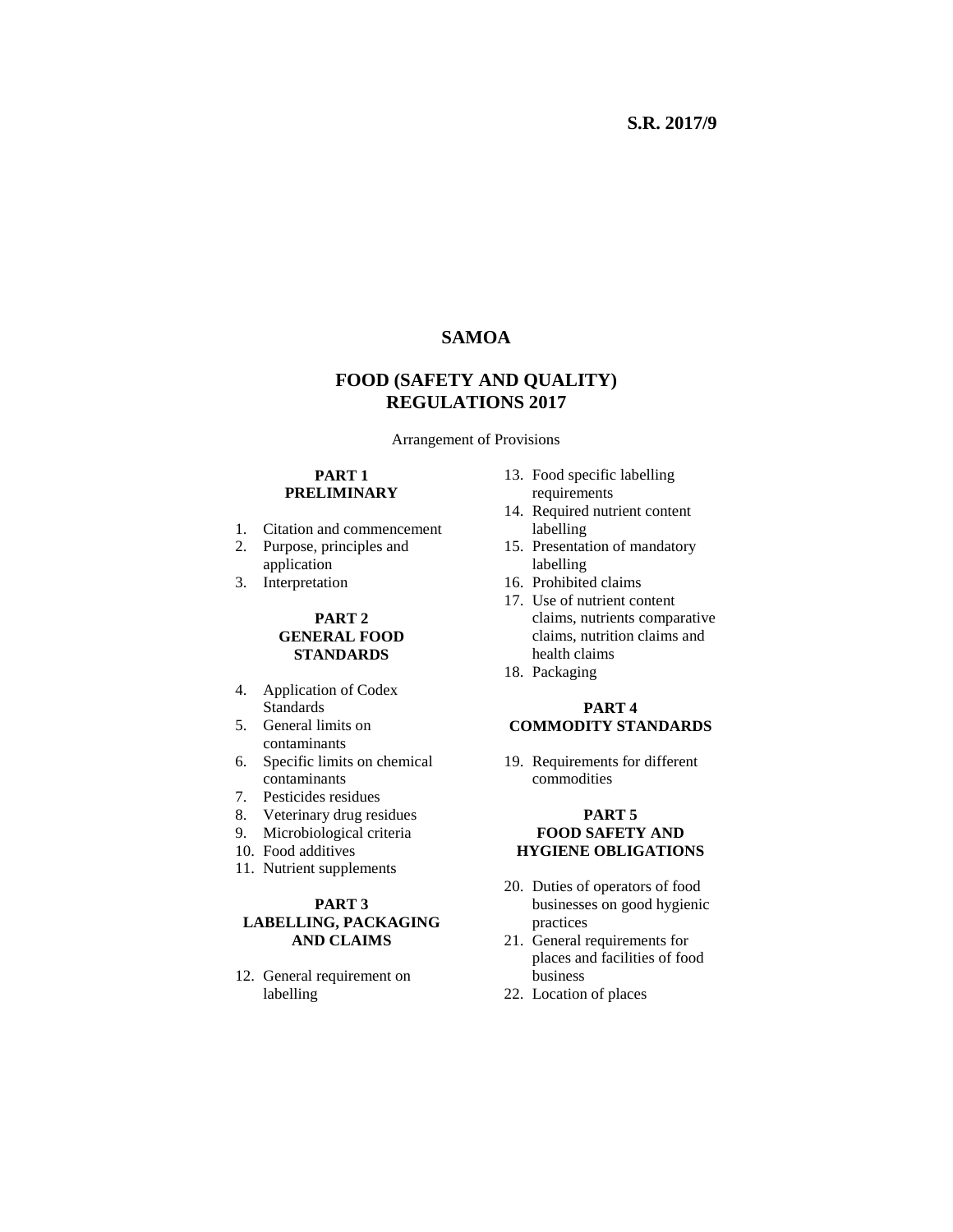- 23. Location of equipment
- 24. Design and layout of places
- 25. Internal structures and fittings
- 26. Equipment and containers
- 27. Cooking equipment and associated exhaust systems
- 28. Potable water
- 29. Ice
- 30. Drainage and waste disposal
- 31. Cleaning facilities
- 32. Personnel hygiene facilities and toilets
- 33. Air quality and ventilation
- 34. Lighting
- 35. Storage
- 36. General maintenance of places and equipment
- 37. Cleaning and disinfection
- 38. Pest control
- 39. Vehicles, vessels, conveyances and bulk containers
- 40. Time and temperature control
- 41. Microbiological crosscontamination
- 42. Physical contamination
- 43. Re-service of food prohibited 44. Interference with food
- packages 45. Restrictions as to exposure of
- food
- 46. Incoming raw materials, ingredients and food
- 47. Health status of food workers
- 48. Personal cleanliness
- 49. Personal behaviour
- 50. Food handler training
- 51. Recall procedures

## **PART 6 HIGH RISK FOOD AND**

#### **FOOD OF REGULATORY INTEREST**

52. High risk food

- 53. Food of regulatory interest
- 54. Importation of listed food

#### **PART 7 PRODUCTION, MANUFACTURE AND IMPORTATION OF FOOD**

- 55. Application for health certificate
- 56. General import requirements
- 57. Importation of raw and semiprocessed food
- 58. Importation of food for repackaging, etc.
- 59. Exempt imports
- 60. Personal import of food
- 61. Product identity
- 62. Health or sanitary certification for imported food
- 63. Analytical certificates
- 64. Holding for physical checks
- 65. Permitting foods to be moved
- 66. Physical checks
- 67. Sampling food
- 68. Satisfactory checks
- 69. Re-labelling
- 70. Rejection and destruction

#### **PART 8 MISCELLANEOUS**

- 71. Other food standards
- 72. Advertisements of certain food
- 73. Record keeping
- 74. Interference with official marks
- 75. General offences and penalties
- 76. Transition and saving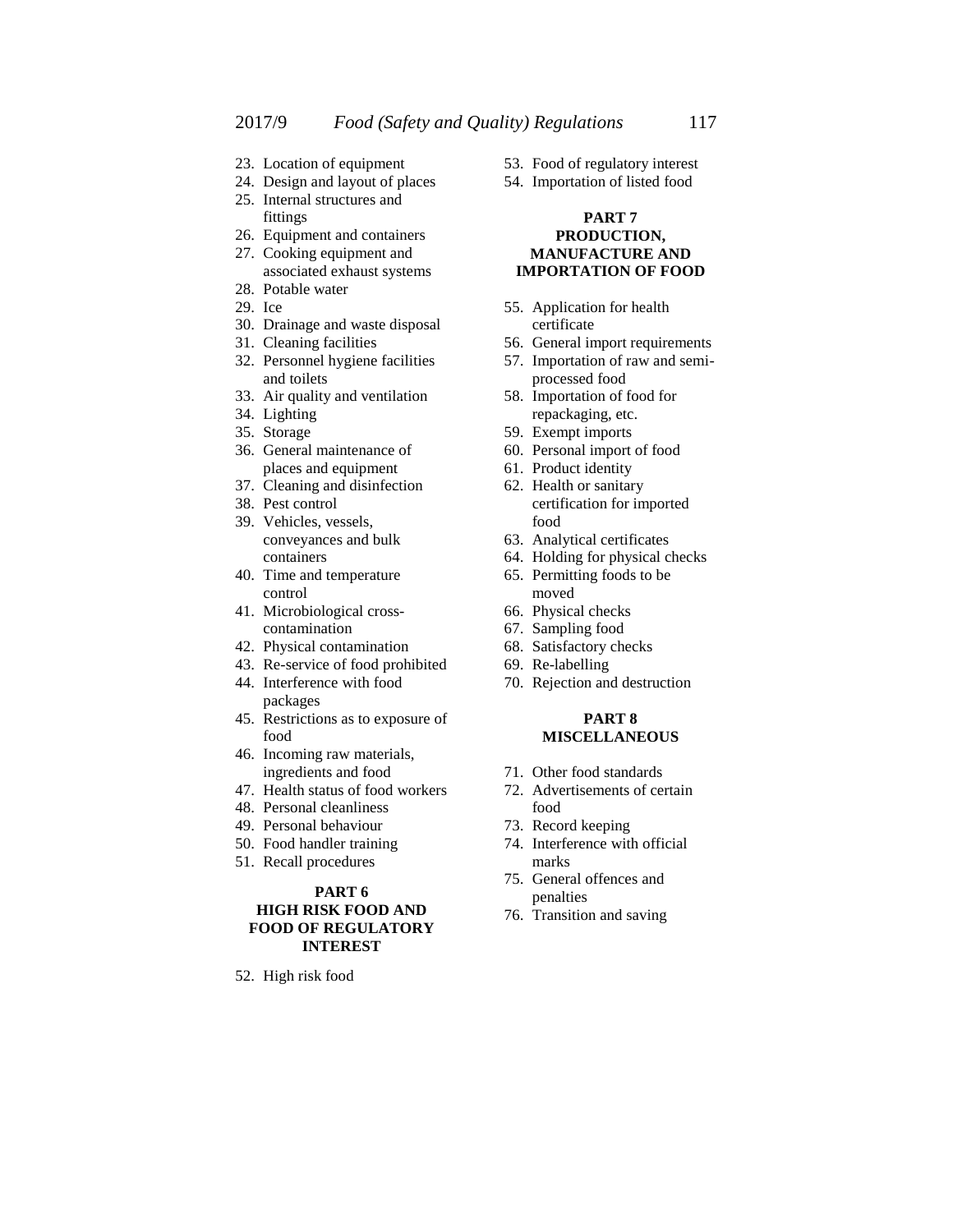| <b>Schedule 1 – Maximum</b>                        | Schedule 9 - Standards on salt           |
|----------------------------------------------------|------------------------------------------|
| permitted levels of chemical                       | <b>Schedule 10 – Standard on fruit</b>   |
| contaminants                                       | drinks                                   |
| <b>Schedule <math>2 -</math></b> Maximum limits on | <b>Schedule 11</b> – High risk foods     |
| microbiological                                    | and foods of regulatory                  |
| contaminants in foods                              | interest                                 |
| <b>Schedule 3</b> – Proposed Nutrient              | <b>Schedule 12</b> – Standards on fruit  |
| <b>Profiling Model</b>                             | and vegetables                           |
| <b>Schedule 4</b> – Table of Conditions            | <b>Schedule 13</b> – Standard on noni    |
| for Nutrient Content Claims                        | juice                                    |
| <b>Schedule <math>5</math></b> – Fortified foods   | <b>Schedule 14</b> – Standard on infant  |
| <b>Schedule 6</b> – Standards on eggs              | formula                                  |
| <b>Schedule <math>7 -</math></b> Standards on fish | <b>Schedule 15</b> $-$ Standards on meat |
| and fisheries products                             | and meat products                        |
| <b>Schedule 8</b> – Standards on cereal            | <b>Schedule 16</b> – Standard on sugar   |
| and cereal products                                |                                          |

**PURSUANT** to section 46 of the Food Act 2015 ("the Act"), **I, TUIMALEALIIFANO VAALETOA SUALAUVI II**, Head of State, acting on the advice of Cabinet, **MAKE** these Regulations:

\_\_\_\_\_\_\_\_\_\_

**DATED** this 3<sup>rd</sup> day of October 2017.

# signed: (Tuimalealiifano Vaaletoa Sualauvi II) **HEAD OF STATE**

## **REGULATIONS**

## **PART 1 PRELIMINARY**

**1. Citation and commencement**-(1) These Regulations may be cited as the Food (Safety and Quality) Regulations 2017.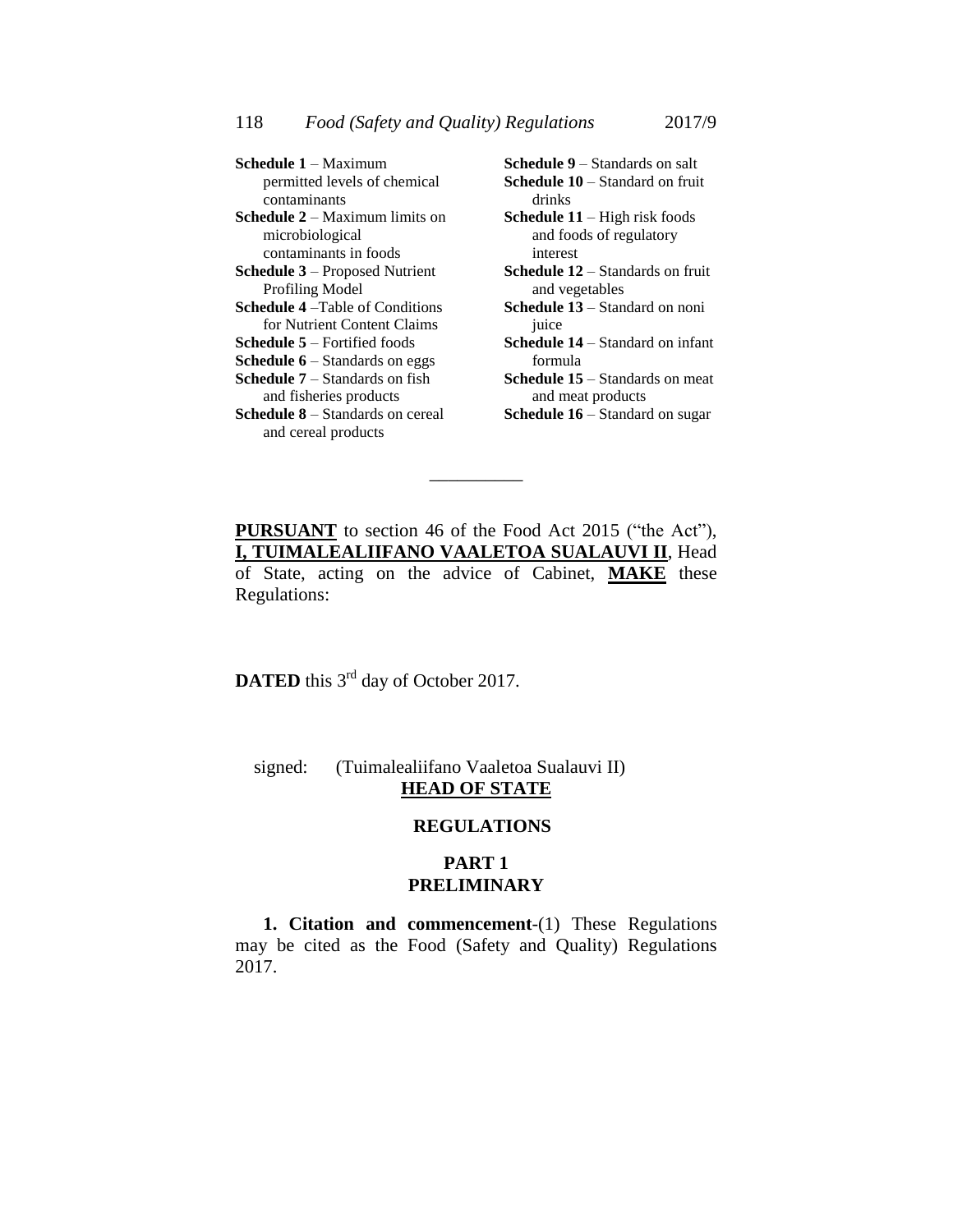(2) These Regulations commence on the date they are signed.

(3) However, any provision dealing with labeling commences after 12 months from the commencement date under subregulation (2).

**2. Purpose, principles and application**-(1) The purposes of these Regulations are:

- (a) to protect the health of the public from unsafe food;
- (b) to provide food that is fit for purpose; and
- (c) to protect consumers from deception and food of unacceptable and poor quality, by establishing minimum standards for food products.

(2) These Regulations take into account the following principles:

- (a) primary responsibility for food safety rests with the operators of food businesses;
- (b) it is necessary to ensure food safety throughout the food chain, starting with primary production and through to the food being sold and consumed;
- (c) it is necessary to ensure that imported foods are of at least the same hygiene and safety standards as food produced in Samoa.
- (3) These Regulations:
	- (a) apply to -

(i) all stages of production, processing, distribution, handling, and sale of food in Samoa; and

(ii) the importation into or exportation from Samoa of any food; but

(b) do not apply to the domestic preparation, handling, storage, holding or possession of food for private domestic consumption, unless the food is considered by the Ministry to be a food of significant public health concern.

**3. Interpretation**-(1) In these Regulations, unless the context otherwise requires: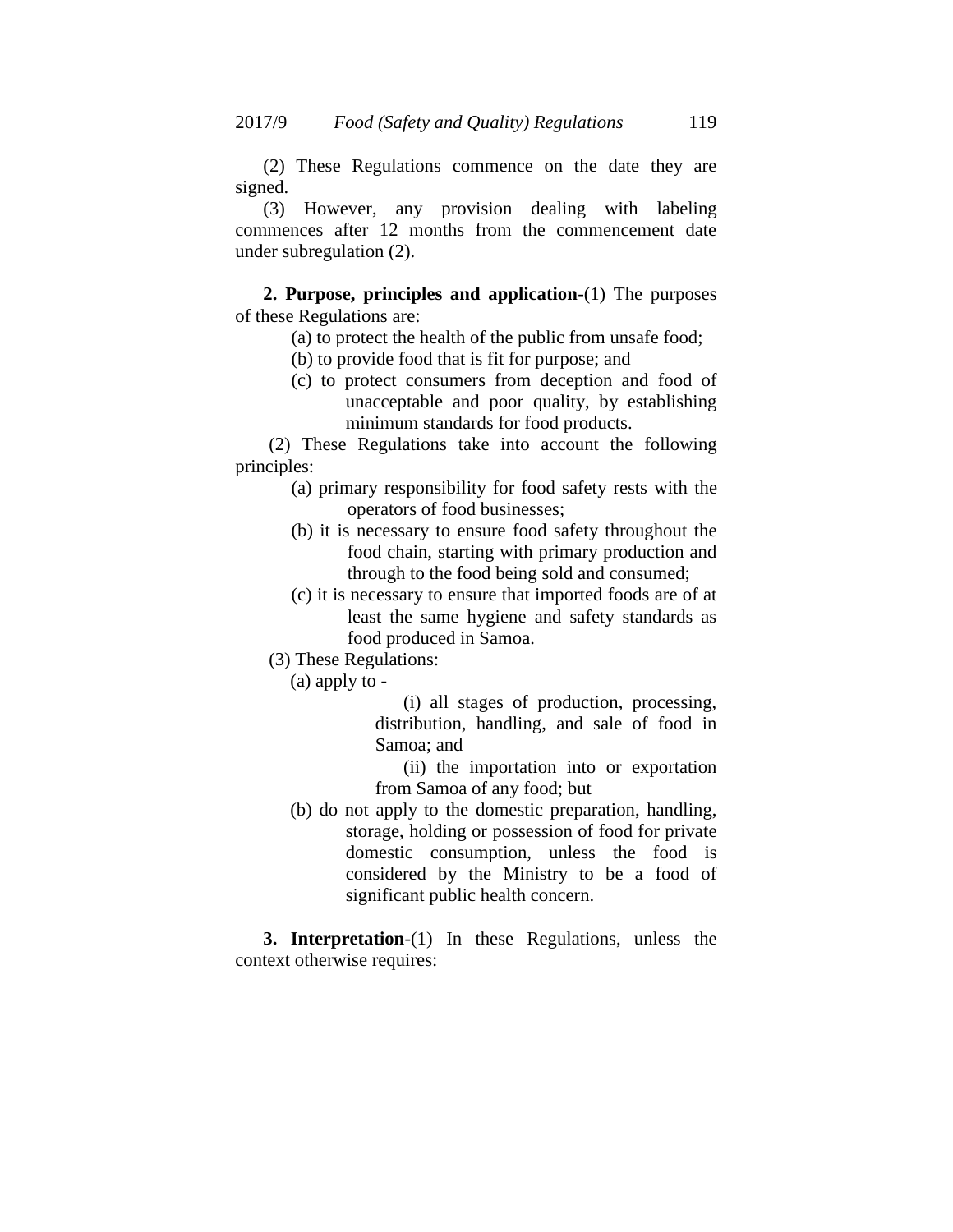"approved form" means a form approved under section 47 of the Act;

- "article" means:
	- (a) any food;
	- (b) anything used to label or advertise food; or
	- (c) any machine used for the preparation, preservation, packing, storing or displaying of any food.

"charity and community food business operation":

- (a) means any charitable, community based or other socially beneficial organisation that sells food to raise funds for (charitable or community purposes) and not for personal financial gain; and
- (b) includes any community market, bazaar, raffle, school fundraising activity, church fundraising activity or community stall or any other similar activity for charitable or community purposes.
- "claim" means any representation which states, suggests or implies that a food has particular qualities relating to its origin, nutritional properties, nature, processing, composition or any other quality;
- "Codex Alimentarius" or "Codex" means standards, codes of practice, guidelines and other texts developed and maintained by the Codex Alimentarius Commission;
- "Committee" means the Food and Nutrition Policy Committee established under section 18 of the Act;

"container":

(a) means any packaging of food for delivery as a single item, whether by completely or partially enclosing the food; and

(b) includes -

- (i) a wrapper; or
- (ii) a container that may enclose several units or types of packages when the container is offered to the consumer.
- "contaminant" means any biological or chemical agent, foreign matter, or other substances whether or not intentionally added to food which may compromise food safety or suitability;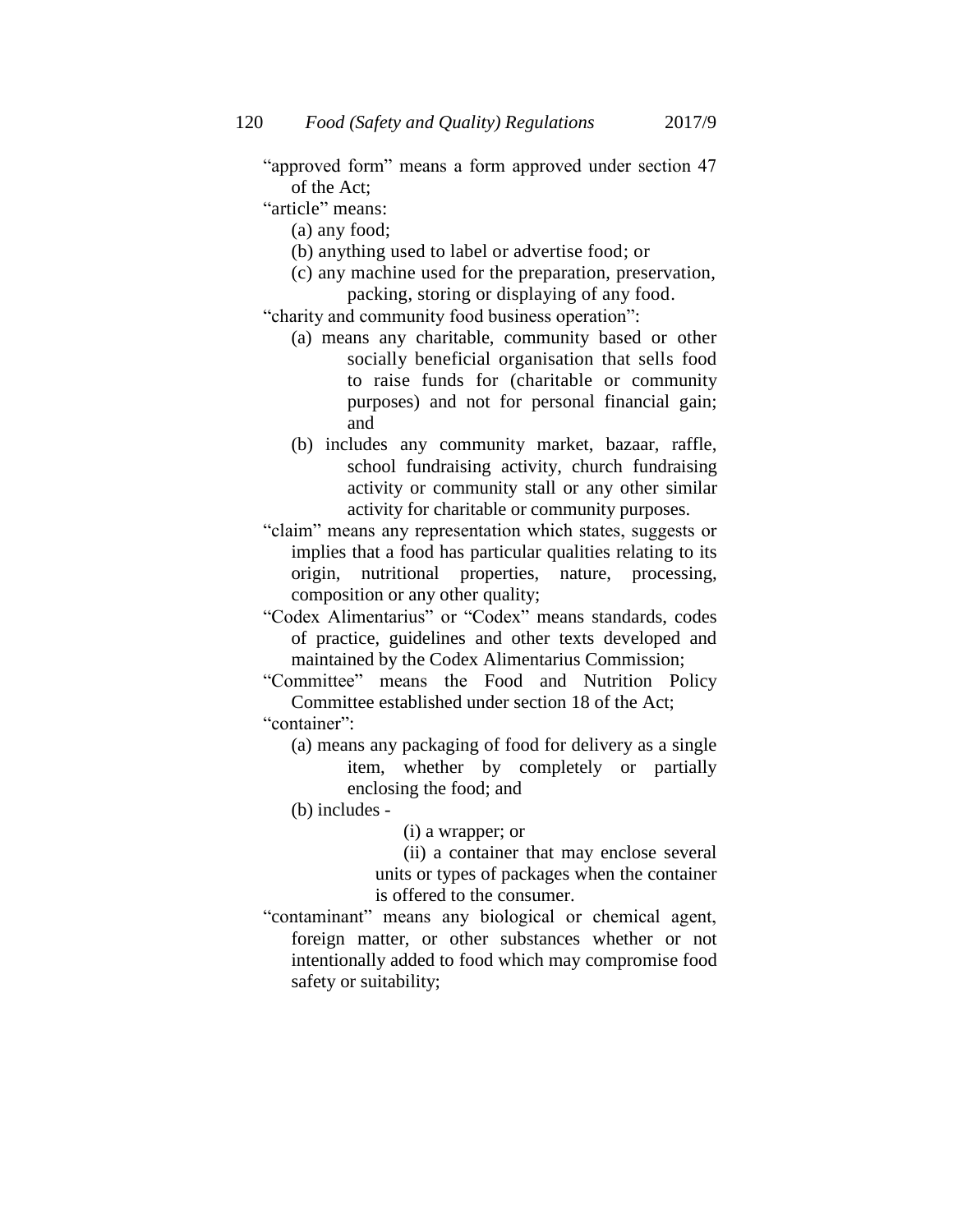- "date of manufacture" means the date on which the food becomes a food product;
- "date of packaging" means the date on which the food is placed in the immediate container in which the food will be ultimately sold;
- "disinfection" means the reduction, without adversely affecting the food, by means of hygienically satisfactory chemical agents or physical methods, of the number of microorganisms to a level that will not lead to harmful contamination of food;
- "equipment" means any machine, appliance, utensil, instrument used to handle food, and includes equipment used for the cleaning of food places;
- "fish" has the meaning in the Fisheries Management Act 2016;

"food additive":

(a) means any substance not normally -

- (i) consumed as a food by itself; and
- (ii) used as a typical ingredient of the food,

whether or not the additive has nutritive value, the intentional addition of which to food for a technological (including organoleptic) purpose in the manufacture, processing, preparation, treatment, packing, packaging, transport or holding of the food results, or may be reasonably expected to result, (directly or indirectly) in the additive or its by-products becoming a component of or otherwise affecting the characteristics of the food; but (b) does not include contaminants or substances added to

- food for maintaining or improving nutritional qualities.
- "food hygiene" means any condition and measure necessary to ensure the safety and suitability of food at all stages of the food chain;
- "food recall" means the action to remove food from the market at any stage of the food chain, including any food in possession of a consumer, in relation to any food safety issue, such as hazard, allergen, labelling concern or nutritional inadequacy concern for infants;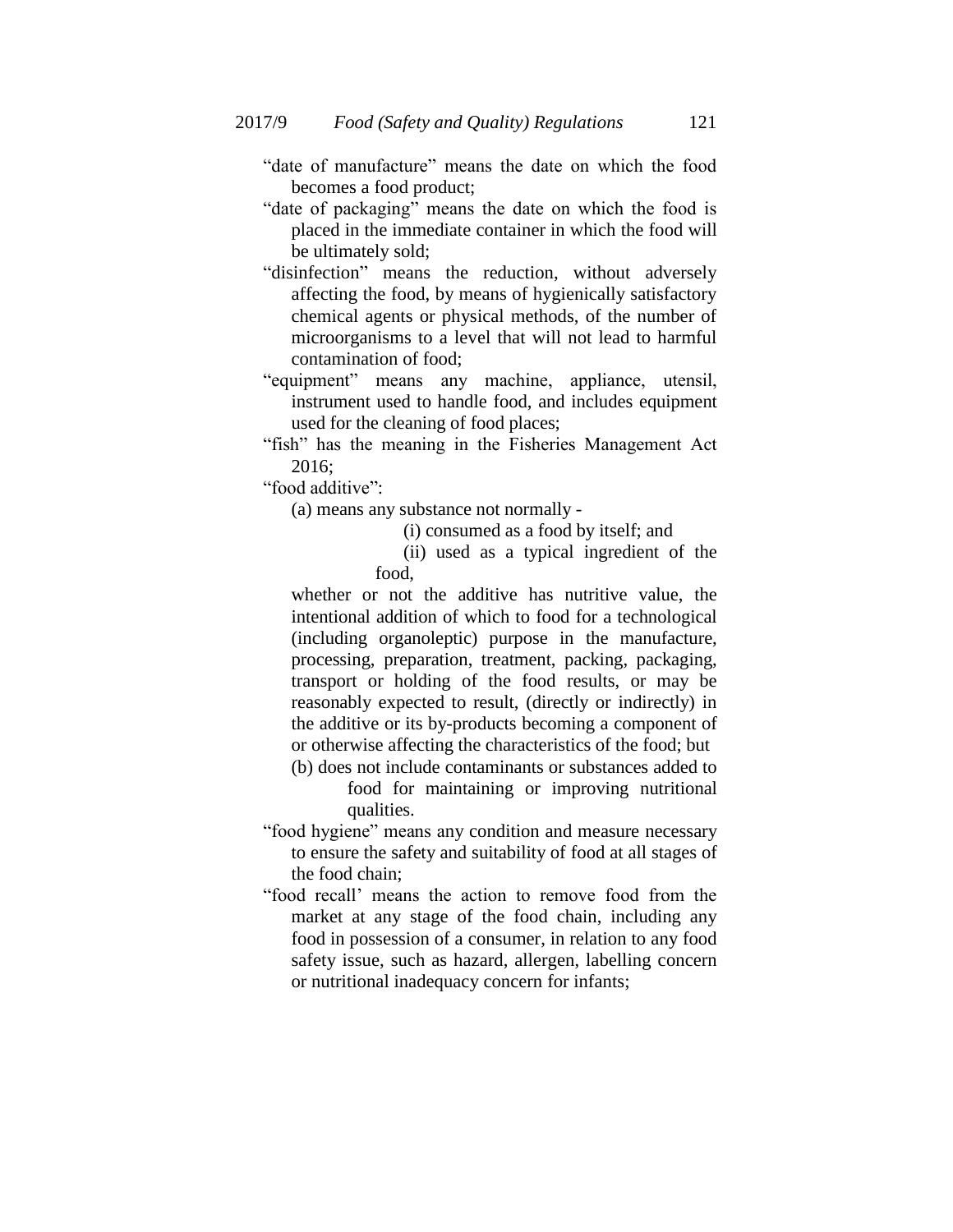- "food recall plan" means any procedure or arrangement that the operator of a food business may have in place to retrieve food or food products from the food chain when a problem arises;
- "Food of Regulatory Interest List" means list of food in Part 2 of Schedule 11;
- "food safety" means assurance that food will not cause harm to the consumer when it is prepared or eaten according to its intended use;
- "food withdrawal" means any action to remove food from the market at any stage of the food chain in relation to food quality concerns;
- "fortification or enrichment" means the addition of one or more essential nutrients to a food, whether or not it is normally contained in the food, for the purpose of preventing or correcting a demonstrated deficiency of one or more nutrients in the population or specific population groups;
- "good hygienic practices" means practices as prescribed by the Recommended International Code of Practice-General Principles of Food Hygiene of the Codex Alimentarius Commission;
- "HACCP" means Hazard Analysis and Critical Control Point as defined in the Codex Alimentarius;

"hawker":

- (a) means a person who sells or displays for sale food in or from either a public or private place, from a mobile or temporary stall or display; but
- (b) does not include a person who displays or sells food -
	- (i) from a shop, restaurant, or café; or
	- (ii) for a charitable, community based or other socially beneficial purpose or organisation.
- "High Risk Food List" means the list of food in Part 1 of Schedule 11;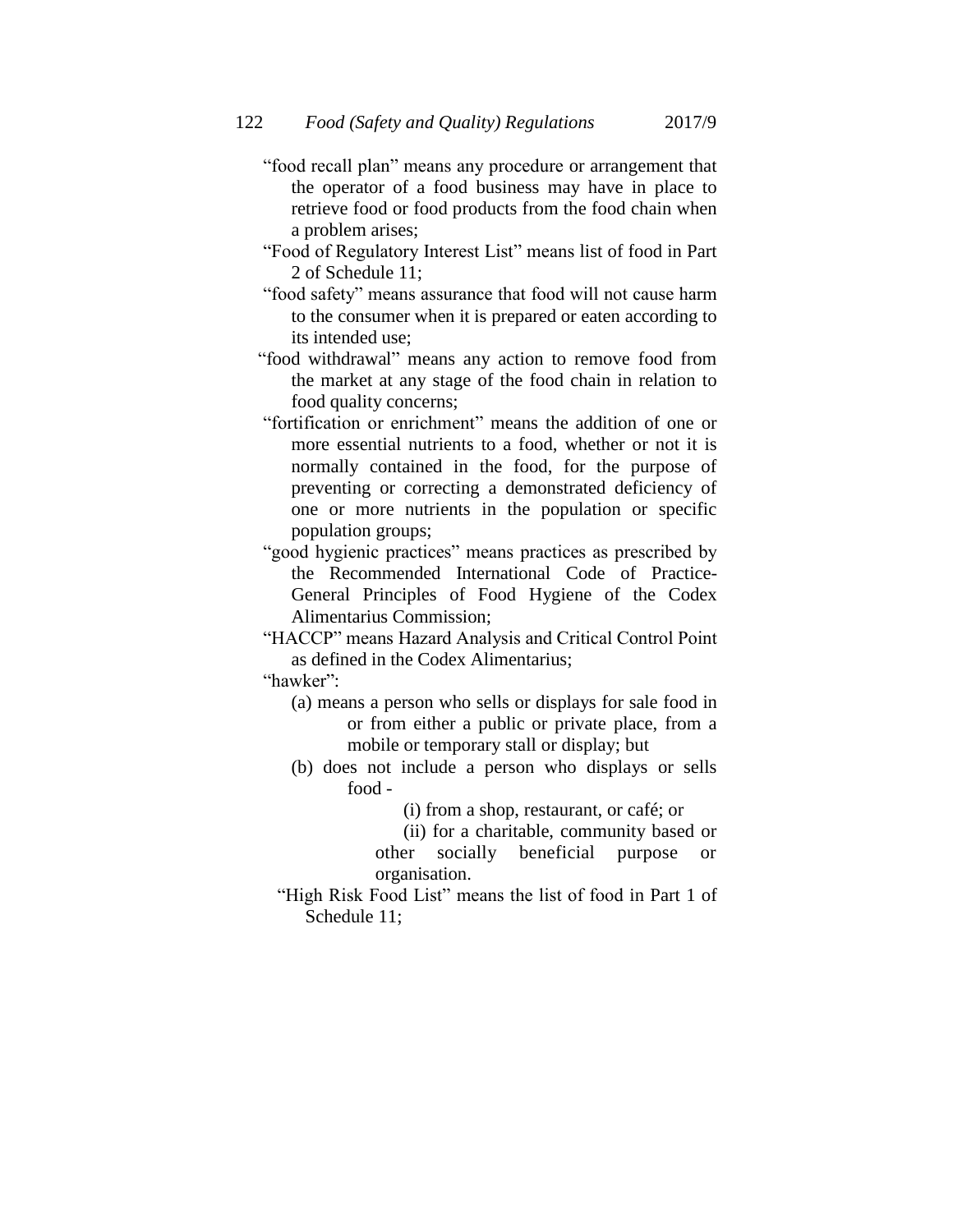- "ingredient" means any substance, such as a food additive, used in the manufacture or preparation of a food and present in the final food product although possibly in a modified form;
- "label" means any tag, brand, mark, pictorial or other descriptive matter, written, printed, stencilled, marked, embossed or impressed on, or attached to, the container of any food;
- "labelling" includes any written, printed or graphic matter that:
	- (a) is present on the label;
	- (b) accompanies the food; or
	- (c) is displayed near the food,
- for the purpose of promoting the sale or disposal of food.
- "lot" means a quantity of food manufactured, processed, prepared and packed under the same conditions;
- "nutrient content claim" means a claim that describes the level of a nutrient contained in a food, such as, but not limited to, source of calcium, high in fibre and low in fat;
- "nutrient comparative claim" means a claim that compares the nutrient levels or energy value of two (2) or more foods such as, but not limited to, reduced, less than, fewer, increased, more than;
- "nutrient function claim" means a health claim that describes the physiological role of the nutrient in growth, development and normal functions of the human body;
- "nutrient profiling" means a tool to classify according to their nutrient content. It can be used for various applications, including marketing of foods to children, health and nutrition claims, product labelling logos or symbols, information and education, provision of food to public institutions, and the use of economic tools to orient food consumption;
- "nutrient supplement" means any mineral, vitamin, essential, amino acid or essential fatty acid which, when added either singly or in combination of food, improves or enriches the nutrient content of the food;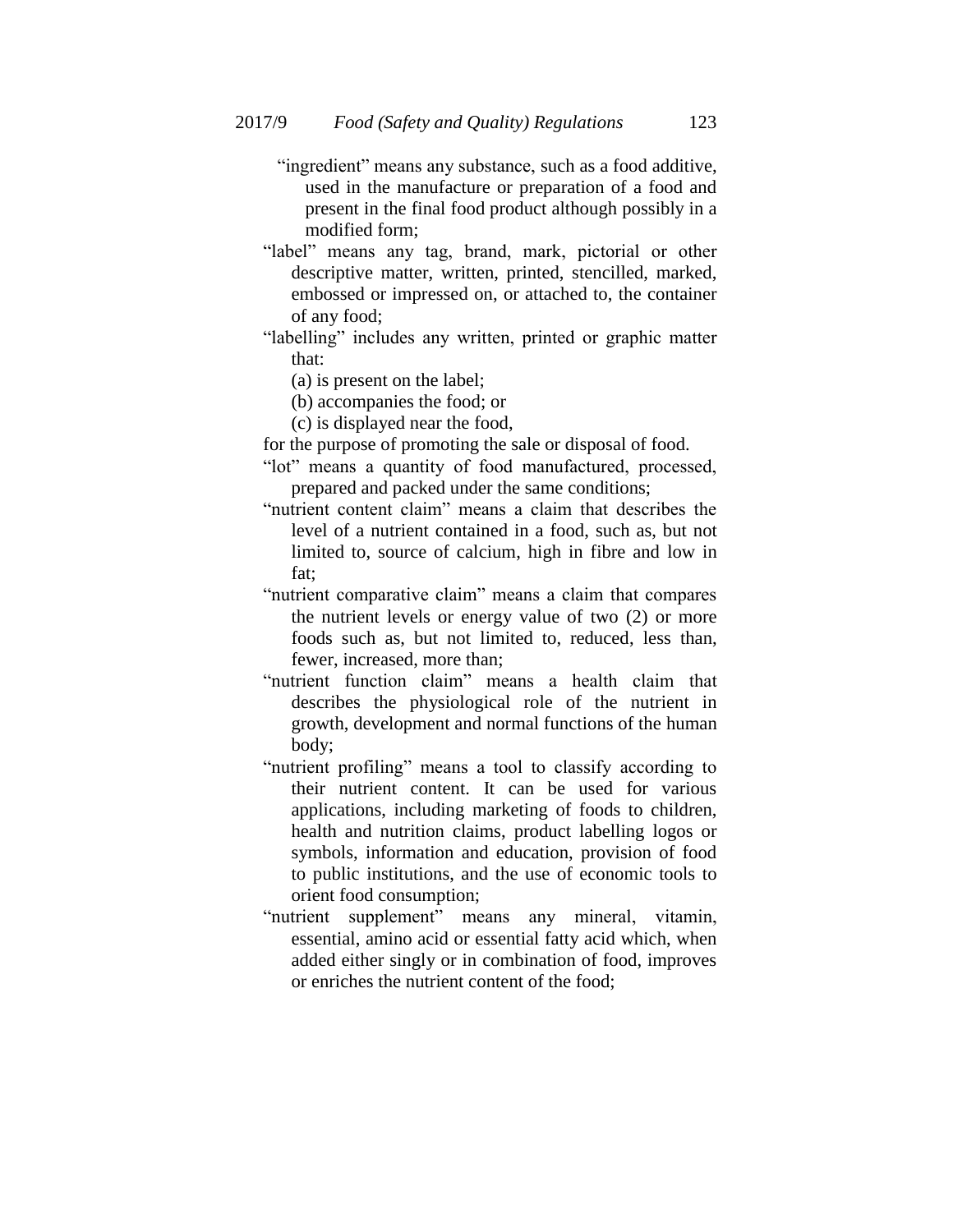"packaged" means to be packed in a container; "packaged food":

(a) means any food in a package; and

(b) includes -

(i) food packaged at the request of a member of the public such as in a bakery, butcher shop, delicatessen, restaurant, street food other such premises where the member of the public can either observe the unpackaged food or select a food from a menu; or

(ii) packaged food being displayed for sale or sold by hawkers, street food vendors, market vendors or stall holders.

- "potable water" means fresh water fit for human consumption, and the standards of potability are not to be lower than those contained in the latest edition of the Samoa National Drinking Water Standards 2008 (and any subsequent revisions);
- "pre-packaged food" means any pre-packed food excluding those specified in paragraph (b) of the definition of "packaged food"
- "sanitation" means the hygienic disposal or recycling of waste;
- "street food centre" means any public place (including building) declared under regulation  $21(4)(a)$  for the preparation, display or sale of street foods by multiple vendors;
- "sell-by-date" means the last date of offer for sale to the consumer after which there remains a reasonable storage period in the home;
- "street foods" means ready-to-eat food prepared or sold by a vendor or hawker, especially in a public place, including a street;

"street food stall":

(a) means a place where street food is prepared, displayed, served or sold to the public; and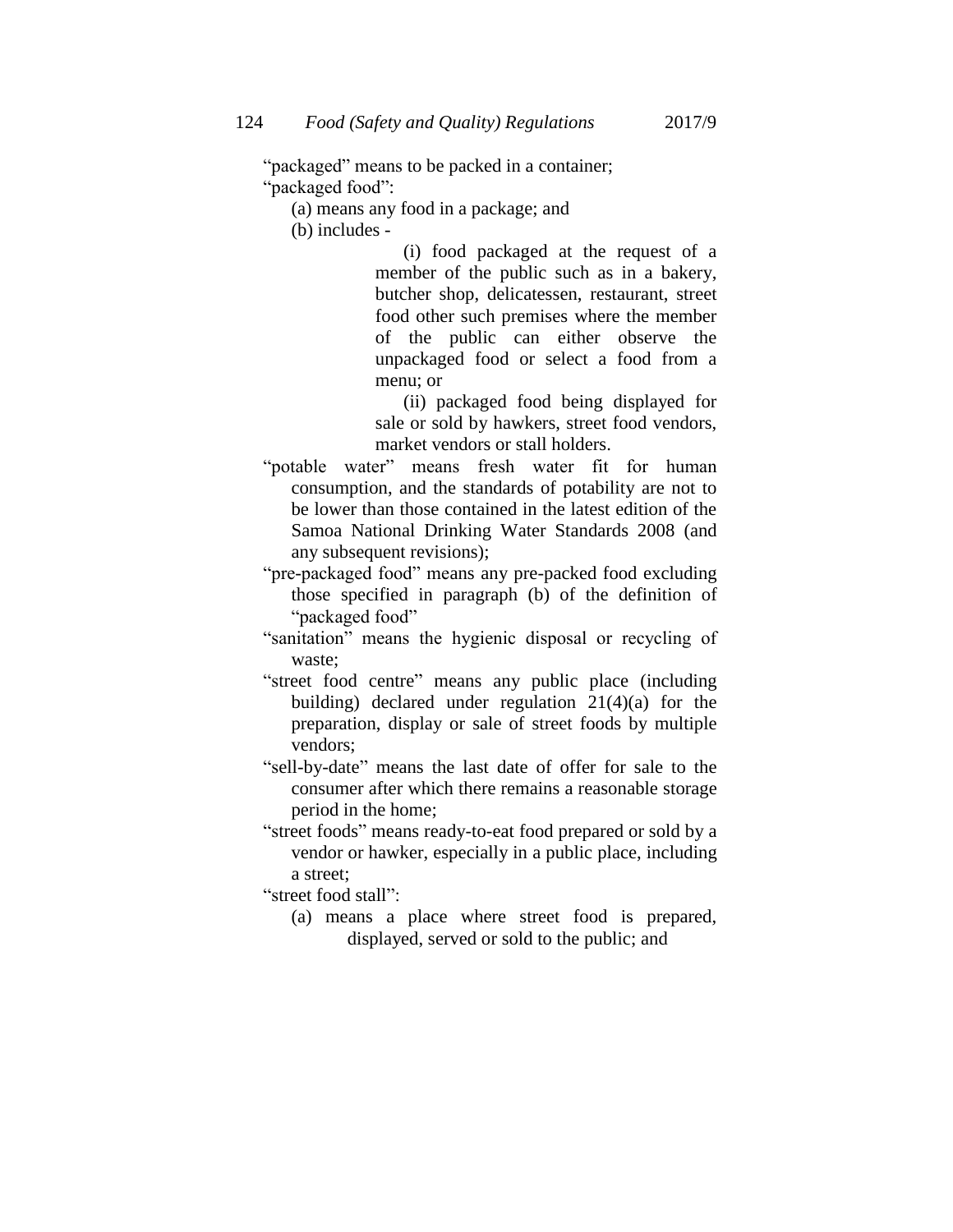(b) includes a cart, table, bench, basket, chair, vehicle with or without wheel or any other structure approved under regulation 21(4)(b) where on it or in it, any street foods are displayed for sale.

(2) The operator of a food business has, unless the context otherwise requires, the duty to comply with any requirement, duty or function in relation to compliance with these Regulations or with standards under these Regulations or Codex.

## **PART 2 GENERAL FOOD STANDARDS**

**4. Application of Codex Standards**-(1) The Codex, including any amendment to it by the Commission, is adopted and forms part of these Regulations.

(2) These Regulations prevail if the Codex conflicts with these Regulations.

(3) Any laws or custom referred to in the Codex may be covered in a standard under these Regulations.

(4) If a standard is not made for any food product under these Regulations, the relevant Codex Standard is taken to be the relevant Standard to be met.

(5) The Codex and relevant Standard may be amended by these Regulations.

**5. General limits on contaminants** - An importer, manufacturer or processor of food must ensure that no contaminant is present in any food except at the maximum level of contaminants permitted under the Codex Alimentarius or instead a different permitted level prescribed by these Regulations.

**6. Specific limits on chemical contaminants**-(1) Without limiting regulation 5, the limits on chemical contaminants specified in Schedule 1 are to be specifically applied on any food imported into Samoa and any food produced and processed in Samoa for human consumption.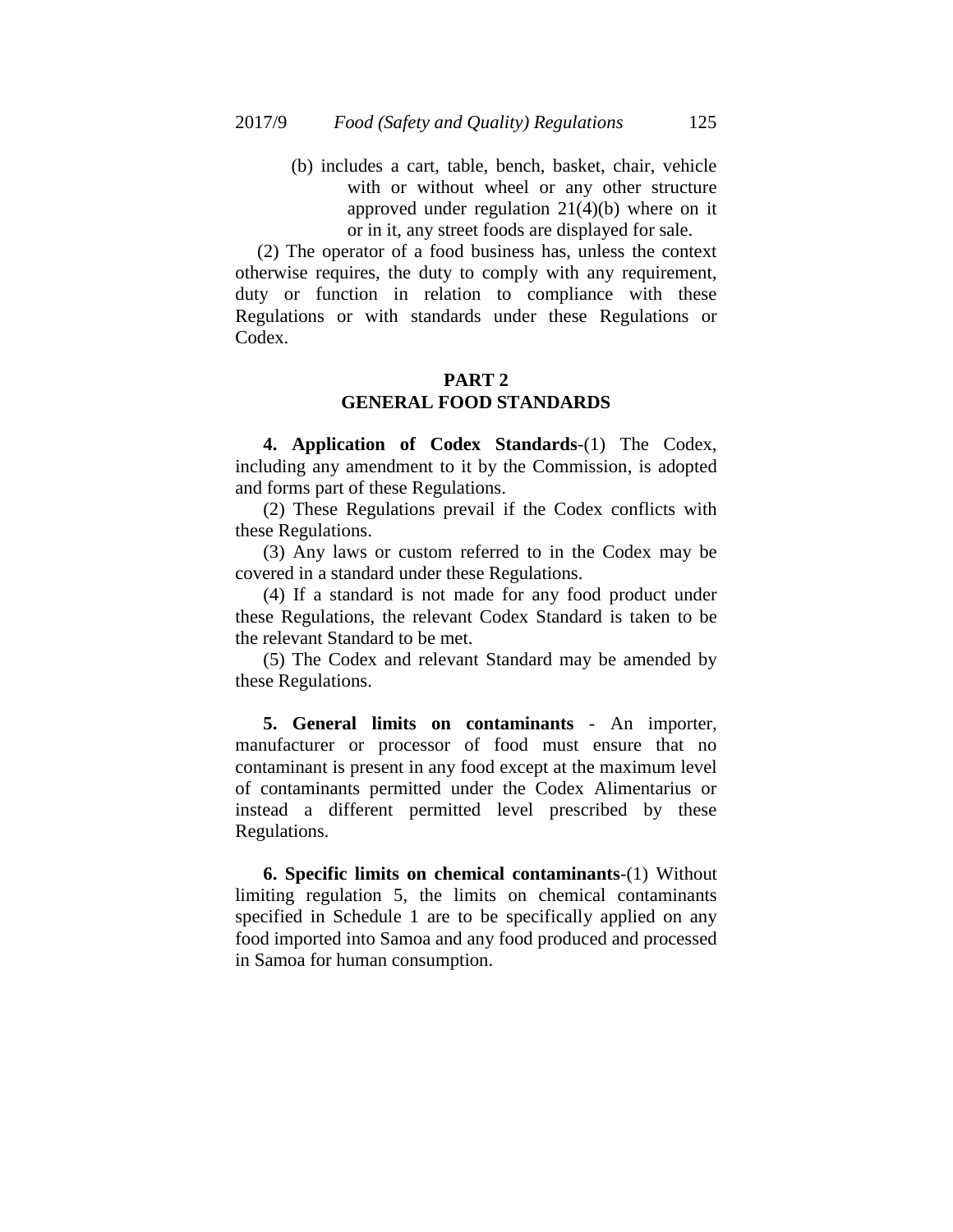(2) A food is considered to be non-compliant with these Regulations if any one sample unit contains a chemical contaminant that exceeds the level specified in the Schedule 1.

**7. Pesticide residues**-(1) The manufacturer, processor or importer of food must ensure that the maximum levels of pesticide residues permitted in food are those limits specified by the Codex Alimentarius.

(2) Any food is considered to be non-compliant with these Regulations if any one sample unit contains a residue that exceeds the level specified by the Codex.

**8. Veterinary drug residues**-(1) The manufacturer, processor or importer of food must ensure that the maximum level of any veterinary drug residue in food permitted in Samoa is the level specified by the Codex Alimentarius.

(2) A food is considered to be non-compliant with these Regulations if any one sample unit contains a residue that exceeds the level specified by the Codex.

**9. Microbiological criteria**-(1) Any food for sale is to comply, prior to import, at the point of import, at the end of processing and at the point of sale with Schedule 2.

(2) An importer must ensure that food imported into Samoa complies with Schedule 2 prior to importation and, if required by a food safety officer, at the point of import.

(3) The operator of a food business for processing food must ensure that food produced complies with Schedule 2.

**10. Food additives**-(1) Any food additive may not be used in any food imported or sold in Samoa unless permitted by this regulation.

(2) Unless otherwise provided in these Regulations:

- (a) any additive allowed for use in any food product is the additive allowed under the Codex General Standard on Food Additives; and
- (b) the maximum level of the additive in the final food product is the level allowed under that General Standard.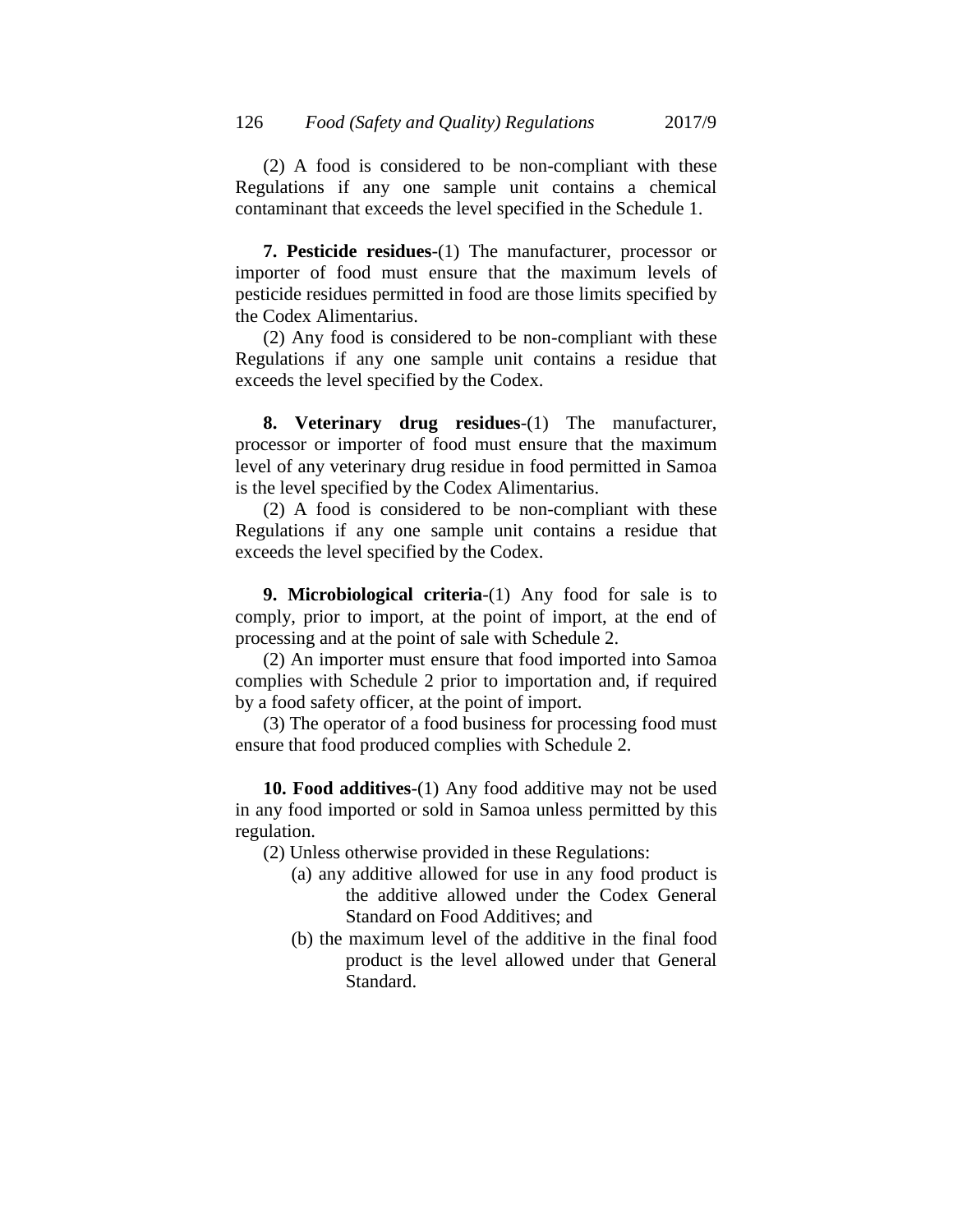(3) If no enactment or Codex General Standard on Food Additives exists for additives to be used in any food, the processor or importer must demonstrate, to the satisfaction of the Director General, the safety of the additives to be used for a particular food, before the food is imported or processed.

(4) The operator of a food business (including but not limited to a processor or importer) must ensure that the additives present in any food comply with the Codex, unless otherwise provided in these Regulations.

**11. Nutrient supplements**-(1) A person must not import, manufacture, advertise for sale or sell any nutrient supplement other than a permitted nutrient supplement provided by any standard under these Regulations or (if the standard is not provided under these Regulations) the Codex.

(2) A person must not import, manufacture or advertise for sale or sell any food in which is present:

- (a) any nutrient supplement, other than the allowed nutrient supplement; or
- (b) any allowed nutrient supplement at a concentration above the maximum allowed by -
	- (i) standards under these Regulations; or
	- (ii) if standards are not covered by these
	- Regulations, standards under the Codex.

(3) A person must comply with the proposed nutrient profiling model in Schedule 3.

# **PART 3**

# **LABELLING, PACKAGING AND CLAIMS**

**12. General requirements on labelling**-(1) Any prepackaged food must not:

> (a) be described or presented on any label or in any labelling in a manner that is -

> > (i) contrary to the laws of Samoa;

(ii) false, misleading or deceptive; or

(iii) likely to create an erroneous impression regarding its character in any respect;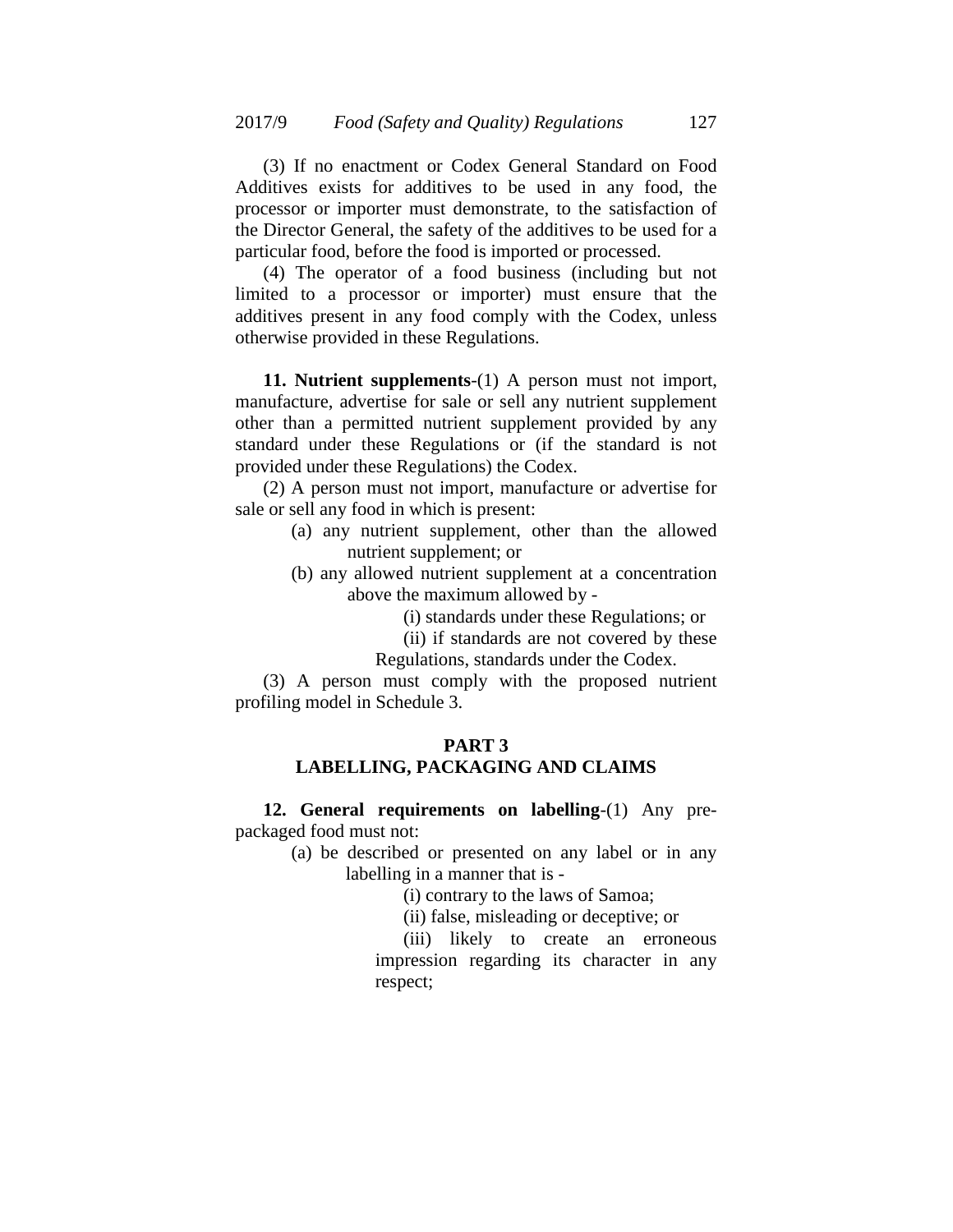(b) be described or presented on any label or in any labelling -

> (i) by words, pictorial or other devices which refer to or are suggestive either directly or indirectly, of any other food product with which the food might be confused; or

> (ii) in a manner as to lead the purchaser or consumer to suppose that the food is connected with any other food product.

(2) All pre-packaged food produced, processed, packed, distributed, or imported must be labelled with the following information:

- (a) the name of food;
- (b) a list of ingredients;
- (c) the net contents or drained weight;
- (d) the name, address, and other contact information of the manufacturer, or importer;
- (e) lot identification;
- (f) date marking and storage instruction; and
- (g) instruction for use.
- (3) The name of the food:
	- (a) must indicate the true nature of the food; and
	- (b) if names have been established for any food in a Codex Alimentarius Standard, or under any enactment, at least one of those names must be used.

(4) There must appear on the label, close to the name of the food:

- (a) any additional words or phrases necessary to avoid misleading or confusing the consumer in regard to the true nature and physical condition of the food (including, but not limited to, the type of packing medium or style); and
- (b) the condition or type of treatment it has undergone, such as, dried, concentrated, reconstituted or smoked.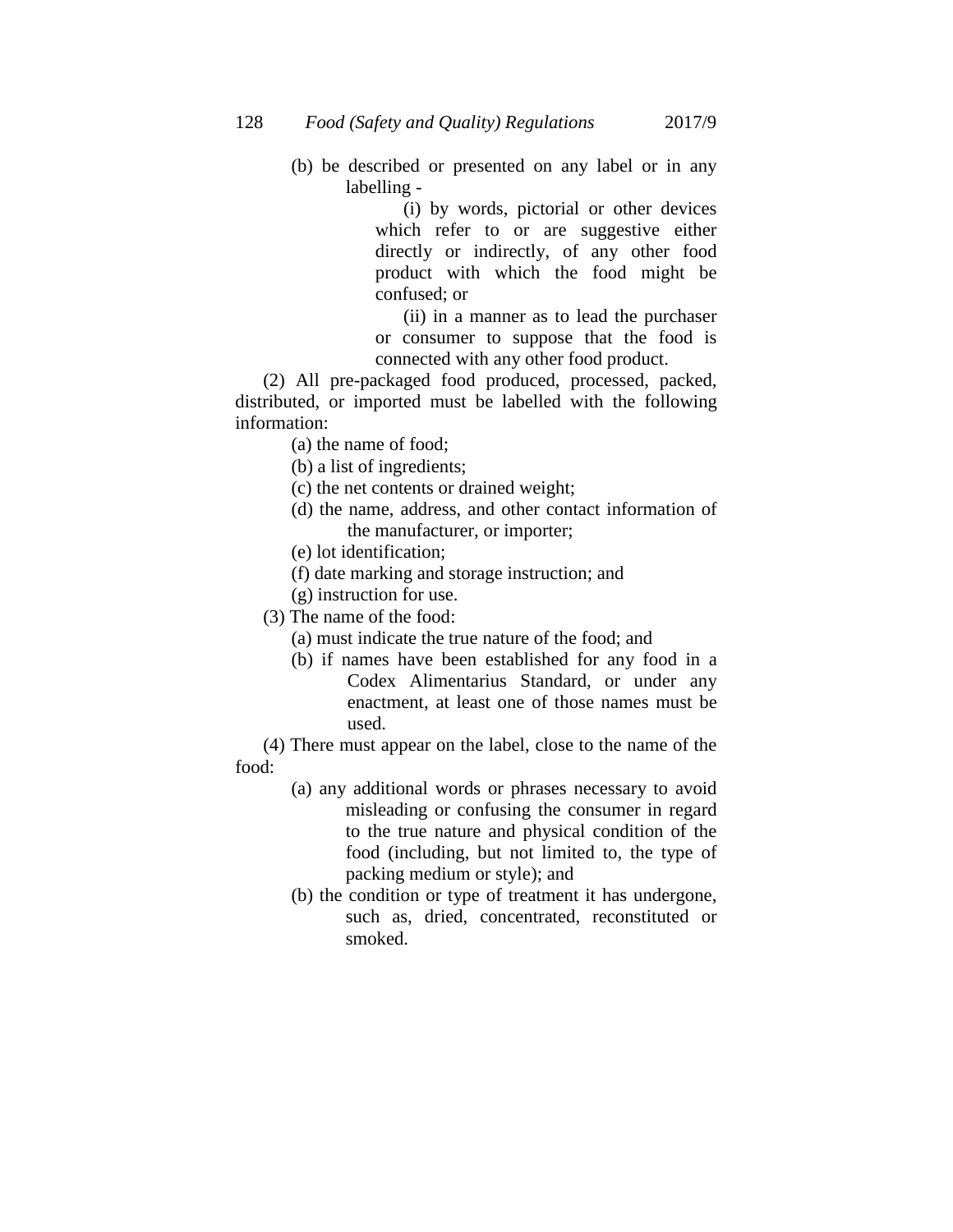- (5) For the ingredients in any food:
	- (a) except for any food with a single ingredient, a list of ingredients must be stated on the label;
	- (b) the list of ingredients must be headed or preceded by an appropriate title which consists of or includes the term "ingredient";
	- (c) ingredients must be listed in descending order of ingoing weight (m/m) at the time of the manufacture of the food;
	- (d) cereals containing gluten, crustacea and their products, eggs and egg products, fish and fish products, peanuts, soybeans and their products, milk and milk products (lactose included), tree nuts and nut products, and sulphite in concentrations of 10 mg/Kg or more are known to cause hypersensitivity and must be stated and be stated by their specific name;
	- (e) added water must be stated in the list of ingredients unless the water forms part of an ingredient, such as brine, syrup or broth used in a compound food and stated as such in the list of ingredients;
	- (f) water or other volatile ingredients evaporated in the course of manufacture is not required to be stated;
	- (g) dehydrated or condensed foods which are intended to be reconstituted by the addition of water only, the ingredients may be listed in order of proportion (m/m) in the reconstituted food product if a statement, such as "ingredients of the food product when prepared pursuant to the directions on the label" is included;
	- (h) a specific name must be used for ingredients in the list of ingredients unless a general class name as permitted in the Codex General Standard on the Labelling of Pre-packaged Food would be more informative, and in that circumstances, the permitted class name may be used, as laid out by the Codex General Standard on the Labelling of Pre-packaged Food;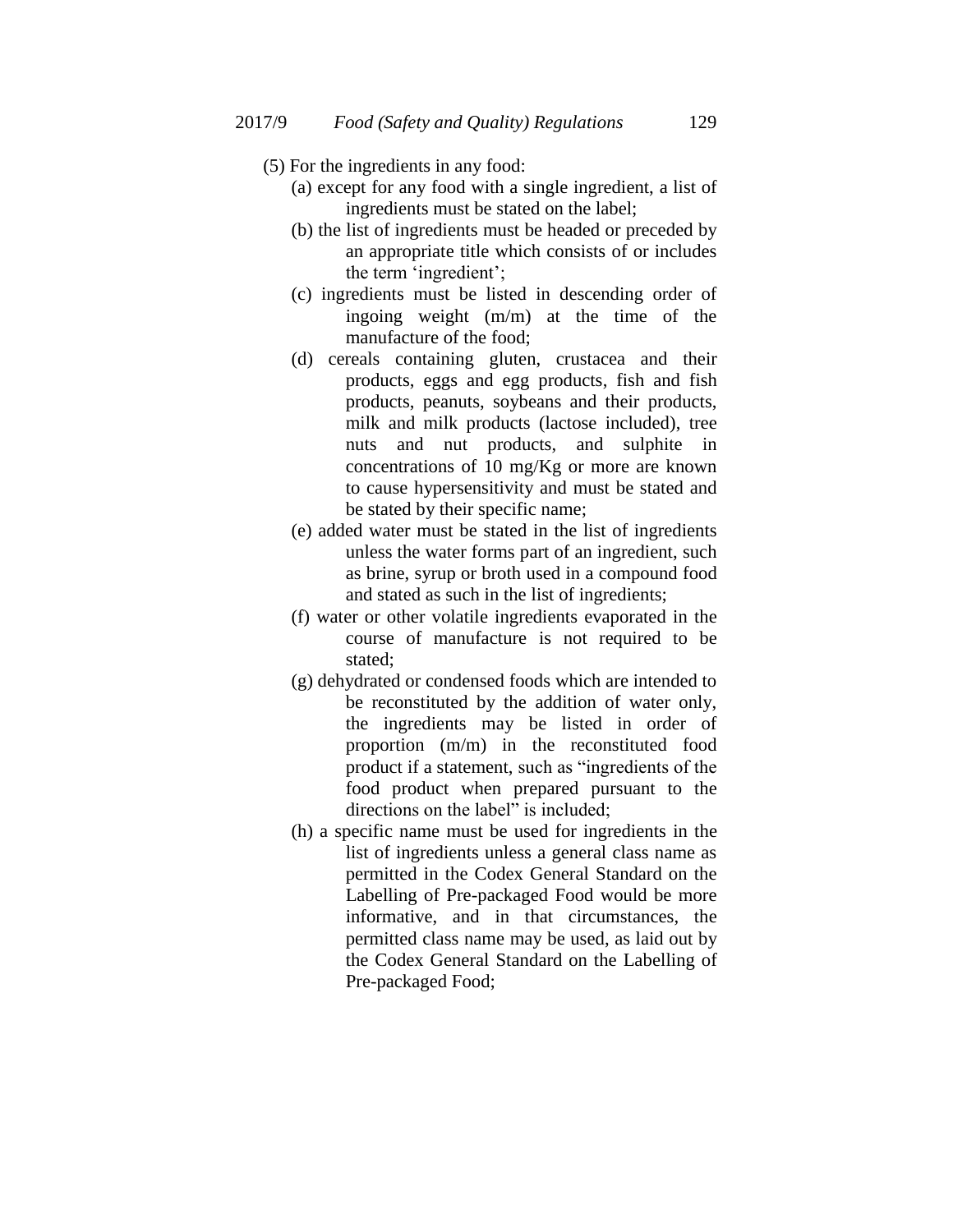- (i) ingredients derived from beef and pork (including but not limited to pork fat, lard, and beef fat) must be stated by their specific names;
- (j) for the identification of food additives (excluding those specified under paragraphs (d) and (i)), it is sufficient to list the additives under their respective classes, as specified in the Codex General Standard on the Labelling of Prepackaged Food, together with the specific name or ISN numerical identification;
- (k) the presence of brain, heart, kidney, liver, tongue or tripe in a food, must be stated either by class name of the offal or by the specific type of offal;
- (l) if a food product is labelled as being in "natural oil", the addition of water, whether stated or not, is not permitted such that the consumer is misled by the label as to the packing medium;
- (m) for mixed or blended food, words which indicate that the contents are mixed or blended, must be conjoined with the appropriate designation of the food "mixed ………" or "blended………"; and
- (n) if, the food or any of its ingredients has been purposefully exposed to ionizing radiation, the statement indicating that the food or the ingredient has been treated with ionizing radiation.
- (6) For the statement of the net contents:
	- (a) the net contents or drained weight must be stated in metric system pursuant to the Metrology Act 2015;
	- (b) for solid foods by weight, for liquid foods by volume; and
	- (c) for semi-solid or viscous foods, either by weight or volume.

(7) For name and address of the manufacturer or packer or distributor: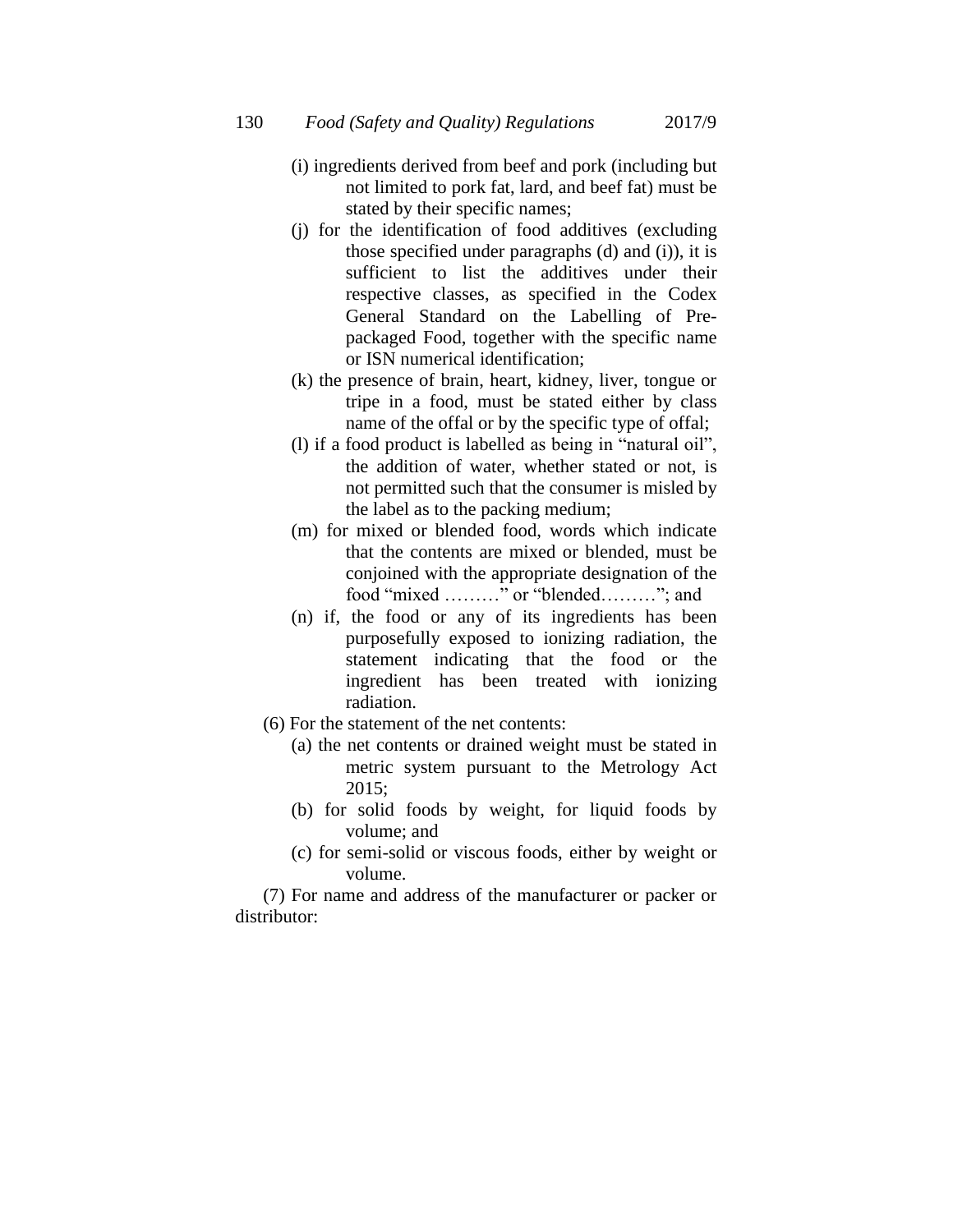- (a) the name and physical address of the manufacturer, or packer or distributor or owner of rights of manufacture or brand owner for food of local origin; or
- (b) imported food, the name and address of local importer or distributor and the country of origin; or
- (c) when a food undergoes processing in a second country which changes its nature, the country in which the processing is performed is taken to be the country of origin for the purposes of labelling.

(8) For lot identification, each container must be permanently marked to identify the producing factory and the lot.

- (9) For date marking and storage conditions:
	- (a) the original expiry date must be stated on all food if the food is to be consumed before a certain date because of health and safety reasons;
	- (b) the expiry date must be stated by the words "use-by ..." or "expiry date …" or "expiration date…" or "exp …" and these words must be accompanied by the date itself in uncoded numerical sequence except that the month may be indicated by letters;
	- (c) the original best before date must be stated on all food if an expiration date is not required unless exempted by these Regulations;
	- (d) the best before date must be stated by the words "best before ..." or "best before end…" and these words is to be accompanied by the date itself in uncoded numerical sequence except that the month may be indicated by letters;
	- (e) the expiry date or the best before date must consist of at least of the day and the month for food products with a best before date of not more than three (3) months or the month and the year for food products with best before date of more than three (3) months;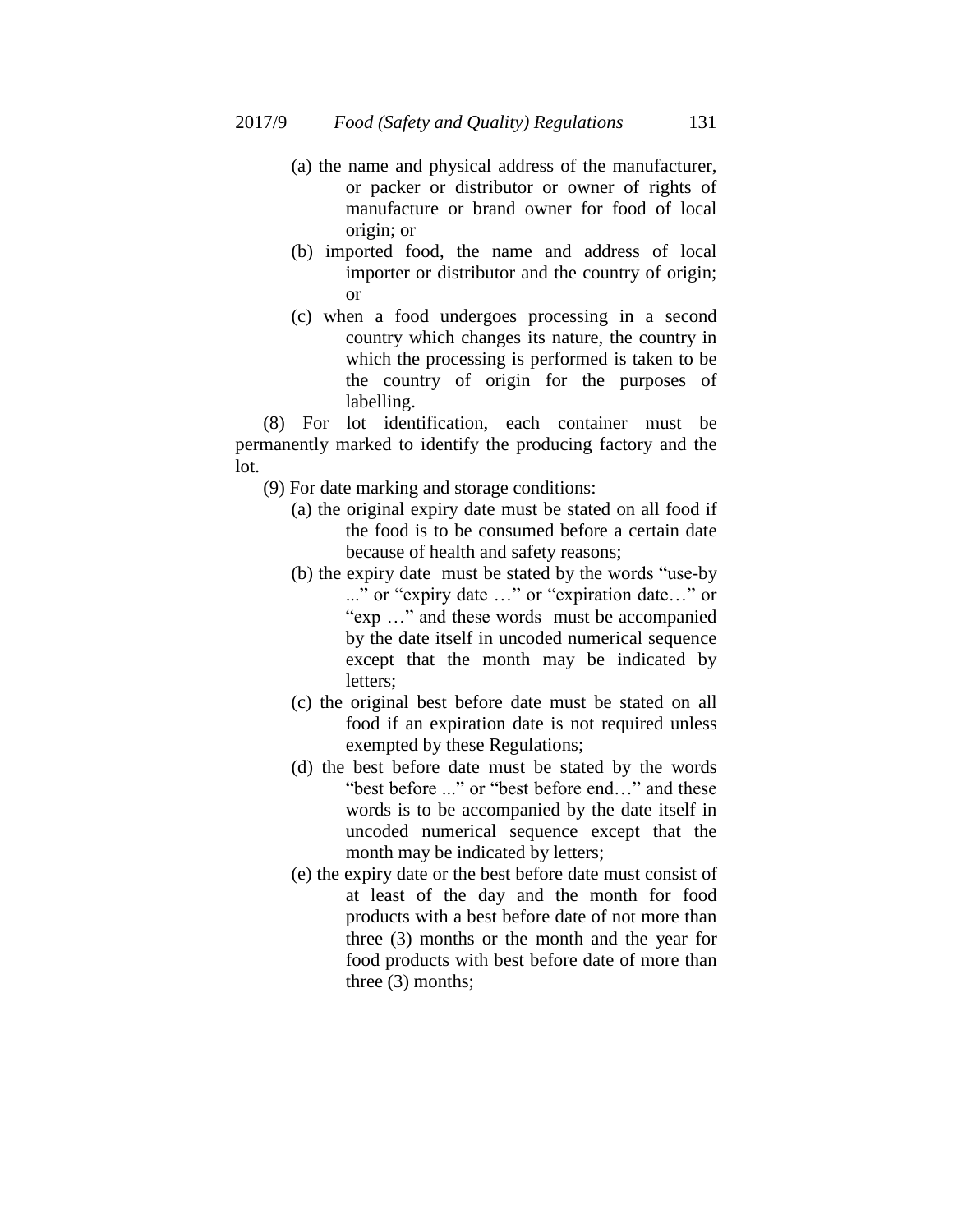132 *Food (Safety and Quality) Regulations* 2017/9

- 
- (f) an indication of the best before date or expiry date is required for fresh fruits and vegetables which have not been peeled, cut or similarly treated;
- (g) in addition to the best before date or expiry date, any special conditions for the storage of the food must be stated on the label if the validity of the date depends thereon;
- (h) an indication of the best before date or expiry date is not required for any baked product (the baked product is to bear a label with the words "bakedon …" and 3 words must be accompanied by the date itself in uncoded numerical sequence except that the month may be indicated by letters;
- (i) an indication of the best before date or expiry date is not required for packed fresh meat, fish or poultry with a shelf life of less than 7 days (the packed food is to bear a label with the words "packed-on …" and the words must be accompanied by the date itself in uncoded numerical sequence except that the month may be indicated by letters; and
- (j) shelf stable food (including but not limited to certain canned food) with a best before period of 3 years is taken to have met date marking requirements of these Regulations if it bears the date of manufacture and a statement as to the best before date.

(10) Any instructions for use (including reconstitution, if applicable) must be included on the label, as necessary, to ensure correct use of the food.

(11) For non-retail containers not destined to final consumers, the name of the food, lot identification, net contents and the name and address of the manufacturer, packer, distributor or importer, as well as storage instructions, must appear on the container.

(12) As an exception to subregulation (2), lot identification, and the name and address of the manufacturer, packer, distributor or importer on non-retail containers may be replaced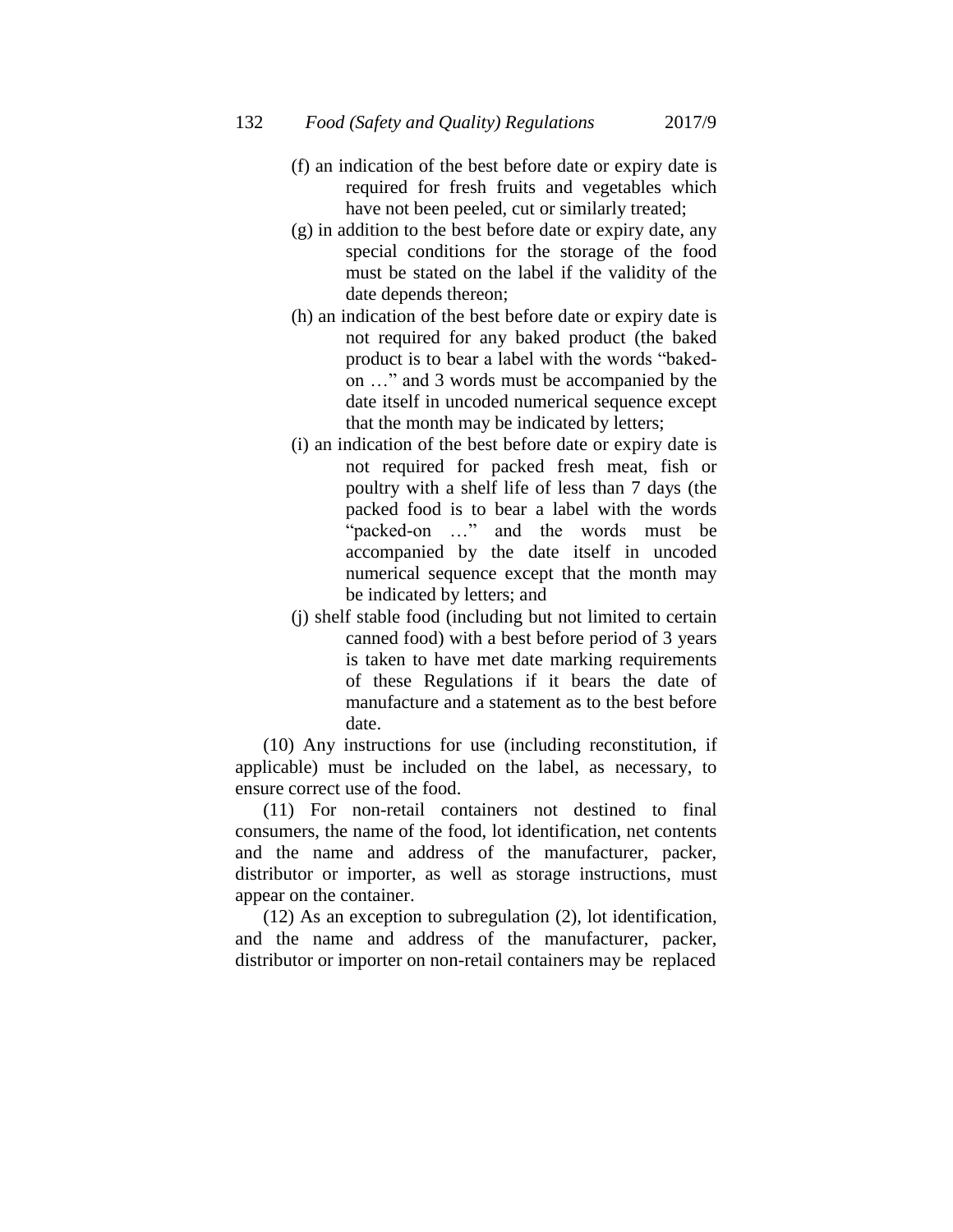by an identification mark, if a mark is clearly identifiable with the accompanying documents.

(13) Labelling requirement under this regulation does not apply to:

- (a) any food packaged at the request of a customer, such as, in a bakery, butcher shop, delicatessen, restaurant, street food or other similar food business where the customer can either observe the unpackaged food or select a food from a menu; or
- (b) packaged food being displayed for sale or sold by a hawker, street food vendor, market vendor or stall holder for any pre-packaged food but the food must be labelled with the name of the food, the list of ingredients and the manufacturer details.

**13. Food specific labelling requirements**-(1) Any milk that has been manufactured by re-combination or reconstitution must be labelled as "*Recombined milk*" or "*Reconstituted milk*" or another similar qualifying term if the consumer would be misled by the absence of that labelling.

(2) A person commits an offence who labels a food in a manner that the consumer could be reasonably misled that the food is "fresh milk" when the food:

- (a) has been prepared by reconstitution, recombination or any other similar process; or
- (b) does not comply with the other requirements of these Regulations.

**14. Required nutrient content labelling** - A pre-packaged food produced, processed, packed, distributed, or imported must be labelled with the following nutrient information:

> (a) the statement of energy, protein, fat, sodium and carbohydrate, must be made pursuant to the composition;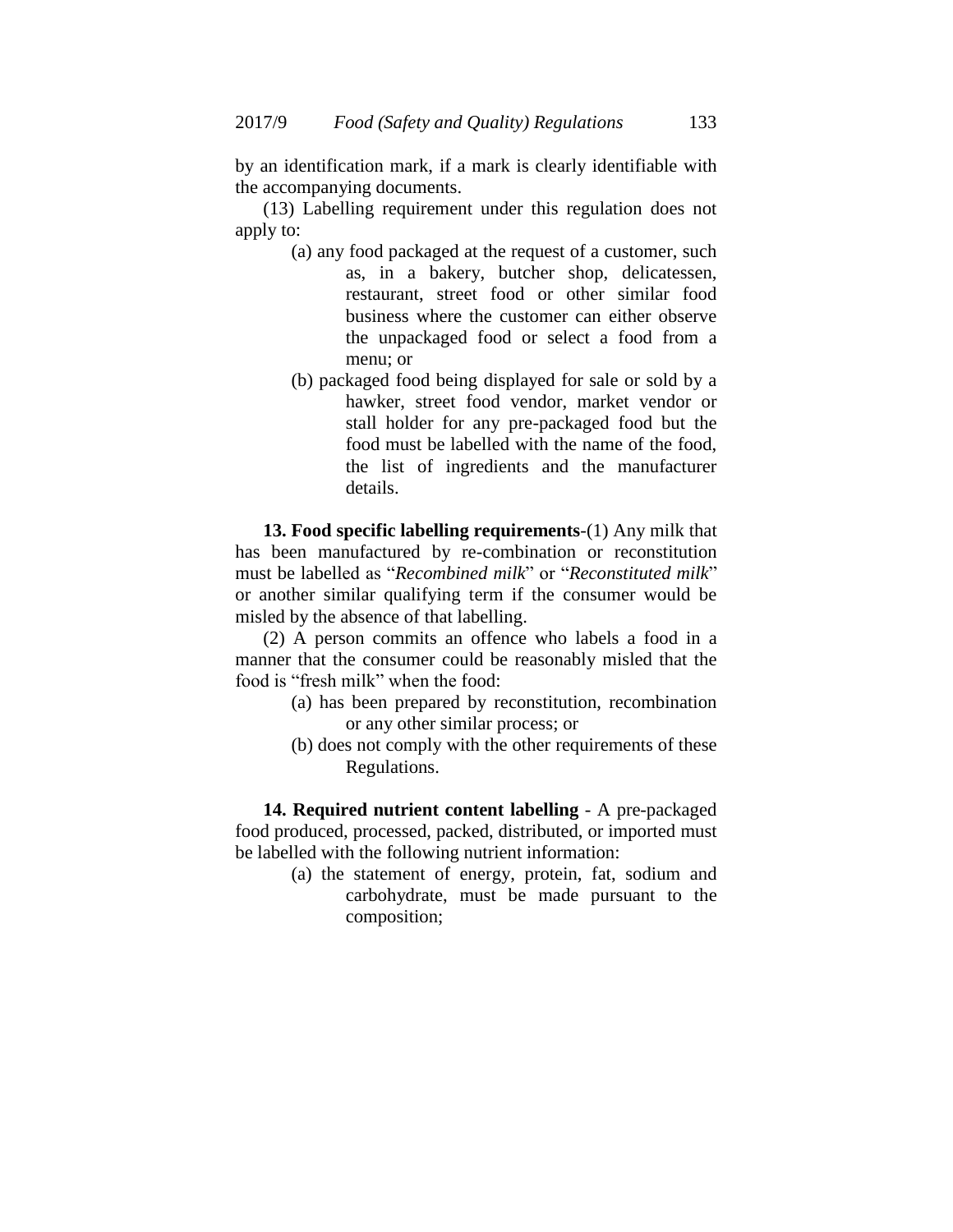- (b) information on energy value must be stated in kcal or kJ per 100g or per 100ml or per package if the package contains only a single portion or per serving as quantified on the label or per portion if the number of portions contained in the package is stated;
- (c) information on the amounts of protein, carbohydrate, free sugars, total fat, saturated fat and fibre in the food must be stated in g per 100g or per 100ml or per package if the package contains only a single portion or per serving as quantified on the label or per portion if the number of portions contained in the package is stated;
- (d) information on the amount of sodium, which may be stated as salt, in the food must be expressed in milligrams or both milligrams and millimoles per 100g or per 100ml or per package if the package contains only a single portion or per serving as quantified on the label or per portion and if the number of portions contained in the package is stated;
- (e) numerical information on vitamins and minerals must be stated in metric units or as a percentage of the Nutrient Reference Value per 100g or per 100ml or per package if the package contains only a single portion or per serving as quantified on the label or per portion and if the number of portions contained in the package is stated;
- (f) the statement of nutrient content must be numerical; and
- (g) nutrient statement is mandatory for foods for which nutrition claims are made and the amount of that nutrient per 100g or per 100ml stated in metric unit, or per serving is to be stated.

**15. Presentation of mandatory labelling** - The following requirements must be met for labelling of pre-packaged foods: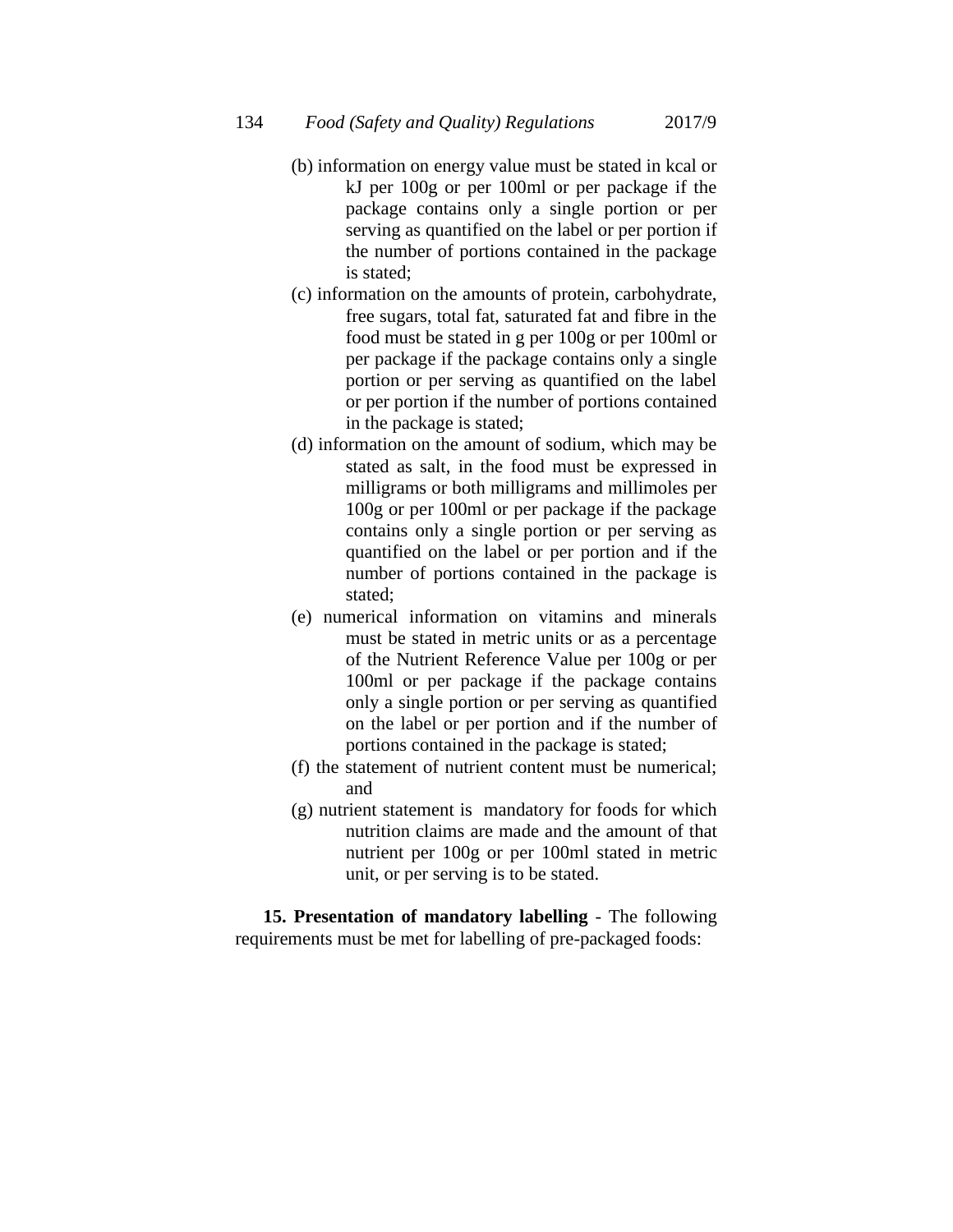- (a) labels in pre-packaged foods must be applied in a manner that prevents the labels from becoming separated from the container;
- (b) statements required to appear on the label under this regulation must be clear, prominent, indelible and readily legible by the consumer under normal conditions of purchase and use;
- (c) if the container is covered by a wrapper, the wrapper must state the necessary information or the label on the container must be readily legible through the outer wrapper or must not be obscured by the wrapper;
- (d) the name and net contents of the food must appear in a prominent position and in the same field of vision;
- (e) the information on a label must, at least, be in the English or the Samoan language;
- (f) if the language on the original label is not in English or the Samoan language, the food product must be re-labelled or a supplementary label in English or Samoan must be fixed to the food product which provides the information required to be provided on a label by these Regulations; and
- (g) for re-labelling or a supplementary label, the information provided must fully and accurately reflect that in the original label.

**16. Prohibited claims** - The following claims are prohibited:

- (a) claims stating that any food will provide an adequate source of all essential nutrients, except for welldefined food products for which a Codex Standard, permits the claims as admissible claims;
- (b) claims implying that a balanced diet or ordinary foods cannot supply adequate amounts of all nutrients;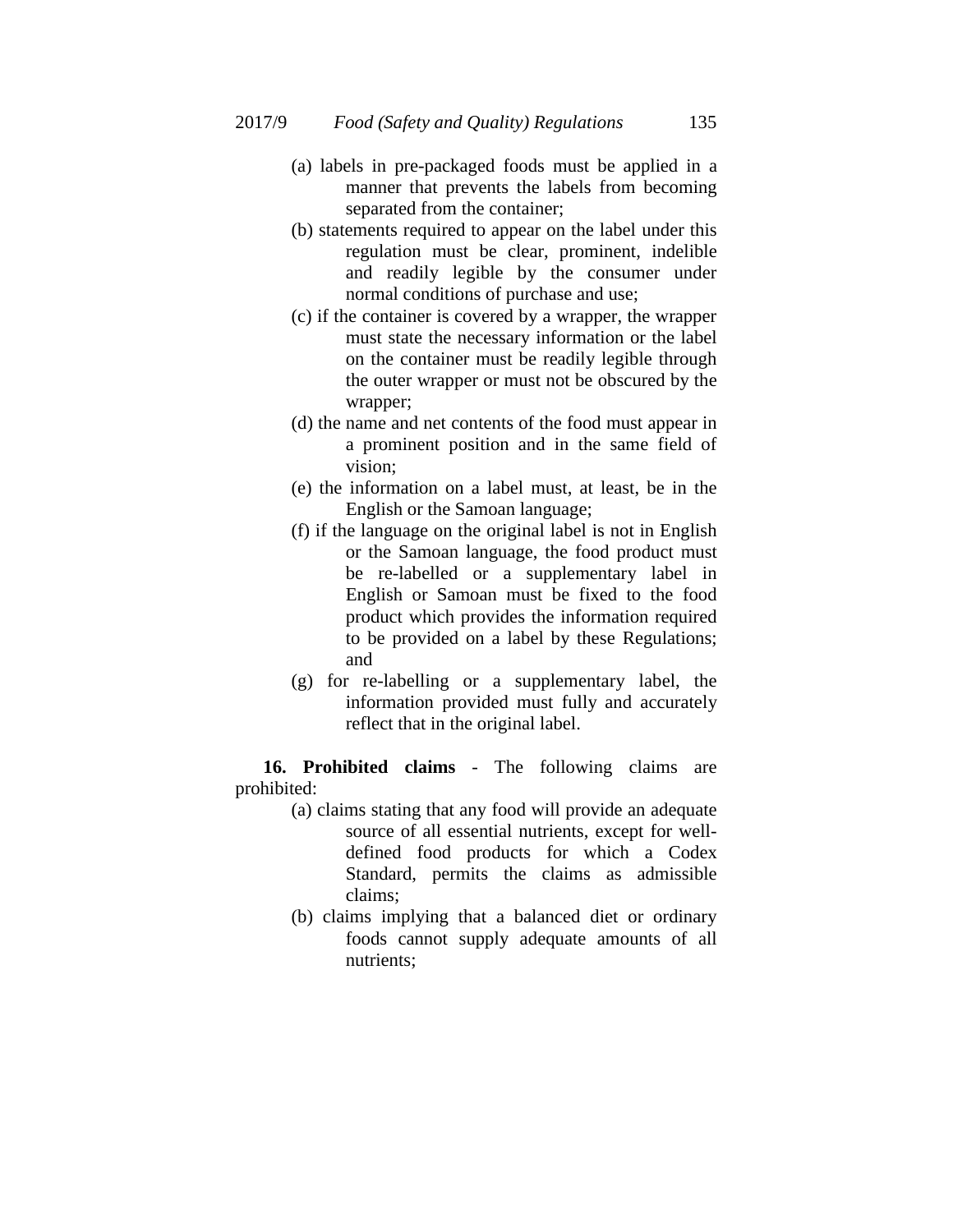- (c) a claim that encourages or condones excessive consumption of any food or contradicts good dietary practice;
- (d) claims that cannot be substantiated;
- (e) nutrition claims and health claims for foods for infants and young children unless provided under these Regulations or other regulations made under the Act;
- (f) claims as to the suitability of a food for use in the prevention, alleviation, treatment or cure of a disease, disorder, or particular physiological condition, unless the claims are pursuant to these Regulations and any relevant Codex Standards or guidelines;
- (g) claims which could give rise to doubt about the safety of similar food or which could arouse or exploit fear in the consumer;
- (h) a claim that a food has obtained an increased or special nutritive value by means of the addition of nutrients, such as vitamins, minerals and amino acids must be permitted only if the addition has been made on the basis of nutritional considerations under the Codex General Principles for the Addition of Essential Nutrients to Foods.

**17. Use of nutrient content claims, nutrient comparative claims, nutrition claims and health claims**-(1) The only nutrition claims permitted are those relating to energy, protein, carbohydrate, and fat and their components, fibre, and sodium, and vitamins and minerals for which Nutrient Reference Values have been laid down in the Codex Alimentarius unless permitted by these Regulations.

(2) Any claim made on any nutrient content listed in Schedule 4, must be consistent with that Schedule.

(3) Any claim for nutrient comparative must be permitted only if: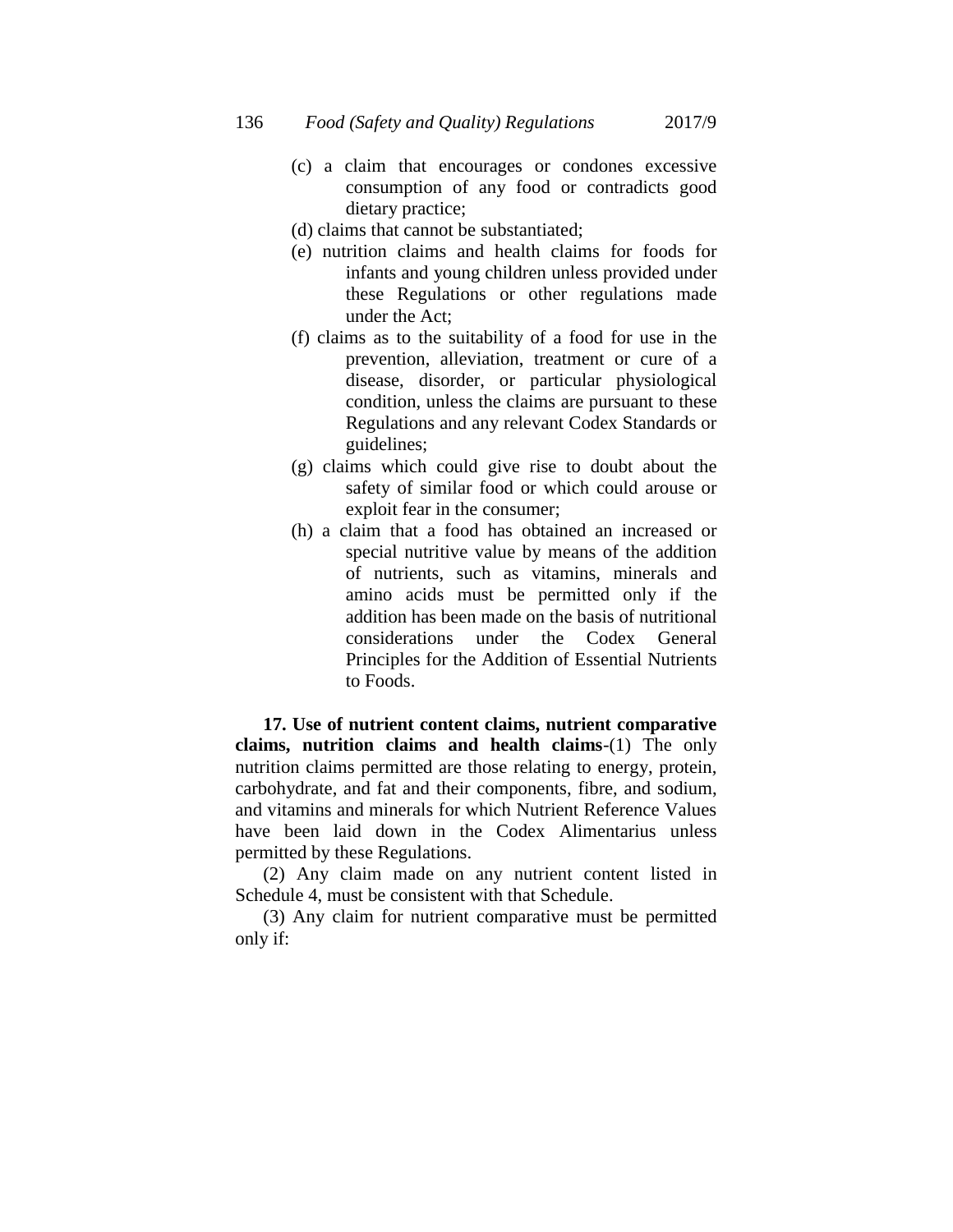- (a) the comparison is to the same or similar food; and
- (b) a statement of the amount of difference in the energy value or nutrient content is given.

(4) Any health claim must be permitted if all of the following conditions are met:

- (a) proof must be sufficient to substantiate the type of claimed effect, as recognised by appropriate scientific review of the data;
- (b) claims consist of both information on the physiological role of the nutrient or on an accepted diet-health relationship and associated composition information;
- (c) the claimed benefit must arise from the consumption of a reasonable quantity of the food or food constituent in the context of a healthy diet;
- (d) a validated method to quantify the food constituent that forms the basis of the claim is available; and
- (e) the following information appears on the label or labelling of any food containing any health claim -

(i) a nutrient statement at least complying with the nutrition labelling requirements specified by the Codex;

(ii) a statement of the quantity of any nutrient or other constituent of the food that is the subject of the claim;

(iii) the target group, if appropriate;

(iv) how to use the food to obtain the claimed benefit and other lifestyle factors or other dietary sources, if appropriate;

(v) if appropriate, advice to vulnerable groups on how to use or to avoid using the food;

(vi) maximum safe intake of the food or constituent where necessary;

(vii) how the food or food constituent fits within the context of the total diet;

(viii) a statement on the importance of maintaining a healthy diet;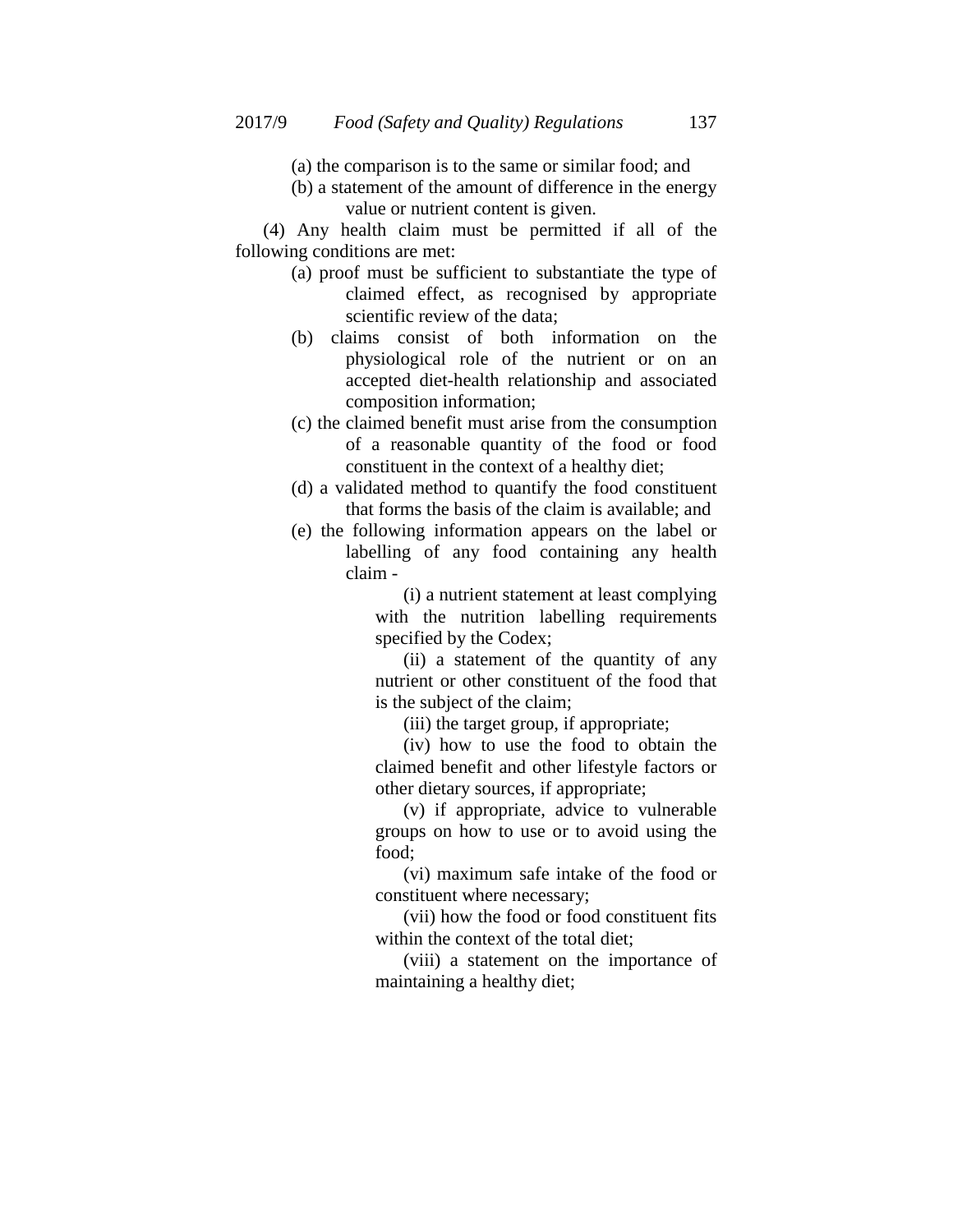(ix) claims that relate to dietary guidelines or "*healthy diets*" are only permitted if the claims are consistent with any dietary guideline adopted by the Ministry;

(x) if the claim is not based on selective consideration of one or more aspects of the food; and

(xi) if the food is not described as "*healthy*" or represented in a manner that implies that a food in and of itself will impart health.

(5) A claim to the effect that a food is a good source of a vitamin or mineral may be made if the food contains at least 25% of the recommended daily intake for that vitamin or mineral.

(6) A claim regarding the food being fortified must only be permitted if:

- (a) the food is listed in Schedule 5; and
- (b) not high in sugars, fat or salt, except for fortified salt itself.

**18. Packaging**-(1) Any material or process used for packaging, including wrapping, must not be a source of contamination to the food.

(2) Any packaging, including wrapping, is to be stored in a manner that the packaging is not exposed to any risk of contamination.

(3) Any carton used to package eggs must not to be reused.

(4) If the operator of a food business directly retails raw meat and poultry to consumers:

> (a) the meat or the poultry must be packaged in a manner that the packaging prevents -

> > (i) contamination of the meat or the poultry; and

> > (ii) the meat or the poultry from contaminating any other food; and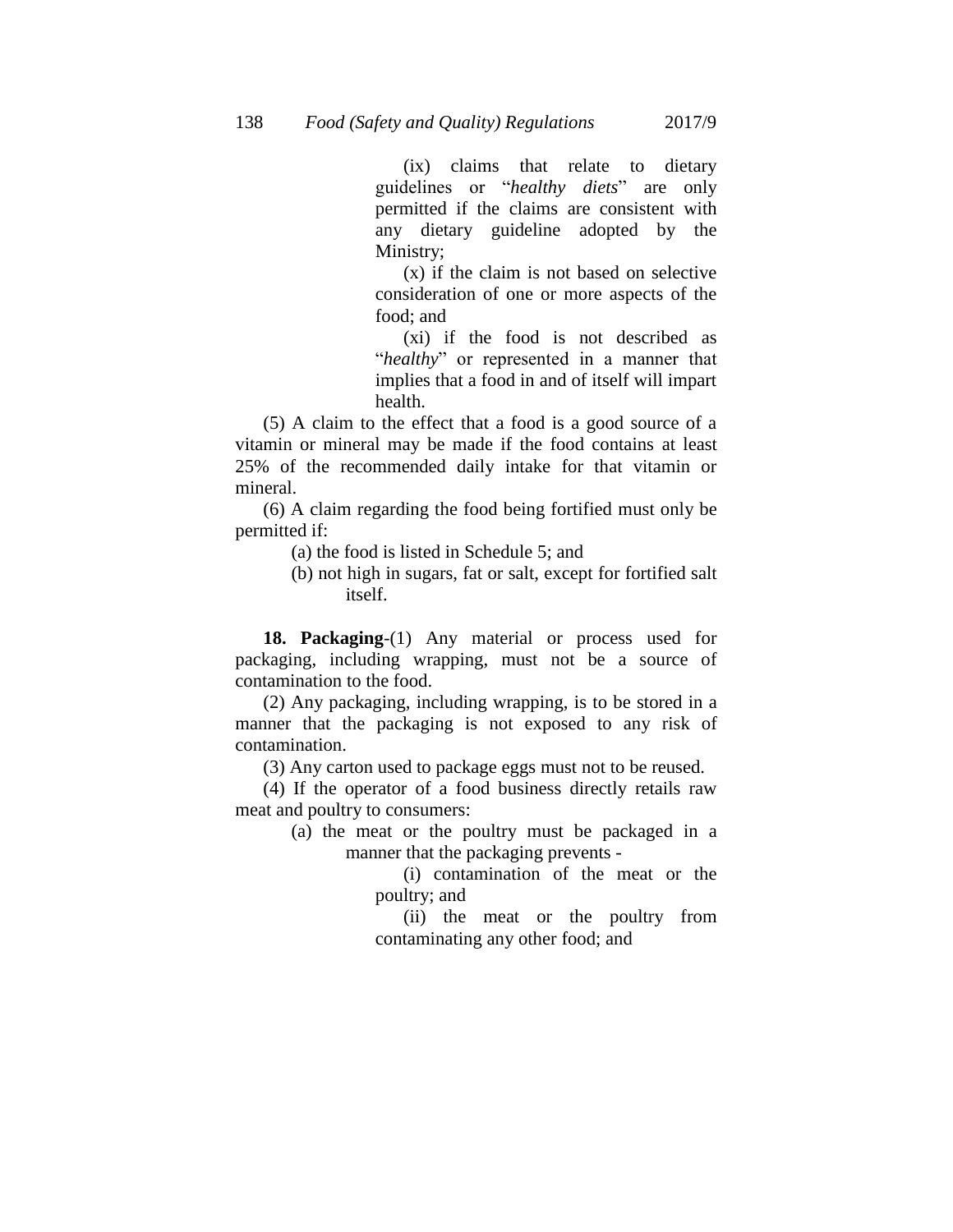(b) the package must be labelled pursuant to the mandatory labelling requirements under these Regulations.

(5) Without limiting subregulation (4), a butcher shop or a butcher retailer:

- (a) must not package the meat or the poultry for display for sale unless the meat or the poultry is not potentially subject to consumer handling; and
- (b) for a butcher, if directly selling the meat or the poultry to consumers, the butcher must package the food in packaging that prevents the meat or the poultry from contamination or from contaminating any other food.

# **PART 4 COMMODITY STANDARDS**

**19. Requirements for different commodities**-(1) Any eggs produced, processed, handled, kept, distributed, displayed for sale or sold in or imported into or exported from Samoa must comply with Schedule 6, unless otherwise required by the importing country"s competent authority for food for export.

(2) Any fish or fisheries products produced, processed, handled, kept, distributed, displayed for sale or sold in or imported into or exported from Samoa must comply with Schedule 7, unless otherwise required by the importing country"s competent authorities for food for export.

(3) Any cereal or cereal product produced, processed, handled, kept, distributed, displayed for sale or sold in or imported into or exported from Samoa must comply with the requirements in Schedule 8, unless otherwise required by the importing country"s competent authorities for food for export.

(4) Any salt produced, processed, handled, kept, distributed, displayed for sale or sold in or imported into or exported from Samoa must comply with Schedule 9, unless otherwise required by the importing country"s competent authorities for food for export.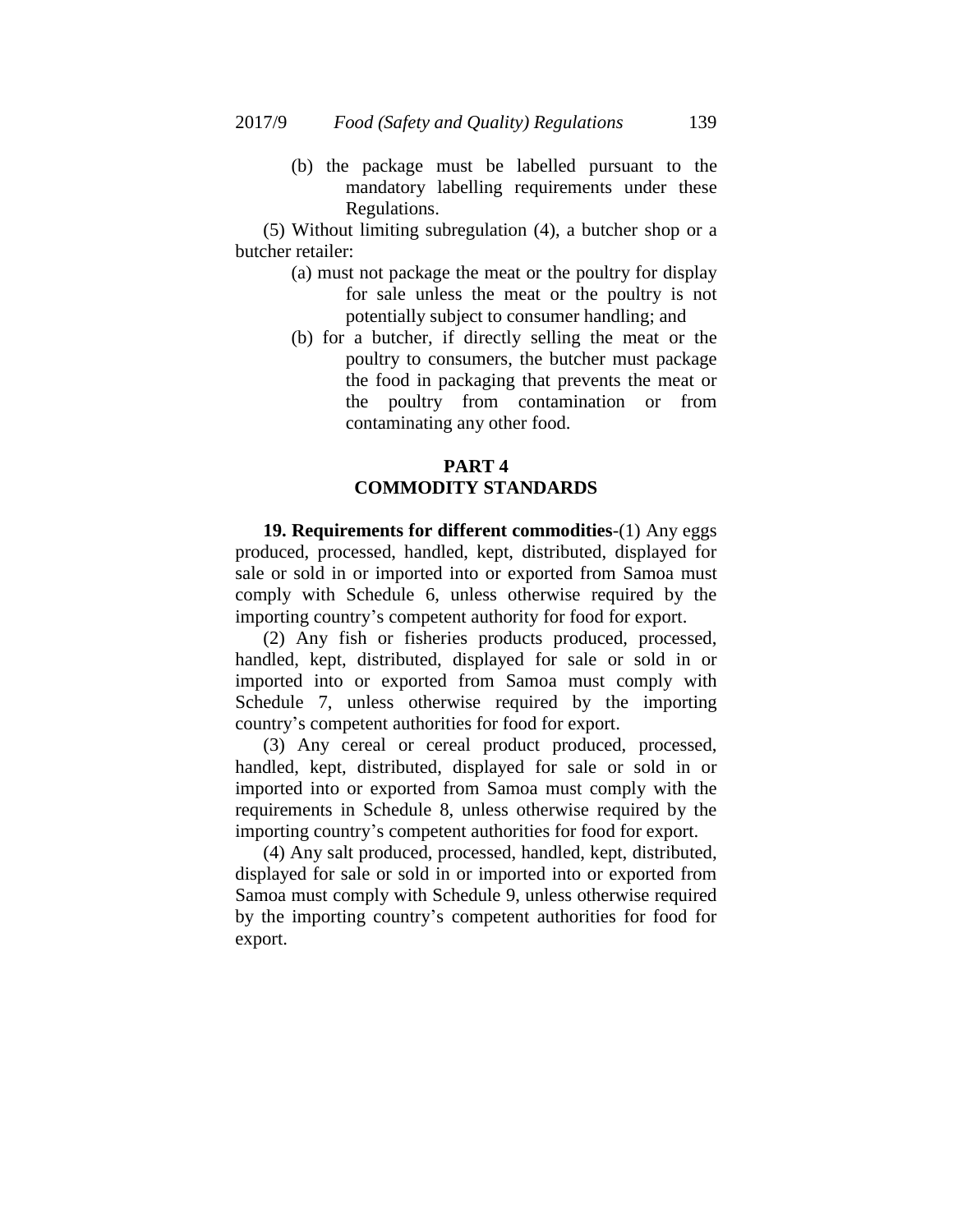(5) Any fruit drink for importation or sale or its advertisement, promotion, display, description or presentation must comply with Schedule 10.

## **PART 5**

## **FOOD SAFETY AND HYGIENE OBLIGATIONS**

**20. Duties of operators of food businesses on good hygienic practices**-(1) The operator of a food business must:

- (a) take all practicable measures to process only safe and suitable food; and
- (b) ensure that good hygienic practices in this Part are applied at all stages of producing, manufacturing, receiving, processing, handling, transporting, storing, displaying, selling, distributing, and importing food under their control.

(2) When processing food, the operator of a food business must:

- (a) take all necessary steps to prevent the likelihood of food being contaminated; and
- (b) if a process step is needed to reduce to safe levels any pathogens that may be present in the food, use a process step that is reasonably known to achieve the microbiological safety of the food.

(3) A hawker, street food vendor or owner or operator of a street food stall, street food centre or charity and community food business operation who prepares, handles, stores or displays any food for sale or sells any food must:

- (a) ensure the food is safe and has been prepared under hygienic conditions using good hygienic practices; and
- (b) permit a food safety officer, upon request, to inspect the place in which the food was prepared, handled, displayed, or being offered for sale so to enable the food safety officer to ascertain the hygienic state of the place, including a residential place.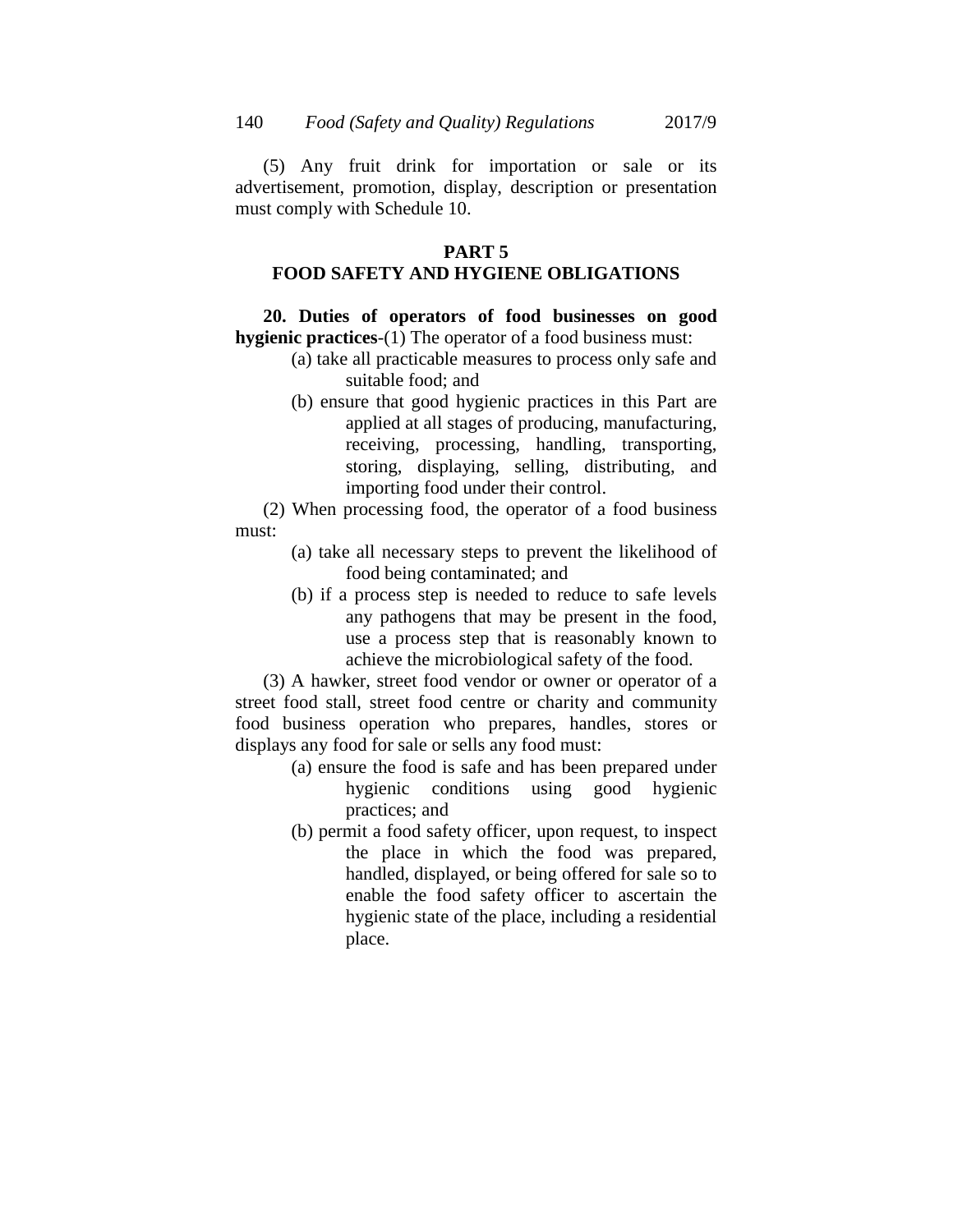(4) The Director General may, in writing, exempt a person under subregulation (3) from having to comply with any of the food safety requirements in this Part if the person satisfies the Director General that:

- (a) the person is using any other good hygienic practice to safeguard the food; and
- (b) there is no risk to public health from exempting the person.

# **21. General requirements for places and facilities of food**

**businesses**-(1) A place of food business ("place") is to be:

- (a) located, designed and constructed in a manner that is not likely to contaminate food and that prevents pest and animal access and harbourage;
- (b) kept clean; and
- (c) in good repair and condition.

(2) Any utensils and equipment in the place are to be kept clean.

- (3) The following are to be available at the place:
	- (a) access to adequate facilities to maintain personal hygiene;
	- (b) adequate supply of potable water wherever water or ice is required for food business operations;
	- (c) adequate facilities to hygienically store and dispose of waste;
	- (d) facilities to adequately ensure proper temperature control of food, if required.
- (4) The Director General may, with or without conditions:
	- (a) declare any place (including any building or structure) to be a food centre;
	- (b) approve any structure as a food stall.

**22. Location of places**-(1) A place of food business ("place") must be located away from:

- (a) environmentally polluted areas and industrial activities which may lead to contamination of food;
- (b) areas subject to flooding unless sufficient safeguards are provided;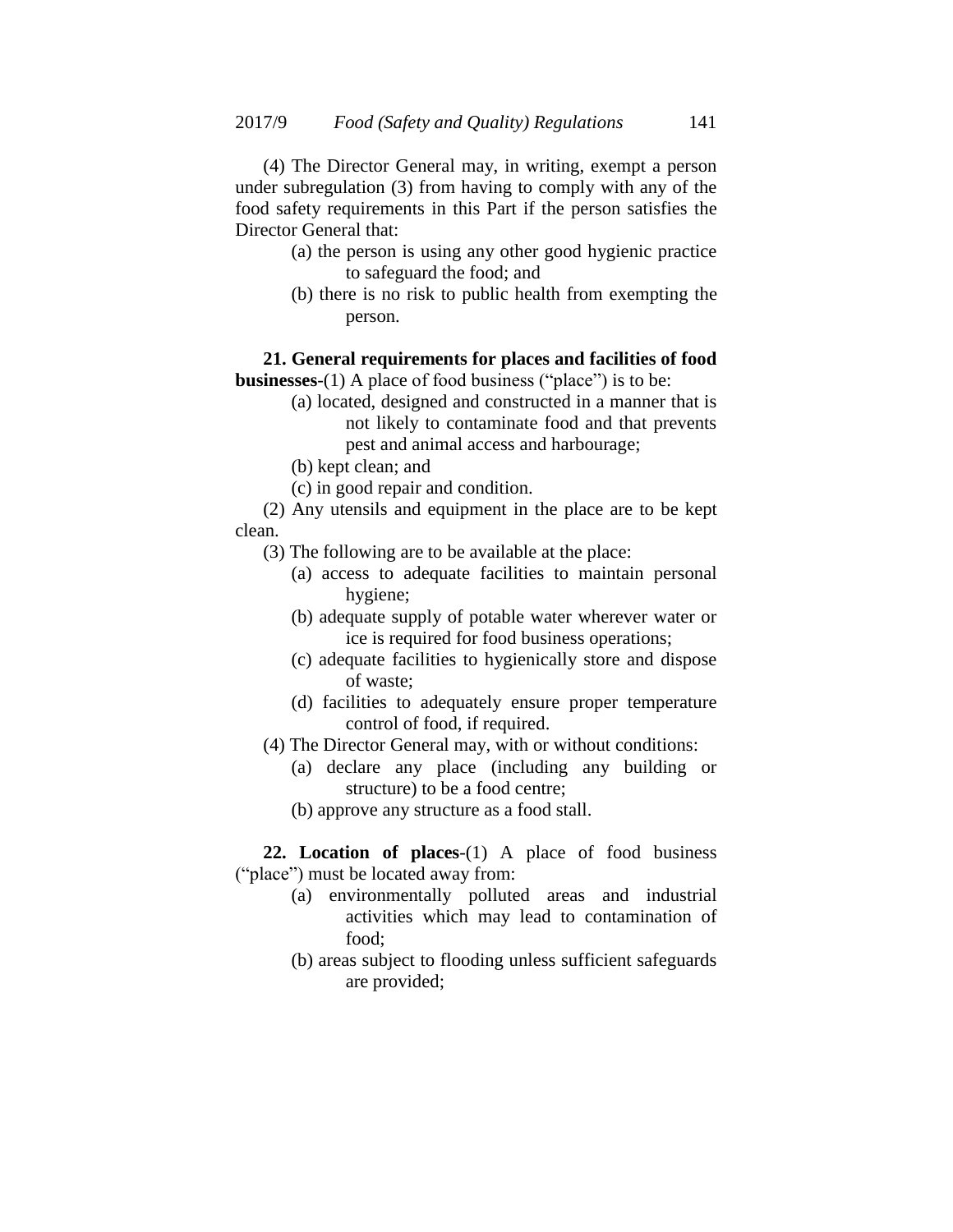- (c) areas prone to infestations of pests; and
- (d) areas where wastes, either solid or liquid, cannot be removed effectively.

(2) If a natural or man-made disaster occurs and affects a food place, the operator of the food business must not move or sell from any food in the place unless permitted by a food safety officer who must conduct an inspection to determine the safety or otherwise of the food for salvaging and possible future sale.

**23. Location of equipment** - Any equipment must be located so that it:

- (a) permits effective maintenance and cleaning; and
- (b) functions properly.

**24. Design and layout of places**-(1) The internal design and layout of any food place must allow good hygienic practices, including protection against cross-contamination from raw or semi-processed food to ready-to-eat food.

(2) The layout and location of a stall in a street food centre must protect against cross-contamination from raw or semiprocessed food to ready-to-eat food.

(3) Without limiting subregulation (1), the internal design and layout of any food place must provide adequate working space to allow for the hygienic performance of all operations.

**25. Internal structures and fittings**-(1) Any structure within any food place must be soundly built of durable materials and be easy to maintain, clean and if appropriate, able to be disinfected.

(2) Without limiting subregulation (1), the following conditions are to be satisfied if necessary to protect the safety of food:

- (a) the surfaces of walls, partitions and floors must be made of impervious and non-toxic materials;
- (b) walls and partitions must have a smooth surface up to a height appropriate to the operation;
- (c) floors must be constructed to allow adequate drainage and cleaning;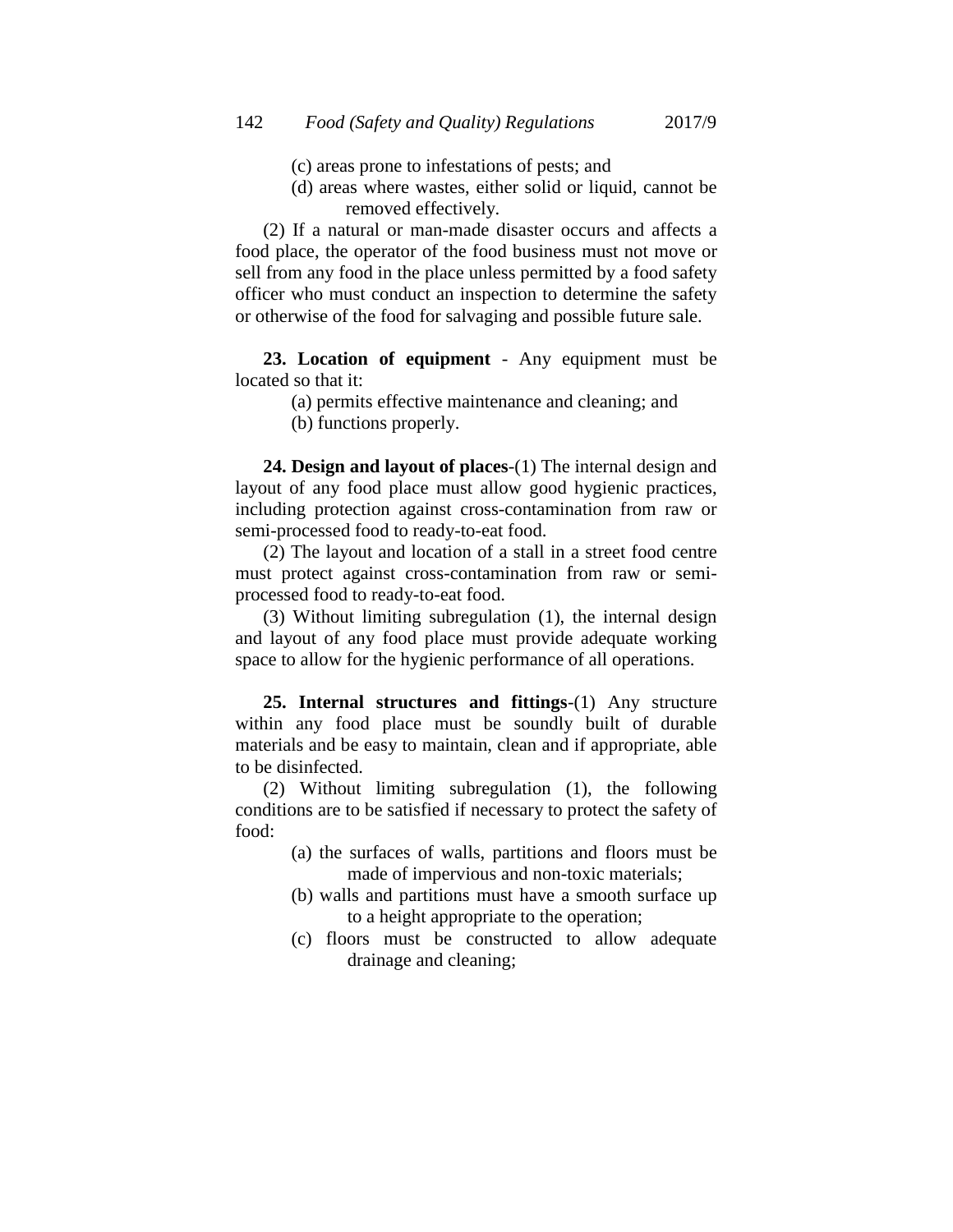- (d) ceilings and overhead fixtures must be constructed and finished to minimise the build-up of dirt and condensation, and the shedding of particles;
- (e) any windows must be -

(i) easy to clean;

(ii) constructed to minimise the build-up of dirt; and

(iii) if, necessary, be fitted with removable and cleanable insect-proof screens;

- (f) any doors must have smooth and non-absorbent surfaces and easy to clean;
- (g) working surfaces that come into direct contact with food must be -

(i) in sound condition, durable and easy to clean, maintain and disinfect; and

(ii) made of smooth, non-absorbent materials, and inert to the food, to detergents and disinfectants under normal operating conditions; and

(h) as an exception to paragraph (g), cutting boards may be made of wood if necessary for operational reasons if the wood surface is maintained, and properly cleaned and disinfected after each use.

**26. Equipment and containers** - Any equipment or container in a food place must be:

- (a) designed and constructed of non-toxic materials; and
- (b) in sound condition, durable and easy to clean, maintain and disinfect.

## **27. Cooking equipment and associated exhaust systems**-

(1) Any cooking equipment or any associated exhaust system must be designed and operated in a manner as to prevent:

- (a) a build-up of grease and soot in the kitchen; and
- (b) any contamination of food that might arise from the burning of any fuel used for cooking.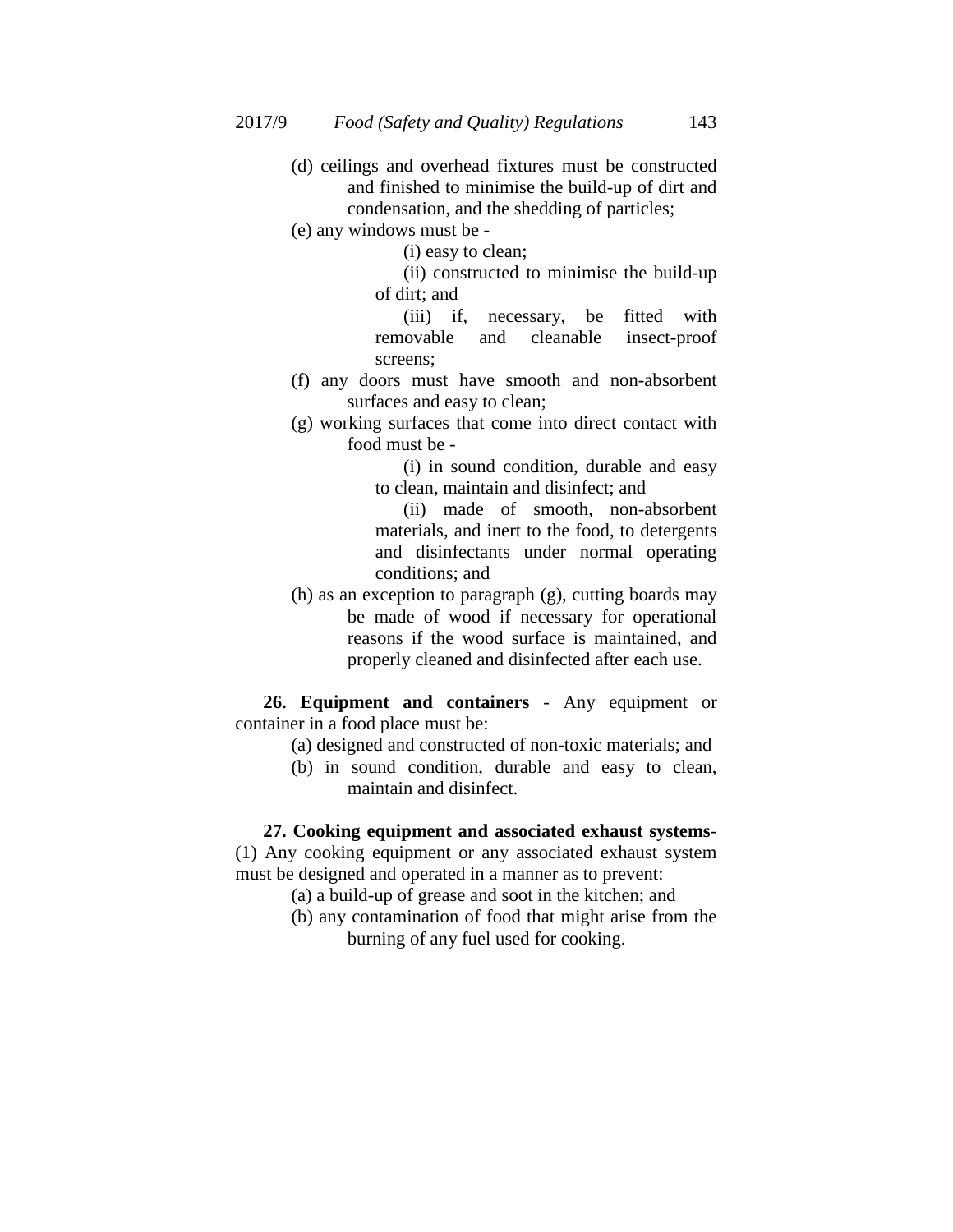(2) However, cooking equipment using a fuel, including but not limited to kerosene, must be designed with a flue that directs the burnt fuel materials to the outside of the place in a manner as to prevent contamination of the food handling environment and the food.

**28. Potable water-**(1) Except as permitted in these Regulations, water used as an ingredient in the preparation of food or on surfaces on which food is prepared or on surfaces which may otherwise come into contact with food, must be:

- (a) potable water; or
- (b) if potable water is not available, water that has previously been heated until it has reached boiling temperature.

(2) A food business must have adequate potable water available to ensure the safety of food.

(3) Any non-potable water, for uses that will not contaminate food, including but not limited to flushing of toilets, must have a separate system.

(4) Any water re-circulated for reuse must be treated and maintained in a condition that no risk to the safety and suitability of food results from its use.

**29. Ice**-(1) A person must not sell for human consumption or for use in contact with food for sale, ice produced from water that is not potable or that has not previously been heated until it has reached boiling temperature if potable water is not available.

(2) A person must not sell for human consumption, ice that has previously been in direct contact with food.

(3) A person handling ice for human consumption or for use as a coolant in direct contact with food must not handle the ice in a manner likely, in the opinion of food safety officer, to render the ice unsafe or unsuitable.

**30. Drainage and waste disposal**-(1) Any adequate drainage or waste disposal system must be provided and managed so that: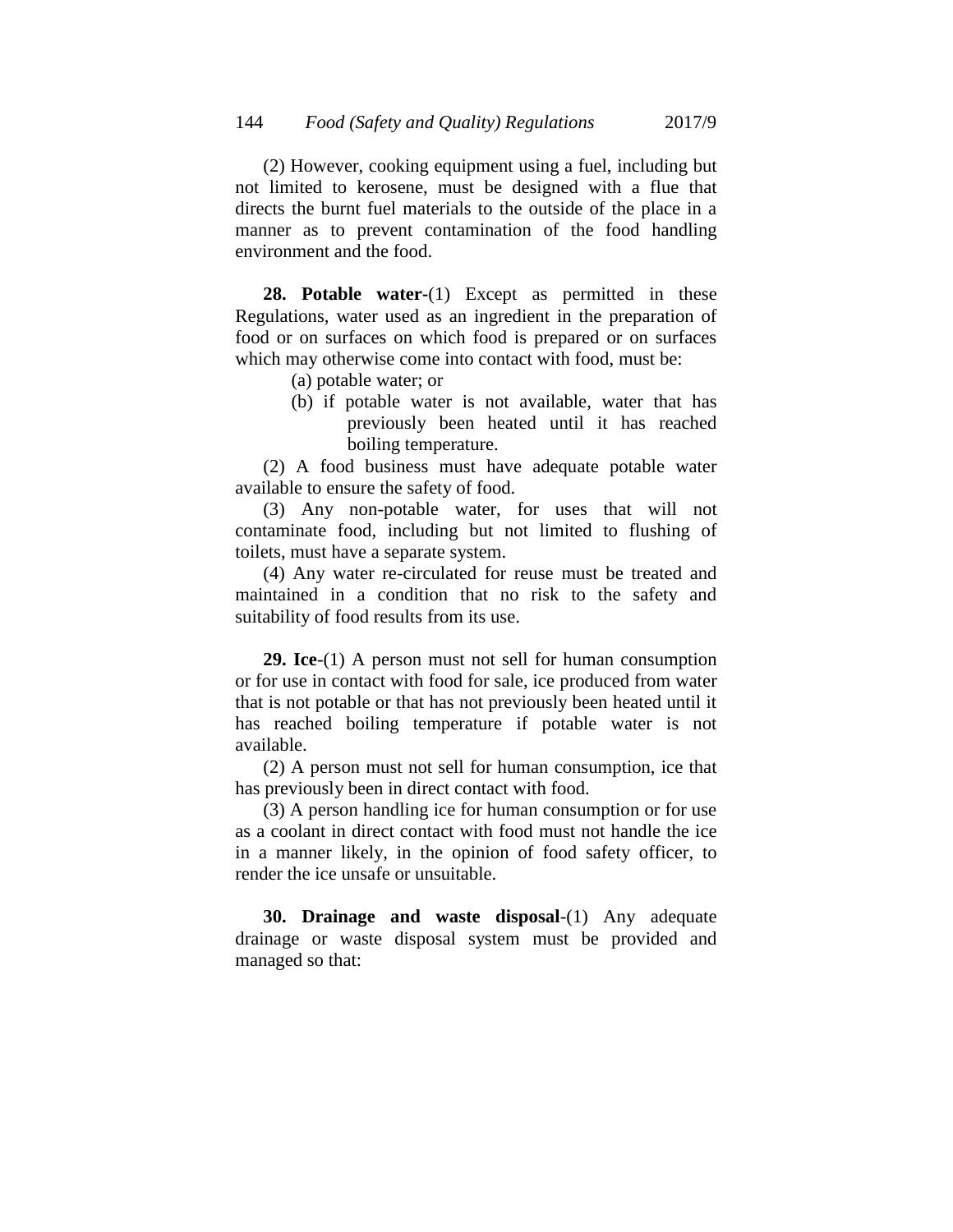- (a) the risk of contaminating food or the potable water supply is avoided;
- (b) pollution of the environment does not occur;
- (c) any requirement of any enactment regulating drainage or waste disposal system are met.

(2) Any waste water must be collected and disposed of separately from solid wastes, if practicable, through direct linkage to the sewage system.

(3) Any waste water must be disposed of in the public drainage system and not emptied onto the ground or into surface waters, such as rivers and lakes.

(4) Subregulations (1) to (3) do not apply to street food stalls, however, any drainage must be cleaned and any waste to be collected and disposed of in a manner that will not contaminate food, pollute the environment, and complies with other applicable enactment.

## **31. Cleaning facilities**-(1) Adequate facilities must:

- (a) be provided for cleaning food, utensils and equipment; and
- (b) have an adequate supply of potable water, including hot water.

(2) Any facilities for cleaning of raw meat, fish, poultry or other potentially high risk food must be separate from facilities for washing salad vegetables or other ready-to-eat food.

**32. Personnel hygiene facilities and toilets**-(1) Any personnel hygiene facility must be available to ensure that an appropriate degree of personal hygiene can be maintained and to avoid contaminating food.

(2) If appropriate, (including but not limited to restaurants, bakeries, and food processing places) suitably located facilities must include:

- (a) adequate means of hygienically washing and drying hands, including wash basins and an appropriate supply of water, including both hot and cold water; and
- (b) toilets of appropriate hygienic design.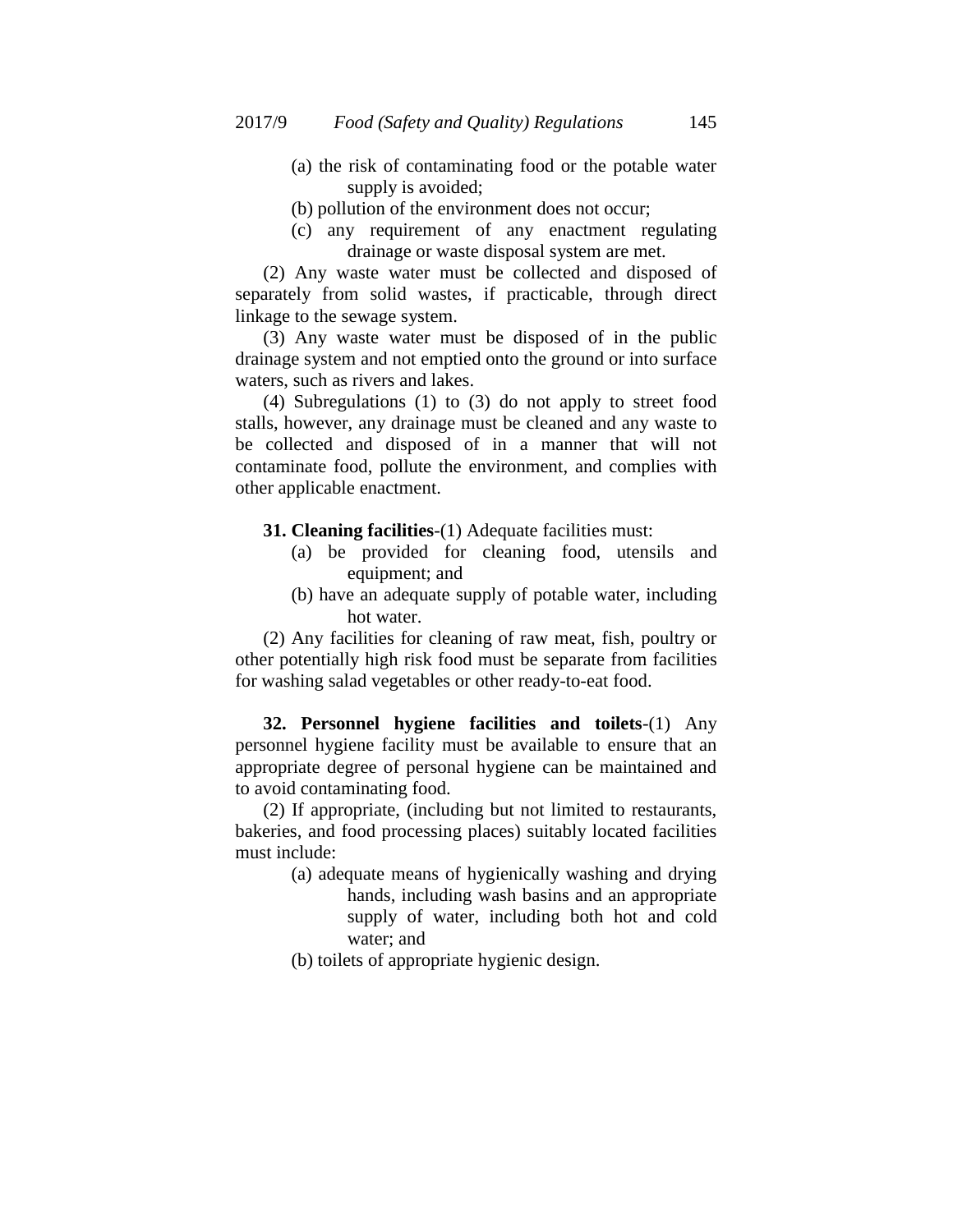- (3) Where toilets are required, toilets must:
	- (a) be available in sufficient number to ensure good hygiene is maintained;
	- (b) have adequate hand washing and drying facilities;
	- (c) be maintained in a hygienic manner;
	- (d) not to be open directly into rooms in which food is being processed, prepared or handled; and
	- (e) be connected to an effective drainage system.

**33. Air quality and ventilation**-(1) Adequate means of natural or mechanical ventilation must be provided, in particular to:

- (a) minimise air-borne contamination of food and contamination of food from condensation;
- (b) control temperatures and humidity; and
- (c) control odours which might affect the suitability of food.

(2) Any ventilation system must be designed and constructed so that air does not flow from contaminated areas to clean areas.

**34. Lighting** - Adequate natural or artificial lighting must be provided to enable the food business to operate in a hygienic manner.

**35. Storage**-(1) If necessary, adequate facilities for the storage of food, ingredients and non-food items (such as, cleaning materials, lubricants, fuels) must be provided.

(2) Any food storage facilities must be designed and constructed to:

- (a) permit adequate maintenance and cleaning;
- (b) avoid pest access and harbourage;
- (c) enable food to be effectively protected from contamination during storage; and
- (d) if necessary, provide an environment which minimises the deterioration of food (such as, by temperature and humidity control).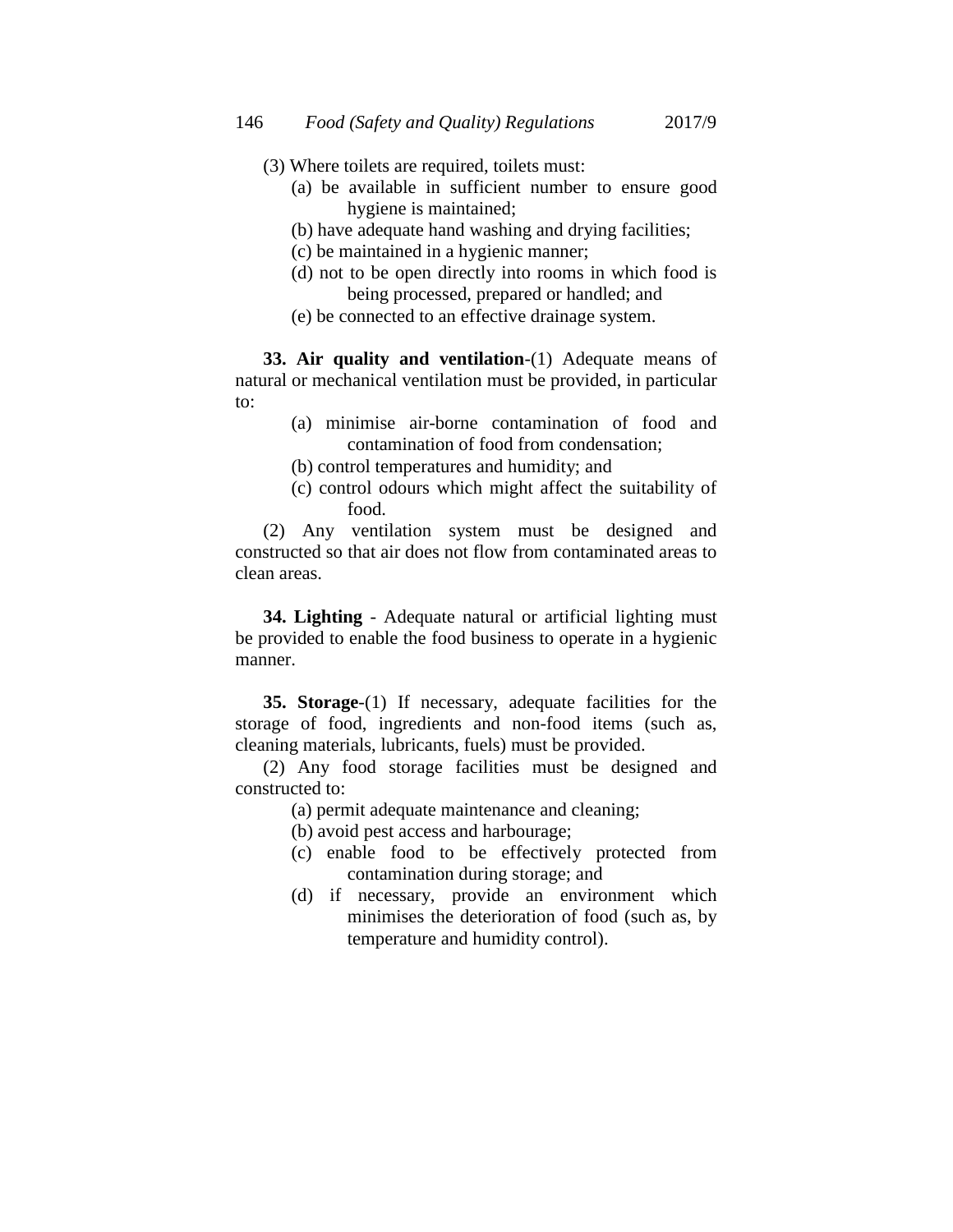(3) Without limiting subregulation (2), any storage facility in a place of food business must be organised in a manner that:

- (a) food is not stored near or in direct contact with kerosene or other chemicals, or in any manner that might enable the fumes from chemicals to contaminate food;
- (b) food is stored in an organised manner so that both a food handler and a food safety officer can identify which food is closer to its expiry date or which food has been produced or processed most recently;
- (c) non-food items are present only as necessary and storage facilities are not also used for storage of personal clothing, personal hygiene items, or other items unless they are stored separately from food and in a manner that does not increase the likelihood of food contamination or provide pest harbourage; and
- (d) tools and cleaning materials are present only as necessary and are stored separately from food and food handling areas.

(4) If any non-food item is stored or displayed for sale in a retail or wholesale food business, the non-food item must be stored or displayed on separate shelves or on shelves below food items, unless otherwise permitted by a food safety officer.

**36. General maintenance of places and equipment** - A food place or food equipment must be kept in an appropriate state of repair and condition to facilitate all sanitation procedures, to function as intended, and to prevent contamination of food.

**37. Cleaning and disinfection**-(1) The operator of a food business must implement cleaning and disinfection programmes that are adequate to ensure that all parts of the place, its equipment and facilities are appropriately clean.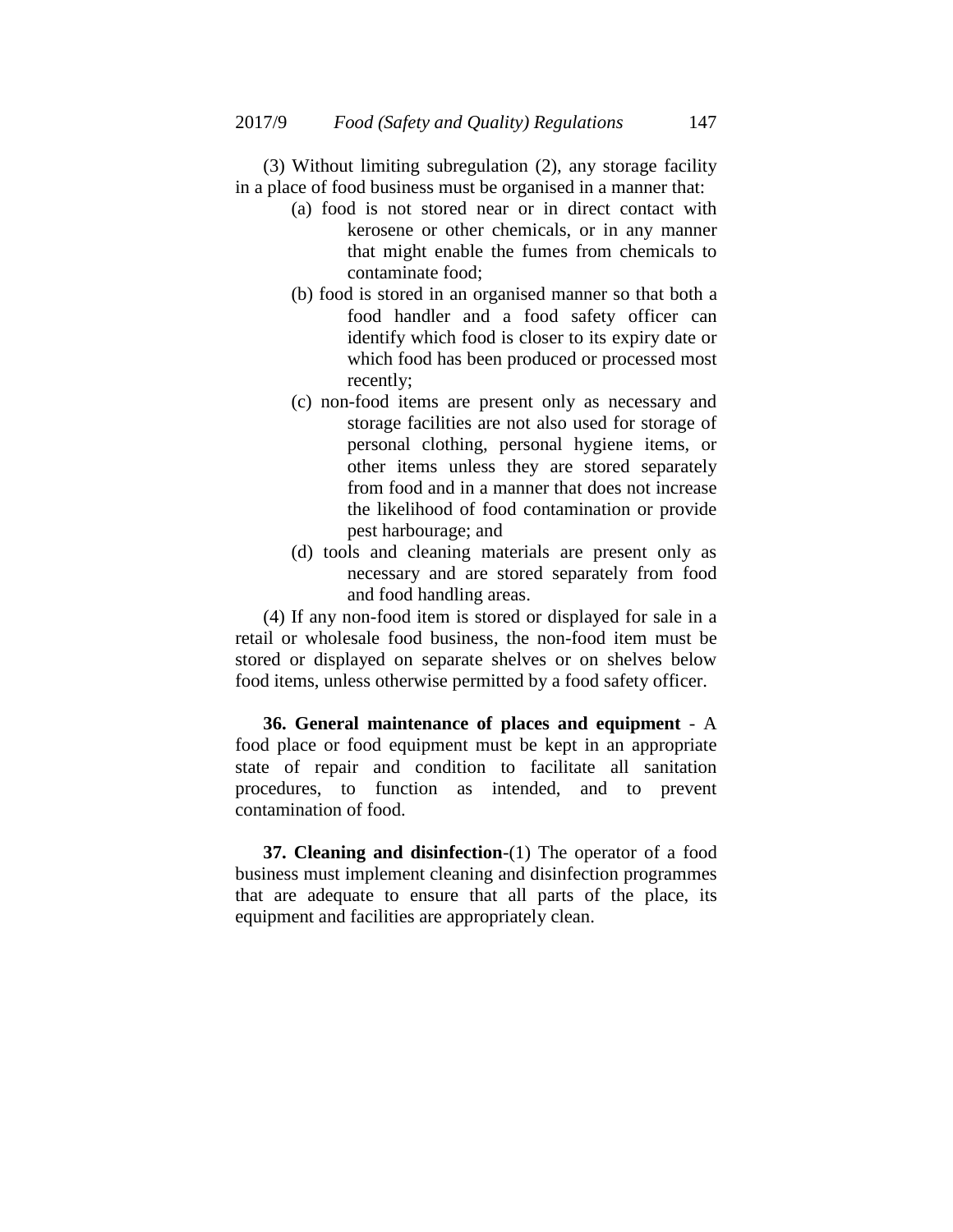- (2) Without limiting subregulation (1):
	- (a) cleaning must be adequate to remove food residues and dirt which may be a source of contamination to food; and
	- (b) wall, floor, ceiling, fan, fixture, window, door, surface or bench wiping cloths, equipment, or utensil in a restaurant must not be contaminated with dirt, dust, grease, or other material indicative of inadequate cleaning.

(3) Any vehicle, vessel, conveyance or bulk container for transporting food must be kept in an appropriate state of cleanliness, repair and condition.

(4) If the vehicle, vessel, conveyance or container is used for transporting different foods, or non-foods, effective cleaning and, if necessary, disinfection must take place between loads.

(5) Any cleaning chemical must be handled and used carefully and pursuant to the manufacturers' instructions and stored, if necessary, separated from food, in clearly identified containers in a manner as to avoid the risk of contaminating food, and as may be requested by a food safety officer for such purposes.

**38. Pest control**-(1) Any building for a place for food business must be kept in good repair and condition:

- (a) to prevent any animal or pest accessing the building; and
- (b) to eliminate potential breeding sites of animal of pest in it.

(2) Any food must be covered or overseen to prevent contamination by flies, insects, or other pests.

(3) Any animal must not be permitted in areas where food is cooked or where ready-to-eat food is handled, stored, displayed, sold or eaten.

(4) If possible, an animal must not be permitted in any food processing places, including its grounds.

(5) Any potential food source for pests, including but not limited to rice and flour, must be stored in pest-proof containers and stacked above the ground and away from walls.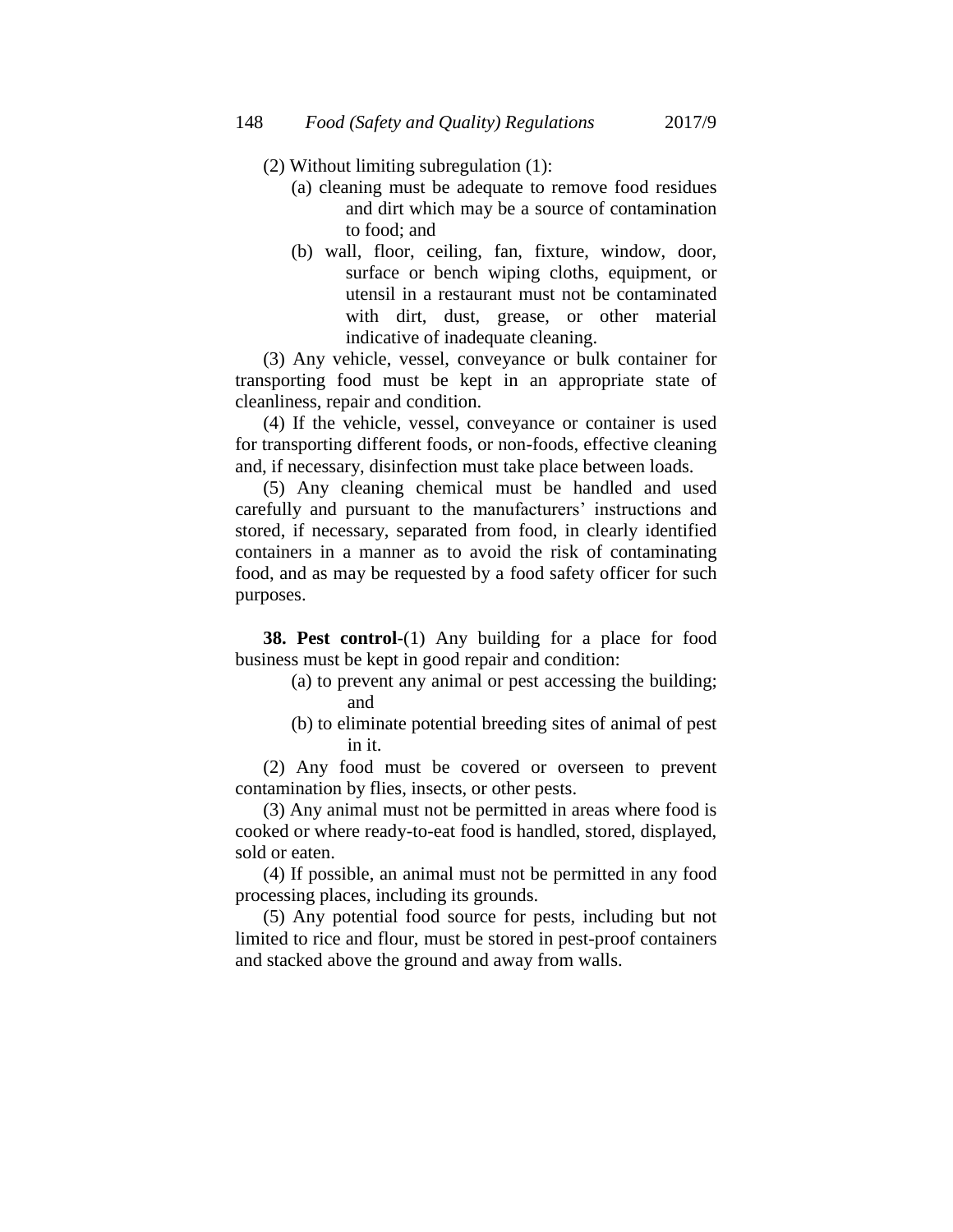(6) The inside and outside areas of the building must be kept clean.

(7) The building and the surrounding area must be regularly examined for evidence of infestation.

(8) Any pest infestation must be dealt with immediately and without adversely affecting food safety.

(9) Without limiting subregulation (7), any pesticides must not be applied to food packaging, food contact surfaces or food in any operation of a food business.

(10) Any waste must be stored in covered, pest-proof containers.

(11) Any waste must not be allowed to accumulate in food handling, food storage, and other working areas and the adjoining environment.

**39. Vehicles, vessels, conveyances and bulk containers** - Any vehicle, vessel, conveyance or bulk container for transporting food must be designed and constructed so that it:

- (a) does not contaminate foods or packaging;
- (b) can be effectively cleaned and, where necessary, disinfected;
- (c) permits effective separation of different foods or foods from non-food items where necessary during transport;
- (d) provides effective protection from contamination, including dust or fumes;
- (e) can effectively maintain the temperature, humidity, atmosphere and other conditions necessary to protect food from harmful or undesirable microbial growth and deterioration likely to render it unsuitable for consumption; and
- (f) allows any necessary temperature, humidity and other conditions to be checked.

**40. Time and temperature control**-(1) The operator of a food business must ensure that the temperature of food is controlled effectively to protect the food from any hazards.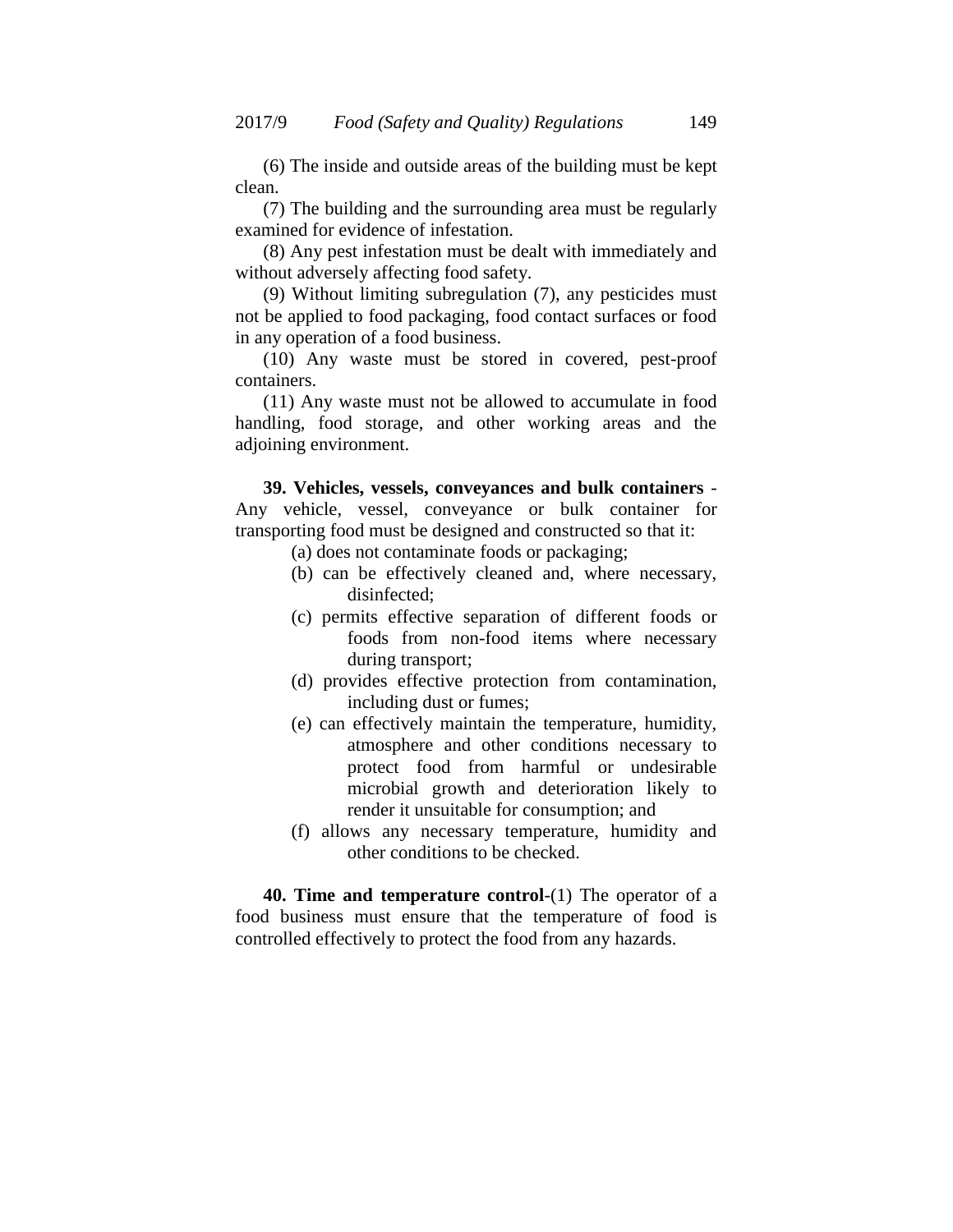(2) Any fresh meat, poultry, seafood or egg must be stored under refrigeration during storage and display in any food business operation.

(3) Without limiting subregulations (1) and (2), a food containing meat, seafood, poultry, or milk, other than shelfstable food, must not, prior to sale, be held in a temperature zone of between 5ºC and 60ºC for more than two (2) hours in total.

(4) When reheating any previously cooked or any cooled high risk foods, such as food containing meat, poultry, seafood, cereal or egg to hold it hot, a heat process that rapidly heats the food to a temperature of 60°C or above must be used.

(5) The thawing of frozen food must be undertaken in a manner as to minimise the risk of growth of pathogenic microorganisms or the formation of any toxin in the food.

(6) Without limiting subregulation (5), the thawing process must be carried out:

(a) under refrigeration;

- (b) through the use of microwaves;
- (c) under running potable water; or
- (d) under any other method that the Ministry approves as not likely to result in a risk to health.

(7) When any power shortage is experienced because of supply problems, the operator of a food business must protect the safety of the food by:

- (a) providing power generation facilities that are applied to the running of any refrigerator or freezer; or
- (b) using any other means that both ensures that any refrigerator or freezer is able to maintain the temperature of the food at safe temperatures and protects the food from contamination.

(8) A freezer used to hold food for sale must not to have excessive, in the opinion of a food safety officer, build-up of ice which may limit the efficiency of the freezer.

(9) If the operator of a food business:

(a) purposely turned off the power to a freezer containing any food for sale; and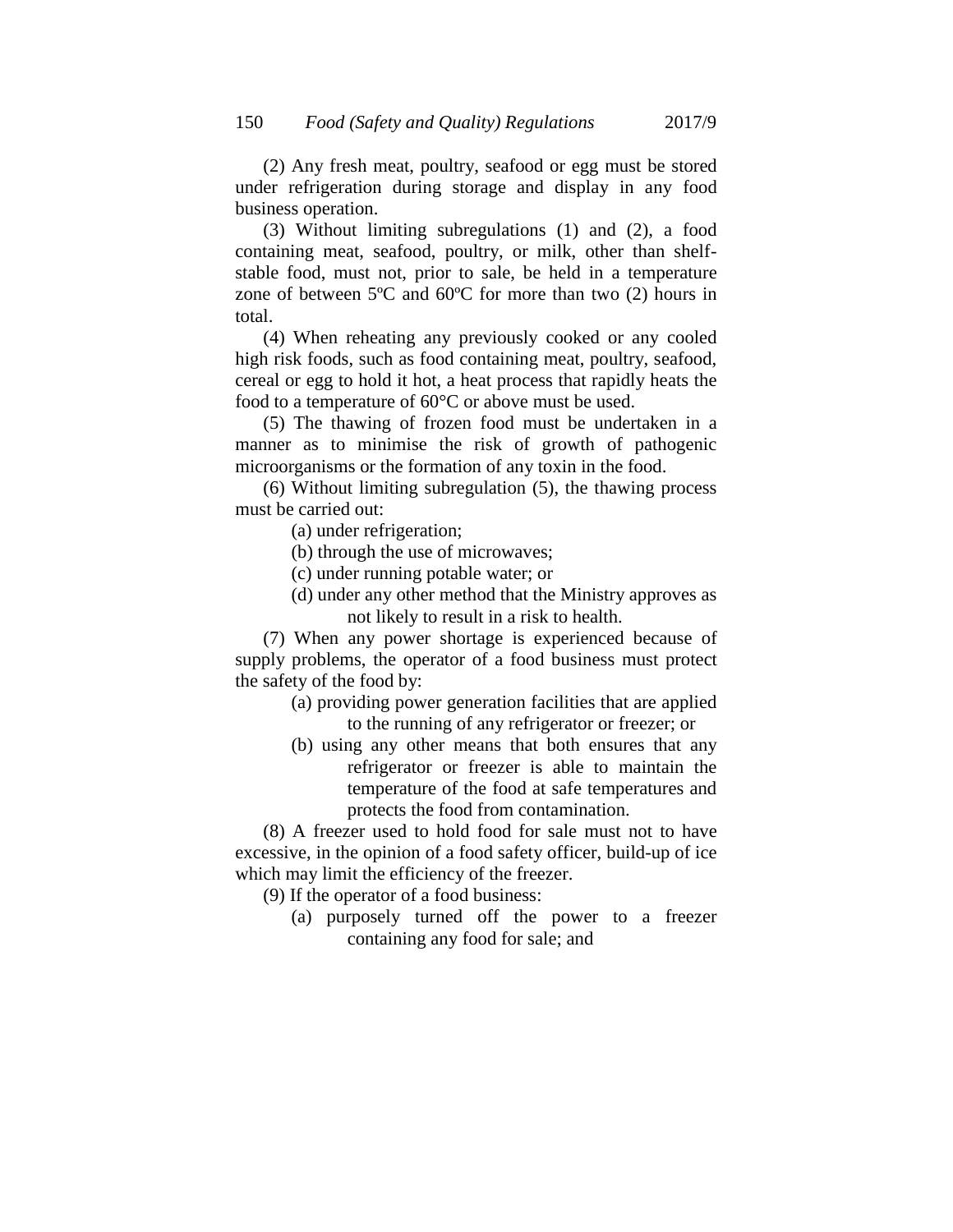(b) the food, kept in the freezer when the power was turned off, is subsequently offered for sale,

a food safety officer may seize and dispose of the food if there is concern for the food quality or safety.

(10) If:

- (a) there is a power failure to any freezer containing food for sale; and
- (b) food held in the freezer at the time of the power failure is subsequently offered for sale,

a food safety officer may, if satisfied that the food has not been consistently held at a temperature that keeps the food safe, seize and dispose of the food if there is concern for food quality or safety.

(11) Any vehicle or vessel used to transport any meat, fish or poultry must have adequate capacity to ensure:

- (a) frozen product remains frozen throughout the period of transportation; and
- (b) non-frozen raw meat, fish or poultry are maintained at less than 5ºC.

**41. Microbiological cross-contamination**-(1) Any raw or unprocessed food must be separated from ready-to-eat foods if to do otherwise could contaminate the ready-to-eat food.

(2) A surface (including, but not limited to, food handlers" hands, utensils, equipment, cloths, or tables) must not be used in a manner that could transmit microorganisms between any raw meat, poultry or fish and any ready-to-eat food.

(3) A surface, utensil, or equipment must be thoroughly cleaned and disinfected after raw meat, poultry or fish has been handled or processed by, on or in it.

(4) Without limiting subregulation (1), any raw meat, raw fish, raw seafood, and raw poultry must be stored in a refrigerated or in frozen state in covered containers, or in a manner that provides adequate protection from microbiological cross-contamination from those foods to any other food.

(5) Any mixing batches of meals or meal components must be avoided if possible. If unavoidable, mixing of batches may occur if the food is kept below 5ºC or above 60ºC and is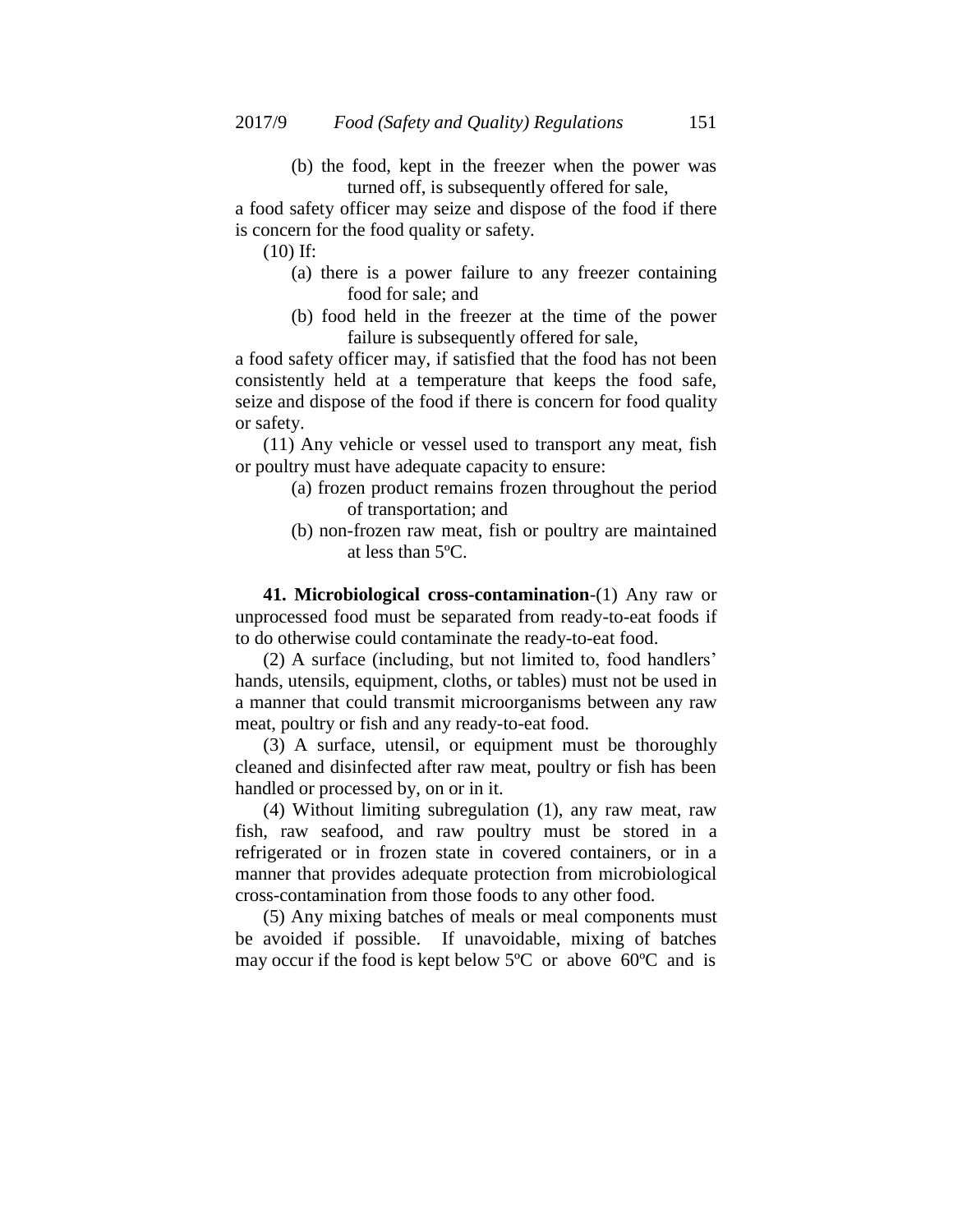stopped at least once every 24 hours. Mixing of batches may not occur if the food is displayed at room temperature.

- (6) Any utensil:
	- (a) used to serve food (including but not limited to rice and ice cream) must be stored in a manner to prevent microbial growth between use to prevent the growth of microbial contaminants; and
	- (b) must not be stored in water, unless the water is held at temperatures that can prevent pathogen growth.

**42. Physical contamination** - The operator of a food business must ensure the operations prevent contamination of foods by foreign bodies such as, but not limited to, glass, hard plastic, wood, or metal pieces.

**43. Re-service of food prohibited** - The operator of a food business must not serve, or permit to be served to a person, food that has been served to another person except:

- (a) sugar, salt or condiment that has been put upon a table or counter if it is contained and continue to be contained in a protective receptacle; or
- (b) food that has been completely wrapped or packaged when served and that has remained completely wrapped or packaged without damage to the seal.

**44. Interference with food packages**-(1) A person must not (in, at, or on any place selling any food package to the consumer) open or interfere with the package of food intended for sale in that package, if it is likely to cause risk of contamination.

(2) The operator of a food business, if packages of food specified in subregulation (1) are exposed for sale, must display (in prominent position in, at, or on the place of food business) an appropriate notice stating the requirement under subregulation (1).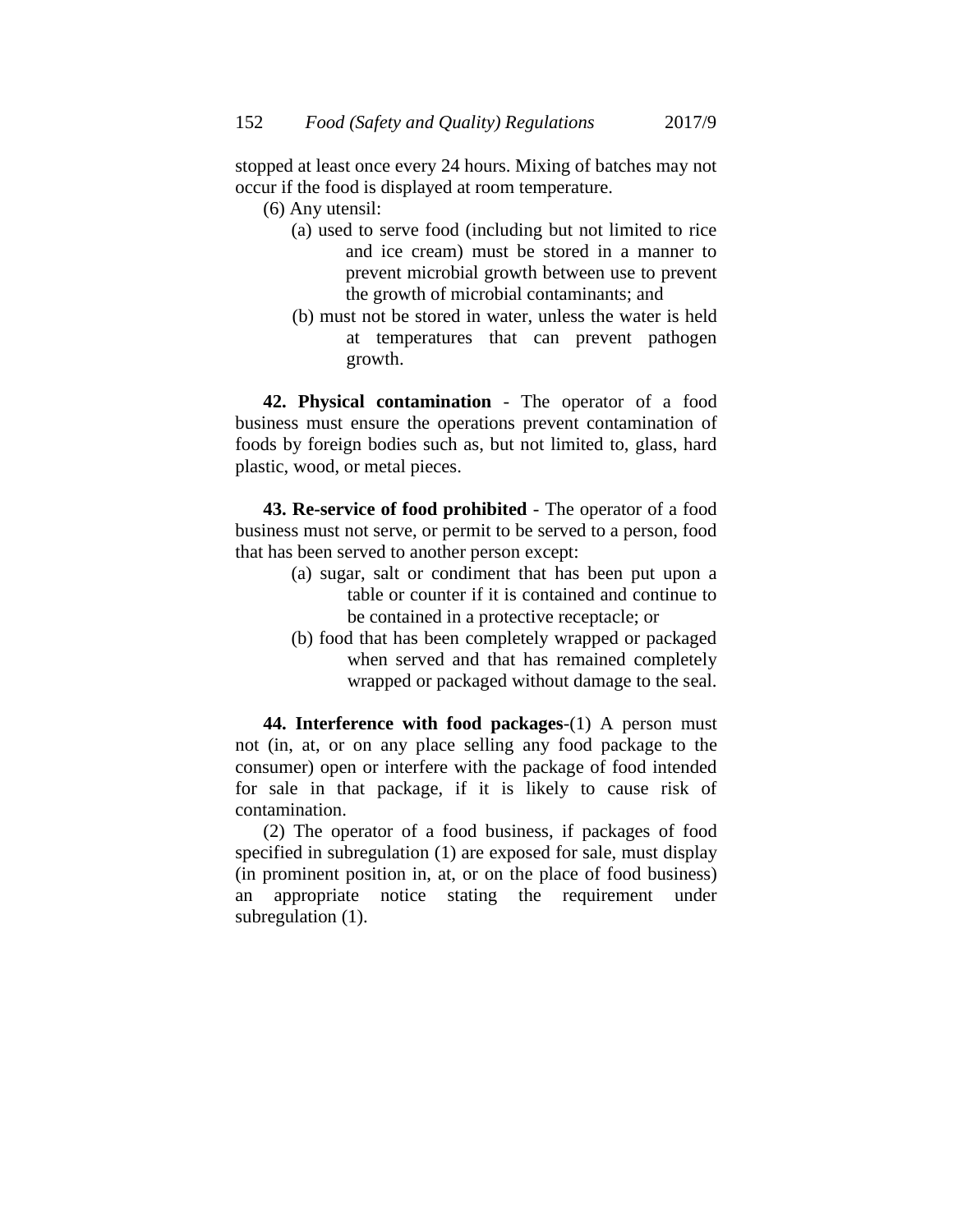**45. Restrictions as to exposure of food**-(1) A person must not display or expose for sale food in, at or on any open place, including a doorway, street, lane, footpath or yard, in a manner that does not protect the food from contamination.

(2) Without limiting subregulation (1), a person must not display or expose for sale a food not requiring further preparation at a height which is likely to cause a risk of contamination, unless otherwise permitted by the Director General.

(3) A person must not deposit or allow to be deposited in, at, or on any doorway, street, lane footpath, yard or other open place:

- (a) any food; or
- (b) any appliance, such as tray, used or intended for use in the conveyance of bread, cakes, pastry, pies or other food that is ordinarily consumed in the same state that in which it is sold,

if it is likely to cause a risk of contamination of the food.

(4) The operator of a food business must when displaying any unpackaged ready-to-eat food for self-service:

- (a) ensure the display of the food is effectively supervised so that any food that is contaminated by a customer or is likely to have been so contaminated is removed from display without delay;
- (b) provide separate serving utensils for each food or other dispensing methods that minimise the likelihood of the food being contaminated; and
- (c) provide protective barriers that minimise the likelihood of contamination by customers.

**46. Incoming raw materials, ingredients and food** - The operator of a food business must inspect any incoming raw material, ingredient or food and reject it if:

- (a) it is known to be, or might reasonably be expected to be, contaminated with hazards;
- (b) it is known to contain decomposed materials or foreign matter;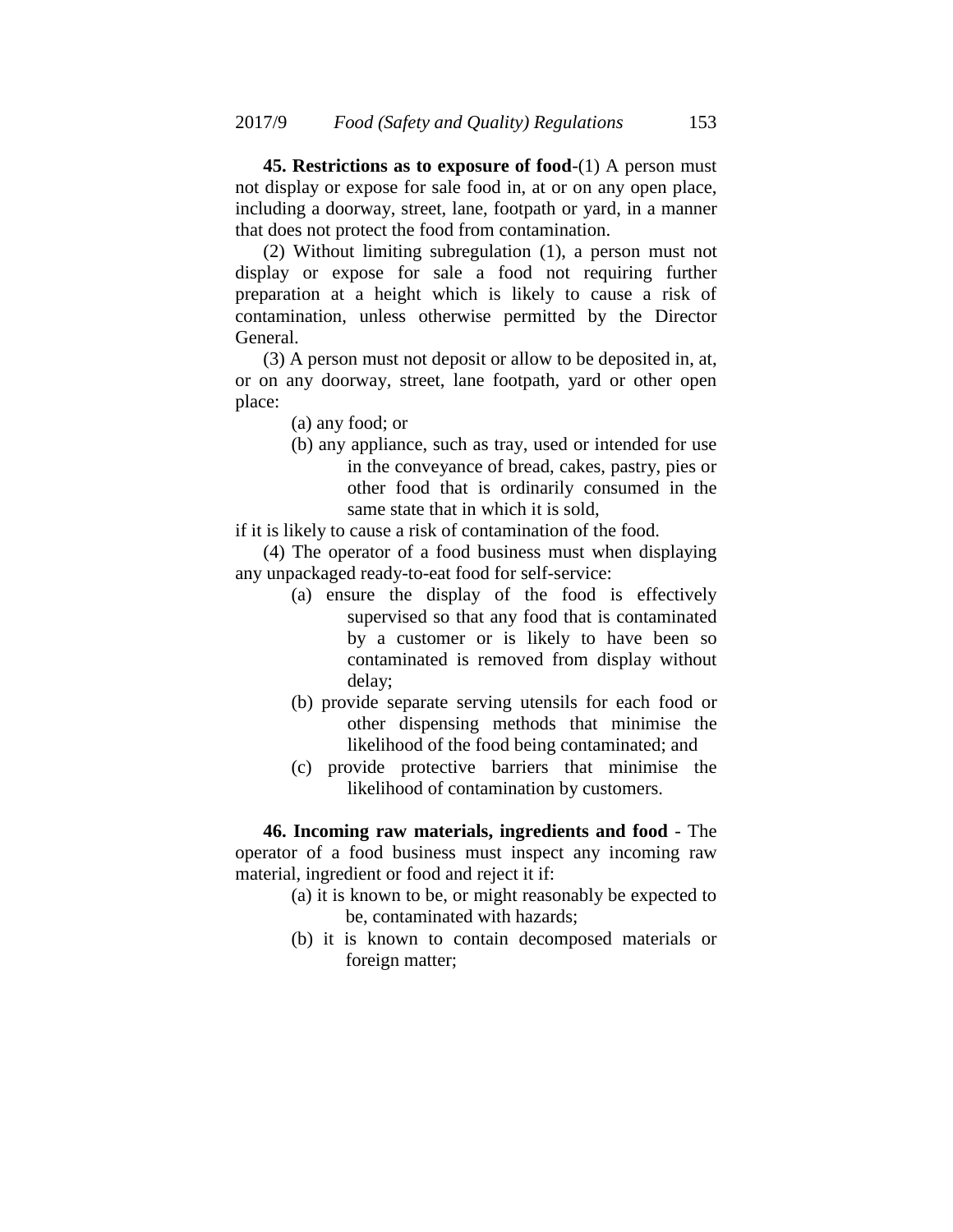- (c) it is after its "best before date", "expiry date" or "sell by date";
- (d) its package is found to be damaged; or
- (e) it contravenes these Regulations.

**47. Health status of food workers**-(1) A person who is known, or suspected, to be ill or suffering from, or to be infected with a disease likely to be transmitted through food, must not be permitted to enter any food handling area if there is a likelihood of the illness disease contaminating food.

(2) The person must immediately report the illness or disease or symptoms of illness or disease to the management of the food business.

**48. Personal cleanliness**-(1) A food handler must:

- (a) maintain a high degree of personal cleanliness; and
- (b) if appropriate, wear suitable protective clothing, head covering, and footwear.

(2) Any cuts or wounds, if a food handler is permitted to continue working, must be covered by suitable, dry and clean waterproof dressings.

(3) A food handler must always wash his or her hands when to do otherwise may affect food safety, in particular:

- (a) at the start of food handling;
- (b) immediately after using the toilet; or
- (c) after handling raw food or any contaminated material, if it could result in contamination of other food items.

**49. Personal behaviour**-(1) A person engaged in food handling activities must refrain from behaviour which could result in contamination of food.

(2) Without limiting subregulation (1), food handlers, while in the place of food business, must refrain from:

(a) smoking;

(b) spitting;

- (c) chewing or eating; or
- (d) sneezing or coughing over unprotected food.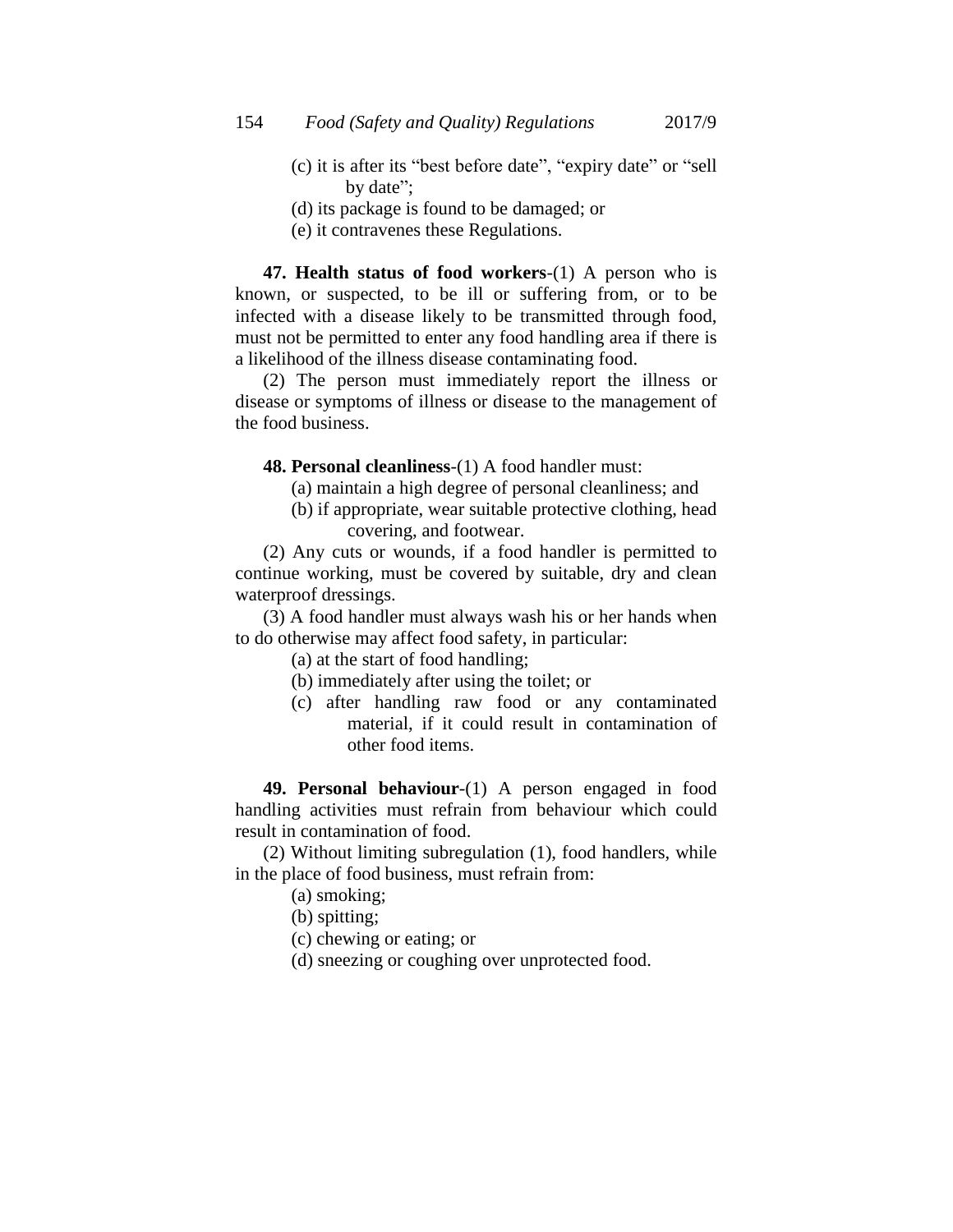(3) Any personal effect, such as jewellery, watch, pin or other item must not be worn or brought into food handling areas if it poses a threat to the safety of food.

(4) Without limiting subregulation (3), a food handler must not wear any ring if the ring could come in contact with food.

**50. Food handler training** - The operator of a food business must ensure that:

- (a) any newly employed food handler, prior to starting work in a food business, undertakes a training pursuant to section 16 of the Act; and
- (b) any food handler who deals with any food in the High Risk Food List, undertakes a 2-yearly refresher training pursuant to section 16 of the Act.

**51. Recall procedures**-(1) The operator of a food business who manufactures, imports or supplies wholesale any food must:

- (a) prepare a written food recall plan to effectively and efficiently recall food;
- (b) make the recall plan available to food safety officers upon request;
- (c) test that the recall plan at least every two (2) years; and
- (d) apply all appropriate aspects of the recall plan when recalling food unless a variation to the recall plan is requested or agreed to by the Director General.

(2) The operator of a food business who manufactures, imports or supplies wholesale any food and considers a food recall must:

- (a) as soon as possible, inform the Director General after recognising the concern;
- (b) provide full details of the food to be recalled; and
- (c) provide the Director General of any other necessary information identified in its food recall plan.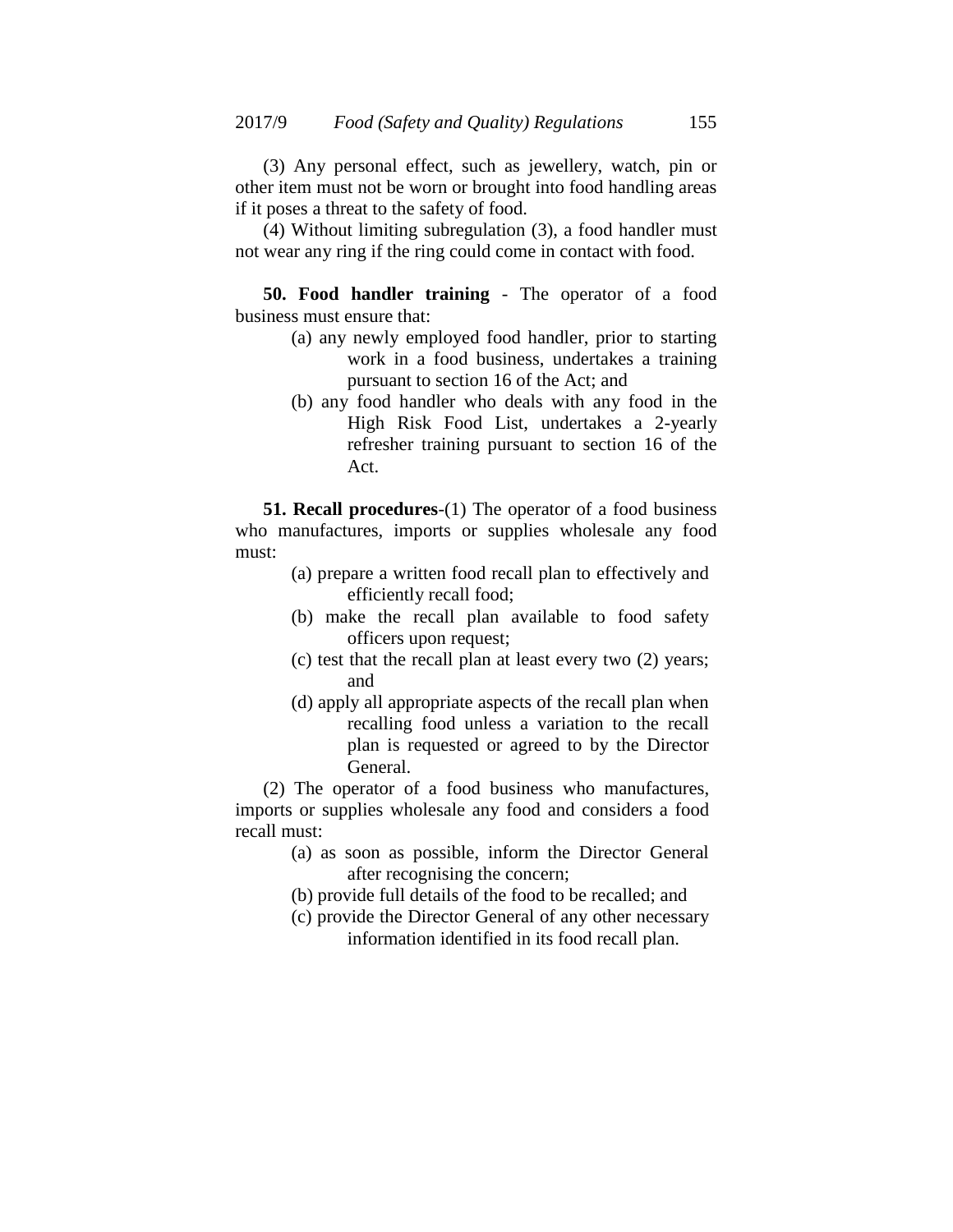(3) The operator (except the operator under subregulation (2)) of a food business who considers a food recall must as soon as possible inform the Director General after recognising the concern provide full details of the food to be recalled.

(4) A food recall does not apply when the operator of a food business is withdrawing food for a quality issue or any other issue not potentially impacting on human health.

(5) The operator of a food business must inform the Director General prior to announcing a food withdrawal to the public.

(6) Any recalled food must be clearly labelled as such and be held under supervision until the food is destroyed, determined to be safe for human consumption, or reprocessed in a manner to ensure their safety.

(7) The operator of a food business who conducts a food recall must use standard documentation approved by the Director General when communicating with trading partners and the general public about the recall of food.

(8) The operator of a food business who is involved in a food recall must, upon the return of the recalled food to the place of business, provide any person returning the food a 100% refund.

(9) The operator of a food business who contravenes a provision of this regulation commits an offence.

# **PART 6 HIGH RISK FOOD AND FOOD OF REGULATORY INTEREST**

**52. High risk food**-(1) Part 1 of Schedule 11 lists any food that is regarded as high risk food.

(2) The Director General may, acting on the advice of the Committee and by Notice in the Savali, determine any food, or class of food to be listed in a High Risk Food List.

(3) Any food determined under subregulation (2) is treated as listed in Part 1 of Schedule 11.

**53. Food of regulatory interest**-(1) Part 2 of Schedule 11 lists any food that is regarded as food of regulatory interest.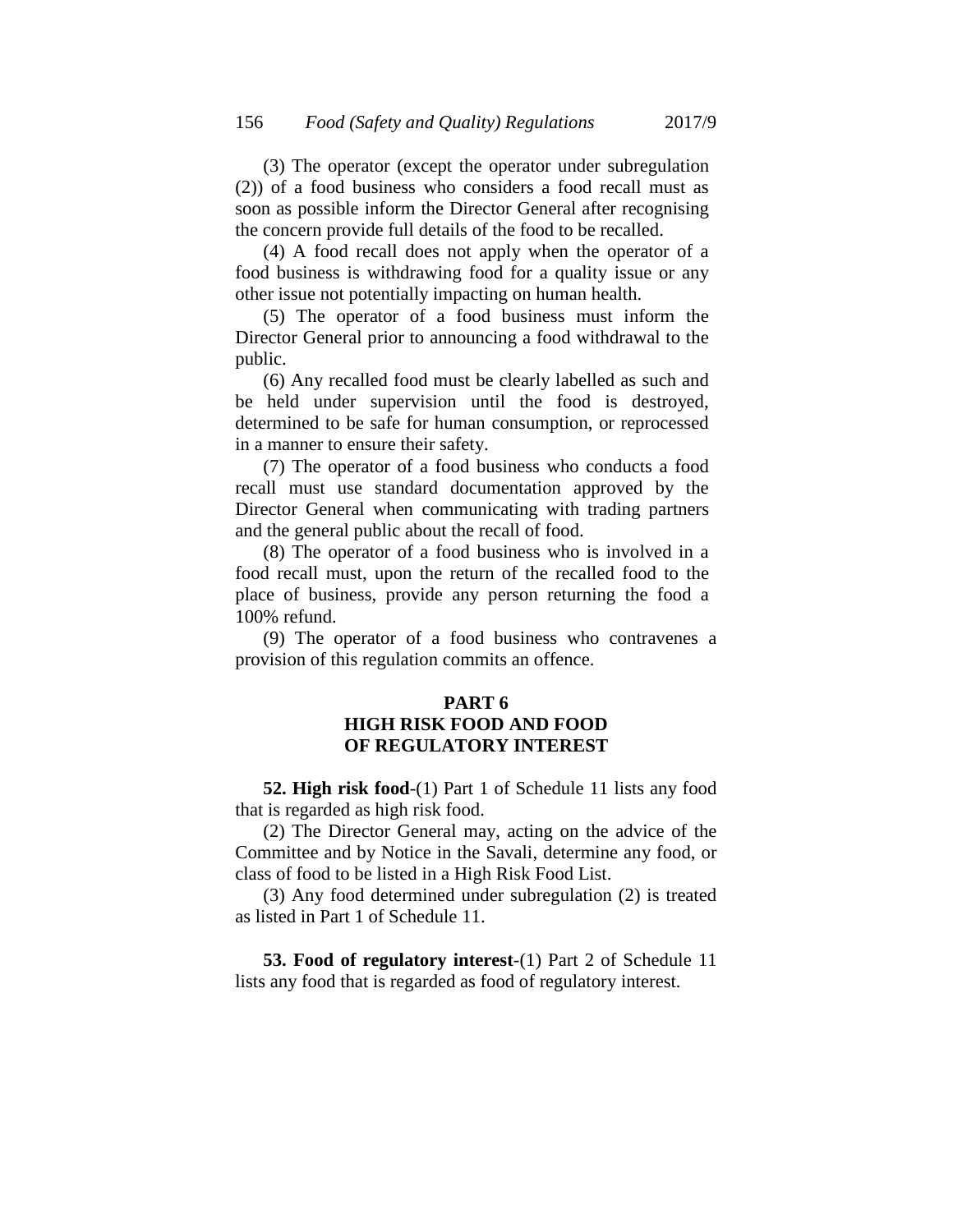(2) The Director General may, acting on the advice of the Committee and publish by Notice in the Savali, determine a list of food, or class of food, of regulatory interest ("Food of Regulatory Interest List") so designated because of being food:

(a) with a non-compliance history; or

- (b) that is required to be fortified; or
- (c) that is being targeted to reduce the population"s exposure to fat, sugar or sodium in priority foods; or
- (d) that the Director General reasonably suspects could pose a public health risk.

(3) Any food determined under subregulation (2) is treated as listed in Part 2 of Schedule 11.

**54. Importation of listed food**-(1) A person must not import for sale any food listed in Schedule 11 unless intention to import food is given by the Director General.

(2) A person who intends to import a food for sale that is either on the High Risk Food List or the Food of Regulatory Interest List may, at least five (5) days prior to the food being imported into Samoa, apply in the approved form to the Director General.

(3) The application must include the invoices associated with the food to be imported.

(4) A food safety officer:

(a) may carry out any inspection and sampling required for the purposes of subregulation (2) or (3); and

(b) must -

(i) review relevant documents including export certifications, HACCP or other relevant health certification documentation provided by competent authorities overseas; and

(ii) carry out any inspection and sampling required, as soon as possible and in a manner so as not to unnecessarily delay the release of the food from customs and quarantine.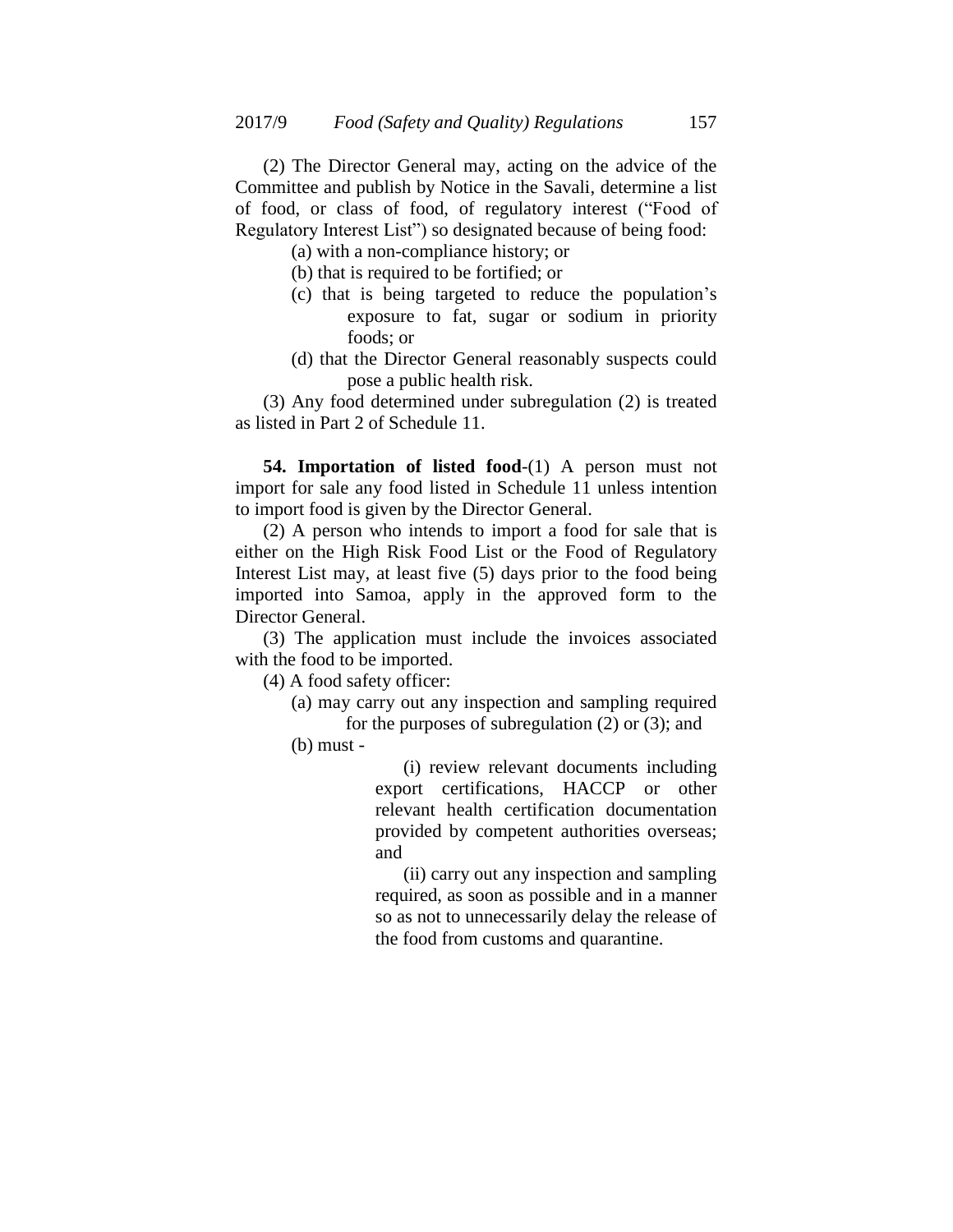(5) The Director General must send a copy of the application to the Comptroller in order for Customs to hold the imports pending the determination of the application.

# **PART 7 PRODUCTION, MANUFACTURE AND IMPORTATION OF FOOD**

**55. Application for health certificate**-(1) A person who intends to operate a food business pursuant to section 13 of the Act to produce or manufacture any food for sale may apply in the approved form (accompanied by the prescribed fee) to the Director General for a health certificate.

(2) The Director General may direct a food safety officer to carry out any inspection pursuant to section 13(3) of the Act.

(3) A certificate of health under section 13 of the Act must be in an approved form.

(4) The Director General may require the applicant to provide any additional information on the application before issuing the certificate of health.

**56. General import requirements**-(1) Subject to regulations 57, 58 and 59, a person must not (unless authorised under this regulation) import any food or food ingredient that does not comply with the requirements of the Act or any other regulations made under the Act.

(2) The importer has the onus of demonstrating compliance with the Act or any of its regulations.

**57. Importation of raw and semi-processed food**-(1) Subject to regulation 58, if any food to be imported:

- (a) is a raw or semi-processed food that requires further processing; and
- (b) the original packaging is required to be removed for processing before the food is sold in Samoa,

the food may be repacked, reprocessed or reconditioned after importation to ensure compliance with the Act or these Regulations.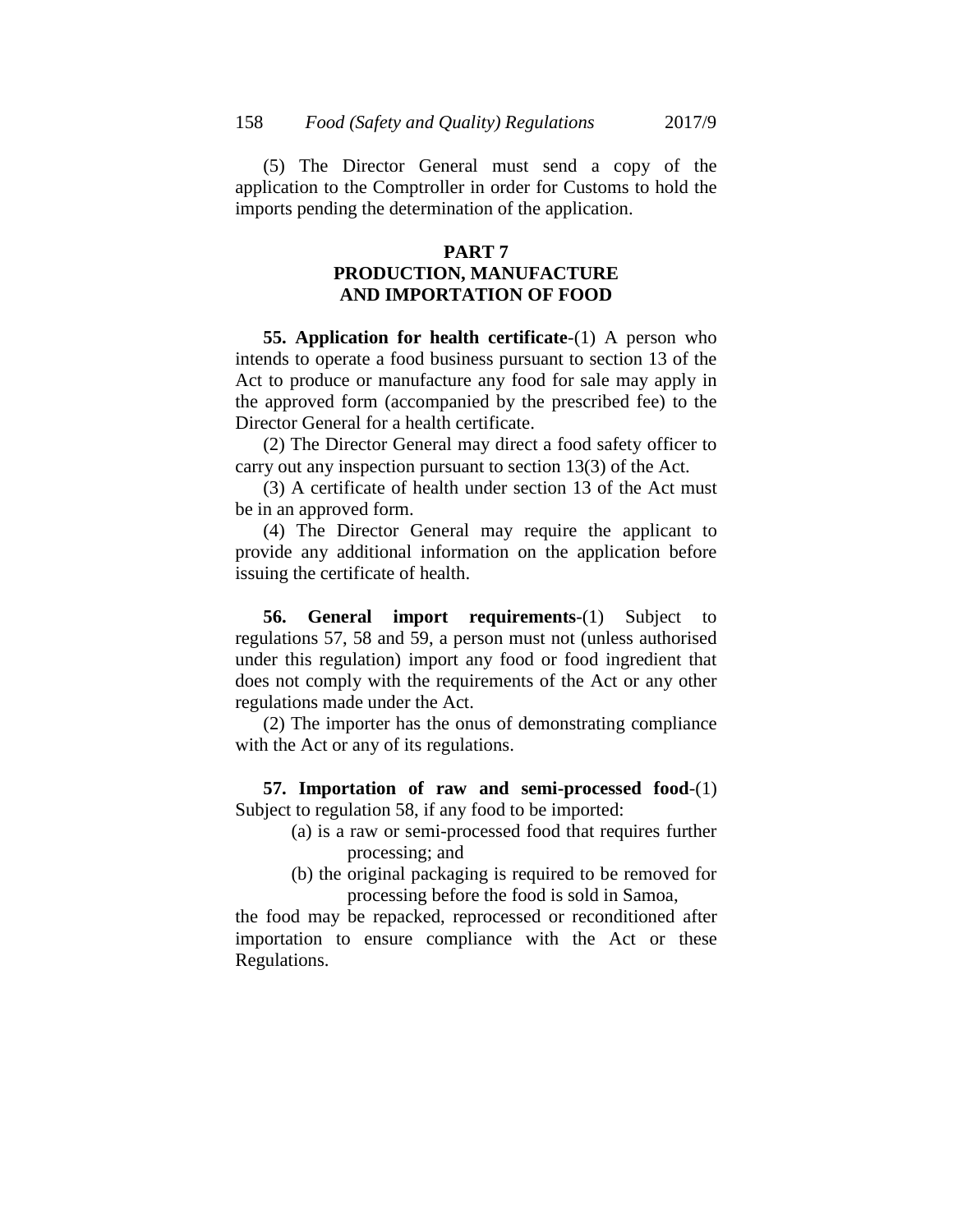(2) A person who contravenes subsection (1) commits an offence.

**58. Importation of food for repackaging, etc.**-(1) A person who intends to import food with the intention to repackage, reprocess or recondition food, must, first obtain the authorisation of a food safety officer.

(2) A person who contravenes subsection (1) commits an offence.

**59. Exempt imports** - The Director General in consultation with relevant technical experts may, by notice in the Savali, exempt any food or any class of food from this Part if the Director General is satisfied that granting an exemption will not have a negative impact on the public health.

**60. Personal import of food**-(1) A person is entitled to import any food imported into Samoa for personal consumption and is exempt from the requirements of the Act or these Regulations.

(2) The following food may be imported under subregulation  $(1)$ :

- (a) any chilled and frozen meat and chilled and frozen fish not exceeding the approved quantity in total per person; or
- (b) for any meat product, dairy product, fishery product, such as processed fish (dried, cooked, cured or smoked), lobster or prawn not exceeding the approved quantity in total per person and comply with the following -

(i) the product does not require refrigeration before consumption;

(ii) the product is in commercially branded packaging; and

(iii) the packaging is unbroken unless in current use;

(c) for powdered infant formula, or infant food not exceeding the approved quantity in total per person;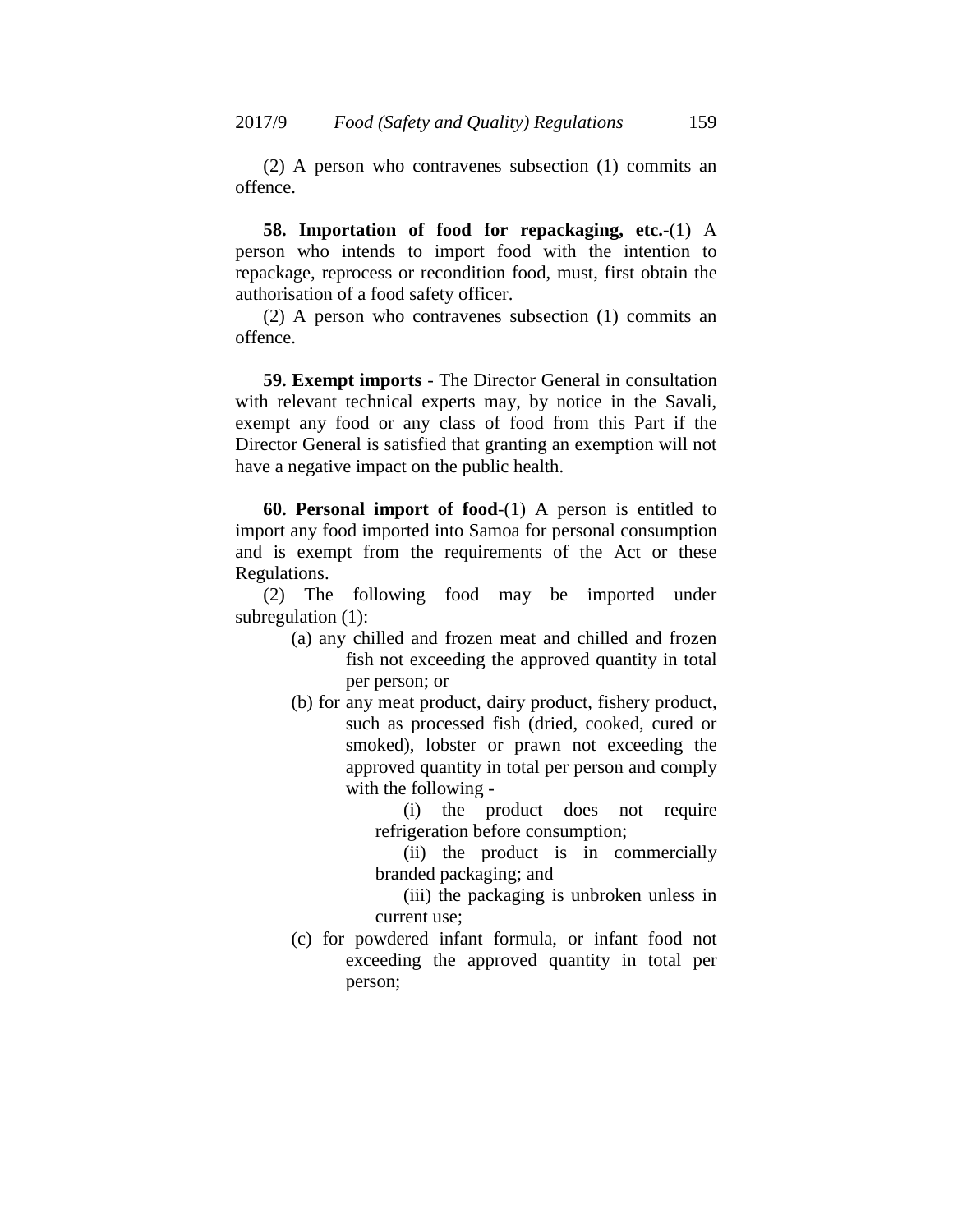(d) for other foods, not exceeding the approved quantity in total per person.

(3) If the food is for personal consumption by the importer, including the importer's family and complies with the approved quantity outlined in this regulation, the food safety officer must not hold the product for further assessment.

(4) A person wishing to import food for their personal (or family's) use in greater quantities provided under this regulation (such as, to provide at a family event or ceremony, such as wedding, funeral or other family celebration, may apply to the Director-General.

(5) The Director-General may approve:

- (a) by notice in the Savali, the quantity of food under subregulation (2); and
- (b) an application under subregulation (4) subject to conditions necessary to safeguard public health and taking into account the following matters -

(i) the type and nature of food to be imported;

(ii) the proposed quantity of food to be imported and whether this seems a reasonable quantity for its intended use;

(iii) any potential risk to public health from the importation and consumption of the food; and

(iv) the suitability of the controls and safeguards that the importer will implement to ensure there is no harm to public health from the importation and consumption of the food;

(v) any other factors the Director-General considers relevant.

**61. Product identity**-(1) If any food is not imported for personal use, a food safety officer may inspect the documents accompanying the food to confirm the specific product identity.

(2) A product identity check requires a food safety officer to check:

(a) the name;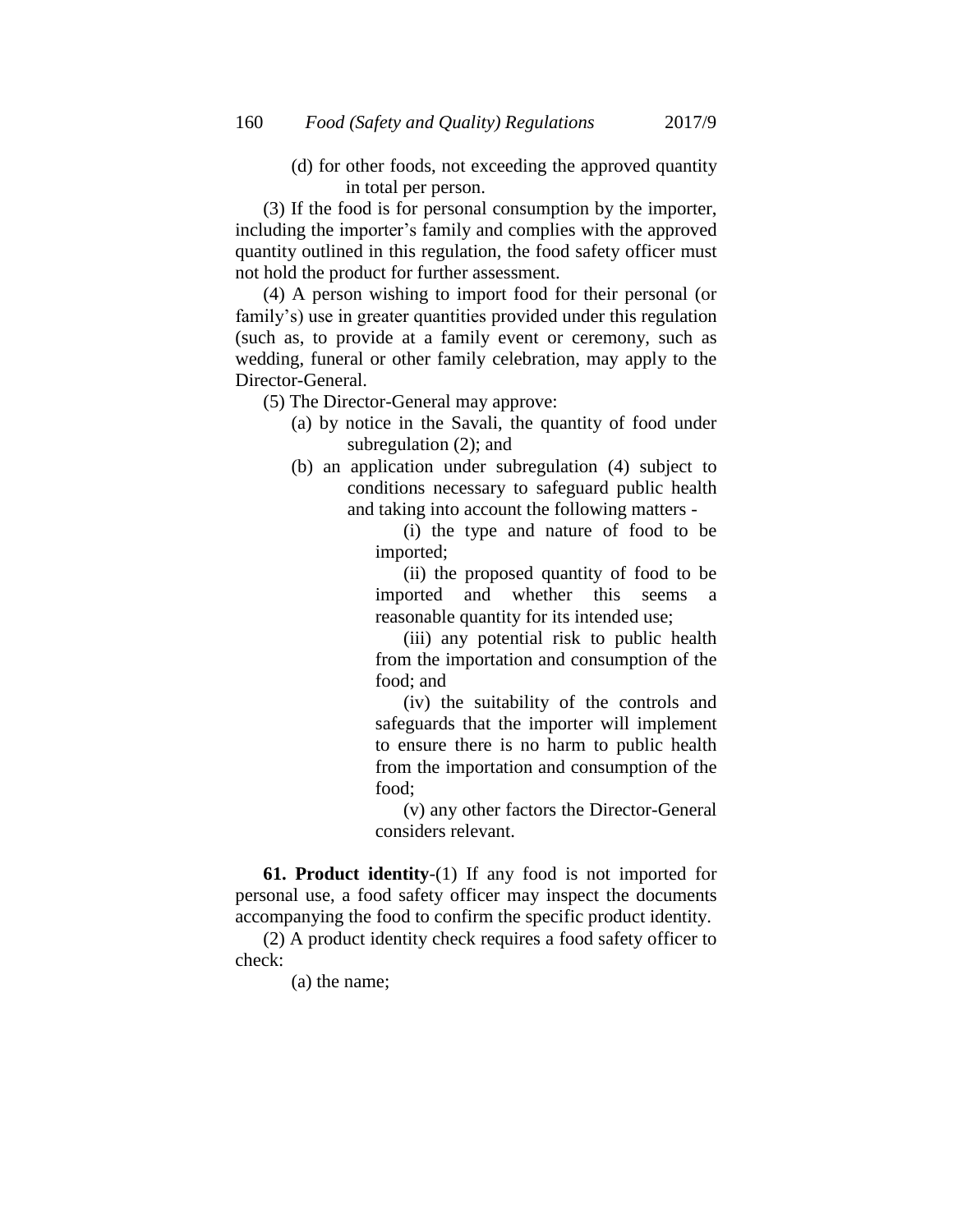- (b) quantity (weight);
- (c) serial number of the container;
- (d) the exporting country and the name or registration number of the processing factory in that country; and
- (e) any other information necessary to verify the identity of the food.

(3) A food safety officer may also check to verify that the product, health marks, stamps and other necessary product and or package information conforms to the declaration on the health certificates for the products, as well as any accompanying documentation.

**62. Health or sanitary certification for imported food**-(1) A food safety officer may subsequently inspect any health or sanitary certificate ("certificate") that accompanies any imported food to determine that the certificate:

- (a) is from a recognised competent authority and is signed;
- (b) is relevant to the specific product for which it is associated;
- (c) is in English or Samoan and in an agreed format;
- (d) contains a statement of the controls in place at the food business, such as, good hygienic practice, good manufacturing practice, or a HACCP programme (or equivalent programme) is implemented and audited;
- (e) confirms that an audit or inspection has been undertaken in a reasonable time before the product is distributed.

(2) If the certificate does not meet the requirements of subregulation (1), the food safety officer must detain the food until the importer provides a satisfactory certificate.

(3) If the importer does not provide a certificate that meets the requirements of subregulation (1) in a timely manner, the food is to be re-exported or rejected and destroyed.

(4) The food must be rejected and destroyed if the food is likely to deteriorate while being detained.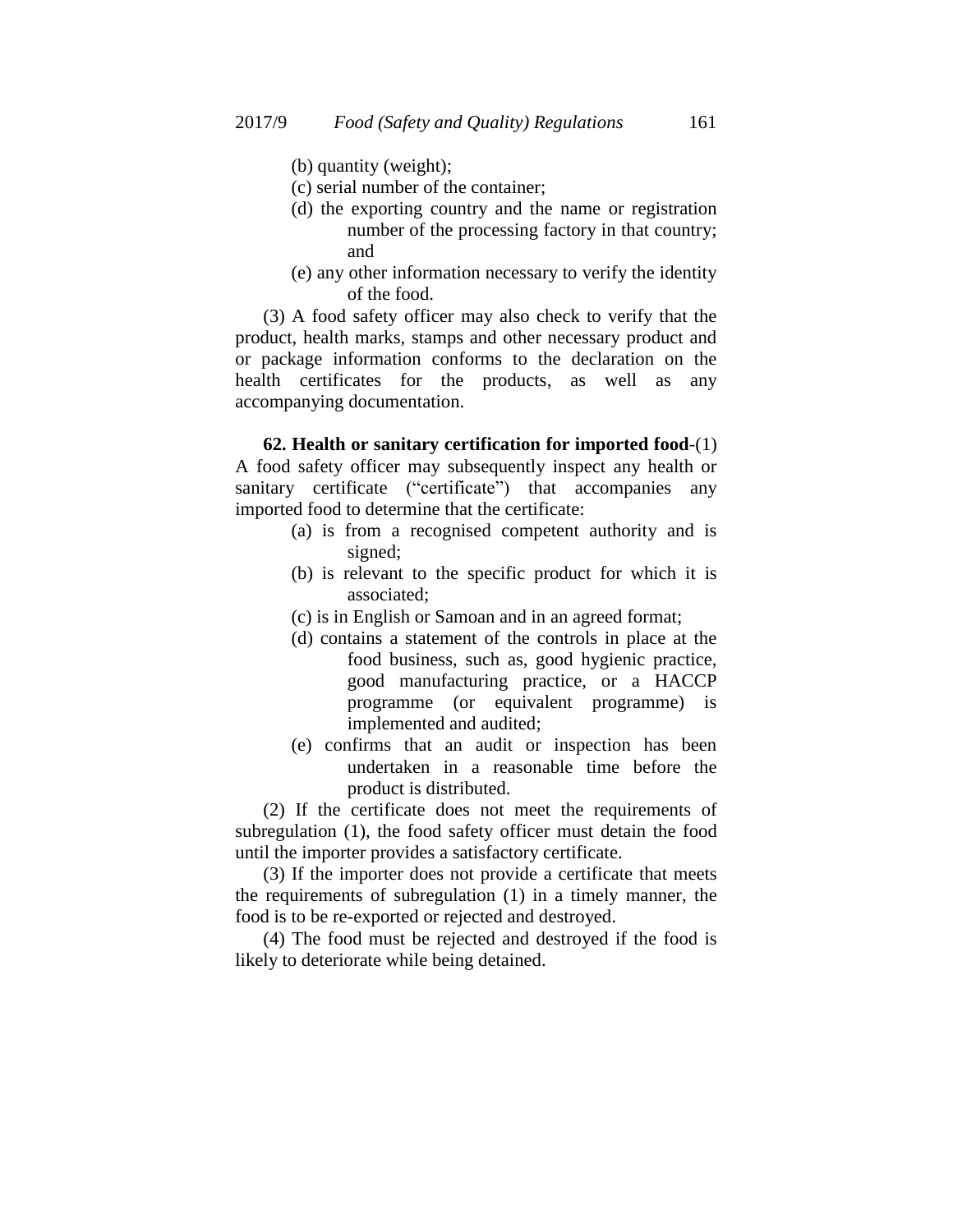**63. Analytical certificates**-(1) A food safety officer may inspect any food analysis certificate ("certificate") to determine that:

- (a) certification covers the microbiological, chemical or physical parameters required by these Regulations;
- (b) certification is in English or Samoan and in an agreed format;
- (c) testing is conducted by laboratory approved under section 23 of the Act;
- (d) the test methodology is defined on the certificate and approved by the Director General.

(2) If the certificate does not meet the requirements of subregulation (1), a food safety officer must detain the food until the importer can provide a satisfactory certificate or until the food is analysed.

(3) The food must be re-exported or rejected and destroyed if the importer does not provide a certificate that meets the requirements of subregulation (1) in a timely manner.

(4) The food must be rejected and destroyed if the food is likely to deteriorate while being detained.

**64. Holding for physical checks** - If, after documentary and identity checks, there is a need to hold any food for physical checks, a food safety officer must, in writing, notify the importer and the Comptroller of the intention to physically examine the food.

# **65. Permitting foods to be moved**-(1) If:

- (a) it is necessary to conduct a physical check; and
- (b) it is not possible to do so in a timely manner while in the Customs controlled area,

a food safety officer may agree with the importer for the food to be moved to another location in Samoa and to be held without further distribution until the physical inspection has been completed and a permit to import has been provided.

(2) The food safety officer must apply a lock or seal or tape to the container or the food to ensure that the food is not further distributed before examination.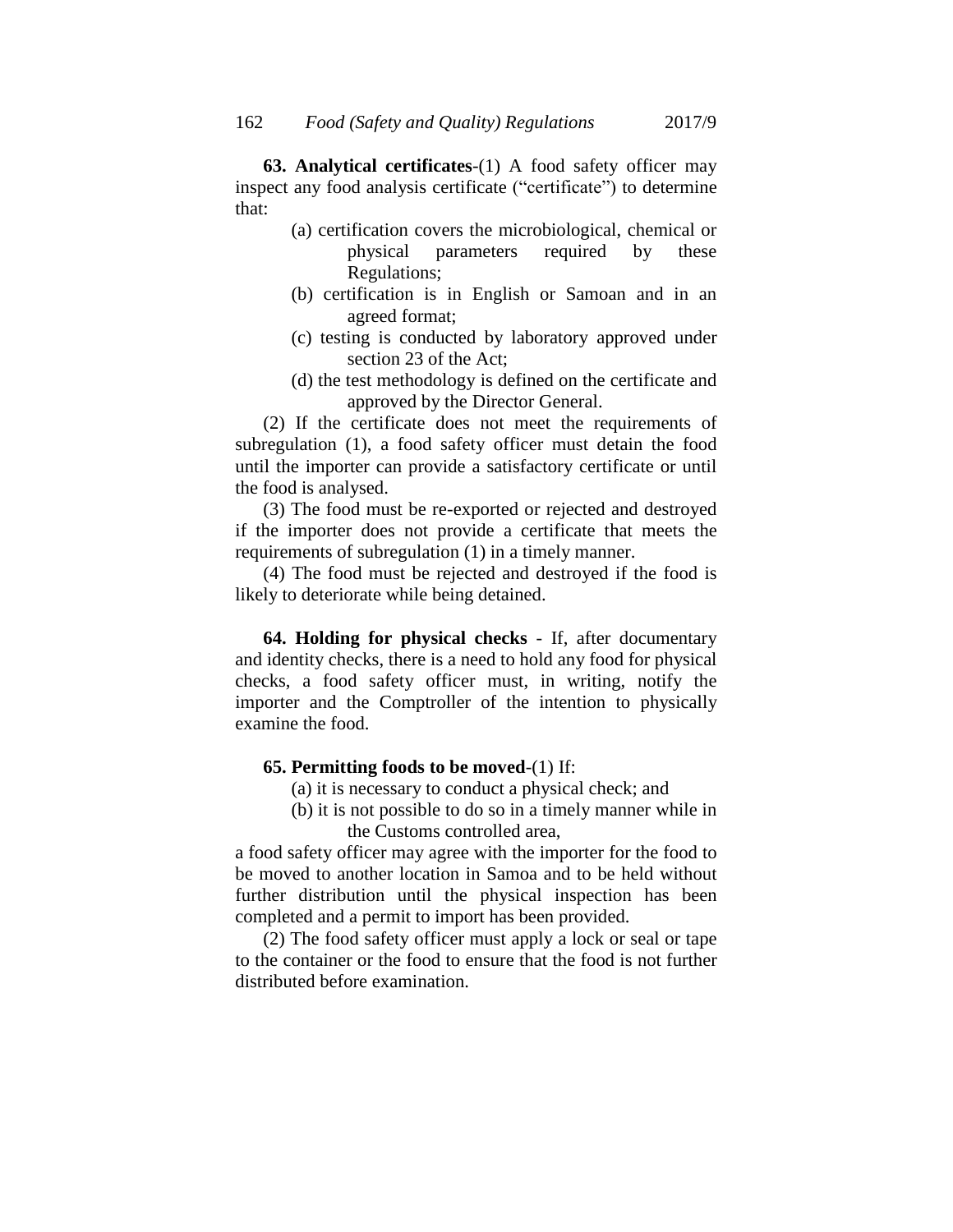**66. Physical checks** - When physical checks are carried out, the checks may include any physical observation or test appropriate to assess compliance with these Regulations.

**67. Sampling food**-(1) If any food product is not accompanied by adequate documentation showing the safety of the food, a food safety officer must take samples for analysis.

(2) The food safety officer must:

(a) advise the importer -

(i) that samples of the food have been collected for further testing; and

(ii) need to detain the food until the analyses have been completed (detention may take place in an agreed location pending the receiving of the analytical results);

(b) complete a collection report and provide copies as directed in the collection report.

(3) The food safety officer must advise the importer of the need to detain the food until the analyses have been completed (detention may take place in an agreed location pending the receiving of the analytical results).

(4) A food safety officer who obtains a sample of [food](http://www.austlii.edu.au/au/legis/nt/consol_act/fa57/s7.html#food) for analysis must:

> (a) divide the sample into 3 parts and mark and seal or fasten each part in a manner that is appropriate to the nature of the sample;

(b) leave one part with one of the following persons -

(i) the operator of the [food](http://www.austlii.edu.au/au/legis/nt/consol_act/fa57/s8.html#food_business) [business;](http://www.austlii.edu.au/au/legis/nt/consol_act/fa57/s8.html#food_business)

(ii) the person from whom the sample was obtained;

(iii) a person appearing to be the employee or agent of the operator of the [food](http://www.austlii.edu.au/au/legis/nt/consol_act/fa57/s8.html#food_business)  [business](http://www.austlii.edu.au/au/legis/nt/consol_act/fa57/s8.html#food_business) or person from whom the sample was obtained;

(c) submit one part for analysis; and

(d) retain one part for future comparison.

(5) If dividing the sample into 3 parts under subregulation (4) would, in the opinion of the food safety officer: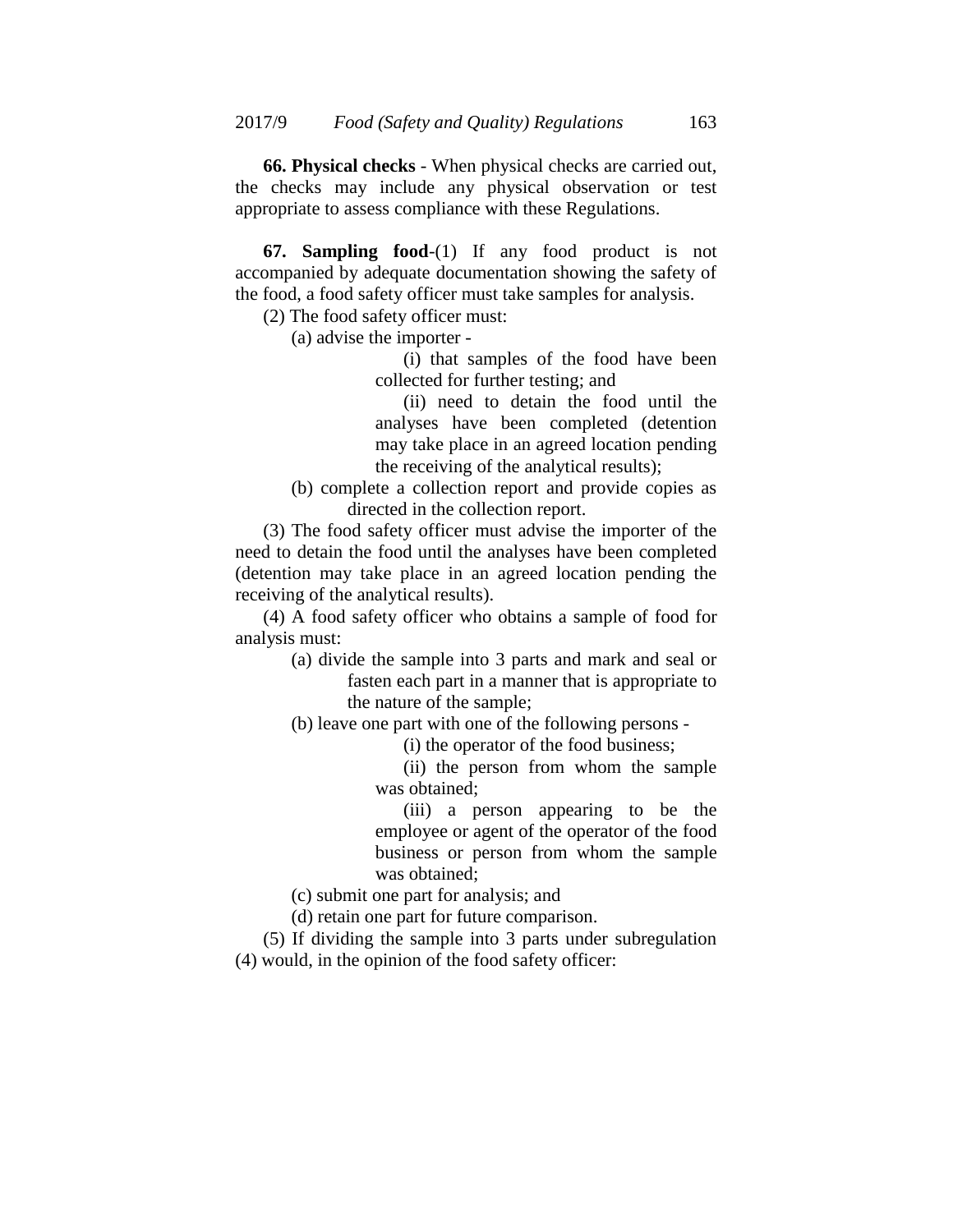- (a) affect or impair the composition or quality of the sample in such a way as to render the separate parts unsuitable for accurate analysis;
- (b) result in the separate parts being an insufficient size for accurate analysis; or
- (c) render the sample in any other way unsuitable for analysis (including unsuitable for analysis by a method of analysis prescribed in relation to the particular [food](http://www.austlii.edu.au/au/legis/nt/consol_act/fa57/s7.html#food) from which the sample was taken),

the officer may take the number of samples that the officer considers necessary to enable an accurate analysis to be carried out and may deal with those samples in the manner he or she considers appropriate in the circumstances.

(6) However, if a food safety officer takes the sample of [food](http://www.austlii.edu.au/au/legis/nt/consol_act/fa57/s7.html#food) in the form of separate or severable objects, it is not necessary for the officer to divide one of those objects into parts under subregulation (5), but the officer may:

- (a) take a number of those objects;
- (b) divide the number of objects taken into the requisite parts (with each part consisting of one or more separate or severable objects); and
- (c) then deal with those parts as required by subregulations (4) and (5).

(7) For Standards where Codex Standards are adopted under these Regulations, their adoption must not be taken to include Codex requirements for sampling or for methods of analysis.

**68. Satisfactory checks** - The Director General may authorise the importer to sell or supply the food if the results of sampling received under regulation 67 is satisfactory to the Director General.

**69. Re-labelling**-(1) If any food is rejected but a food safety officer considers that re-labelling is suitable, the importer may re-label the food pursuant to these Regulations.

- (2) The food safety officer must:
	- (a) advise the importer of the need to detain the product until the re-labelling has been completed; and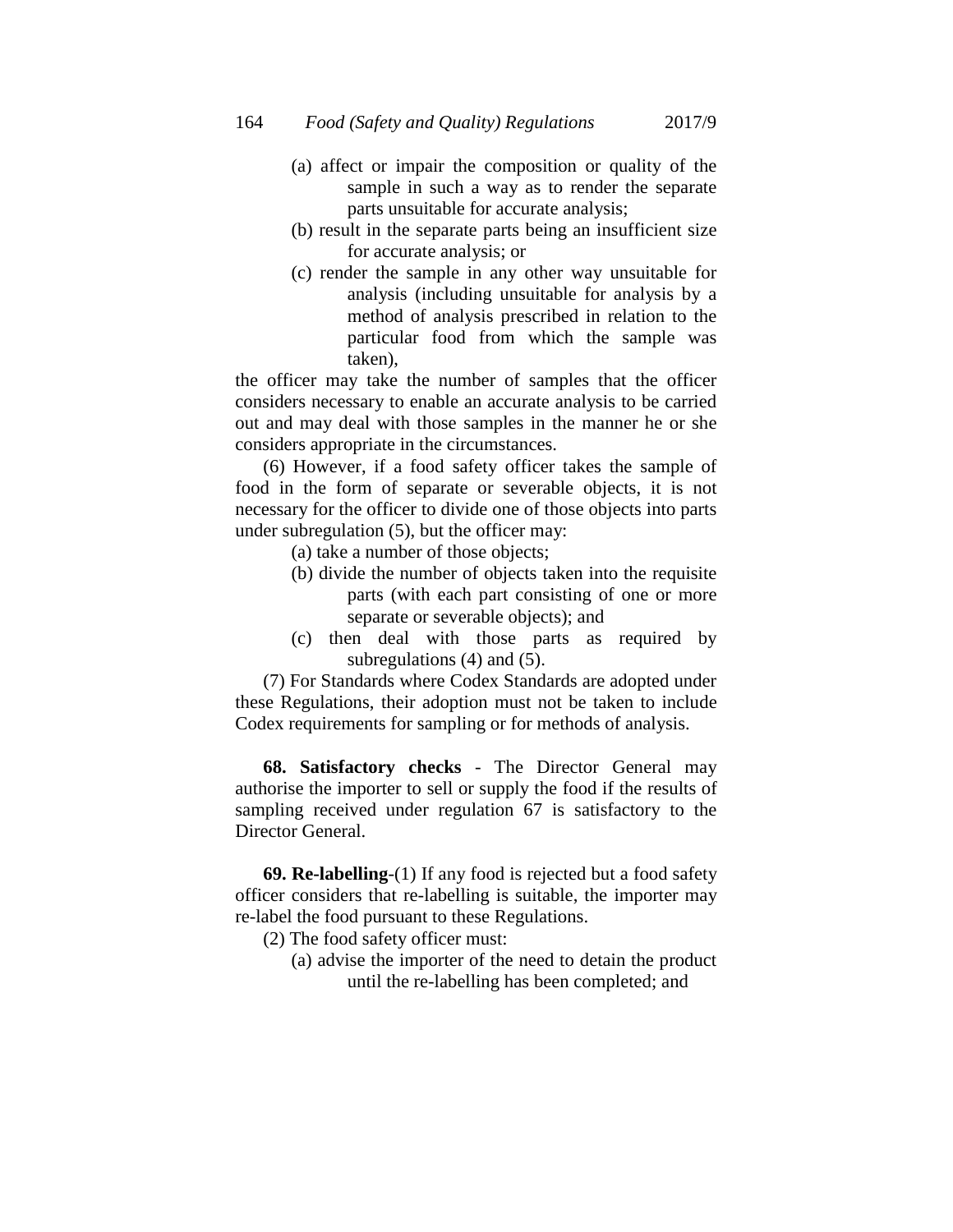- (b) provide the importer with a copy of the detention report.
- (3) The detention of any food:
	- (a) may take place in an agreed location pending the receiving of proof that the food has been relabelled appropriately; and
	- (b) must be monitored in its relocation by Customs and the food safety officer who permitted relocation in compliance with the detention report.

(4) If the food is not re-labelled within three (3) months (from the date of the detention report) or any other period as the food safety officer may determine, the importer must re-export the food.

(5) If the food is to be re-exported, the importer or any other person-in-charge of the food must inform the competent authority of the proposed importing country of the reason for reexport and must be in receipt of an agreement for any action to be taken.

(6) The food safety officer who has requested the relabelling must cooperate with other relevant authorities and the importer to ensure the product is not exported without evidence that the competent authority of the proposed importing country is in receipt of the information and there is an agreement for the action to be taken.

(7) If the food is not re-labelling or re-exporting as agreed between the food safety officer and the importer, the food must be destroyed by any of the following means:

- (a) crushing and burial; or
- (b) incineration; or
- (c) other suitable means determined by that officer.

(8) The food safety officer must cooperate with the appropriate other government authorities to have the product destroyed under subregulation (7).

- **70. Rejection and destruction**-(1) The food safety officer:
	- (a) may reject any or all the lots in that article found deficient if satisfied that an article for import does not meet the requirements of the Act or these Regulations;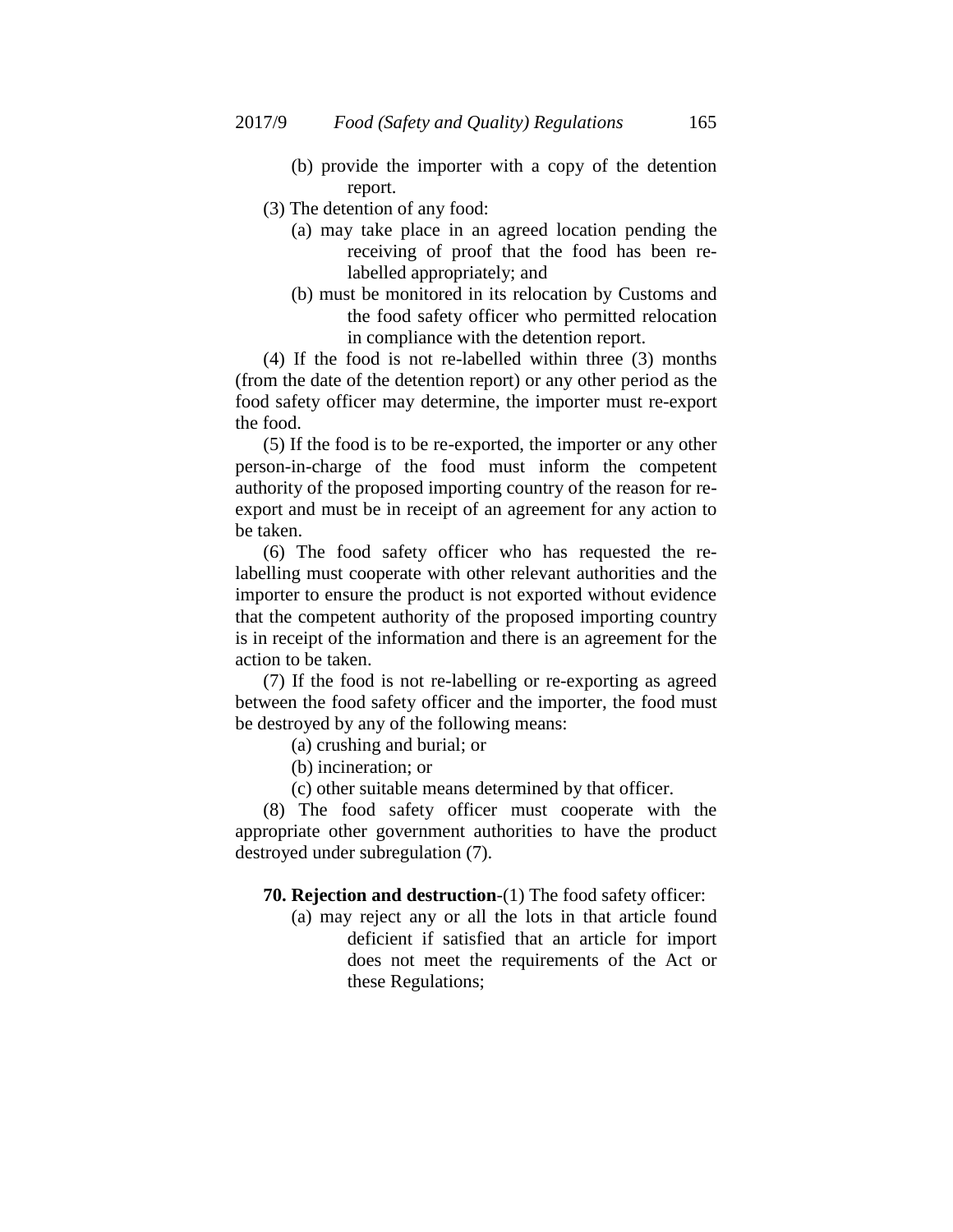- (b) must mark the relevant invoice and manifest for that article as "REJECTED";
- (c) must issue a notice of rejection of article for import, in the approved form;
- (d) if rejected at the port of entry, must, in the approved form, give a copy of the notice of rejection to the following -

(i) the Customs;

(ii) the Quarantine Division of the Ministry responsible for Agriculture and Fisheries; and

(iii) the importer;

(e) if rejected after port of entry, must give a copy of the notice of rejection, in the approved form, to the following -

> (i) the competent authority of country from which the import originated;

(ii) the Customs;

(iii) the Quarantine Division of the Ministry responsible for Agriculture and Fisheries; and

(iv) the importer.

(2) Any food rejected under this regulation must be destroyed pursuant to regulation 69(7) and (8) at the costs borne by the importer.

(3) If the importer refuses to sign the rejection notice and agree to the destruction, the food safety officer must seize and hold the food until the issue is resolved or until the further holding of the food could lead to a public health concern.

(4) If import rejections are caused due to failure of any food to comply with the Act, these Regulations or other enactment, a food safety officer must provide a copy of the notice of rejection to all relevant parties including:

(a) the importer;

- (b) the exporter; and
- (c) the appropriate regulatory authority of the exporting country.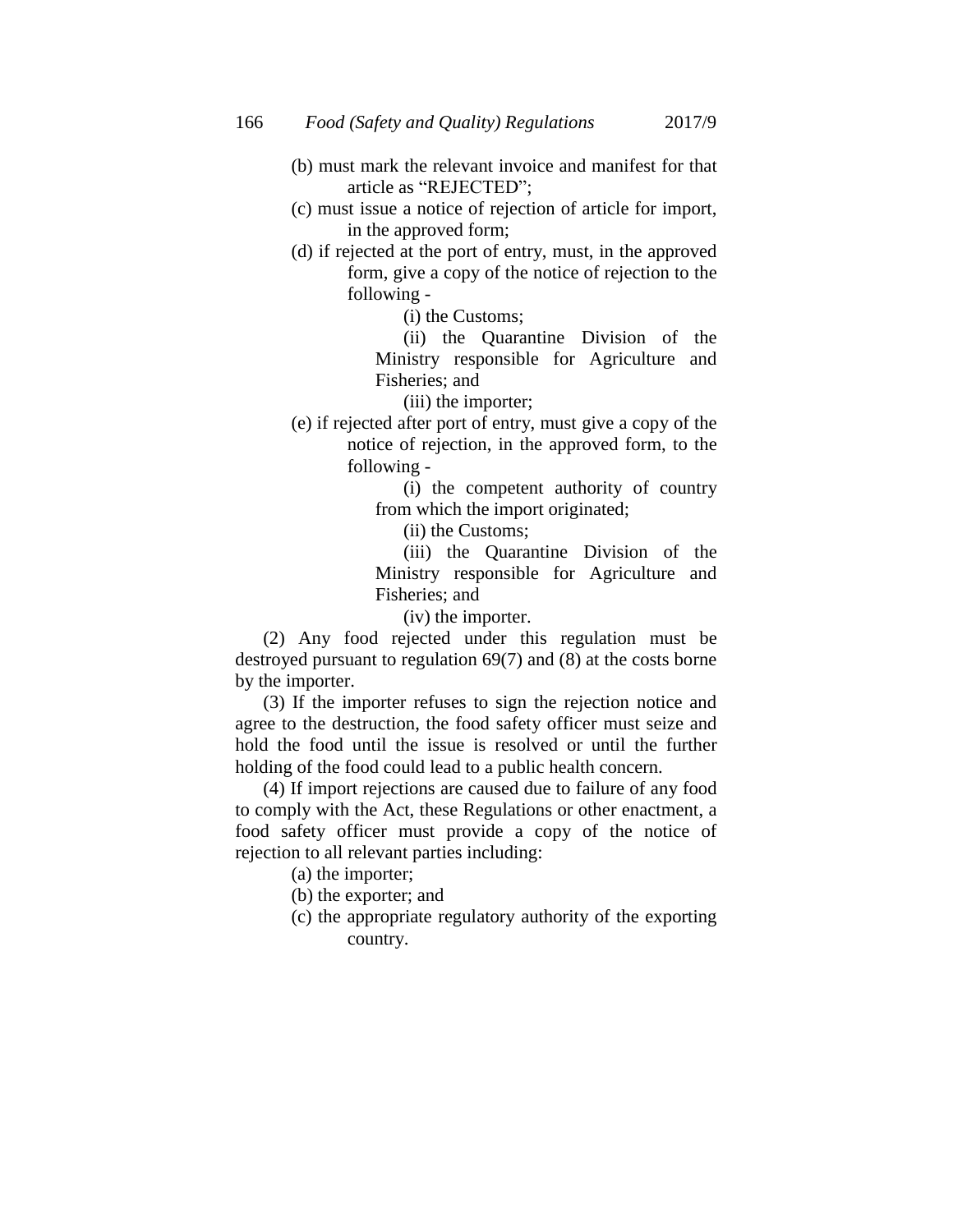# **PART 8 MISCELLANEOUS**

**71. Other food standards** - The following Schedules set out other food standards:

- (a) Schedule 12 (Fruits and Vegetables);
- (b) Schedule 13 (Noni Juice);
- (c) Schedule 14 (Infant Formula);
- (d) Schedule 15 (Meat and Meat Products); and
- (e) Schedule 16 (Sugar).

**72. Advertisements of certain food**-(1) The operator of a food business must not advertise any food set out in a Notice published in the Savali by the Director General.

(2) The operator who contravenes subregulation (1) commits an offence.

**73. Record keeping** - The operator of a food business, in Samoa (including food manufacturers, producers, and sellers) must keep, and supply on demand to a food safety officer, information as notified, in the Savali, by the Director General, which demonstrates that food imported, manufactured, or sold by that person complies with the Act, these Regulations, other enactment and any relevant standards that are under the operator"s reasonable control.

**74. Interference with official marks**-(1) A person who, wilfully removes, erases, alters, breaks or opens a label, mark, seal or fastening placed by a food safety officer on any food, article or record without authority commits an offence.

(2) Subregulation (1) does not apply to any part given by a food safety officer to that person or the person's agent.

#### **75. General offences and penalties** - A person who:

(a) fails to comply with a provision of these Regulations or adopted any Codex Standards commits an offence and on conviction; or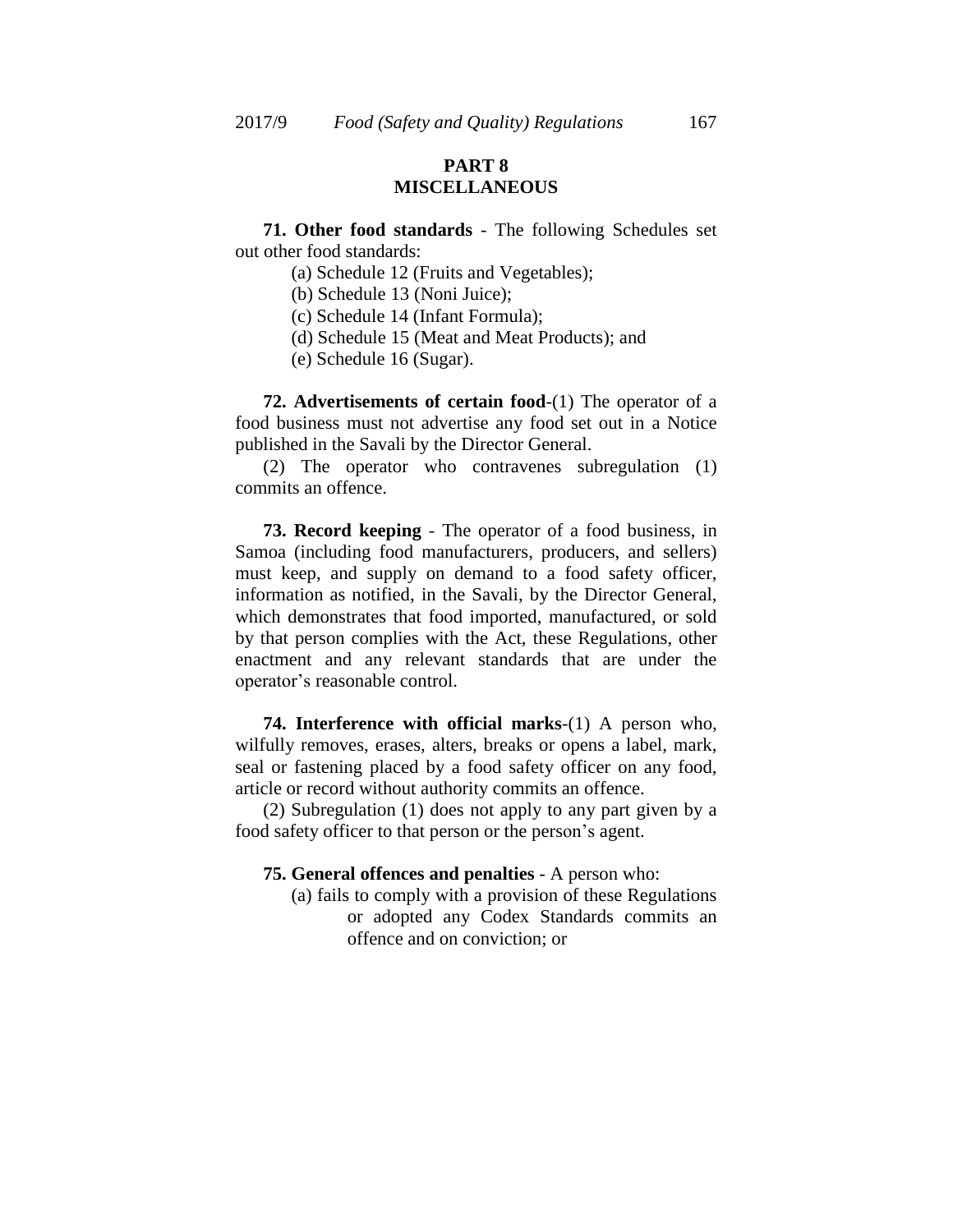(b) is convicted of an offence under these Regulations for which no penalty is provided,

is liable to a fine not exceeding 500 penalty units.

**76. Transition and saving** - At the commencement of these Regulations the operator of a food business must ensure that a food handler, who is employed in the food business on or before the commencement of these Regulations, undergo training specified in section 16 of the Act, within one (1) year from the commencement of these Regulations.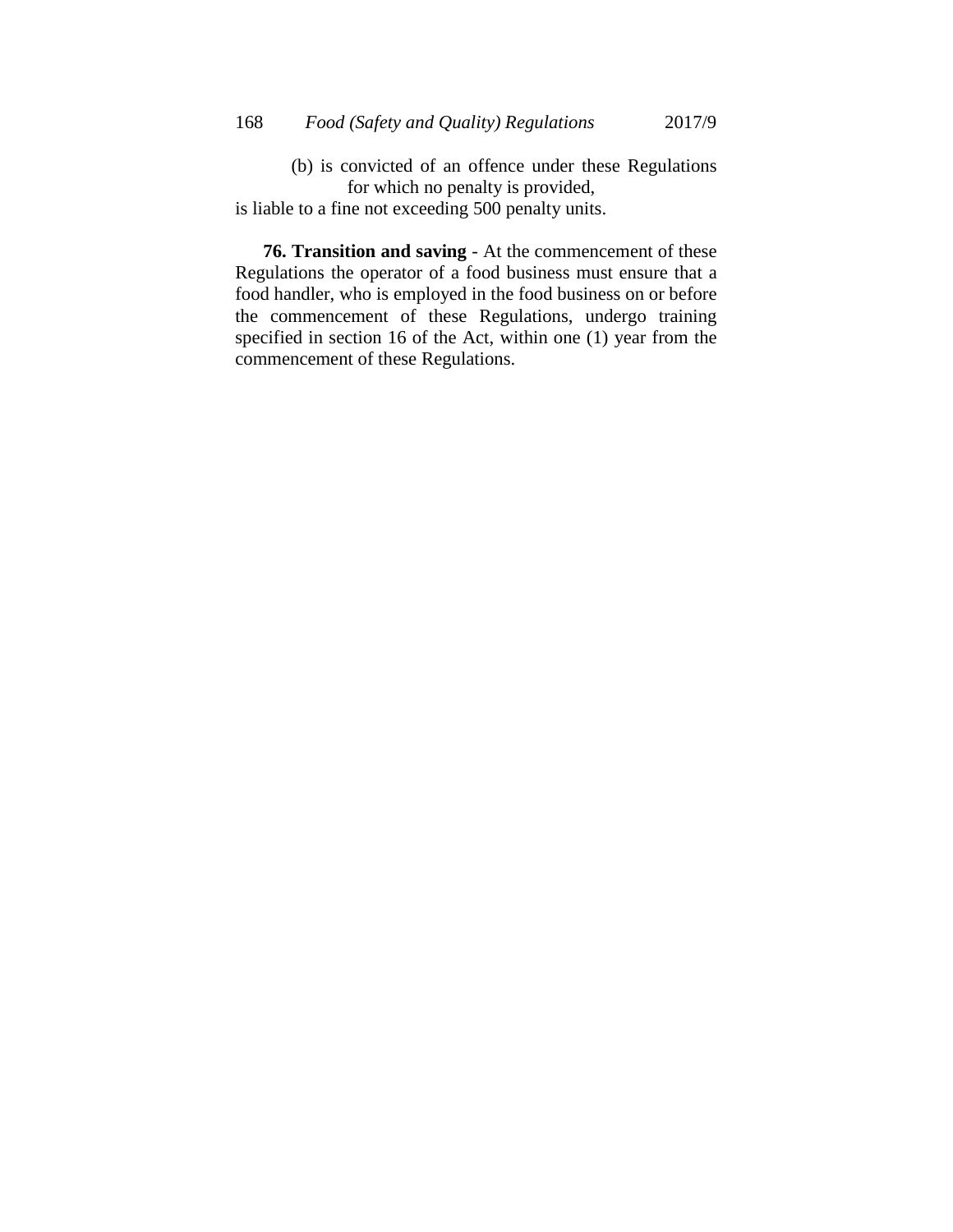# *(regulation 6)*

## **MAXIMUM PERMITTED LEVELS OF CHEMICAL CONTAMINANTS**

#### **Contents**

- 1. Arsenic in edible fats, etc. 14. Lead in fish, etc.
- 
- 
- 4. Cadmium in fish 17. Mercury in salt
- 
- 6. Copper in edible animal fats 19. Chloro and propanediol in acid
- 
- 8. Iron in anhydrous milkfat, etc. 21. Smoked fish<br>9. Lead in edible fats, etc. 22. Melamine in food
- 9. Lead in edible fats, etc. 22.
- 10. Lead in named animal fats, etc.
- 11. Lead in canned corned beef etc.
- 
- 13. Lead in infant formula
- 
- 2. Arsenic in salt 15. Mercury in sharks, etc.
- 3. Arsenic in salt 16. Mercury in all other species of fish
	-
- 5. Anhydrous milkfat, etc. 18. Tin in canned corned beef, etc.
	- hydrolyzed foods
- 7. Copper in salt 20. Dichloro and propanol in acid hydrolyzed foods
	-
	-
	- 23. Melamine in feed for food animals
	- 24. Mycotoxins
- 12. Lead in salt 25. Smoked meat

**1. Arsenic in edible fats, etc.** - 0.1 mg/Kg is the maximum permitted levels of arsenic in edible fats and oils, named animal fats, named vegetable oils, olive oils and olive pumice oils, and fats spreads and blended spreads.

**2. Arsenic in salt** - 0.5 mg/Kg is the maximum permitted levels of arsenic in salt.

**3. Cadmium in salt** - 0.5 mg/Kg is the maximum permitted levels of cadmium in salt.

**4. Cadmium in fish** - Maximum permitted levels of cadmium in fish and fisheries products must be as prescribed below: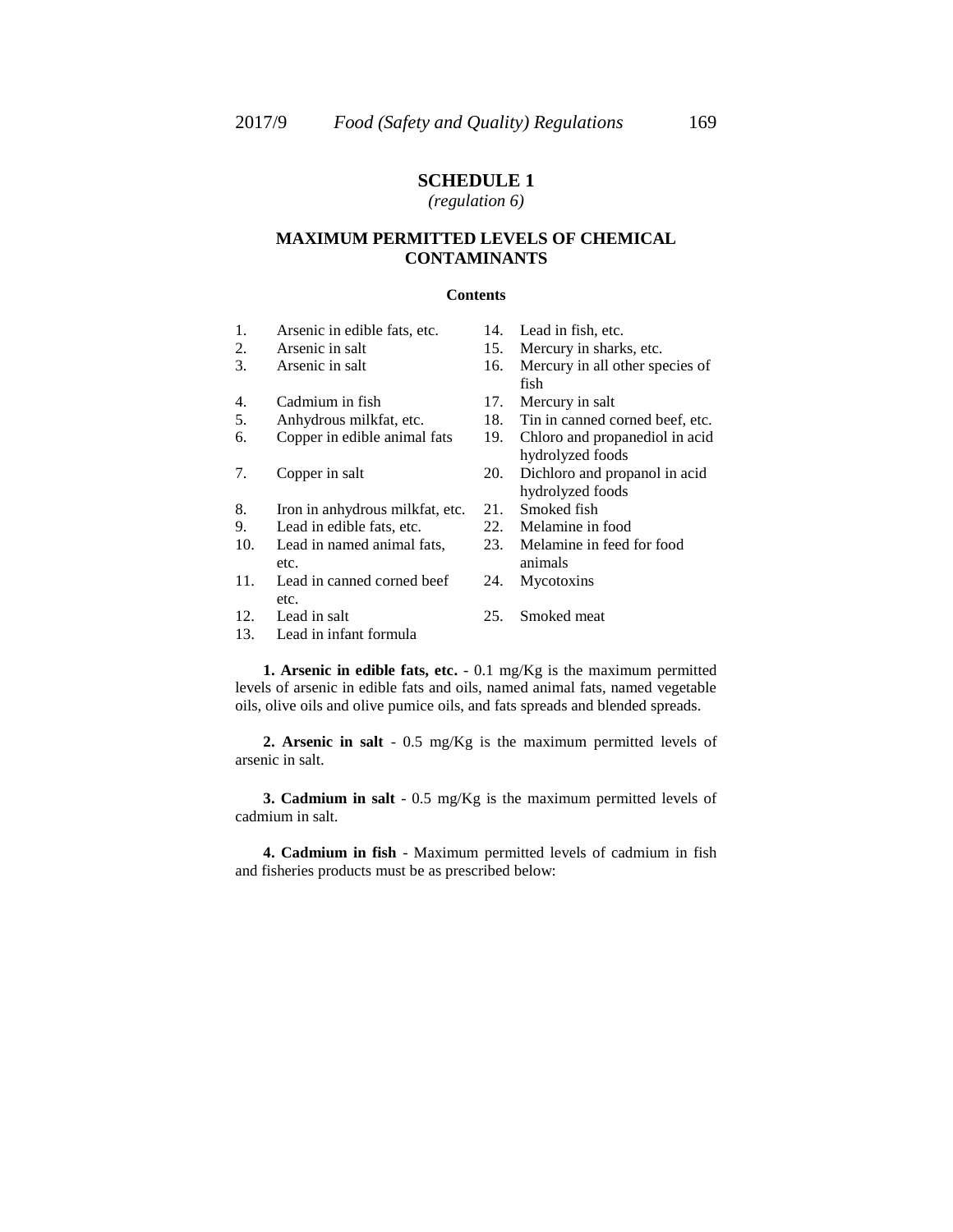| <b>Product</b>                                                                                                                                                                                                                                                 | <b>Max level</b><br>(mg/Kg) |
|----------------------------------------------------------------------------------------------------------------------------------------------------------------------------------------------------------------------------------------------------------------|-----------------------------|
| Muscle meat of fish, excluding those listed below                                                                                                                                                                                                              | 0.05                        |
| Muscle meat of: bonito (Sarda sarda), horse mackerel or<br>scad (Trachurus, trachurus), sardine (Sardina pilcardus),<br>sardinops (Sardinops species), spotted<br>seabass<br>(Dicentrarchus punctatus), tuna (Thunnus species and<br><i>Euthynnys</i> species) | 0.1                         |
| Crustaceans, excluding brown meat of crab and excluding<br>head and thorax meat of lobster and similar large<br>crustaceans (Nephropidae and Palinuridae)                                                                                                      | 0.5                         |
| Cephalopods (without viscera)                                                                                                                                                                                                                                  |                             |

**5. Anhydrous milkfat, etc.** - 0.05 mg/Kg is the maximum permitted levels of copper in anhydrous milkfat, milkfat, anhydrous butteroil and butteroil and ghee.

**6. Copper in edible animal fats** - 0.4 mg/Kg is the maximum permitted levels of copper in edible animal fats not elsewhere specified.

**7. Copper in salt** - Maximum permitted levels of copper in salt must be 2.0 mg/Kg.

**8. Iron in anhydrous milkfat, etc.** - 0.2 mg/Kg is the maximum permitted levels of iron in anhydrous milkfat, milkfat, anhydrous butteroil and butteroil and ghee.

**9. Lead in edible fats, etc.** - 0.2 mg/Kg is the maximum permitted levels of lead in edible fats and oils, unless otherwise stated as with the named animal fats and vegetable oils and olive oils and olive pumice oils.

**10. Lead in named animal fats, etc.** - 0.1 mg/Kg is the maximum permitted levels of lead in named animal fats, named vegetable oils, olive oils and olive pumice oils, and fats spreads and blended spreads.

**11. Lead in canned corned beef, etc.** - 0.5 mg/Kg is the maximum permitted levels of lead in canned corned beef, canned luncheon meat and sugars.

**12. Lead in salt** - 2 mg/Kg is the maximum permitted levels of lead in salt.

**13. Lead in infant formula** - 0.02mg/Kg is the maximum permitted levels of lead in infant formula.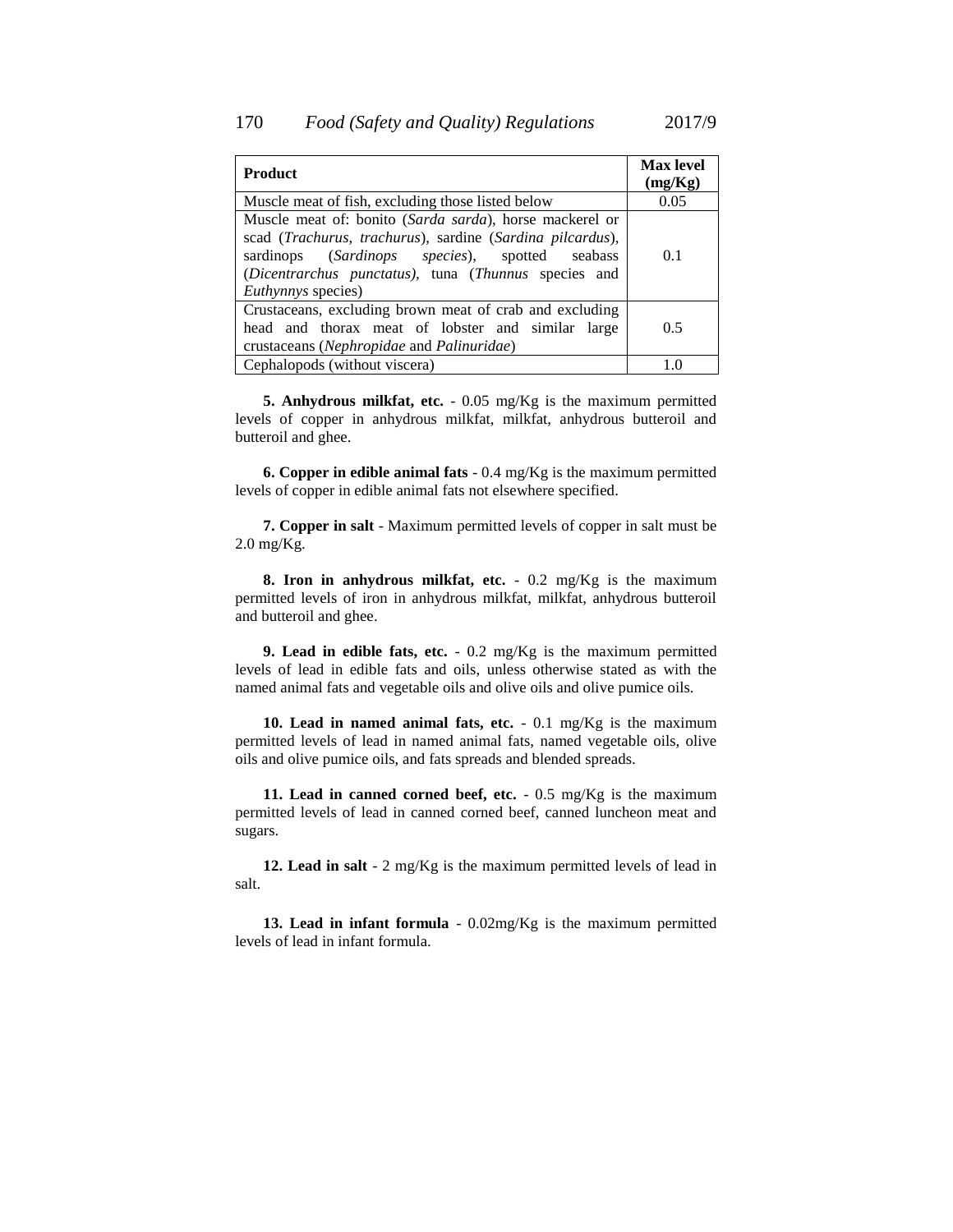| <b>Product</b>                                                                                                                                                                                                                                       | <b>Max Level</b><br>(mg/Kg) |
|------------------------------------------------------------------------------------------------------------------------------------------------------------------------------------------------------------------------------------------------------|-----------------------------|
| Muscle meat of fish, excluding those listed below.                                                                                                                                                                                                   | 0.2                         |
| Muscle meat of: bonito (Sarda sarda), horse mackerel or<br>scad (Trachurus, trachurus), sardine (Sardina pilcardus),<br>sardinops (Sardinops species), spotted seabass<br>(Dicentrarchus punctatus), tuna (Thunnus species and<br>Euthynnys species) | 0.4                         |
| Crustaceans, excluding brown meat of crab                                                                                                                                                                                                            | 0.5                         |
| Cephalopods (without viscera)                                                                                                                                                                                                                        | 10                          |

**14. Lead in fish, etc.** - Maximum permitted levels of lead in fish and fisheries products must be as prescribed below:

**15. Mercury in sharks, etc.** - 1.0 mg/Kg is the maximum permitted levels of total mercury in Sharks (all species), Tuna (*Thunnus spp*,), Little tuna (*Euthynnus spp*,), Bonito (*Sarda spp*,), Plain bonito (*Orcynopsis* unicolor), Swordfish (*Xiphias gladius*), Sailfish (*Istiophorus platypterus*), Marlin (*Makaira* spp,), Bass (*Dicentrarchus labrax*), Portuguese dogfish (*Centroscymnes coelolepis*), Rays, (*Raja* spp,), Anglerfish (*Lophius spp*,), Emperor or Orange roughy (*Hoplostethus atlanticus*), Bonito (*Sarda sarda*), Grenadier (*Coryphaenoides rupestris*), Plain bonito (*Orcynopsis* unicolor), Snake mackerel or Butterfish (*Lepidocybium flavobrunneum, Ruvettus pretiosus, Gempylus serpens*).

**16. Mercury in all other species of fish** – 0.5 mg/Kg is the maximum permitted levels of total mercury in all other species of fish other than those described in subclause (15).

**17. Mercury in salt** - 0.1 mg/Kg is the maximum permitted levels of mercury in salt.

**18. Tin in canned corned beef, etc**. - 200 mg/Kg is the maximum permitted levels of tin in canned corned beef and canned luncheon meat must be 50 mg/Kg unless it is in tinplate containers when the maximum permitted.

**19. Chloro and propanediol in acid hydrolyzed foods** - 0.2mg/Kg is the maximum permitted levels of 3-chloro-1,2-propanediol in acid hydrolyzed foods such as, but not limited to, soy sauce and fish sauce.

**20. Dichloro and propanol in acid hydrolyzed foods** - 5µg/Kg is the maximum permitted levels of 1,3-dichloro-2-propanol in acid hydrolyzed foods such as, but not limited to, soy sauce and fish sauce.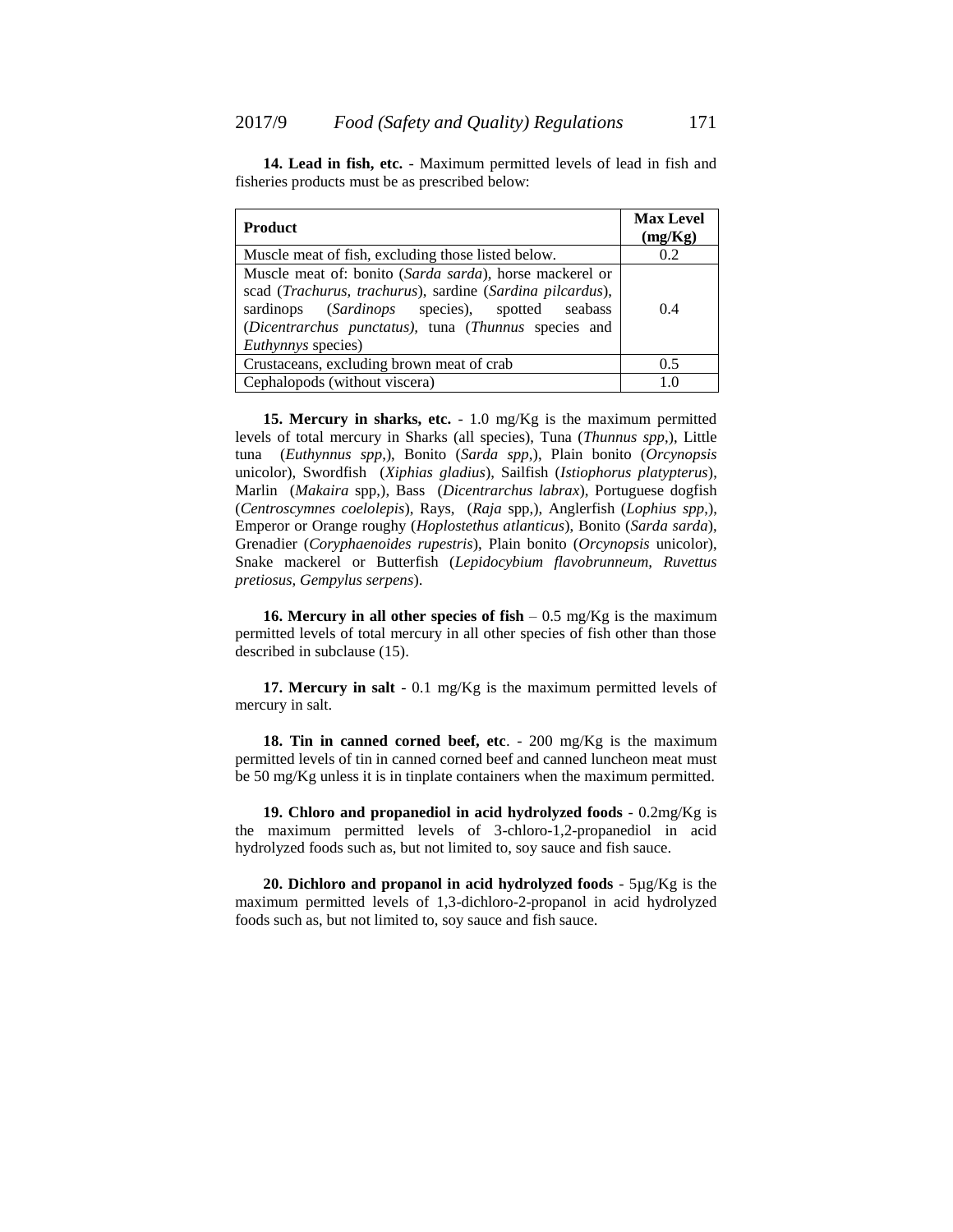**21. Smoked fish** - Smoked fish may contain formaldehyde incidentally absorbed in the processing in a proportion not exceeding 5 mg/Kg.

**22. Melamine in food** - While not being permitted to be purposefully added to food, in recognition that some foods may become contaminated accidentally, the maximum permitted level for melamine in food is 1mg/Kg in food for infants up to three (3) years and 2.5mg/Kg for all other food.

**23. Melamine in feed for food animals** - While not being permitted to be purposefully added to animal feed, in recognition that some feed may become contaminated accidentally, the maximum permitted levels for melamine in feed for food animals is 2.5mg/Kg.

**24. Mycotoxins** - Mycotoxins must not be at levels above those permitted by the Codex Alimentarius.

**25. Smoked meat** - Smoked meat may contain formaldehyde incidentally absorbed in the processing in a proportion not exceeding 5 mg/Kg.

#### **SCHEDULE 2**

*(regulation 9)*

# **MAXIMUM LIMITS ON MICROBIOLOGICAL CONTAMINANTS IN FOODS**

| Food                                                | Where<br>criterion<br>applies                  | Microorganism or<br>microbial<br>toxin/sample unit<br>size | n              | $\mathbf c$ | m          | M    |
|-----------------------------------------------------|------------------------------------------------|------------------------------------------------------------|----------------|-------------|------------|------|
| Milk powder,<br>cream<br>powder, and<br>whey powder | Products<br>prior to<br>import, at<br>point of | Salmonella/25 g                                            | 5              | $\Omega$    | $\Omega$   |      |
| Powdered                                            | import, and                                    | <i>Bacillus cereus</i> /25g                                | 5              | $\Omega$    | $10^{2}/g$ |      |
| infant formula<br>products                          | at the point<br>of sale                        | Coagulase-positive<br>staphylococci/25g                    | 5              | 1           | 0/g        | 10/g |
| Egg products                                        |                                                | Salmonella/25 g                                            | 5              | 0           | $\Omega$   |      |
| Packaged<br>natural                                 |                                                | Escherichia coli/250<br>ml                                 | $\overline{c}$ | $\Omega$    | $\Omega$   |      |
| mineral water                                       |                                                | Total<br>$\text{coliforms}/\text{100mL}$                   | $\mathfrak{D}$ | $\Omega$    | $\Omega$   |      |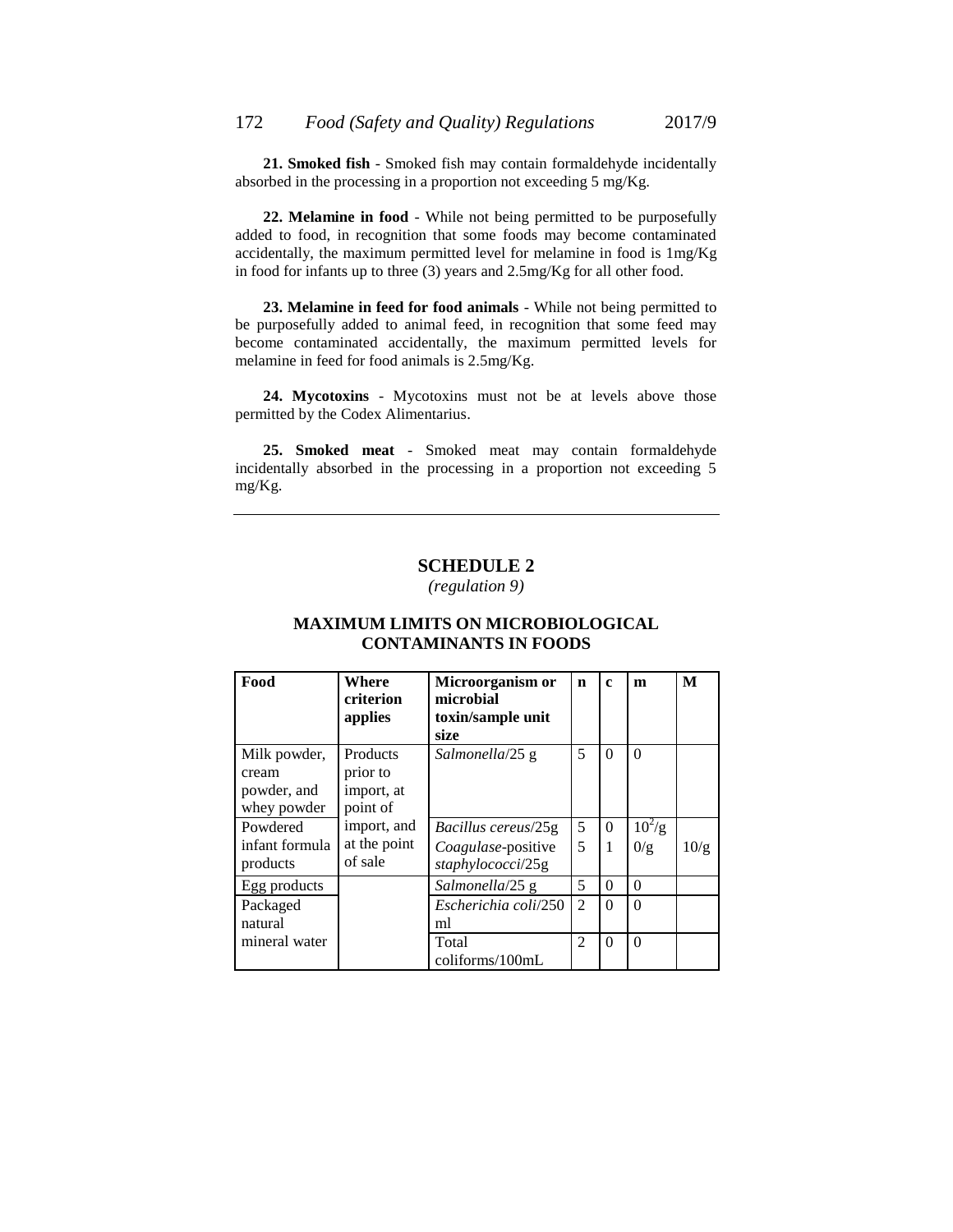| Packaged                        | Escherichia         | $\overline{2}$ | $\overline{0}$   | 0                |  |
|---------------------------------|---------------------|----------------|------------------|------------------|--|
| water and                       | $coli/250$ ml       |                |                  |                  |  |
| packaged                        | Total               | $\overline{c}$ | $\Omega$         | $\Omega$         |  |
| waters defined                  | coliforms/100mL     |                |                  |                  |  |
| by origin other                 |                     |                |                  |                  |  |
| than natural                    |                     |                |                  |                  |  |
| mineral water                   |                     |                |                  |                  |  |
| Packaged ice                    | Escherichia         | $\overline{c}$ | $\theta$         | $\Omega$         |  |
| for human                       | $coli/100$ ml       |                |                  |                  |  |
| consumption                     |                     |                |                  |                  |  |
| Ice cream                       | Escherichia         | $\overline{c}$ | $\Omega$         | $\theta$         |  |
|                                 | $\frac{coli}{100g}$ |                |                  |                  |  |
|                                 | Salmonella/25g      | 5              | $\overline{0}$   | $\boldsymbol{0}$ |  |
|                                 | Salmonella/10 g     | 5              | $\Omega$         | $\boldsymbol{0}$ |  |
| Meat products<br>intended to be |                     |                |                  |                  |  |
| eaten cooked                    |                     |                |                  |                  |  |
|                                 |                     |                |                  |                  |  |
| sampled prior                   |                     |                |                  |                  |  |
| to cooking,                     |                     |                |                  |                  |  |
| including                       |                     |                |                  |                  |  |
| minced meat                     |                     |                |                  |                  |  |
| and meat                        |                     |                |                  |                  |  |
| preparations                    |                     |                |                  |                  |  |
| made from                       |                     |                |                  |                  |  |
| poultry meat                    |                     |                |                  |                  |  |
| and other                       |                     |                |                  |                  |  |
| species                         |                     |                |                  |                  |  |
| Turkey tails                    | Salmonella/10 g     | 5              | $\theta$         | $\Omega$         |  |
| and other                       |                     |                |                  |                  |  |
| poultry tail                    |                     |                |                  |                  |  |
| products,                       |                     |                |                  |                  |  |
| intended to be                  |                     |                |                  |                  |  |
| eaten cooked,                   |                     |                |                  |                  |  |
| sampled prior                   |                     |                |                  |                  |  |
| to cooking                      |                     |                |                  |                  |  |
| Ready-to-eat                    | Salmonella/25 g     | 5              | $\overline{0}$   | $\overline{0}$   |  |
| meat not                        | Escherichia         | $\overline{2}$ | 0                | $\boldsymbol{0}$ |  |
| elsewhere                       | $\frac{coli}{100g}$ |                |                  |                  |  |
| addressed                       |                     |                |                  |                  |  |
| Ready-to-eat                    | Staphylococcal      | 5              | $\boldsymbol{0}$ | $\boldsymbol{0}$ |  |
| cooked                          | enterotoxins/25g    |                |                  |                  |  |
| crustaceans                     |                     | 5              |                  |                  |  |
|                                 | Salmonella/25 g     |                | $\boldsymbol{0}$ | $\mathbf{0}$     |  |
| including                       |                     |                |                  |                  |  |
| crabs, lobster,                 |                     |                |                  |                  |  |
| shrimp and                      |                     |                |                  |                  |  |
| prawns                          |                     |                |                  |                  |  |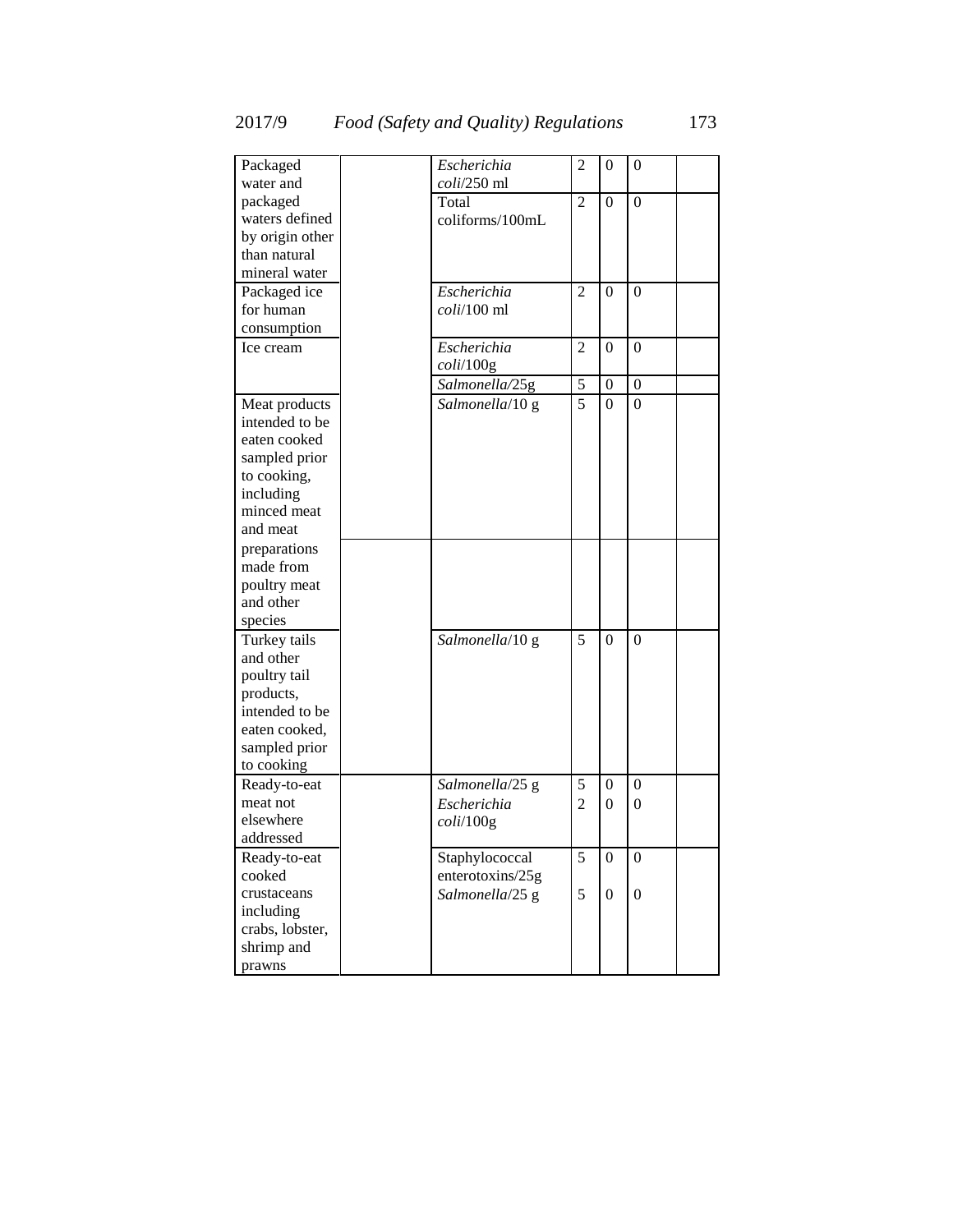| <b>Bivalve</b> | Escherichia          | 1 <sup>1</sup> | $\theta$       | 230              |      |
|----------------|----------------------|----------------|----------------|------------------|------|
| molluscs       | coli/100g            |                |                | <b>MPN</b>       |      |
| intended to be |                      |                |                |                  |      |
| eaten raw      |                      |                |                | 100 <sub>g</sub> |      |
|                | Salmonella/25 g      | 5              | $\overline{0}$ | $\theta$         |      |
| Pre-cut fruit  | Escherichia          | $\overline{c}$ | 1              | $\Omega$         | 10   |
| and vegetables | $\frac{coli}{25g}$   |                |                |                  |      |
| (ready-to-eat) | Salmonella/25 g      | 5              | $\overline{0}$ | $\theta$         |      |
| Ready-to-eat   | Salmonella/25 g      | 5              | $\theta$       | $\theta$         |      |
| spices         |                      |                |                |                  |      |
| Battered and   | Staphylococcal       | 5              | $\theta$       | $\theta$         |      |
| otherwise      | enterotoxins/25g     |                |                |                  |      |
| heavily        |                      |                |                |                  |      |
| handled food   | Coagulase-positive   | 5              | 1              | 0/g              | 10/g |
| prior to or    | staphylococci/25g    |                |                |                  |      |
| after cooking  |                      |                |                |                  |      |
| Marine fish    | Vibrio               | 5              | $\theta$       | $\theta$         |      |
| (other than    | parahaemolyticus     |                |                |                  |      |
| bivalve        | Escherichia          | 1 <sup>2</sup> | $\theta$       | 230              |      |
| molluscs) to   |                      |                |                | <b>MPN</b>       |      |
| be eaten raw   | $\frac{coli}{100}$ g |                |                |                  |      |
|                |                      |                |                |                  |      |
|                |                      |                |                | 100 <sub>g</sub> |      |
| Noni juice     | Escherichia          | $\overline{2}$ | $\theta$       | $\Omega$         |      |
|                | coli/50ml            |                |                |                  |      |

Where - n means the minimum number of sample units which must be examined from a lot of food; c means the maximum allowable number of sample units with microbiological levels above m; M means the level that if exceeded in any one sample would cause the lot to be rejected as not meeting these Regulations.

 1 Pooled from a minimum of 10 animals.

 $2$  Pooled from a minimum of 10 samples.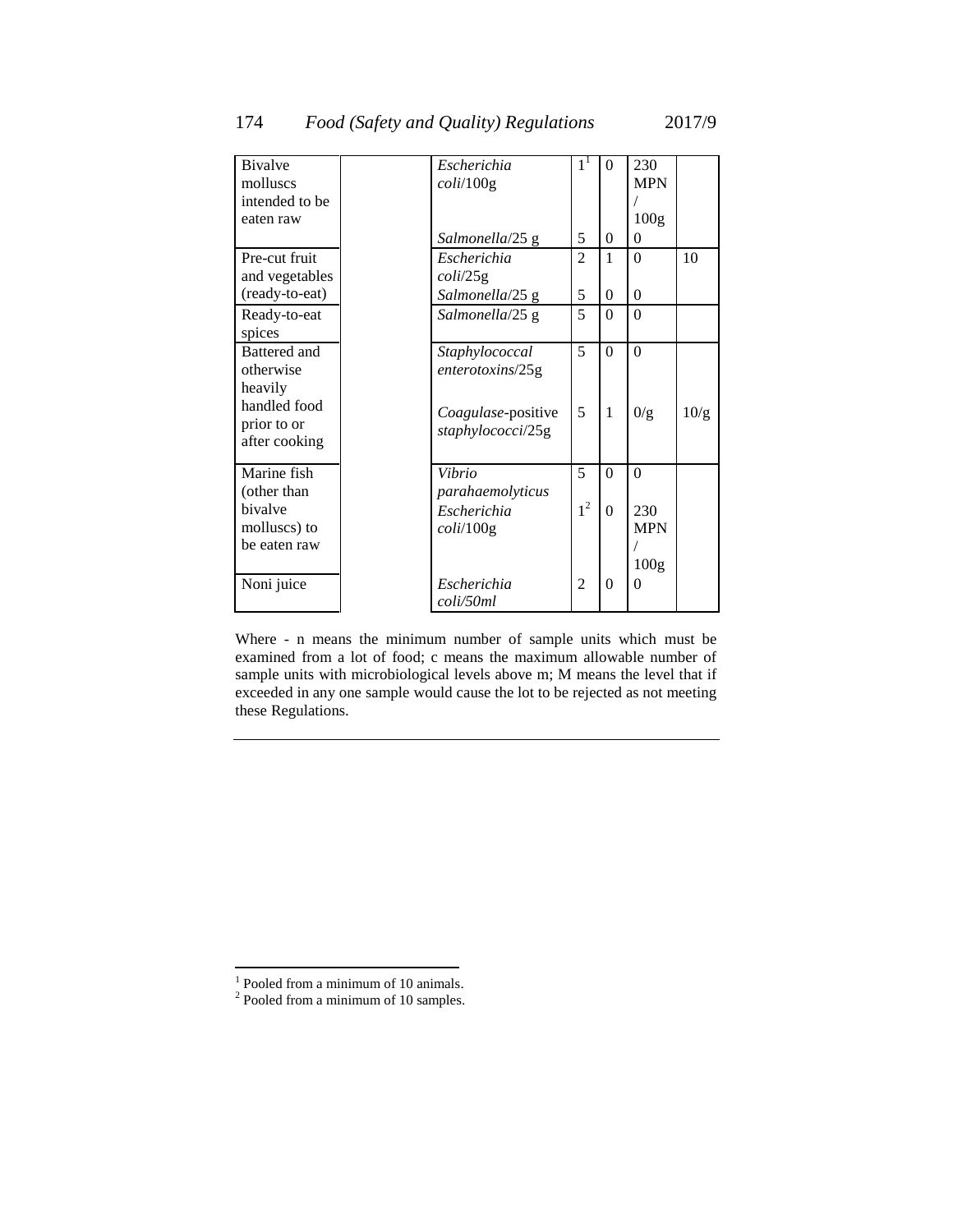*(regulation 11(3))*

# **Table 3.10 Proposed Nutrient Profiling Model**

| <b>Thres</b>      | Commo                                          | <b>Food based</b>                                   | <b>Thresholds</b>     |                                                                     |                         |                                       | <b>Notes</b>                                                                                              |
|-------------------|------------------------------------------------|-----------------------------------------------------|-----------------------|---------------------------------------------------------------------|-------------------------|---------------------------------------|-----------------------------------------------------------------------------------------------------------|
| hold<br>Grou<br>p | dity<br><b>Descript</b><br>ion                 | dietary<br>guideline<br>category                    |                       | To be considered 'healthier',<br>product must contain less<br>than: |                         |                                       |                                                                                                           |
|                   |                                                |                                                     | Fat<br>g/<br>100<br>g | Satu<br>rated<br>Fat<br>g/100<br>g                                  | Sug<br>ar<br>g/10<br>0g | Sodi<br>um<br>mg/1<br>00 <sub>g</sub> | <b>Influence</b><br>S                                                                                     |
| $\mathbf{1}$      | Confect<br>ionary                              | Energy<br>dense<br>and/or<br>nutrient<br>poor foods | $\overline{20}$       |                                                                     | $\overline{15}$         | 330                                   | Energy<br>dense,<br>nutrient<br>poor<br>category                                                          |
|                   | Cakes,<br>sweet<br>biscuits<br>etc.<br>Savoury |                                                     |                       |                                                                     |                         |                                       | Sodium<br>levels<br>based on<br>savoury<br>snack<br>levels<br>(50%<br>reduction<br>$\lambda$<br>Fat based |
|                   | snacks                                         |                                                     |                       |                                                                     |                         |                                       | on<br>median<br>and<br><b>WHO</b>                                                                         |
|                   | Edible<br>ices                                 |                                                     |                       |                                                                     |                         |                                       | Sugar<br>based on<br><b>WHO</b><br>and<br>median                                                          |
|                   | <b>Sauces</b><br>and<br>spices                 |                                                     |                       |                                                                     |                         |                                       |                                                                                                           |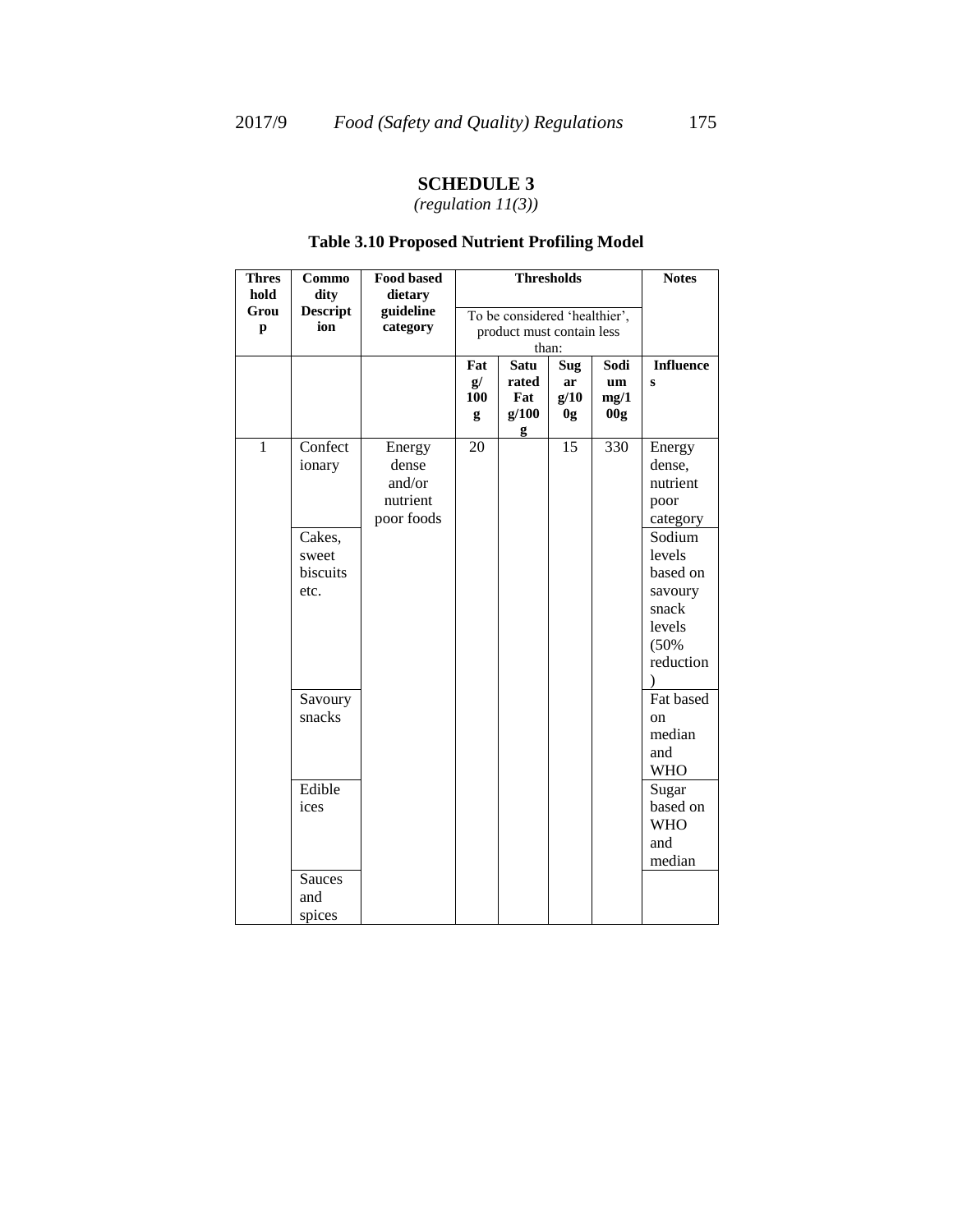| $\overline{2}$ | Beverag<br>es                                                                                             |                            | $\overline{4}$ | $\boldsymbol{0}$ | $\mathbf{0}$ | Also 0<br>non-<br>sugar<br>sweetene<br>rs<br>Fat based<br>on plain<br>(whole)<br>milk                                                                                                                              |
|----------------|-----------------------------------------------------------------------------------------------------------|----------------------------|----------------|------------------|--------------|--------------------------------------------------------------------------------------------------------------------------------------------------------------------------------------------------------------------|
| 3              | <b>Breakfa</b><br>st<br>cereals<br>Conveni<br>ence<br>foods<br><b>Breads</b><br>Pasta,<br>rice,<br>grains | Energy<br>foods            | 15             | 15               | 500          | Sodium<br>based on<br>median<br>and HF<br>(Aust)<br>Fat based<br>on<br>WHO,<br>increased<br>based on<br>median<br>levels in<br>convenie<br>nce foods<br>Sugar<br>based on<br><b>WHO</b><br>and<br>median<br>levels |
| $\overline{4}$ | Process<br>ed<br>meats<br>(incl<br>canned)                                                                | Body-<br>building<br>foods | 15             |                  | 500          | Fat based<br>on mean<br>for<br>processe<br>d and<br>fresh<br>meat (set<br>above<br>tinned<br>fish)                                                                                                                 |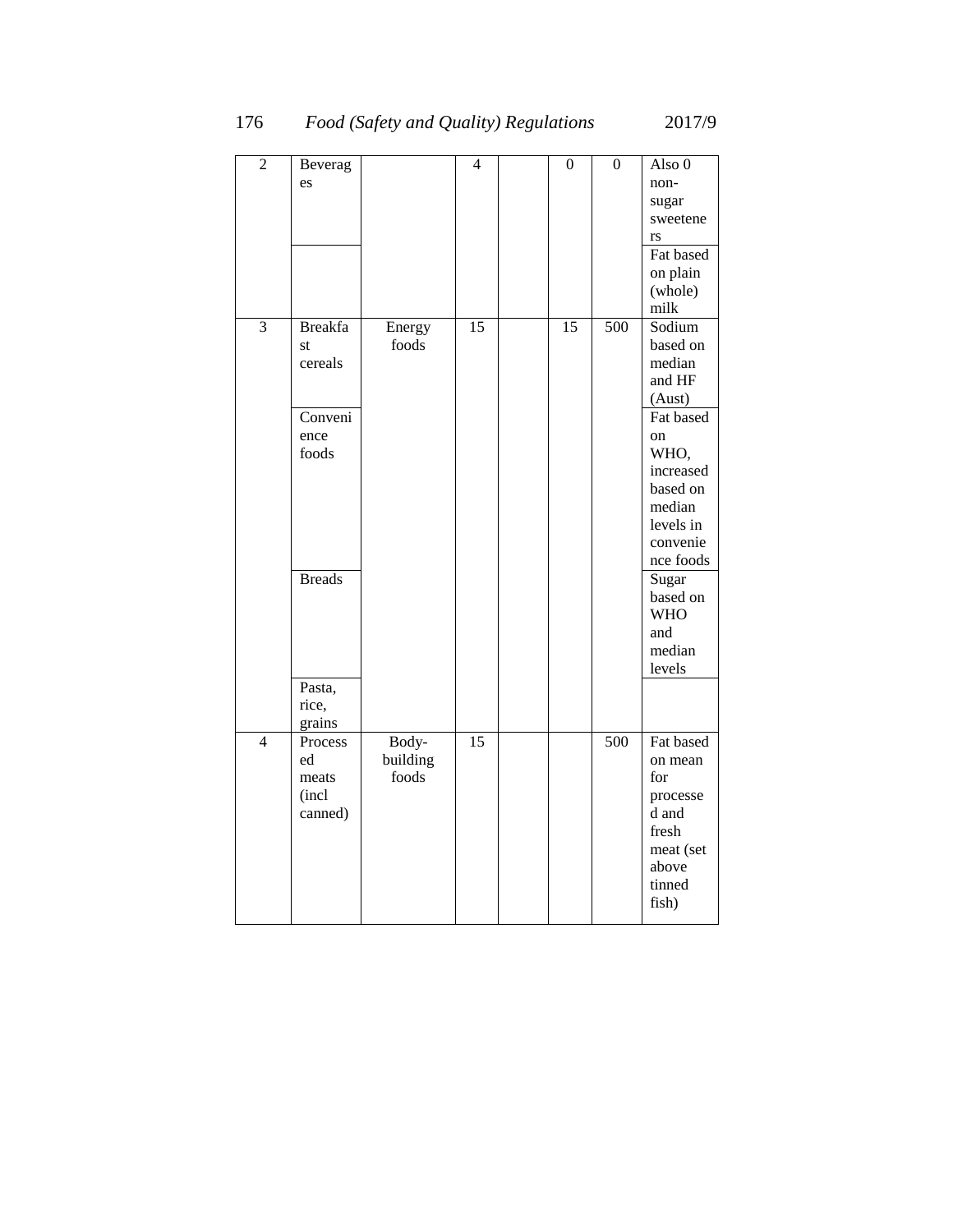|                | Meat,<br>poultry,<br>fish,<br>eggs<br>Other<br>milk |                     |    |  | Sodium<br>based on<br>median,<br>which is<br>also 50%<br>of mean<br>(in line<br>with<br>target) |
|----------------|-----------------------------------------------------|---------------------|----|--|-------------------------------------------------------------------------------------------------|
|                | products<br>Cheese                                  |                     |    |  |                                                                                                 |
| $\overline{5}$ | Fats &<br>oils                                      |                     | 20 |  | Based on<br><b>WHO</b><br>model                                                                 |
| 6              | Table<br>Salt                                       |                     |    |  |                                                                                                 |
| $\overline{7}$ | Process<br>ed fruit<br>$\&$<br>vegetabl<br>es       | Protective<br>foods |    |  |                                                                                                 |
|                | Fruit &<br>vegetabl<br>es<br>(fresh &<br>frozen)    |                     |    |  |                                                                                                 |
|                | Root<br>crops                                       |                     |    |  |                                                                                                 |
|                | Coconut<br>product<br>S                             |                     |    |  |                                                                                                 |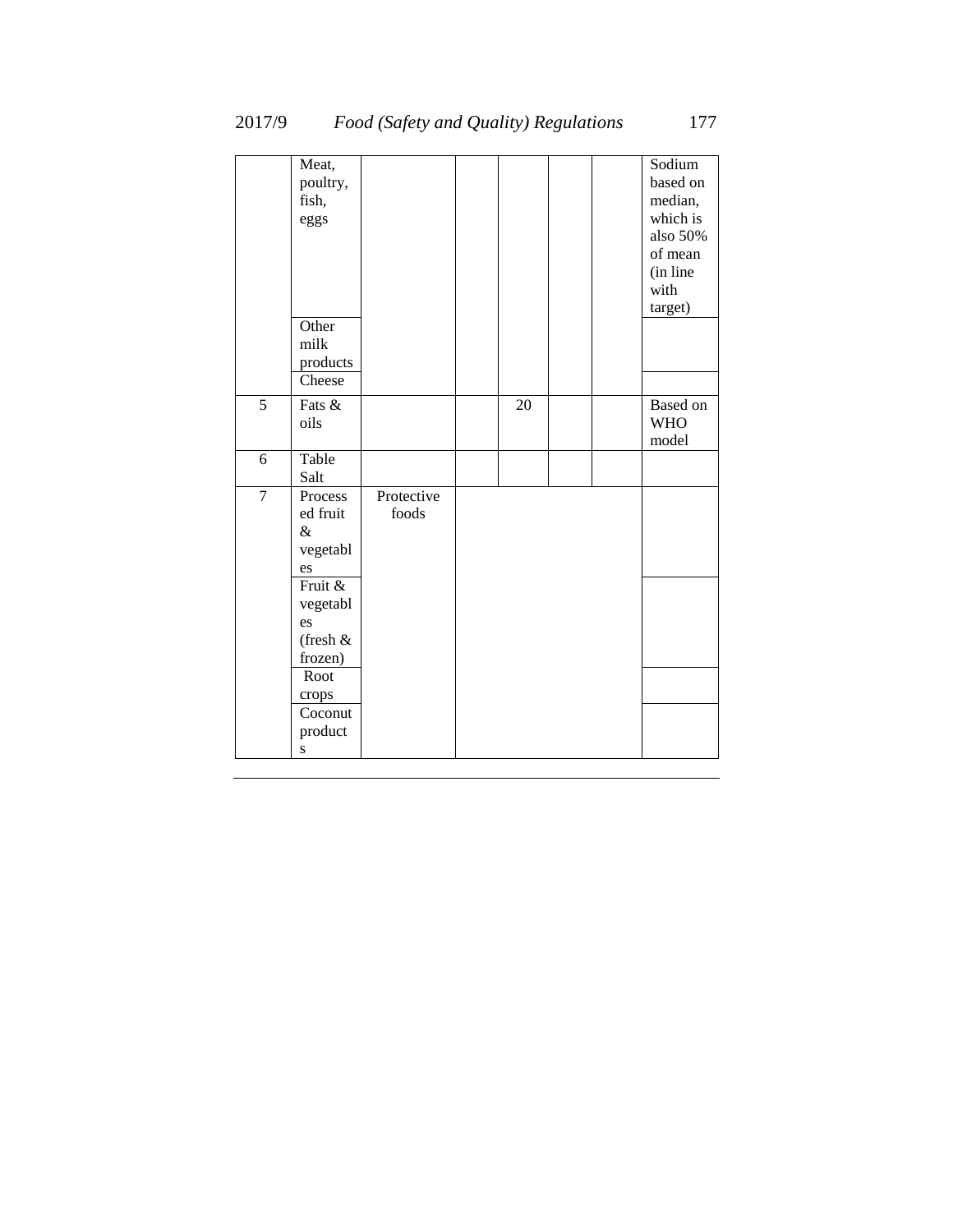#### *(regulation 17(2))* **TABLE OF CONDITIONS FOR NUTRIENT CONTENT CLAIMS**

|        | <b>COMPONENT</b>           | <b>CLAIM</b> | <b>CONDITIONS</b> (not more than)                                                                                                                              |
|--------|----------------------------|--------------|----------------------------------------------------------------------------------------------------------------------------------------------------------------|
|        |                            |              | 40 kcal (170 kJ) per 100 g (solids)                                                                                                                            |
|        | Energy                     | Low          | or<br>20 kcal (80 kJ) per 100 ml (liquids)                                                                                                                     |
|        |                            | Free         | 4 kcal per 100 ml (liquids)                                                                                                                                    |
|        | Fat                        | Low          | 3 g per 100 g (solids)<br>1.5 g per 100 ml (liquids)                                                                                                           |
|        |                            | Free         | 0.5 g per 100 g (solids) or 100 ml (liquids)                                                                                                                   |
|        | Saturated Fat <sup>2</sup> | Low          | 1.5 g per 100 g (solids)<br>0.75 g per 100 ml (liquids)<br>and 10% of energy from saturated fat                                                                |
|        |                            | Free         | $0.1$ g per 100 g (solids)<br>0.1 g per 100 ml (liquids)                                                                                                       |
|        |                            | Low          | 0.02 g per 100 g (solids)<br>0.01 g per 100 ml (liquids)                                                                                                       |
|        | Cholesterol <sup>2</sup>   |              | 0.005 g per 100 g (solids)<br>0.005 g per 100 ml (liquids)                                                                                                     |
|        |                            | Free         | and, for both claims, less than:1.5 g saturated fat per 100 g<br>(solids)<br>0.75 g saturated fat per 100 ml (liquids)<br>and 10% of energy from saturated fat |
|        | Sugars                     | Free         | $0.5$ g per 100 g (solids)<br>0.5 g per 100 ml (liquids)                                                                                                       |
|        |                            | Low          | 0.12 g per 100 g                                                                                                                                               |
| Sodium |                            | Very Low     | $0.04$ g per 100 g                                                                                                                                             |
|        |                            | Free         | 0.005 g per 100 g                                                                                                                                              |
|        | <b>COMPONENT</b>           | <b>CLAIM</b> | <b>CONDITIONS</b> (not less than)                                                                                                                              |
|        | Protein                    | Source       | 10% of NRV per 100 g (solids)<br>5% of NRV per 100 ml (liquids)<br>or 5% of NRV per 100 kcal (12% of NRV per 1 MJ)<br>or 10% of NRV per serving                |
|        |                            | High         | 2 times the values for "source"                                                                                                                                |
|        | Vitamins and Minerals      | Source       | 15% of NRV per 100 g (solids)<br>7.5% of NRV per100 ml (liquids)<br>or 5% of NRV per 100 kcal (12% of NRV per 1 MJ)<br>or 15% of NRV per serving               |
|        |                            | High         | 2 times the value for "source"                                                                                                                                 |
|        | Dietary Fibre              | Source       | 3 g per 100 g <sup>3</sup> or 1.5 g per 100 kcal<br>or 10 % of daily reference value per serving <sup>4</sup>                                                  |
|        |                            | High         | 6 g per 100 g <sup>3</sup> or 3 g per 100 kcal<br>or 20 % of daily reference value per serving <sup>4</sup>                                                    |
|        |                            |              |                                                                                                                                                                |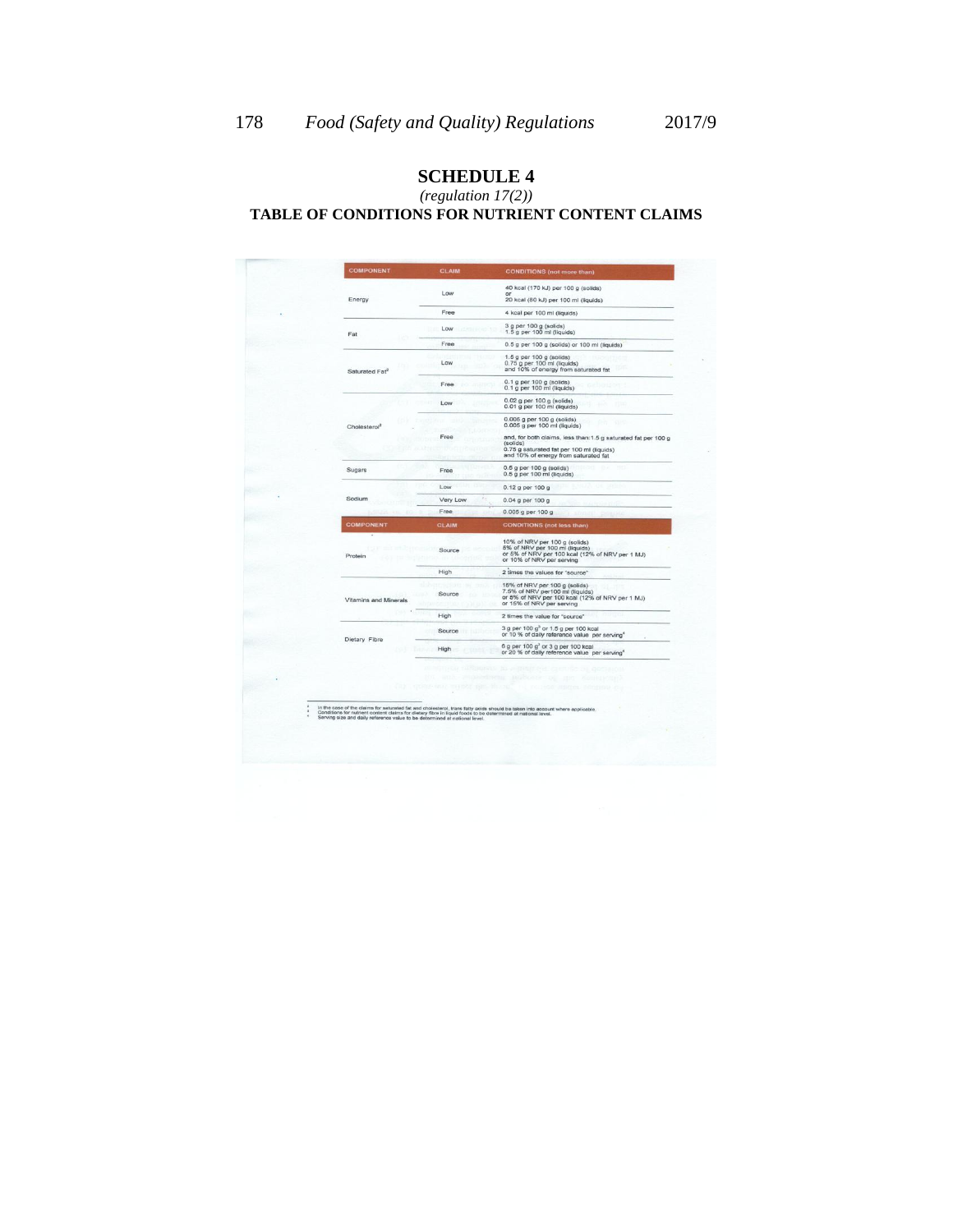*(regulation 17(6))*

#### **FORTIFIED FOODS**

- **1. Iron fortified foods**
- (a) Flour
- **2. Iodine fortified foods**
- (a) Salt

# **SCHEDULE 6**

*(regulation 19(1))*

# **STANDARDS ON EGGS**

#### **Contents**

| General hygiene practice |  |
|--------------------------|--|
| Feeding                  |  |

3. Pest control 8. Standard nutritional

- 4. Agricultural and veterinary chemicals
- 5. Labelling

Country of origin information requirements 9. In addition to other enactment

Shelf life

- **1. General hygienic practice**  An egg handler must:
	- (a) manage water in a way that minimizes the potential for the transmission or the introduction of microbiological or chemical hazards, directly or indirectly, into or on the egg; and
	- (b) ensure that water used in primary production operations is suitable for the water's intended purpose and do not contribute to the introduction of microbiological or chemical hazards into or on eggs.

**2. Feeding** - An egg handler must ensure that feed for the laying and, or breeding flock do not introduce, directly or indirectly, microbiological or chemical contaminants into eggs.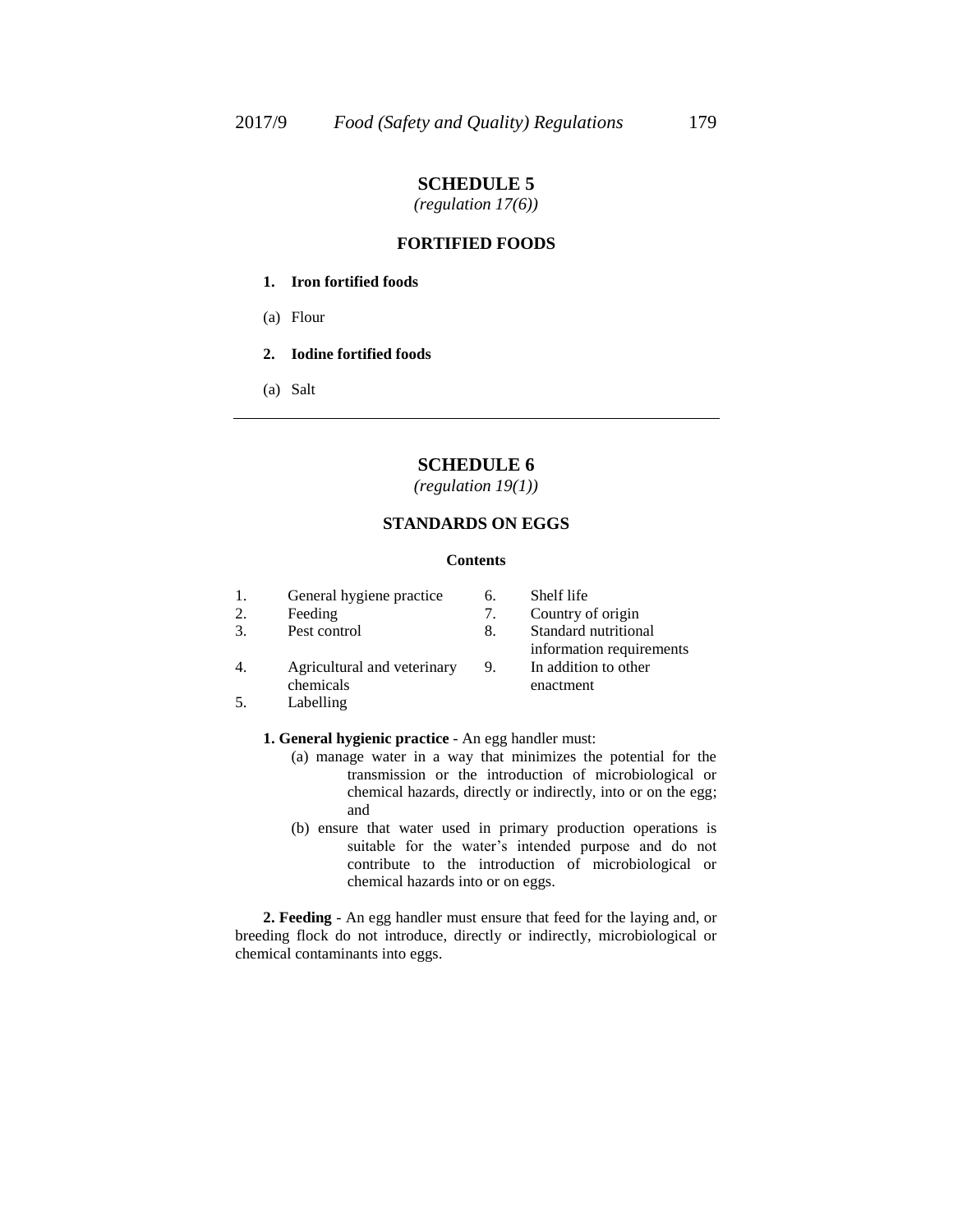**3. Pest control** - An egg handler must apply properly designed pest control programme and measures which should not result in unacceptable levels of residues, such as pesticides, in or on eggs.

**4. Agricultural and veterinary chemicals** - An egg handler must procure, transport, store and use agricultural and veterinary chemicals in such a way that they do not pose a risk of contaminating the eggs, flock or the egg-laying establishment.

**5. Labelling**-(1) Any packaged eggs must be labelled with clear instructions to enable the next person in the food chain to handle, display, store and use the packaged eggs safely.

(2) Each container or sub-container of eggs must be marked with a name or names and physical address, telephone number, fax and email of the person or company by whom or for whom the eggs were graded and packed.

(3) The "sell by date" (which must be one date) must be marked on the egg container (Date/Month/Year).

(4) Storage conditions must be clearly marked on the container.

- (5) One of the following sizes must be clearly marked on the container: (a) jumbo;
	- (b) extra large;
	- (c) large;
	- (d) medium; or
	- (e) small.

(6) An advertisement, sign or placard, which indicates the price of eggs for sale, must also use the full designation of size of eggs.

(7) Superlative descriptions or other amplifications of grade or size are not permitted on containers, for example Fancy, Select, Superior, Premium, Giant, and others.

- (8) The following are prohibited from appearing in labels:
	- (a) health claims; or
	- (b) descriptive terms that relate to health such as "polyunsaturated", "higher in iodine" etc. unless it is approved by the Samoa National Codex Committee.

(9) The size, grade, name and address markings are not required on containers or sub-containers:

- (a) if sold at retail from a properly marked bulk display and packaged in the presence of the purchaser;
- (b) if packed for shipment or in transit at the airport or wharf;
- (c) if sold to household consumers without advertising by the producer on the premises where produced; or
- (d) if being delivered to competent authority for grading.

**6. Shelf life** - Any eggs must have a shelf life of 30 days from laying at or under 7ºC, or five (5) days from laying at ambient temperature.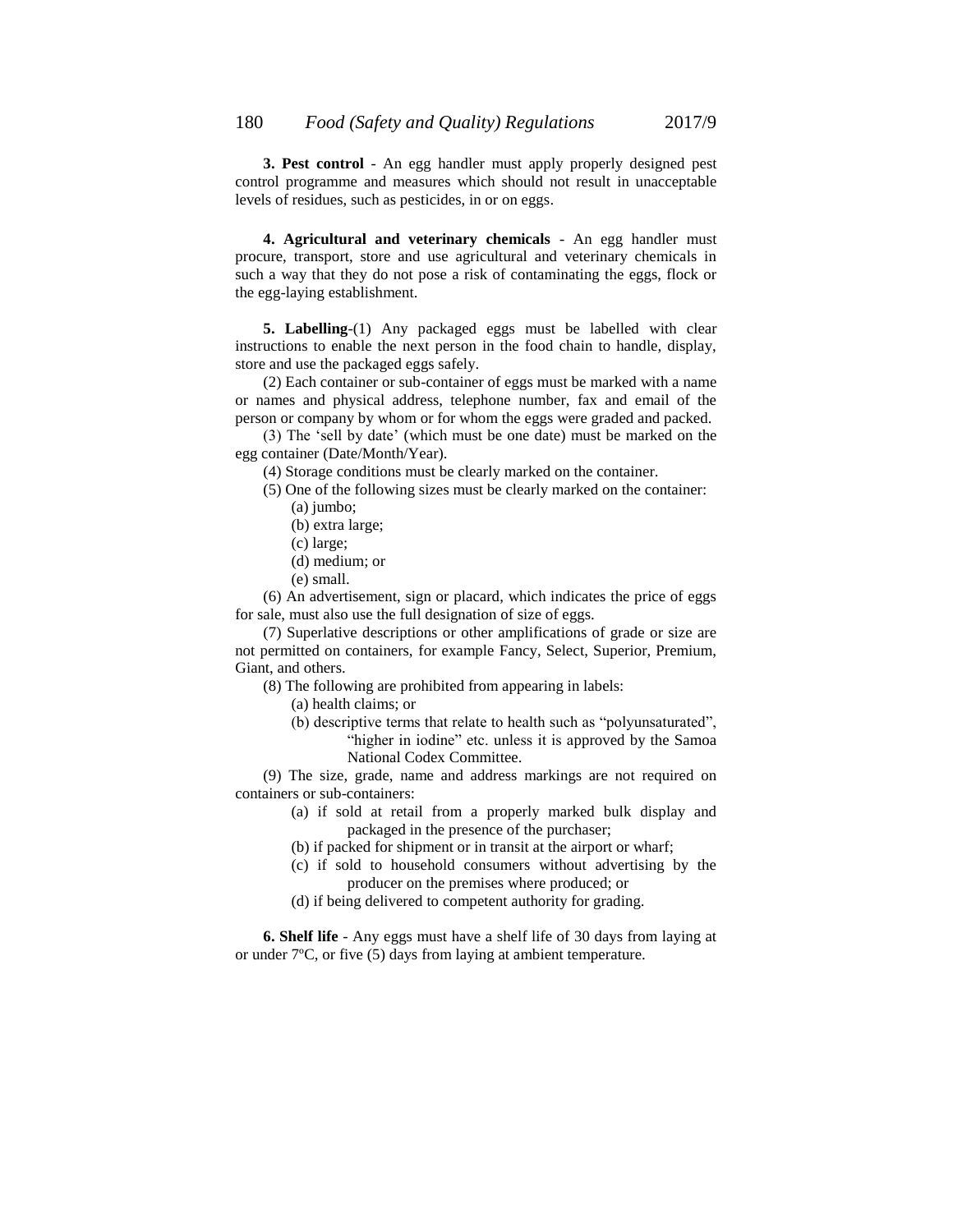**7. Country of origin** - A requirement that a statement on eggs such as "Product of Samoa" must be included to enable a purchaser to know where the produce originates from, such as, whether produced in Samoa or imported to bring it in line with best practices of other countries.

**8. Standard nutritional information requirements**-(1) Any egg packaging must include a Nutrition Information Panel (NIP) as in standard practice in many developed countries.

(2) The minimum information required in the NIP (when no nutrition claims are made) is set out in below.

(3) If the average quantities or minimum/maximum quantities for the serving or quantity per 100g (or 100 ml) information is used, it must be stated on the NIP e.g. "average quantity per serving" or "average quantity per 100 g / 100 ml".

**9. In addition to other enactment** - This Schedule is in addition to and does not affect any other enactment regulating eggs.

# **SCHEDULE 7**

*(regulation 19(2))*

#### **STANDARDS ON FISH AND FISHERIES PRODUCTS**

#### **Contents**

| $\mathbf{1}$ . | Standard on fresh fish and fish 4. Standard on canned mackerel<br>products |    |                                                   |
|----------------|----------------------------------------------------------------------------|----|---------------------------------------------------|
| 2.             | Standard on canned tuna and 5. Standard on canned finfish<br><b>bonito</b> |    |                                                   |
| 3.             | Standard on canned sardine<br>and sardine-type products                    | 6. | Standard on frozen fish and<br>fisheries products |

**1. Standard on fresh fish and fish products**-(1) In this Schedule, "fresh", in relation to fish and fish products, means untreated except for refrigeration, storage on ice, or freezing upon catching at sea or in lakes or other bodies of water in order to prevent decomposition and spoilage.

(2) For fish or fish products derived from the families *Scombridae, Clupeidae, Coryphaenidae, Engraulidae* and *Pomatomidae*, the maximum level of histamine permitted to be detected must be 10 mg/100 g based on the average of the sample units tested, provided more than one sample unit is tested.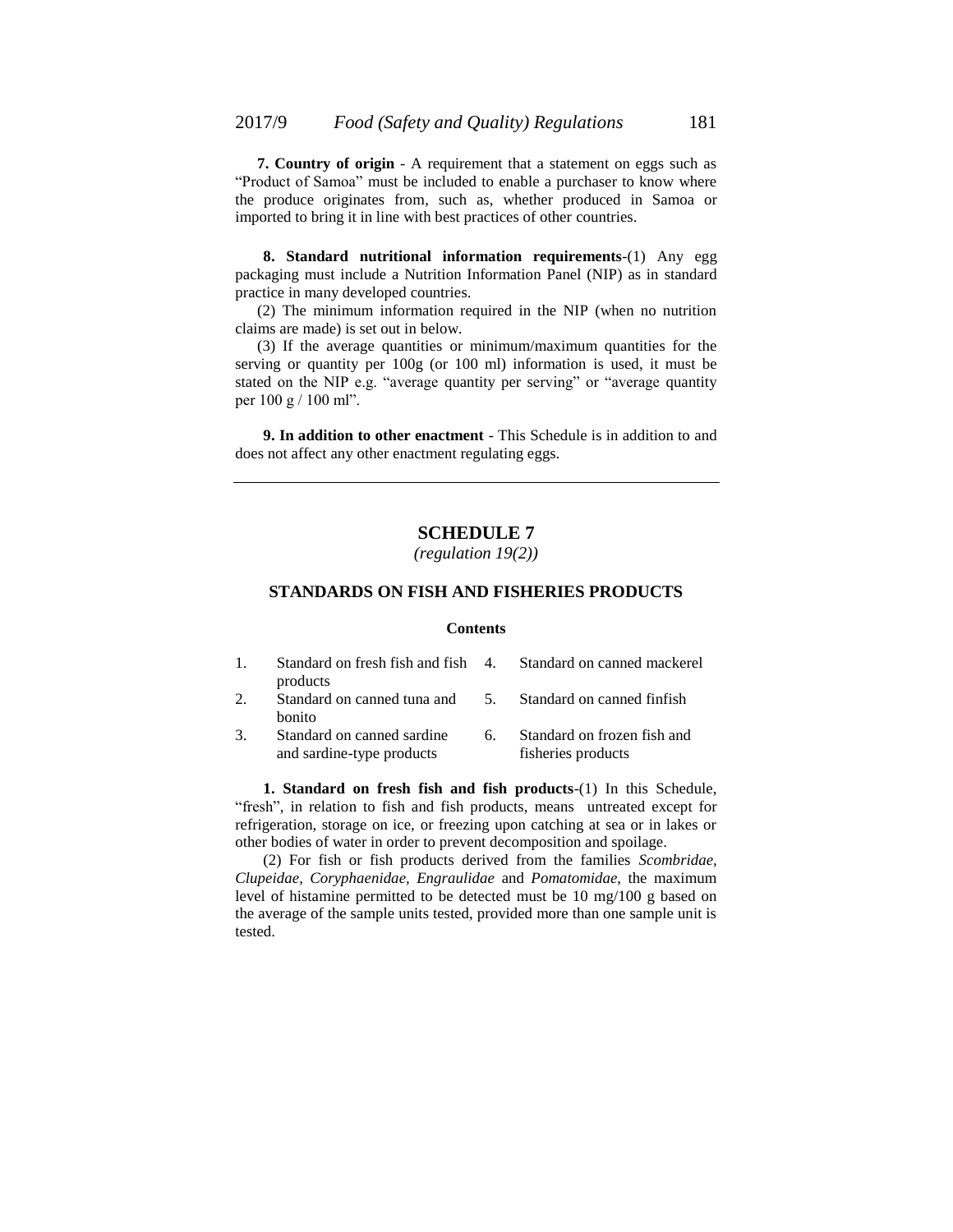**2. Standard on canned tuna and bonito**-(1) Without limiting the Codex Standard on canned tuna and bonito, the following specific product requirements for canned tuna and bonito must apply:

- (a) canned tuna and bonito are products consisting of the flesh of any of the species identified as tuna and bonito in Codex Standard 70 of 1981 and its revisions and are packed in hermetically sealed containers;
- (b) the name of the product as declared on the label must be "tuna" or "bonito", and may be preceded or followed by the common or usual name of the species in a manner not to mislead the consumer;
- (c) the name of the product may be qualified or accompanied by a term descriptive of the colour of the product, but the term "white" must be used only for *thunnus alalunga* (Albacore);
- (d) when the term "white" is used under paragraph (c), the flesh must be predominantly white;
- (e) the form of presentation must be declared in close proximity to the common name and must be presented as "solid", "chunk", "flake", "flakes", "grated" or "shredded" as specified in Codex Standard 70 of 1981 and its revisions;
- (f) where the form of presentation is declared as stated in paragraph (e) it must not be used in a misleading manner;
- (g) the name of the packing medium (water, oil or other) must form part of the name of the food and must not be misleading;
- (h) the product must be free of organisms capable of growth under normal storage conditions;
- (i) the product must be free from container integrity defects which may compromise the hermetic seal.

(2) In addition to the requirements specified in subclause (1), canned tuna and bonito with the following characteristics will be considered to be non-compliant with this Schedule when more than one sample unit in a lot or consignment has any of the following characteristics. The samples:

- (a) are affected by persistent and distinct objectionable odours or flavours indicative of decomposition or rancidity;
- (b) contain excessively mushy or tough ingredients uncharacteristic of the product;
- (c) are affected by discolouration indicative of decomposition or rancidity or by sulfide staining of more than 5% of the fish by weight; or

(d) are affected by struvite crystals greater than 5 mm in length.

(3) Canned tuna and bonito must comply with the maximum limits on histamine specified in clause 1.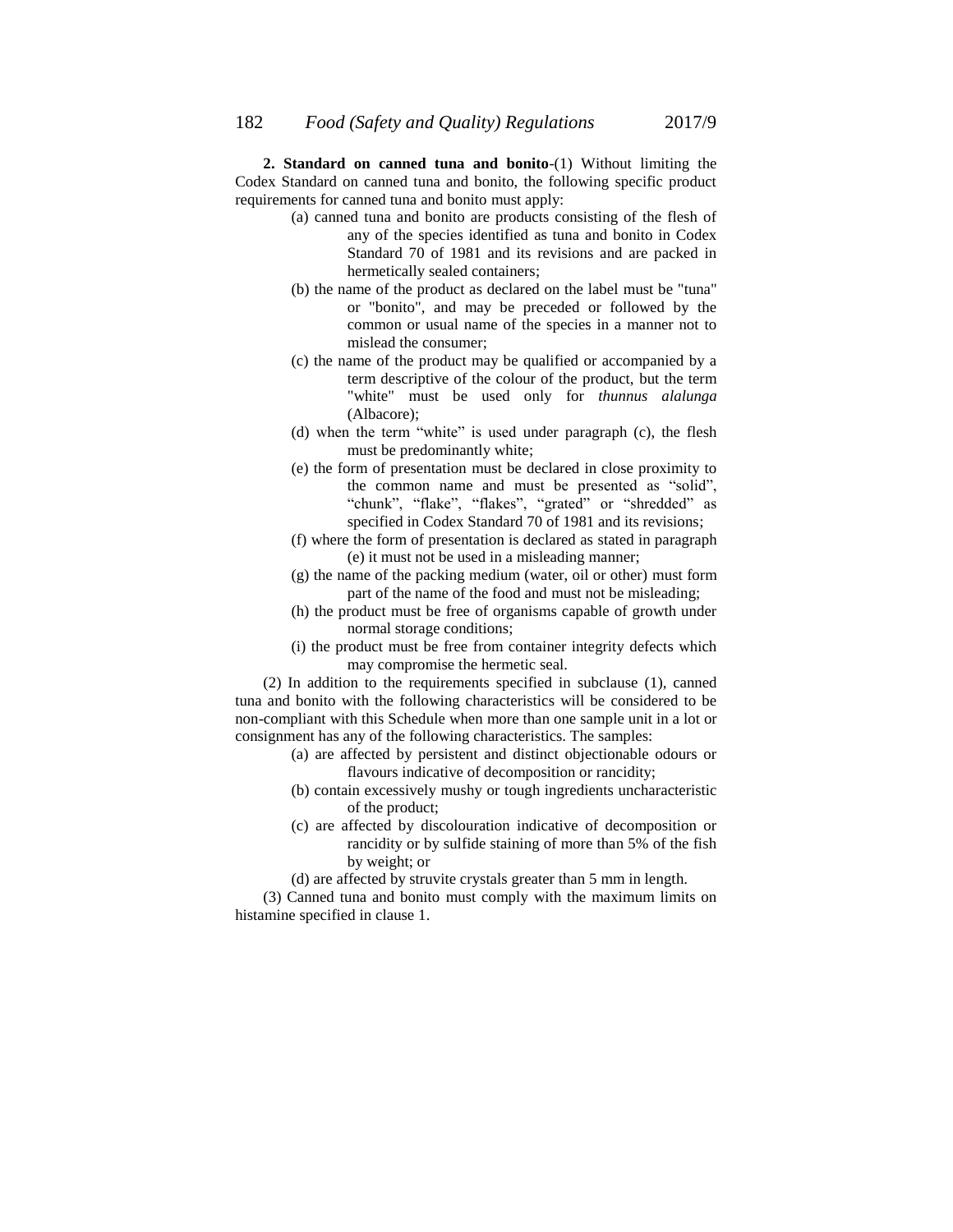**3. Standard on canned sardine and sardine-type products**-**(**1) Without limiting the Codex Standard on canned sardine and sardine-type products, the following specific product requirements for canned sardine and sardine-type products must apply:

- (a) canned sardines and sardine-type products are products consisting of the flesh of any of the species identified in Codex standard 94 of 1981 and its revisions and are packed in hermetically sealed containers;
- (b) the name of the packing medium (water, oil or other) must form part of the name of the food and must not be misleading;
- (c) if the fish has been smoked or smoke flavoured, this information must appear on the label;
- (d) the product must be free of organisms capable of growth under normal storage conditions;
- (e) the product must be free from container integrity defects which may compromise the hermetic seal.

(2) In addition to the requirements specified in subclause (1), canned sardines and sardine-type products with the following characteristics will be considered to be non-compliant with this Standard when more than one sample unit in a lot or consignment has any of the following characteristics. The samples:

- (a) are affected by persistent and distinct objectionable odours or flavours indicative of decomposition or rancidity;
- (b) contain excessively mushy or tough ingredients uncharacteristic of the product;
- (c) are affected by discolouration indicative of decomposition or rancidity or by sulfide staining of more than 5% of the fish by weight; or
- (d) are affected by struvite crystals greater than 5 mm in length.

(3) Canned sardines and sardine-type products must comply with the maximum limits on histamine specified in clause 1.

**4. Standard on canned mackerel**-(1) Without limiting the Codex Standard on canned mackerel, the following specific product requirements for canned mackerel must apply:

- (a) canned mackerel are products consisting of the flesh of any one of the fish genera commonly identified as mackerel including, but not limited to, members of the *genera Scomber* and *Scomberomorus* and species *Pneumatophorus diego* and *Auxis thazard* and are packed in hermetically sealed containers and have received a processing treatment sufficient to ensure commercial sterility;
- (b) the product must be prepared from sound mackerel from which the heads, tails and viscera have been removed;
- (c) the name of the packing medium (water, oil or other) must form part of the name of the food and must not be misleading;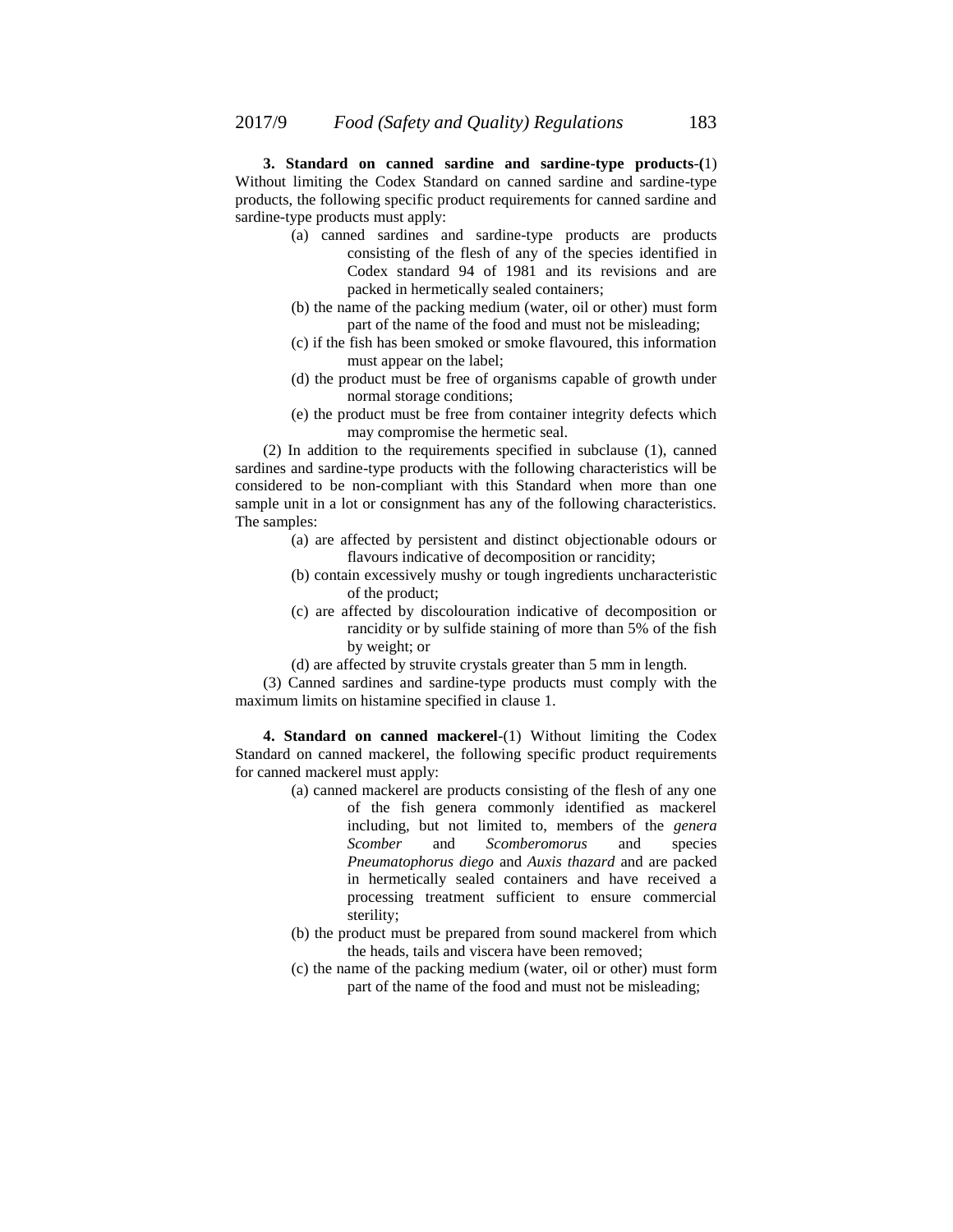- (d) if the fish has been smoked or smoke flavoured, this information must appear on the label;
- (e) the product must be free of organisms capable of growth under normal storage conditions;
- (f) the product must be free from container integrity defects which may compromise the hermetic seal.

(2) In addition to the requirements specified in subclause (1), canned mackerel with the following characteristics will be considered to be noncompliant with this Schedule when more than one sample unit in a lot or consignment has any of the following characteristics. The samples:

- (a) are affected by persistent and distinct objectionable odours or flavours indicative of decomposition or rancidity;
- (b) contain excessively mushy or tough ingredients uncharacteristic of the product;
- (c) are affected by discolouration indicative of decomposition or rancidity or by sulfide staining of more than 5% of the fish by weight; or
- (d) are affected by struvite crystals greater than 5 mm in length.

(3) Canned mackerel must comply with the maximum limits on histamine specified in clause 1.

**5. Standard on canned finfish**-(1) Without limiting the Codex Standard 119 for canned finfish and its revisions, the following specific product requirements for canned finfish products (other than canned finfish covered by other product Standards) must apply:

- (a) canned finfish products are products consisting of the flesh of finfish which is suitable for human consumption and may contain a mixture of species, with similar sensory properties, from within the same genus, and are packed in hermetically sealed containers and have received a processing treatment sufficient to ensure commercial sterility;
- (b) the product must be prepared from sound finfish from which the heads, tails and viscera have been removed;
- (c) where a mixture of species of the same genus is used, the species used must be indicated on the label;
- (d) the name of the product declared on the label must be the common or usual name applied to the fish in the country and must be presented in a manner not to mislead the consumer;
- (e) the name of the packing medium (water, oil or other) must form part of the name of the food and must not be misleading;
- (f) if the fish has been smoked or smoke flavoured, this information must appear on the label;
- (g) the product must be free from container integrity defects which may compromise the hermetic seal.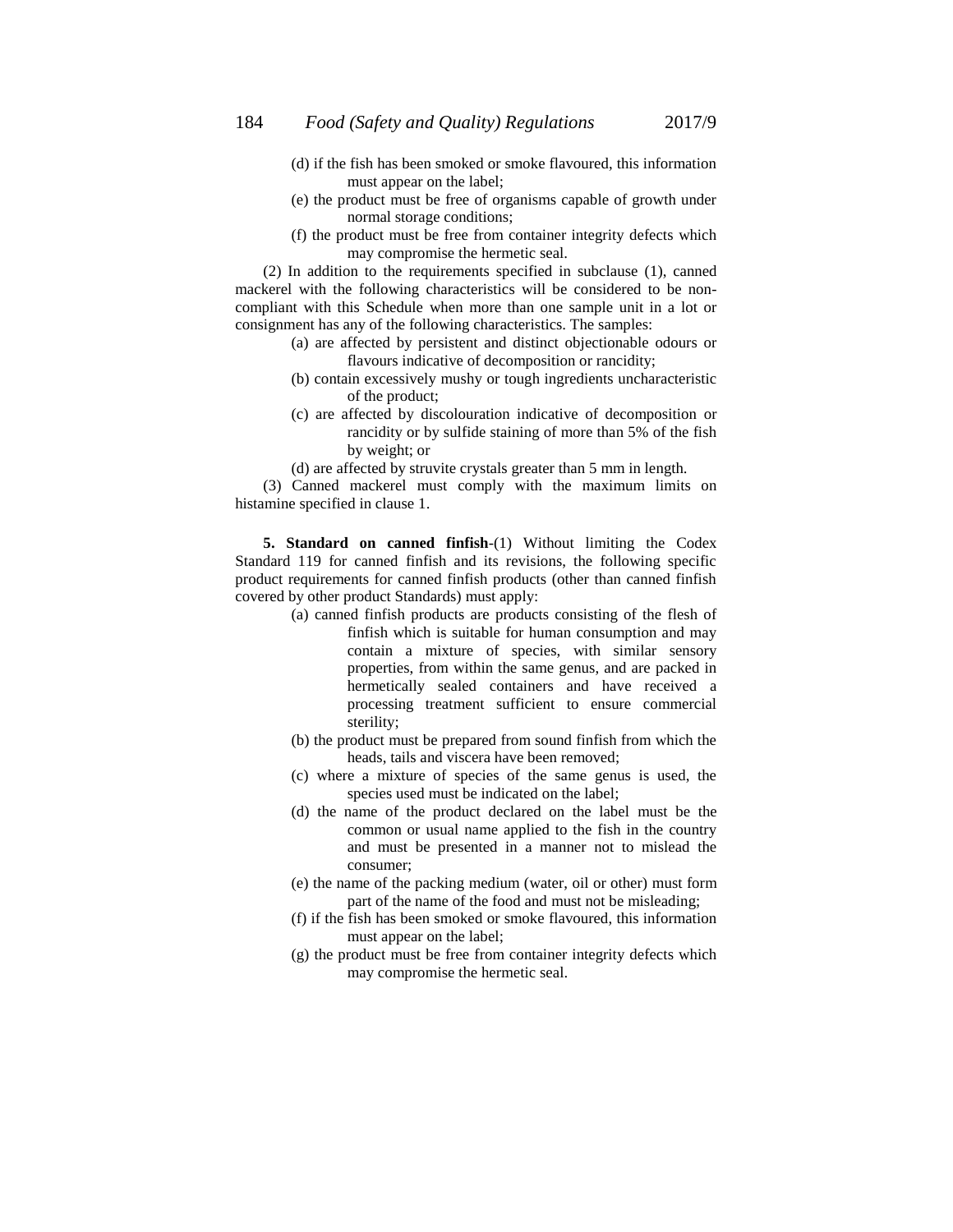(2) In addition to the requirements specified in subclause (1), canned finfish products with the following characteristics will be considered to be non-compliant with this Standard when more than one sample unit in a lot or consignment has any of the following characteristics. The samples:

- (a) are affected by persistent and distinct objectionable odours or flavours indicative of decomposition or rancidity;
- (b) contain excessively mushy or tough ingredients uncharacteristic of the product;
- (c) are affected by discolouration indicative of decomposition or rancidity or by sulfide staining of more than 5% of the fish by weight; or
- (d) are affected by struvite crystals greater than 5 mm in length.

(3) Canned finfish of the relevant families must comply with the maximum limits on histamine specified in clause 1.

**6. Standard on frozen fish and fisheries products**-(1) This clause applies to all quick frozen fish; quick frozen lobster; quick frozen blocks of fish fillet, minced fish flesh and mixtures of fillets and minced fish; eviscerated and un-eviscerated quick frozen finfish; and quick frozen fish sticks (fish fingers), fish portions and fish fillets - breaded or battered.

(2) Without limiting the Codex Standards 36 and 166 and their revisions for "quick frozen finfish" and "quick frozen fish sticks (fish fingers), fish portions and fish fillets – breaded or in batter", the following specific product requirements for frozen fish and fisheries products must apply:

- (a) if the product is glazed, the water used for glazing or preparing glazing solutions must be of potable quality or must be clean sea-water;
- (b) if the product has been glazed with sea-water, a statement to this effect must be made;
- (c) if the food has been glazed, the declaration of net contents of the food must be exclusive of the glaze;
- (d) the label must include terms to indicate that the product must be stored at a temperature of minus 18°C or colder.

(3) In addition to the requirements specified in subclause (2), product referred to in subclause (1) must be considered to be non-compliant with this Standard when more than one sample unit has any of the following characteristics:

- (a) greater than 10% of the surface area of the sample unit exhibits excessive loss of moisture clearly shown as white or yellow abnormality on the surface;
- (b) the presence of two (2) or more parasites per kg of the sample unit with a capsular diameter greater than 3 mm or a parasite not encapsulated and greater than 10 mm in length;
- (c) any bone present in product labelled boneless;
- (d) affected with pasty texture resulting from parasitic infestation affecting more than 5% of the sample unit by weight;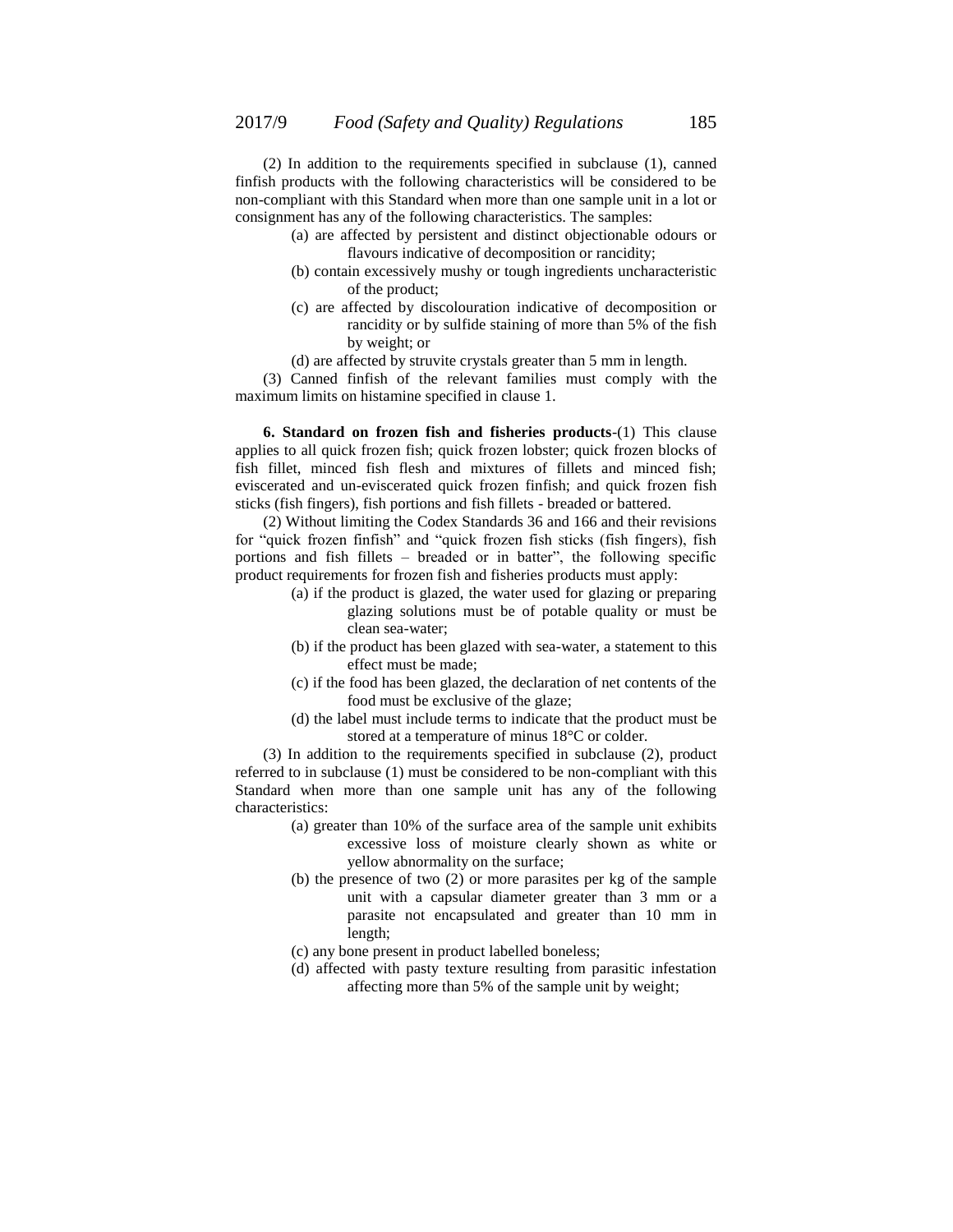- (e) the presence of ruptured bellies in un-eviscerated fish, indicative of decomposition;
- (f) specifically for quick frozen lobster, distinct blackening of more than 10% of the surface area of the shell of individual whole or half lobster, or in the case of tail meat, distinct black, brown, green or yellow discolourations singly or in combination, of the meat affecting more than 10% of the weight.

(4) Frozen fish of the relevant families must comply with the maximum limits on histamine specified in clause 1.

# **SCHEDULE 8**

*(regulation 19(3))*

# **STANDARDS ON CEREAL AND CEREAL PRODUCTS**

#### **Contents**

- 1. Standard on rice
- 2. Standard on wheat flour

**1. Standard on rice**-(1) This clause:

- (a) applies to husked rice, milled rice, and parboiled rice, all for direct human consumption; i.e., ready for its intended use as human food, presented in packaged form or sold loose from the package directly to the consumer; but
- (b) does not apply to other products derived from rice or to glutinous rice.

(2) Milled rice must not be contaminated with more than 0.1% m/m extraneous inorganic matter (such as sand, stones, dust etc).

(3) Milled rice must not be contaminated with more than 1.5% m/m extraneous organic matter (such as seeds, straw, bran, husk etc).

(4) In addition to the general requirements on labelling, the following provisions must apply:

- (a) fortified rice must be labelled as "Fortified" or "Enriched" and must identify the ingredient added for fortification purposes and must specify the concentration in which it is present in the final product; and
- (b) if rice is classified as long grain, medium grain or short grain, the classification used on the label on the product must be pursuant to the specifications for such in Codex Standard 198.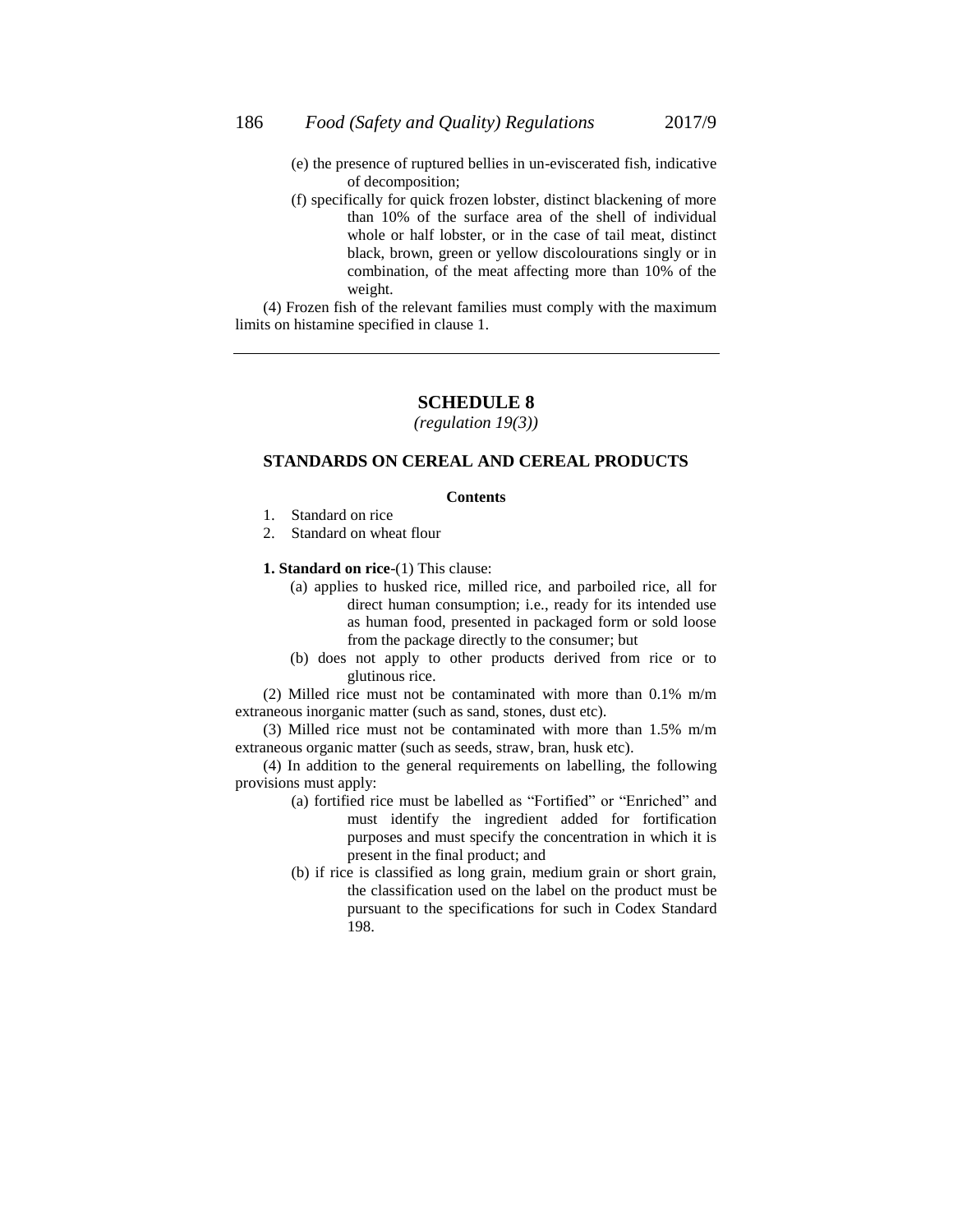#### **2. Standard on wheat flour**-(1) This clause:

(a) applies to -

(i) wheat flour for direct human consumption prepared from common wheat, *Triticum aestivum* L., or club wheat, *Triticum compactum* Host., or mixtures thereof, by grinding or milling processes in which the bran and germ are partly removed and the remainder is comminuted to a suitable degree of fineness, and which is prepackaged ready for sale to the consumer or destined for use in other food products; and

(ii) whole meal, whole-wheat flour or semolina, milled from common wheat, *Triticum aestivum* L., or club wheat, *Triticum compactum* Host., or mixtures thereof, and which is pre-packaged ready for sale to the consumer or destined for use in other food products; but

(b) does not apply to -

(i) any product prepared from durum wheat, *Triticum durum Desf*., singly or in combination with other wheat;

(ii) wheat flour destined for use as a brewing adjunct or for the manufacture of starch and/or gluten; or

- (iii) wheat flour for non-food industrial use.
- (2) The following specific product requirements must apply:
	- (a) wheat flour must have a maximum moisture content of 15.5%  $m/m$ ;
	- (b) wheat flour and any added ingredients must be safe and suitable for human consumption;
	- (c) wheat flour must be free from abnormal flavours, odours, and living insects;
	- (d) wheat flour must be free from filth (impurities of animal origin, including dead insects) in amounts not consistent with good manufacturing practice;
	- (e) wheat flour must be packaged in containers which will safeguard the hygienic, nutritional, technological, and organoleptic qualities of the product;
	- (f) the containers, including packaging material
		- (i) must be made of substances which are safe and suitable for their intended use; and
		- (ii) must not impart any toxic substance or undesirable odour or flavour to the product;
	- (g) when the product is packaged in sacks, these must be clean, sturdy and strongly sewn or sealed;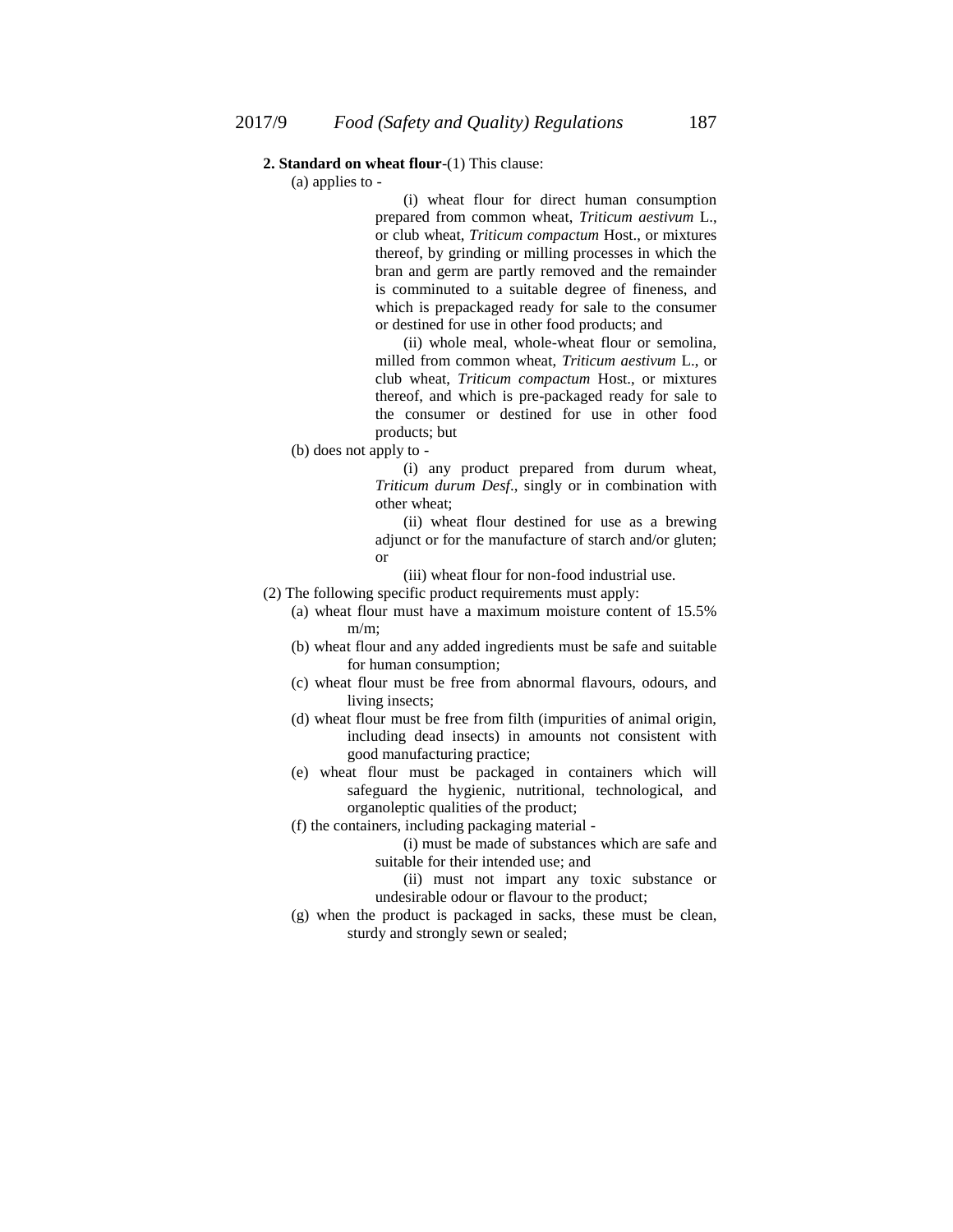(h) in addition to general requirements on labelling, the following provisions must apply -

> (i) the name of the product to be shown on the label must be "wheat flour."; and

> (ii) fortified wheat flour must be labelled as "Fortified" or "Enriched" and must identify the ingredients added for fortification purposes and must specify the concentration in which it is present in the final product.

(3) The following specific product requirements must apply only to wheat flour for direct human consumption prepared from common wheat, *Triticum aestivum* L., or club wheat, *Triticum compactum* Host., or mixtures thereof, by grinding or milling processes in which the bran and germ are partly removed and the remainder is comminuted to a suitable degree of fineness, and which is pre-packaged ready for sale to the consumer or destined for use in other food products:

(a) all such wheat flour imported, processed, displayed or sold in Samoa or exported from Samoa must be prepared so as to provide the following minimum levels of micronutrients, including all nutrients naturally present, in the wheat flour at the point of import, the point of export and the point of sale -

> (i) 6.0 mg/Kg of Thiamin from a source of thiamin mononitrate;

- (ii) 2.0 mg/Kg of Riboflavin;
- (iii) 55 mg/Kg of Niacin;
- 2.0 mg/Kg of Folic acid;
- (b) iron from a source of elemental iron powder of 45 microns average diameter or similar made by an electrolytic reduction process at levels of 60mg/Kg or from *ferrous fumarate* at levels of 45mg/Kg or from other subsequently approved sources; and
- (c) 30 mg/ $\overline{K}$ g of zinc from a source of zinc oxide;
- (d) despite paragraph (a), if such flour is to be exported and the requirements of the importing country are in conflict with this Schedule, the wheat flour must comply with the requirements of the importing country.

(4) Where whole meal, whole-wheat flour or semolina, milled from common wheat, *Triticum aestivum* L., or club wheat, *Triticum compactum* Host., or mixtures thereof, for sale or use in the country is enriched or fortified, it must be prepared so as to provide the same minimum levels of micronutrients as specified in subclause (4)(a), including all nutrients naturally present, in the wheat flour at the point of import, the point of export and the point of sale.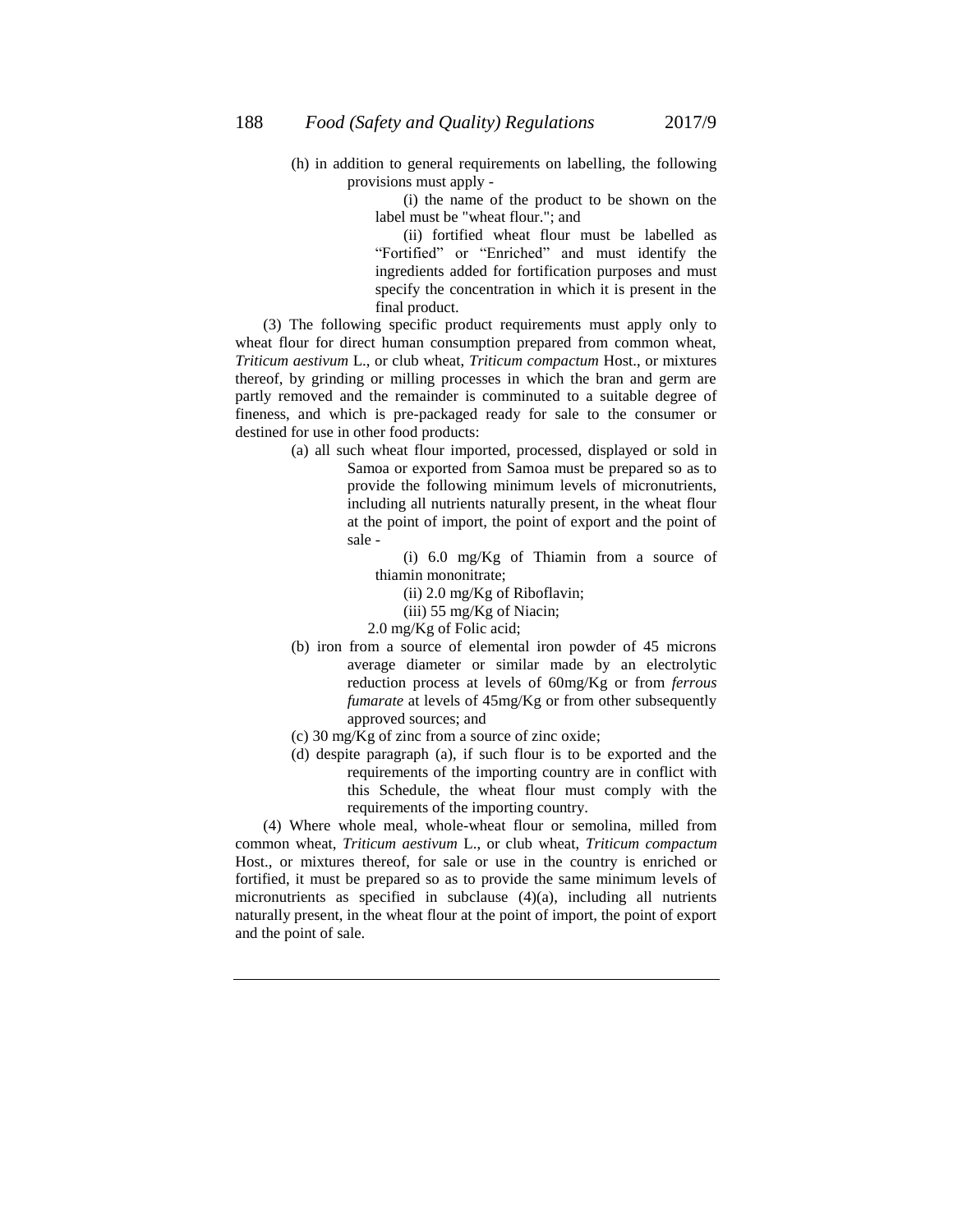### *(regulation 19(4))*

### **STANDARDS ON SALT**

**1. Standard on salt and reduced sodium salt mixtures**-(1) All salt for import into, and for use and sale in Samoa for processing of food and for direct human consumption must:

- (a) be salt to which has been added potassium iodide or iodate, or sodium iodide or iodate;
- (b) contain potassium iodide or iodate, or sodium iodide or iodate equivalent to not less than 20 mg/Kg and not more than 30 mg/Kg of iodine;
- (c) contain no less than 97% sodium chloride on a dry matter basis, exclusive of permitted food additives.

(2) Reduced sodium salt mixtures must contain no more than 200g/Kg sodium and 400g/Kg potassium.

(3) The addition of iodine-containing compounds to reduced sodium salt mixtures must be in conformity with the aim of ensuring salt is iodized.

(4) In addition to general requirements on labelling, the following provisions must apply:

- (a) salt must be labelled as "Fortified" or "Enriched" or "Iodized" and must identify the ingredients added for fortification purposes and must specify the concentration in which it is present in the final product; and
- (b) reduced sodium salt mixtures must declare the sodium and potassium content, expressed per 100 g (this must not constitute a nutrition claim).

(5) If necessary in order to avoid the loss of iodine, iodized salt must be packed in air tight bags of either high density polyethylene (HDPE) or polypropylene (PP) (laminated or non-laminated) or LDPE-lined jute bags (Grade 1803 DW jute bags lined with 150 gauge polyethylene sheet) unless the food business is able to demonstrate consistently that it is able to meet the iodine concentrations specified in these Regulations with alternative packing approved by the Committee.

(6) Bags that have already been used for packing other articles such as fertilizers, cement, or chemicals must not be reused for packing iodized salt.

(7) Iodized salt must not be exposed to rain, excessive humidity or direct sunlight at any stage of storage, transportation or sale.

(8) Bags of iodized salt must be stored only in covered rooms that have adequate ventilation.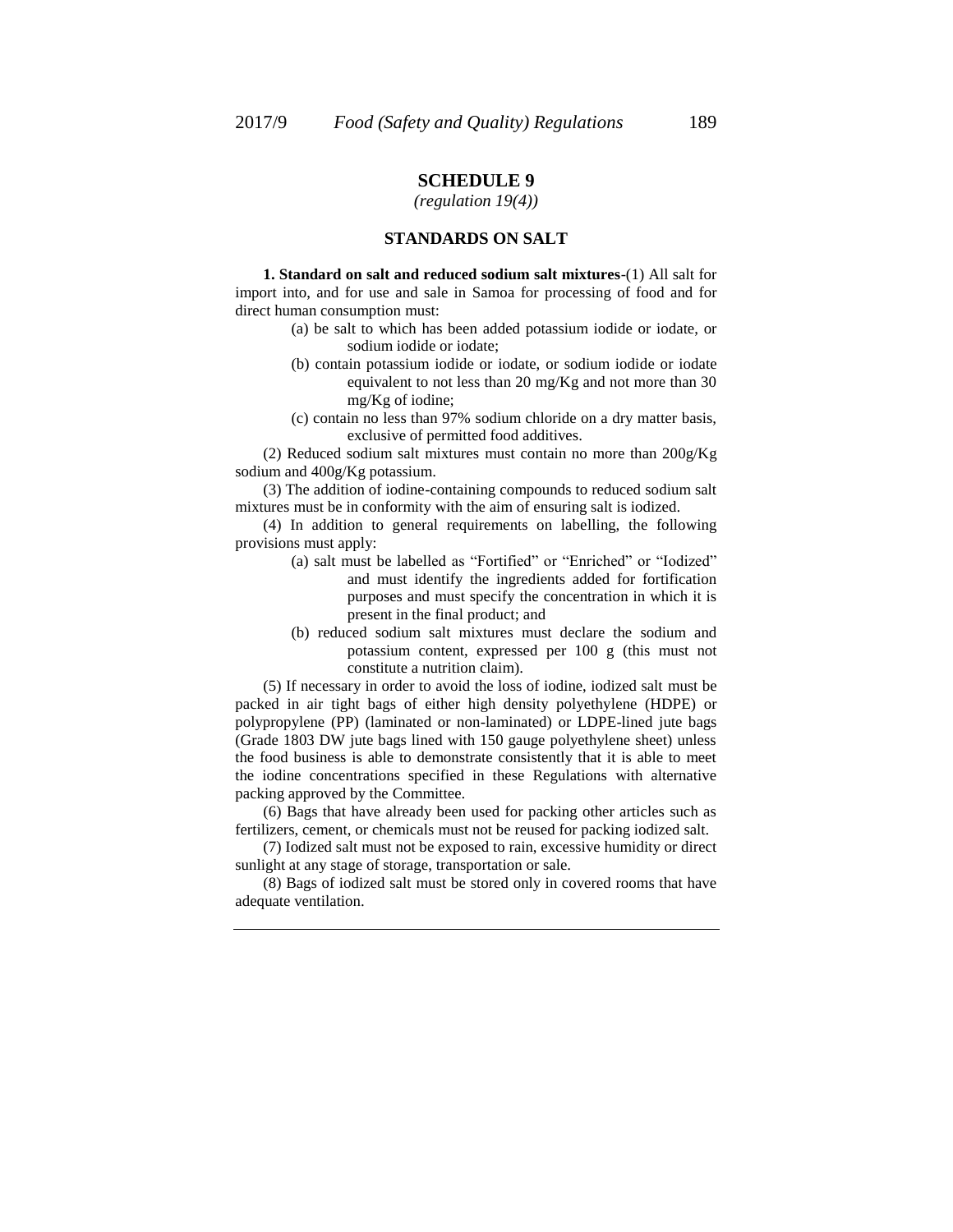## *(regulation 19(5))*

### **STANDARD ON FRUIT DRINKS**

#### Contents

- 1. Standard of fruit juices and nectars
- 2. Standard on fruit drink

**1. Standard on fruit juices and nectars**-(1) This Schedule applies to fruit juice, fruit juice from concentrate, concentrated fruit juice, water extracted fruit juice, fruit puree for use in fruit juices and nectars, concentrated fruit puree for use in fruit juices and nectars, and fruit nectars, defined in Codex Standard 247.

(2) Fruit juice is the unfermented but fermentable liquid obtained from the edible part of sound, appropriately mature and fresh fruit or of fruit maintained in sound condition by suitable means including post-harvest surface treatments applied under the Codex Alimentarius Commission. Some juices may be processed with pips, seeds and peel, which are not usually incorporated in the juice, but some parts or components of pips, seeds and peel, which cannot be removed by Good Manufacturing Practices (GMP) will be acceptable. The juice is prepared by suitable processes, which maintain the essential physical, chemical, organoleptical and nutritional characteristics of the juices of the fruit from which it comes. The juice may be cloudy or clear and may have restored aromatic substances and volatile flavour components, all of which must be obtained by suitable physical means, and all of which must be recovered from the same kind of fruit. Pulp and cells obtained by suitable physical means from the same kind of fruit may be added. A single juice is obtained from one kind of fruit. A mixed juice is obtained by blending two or more juices or juices and purées, from different kinds of fruit.

(3) Fruit juice, fruit juice from concentrate, water extracted fruit juices, fruit purée for use in fruit juices and nectars, concentrated fruit purée for use in fruit juices and nectars, and fruit nectars must be obtained, as are set out in Codex Standard 247.

(4) The species used in the preparation of fruit juices, fruit juice from concentrate, fruit purées and fruit nectars bearing the product name for the applicable fruit, are set out in Codex Standard 247.

(5) The Brix levels of fruit juice, fruit juice from concentrate, water extracted fruit juice and fruit nectars bearing the product name for the applicable fruit, are set out in Codex Standard 247.

(6) Except as otherwise provided, the following are subject to ingredient labelling requirements: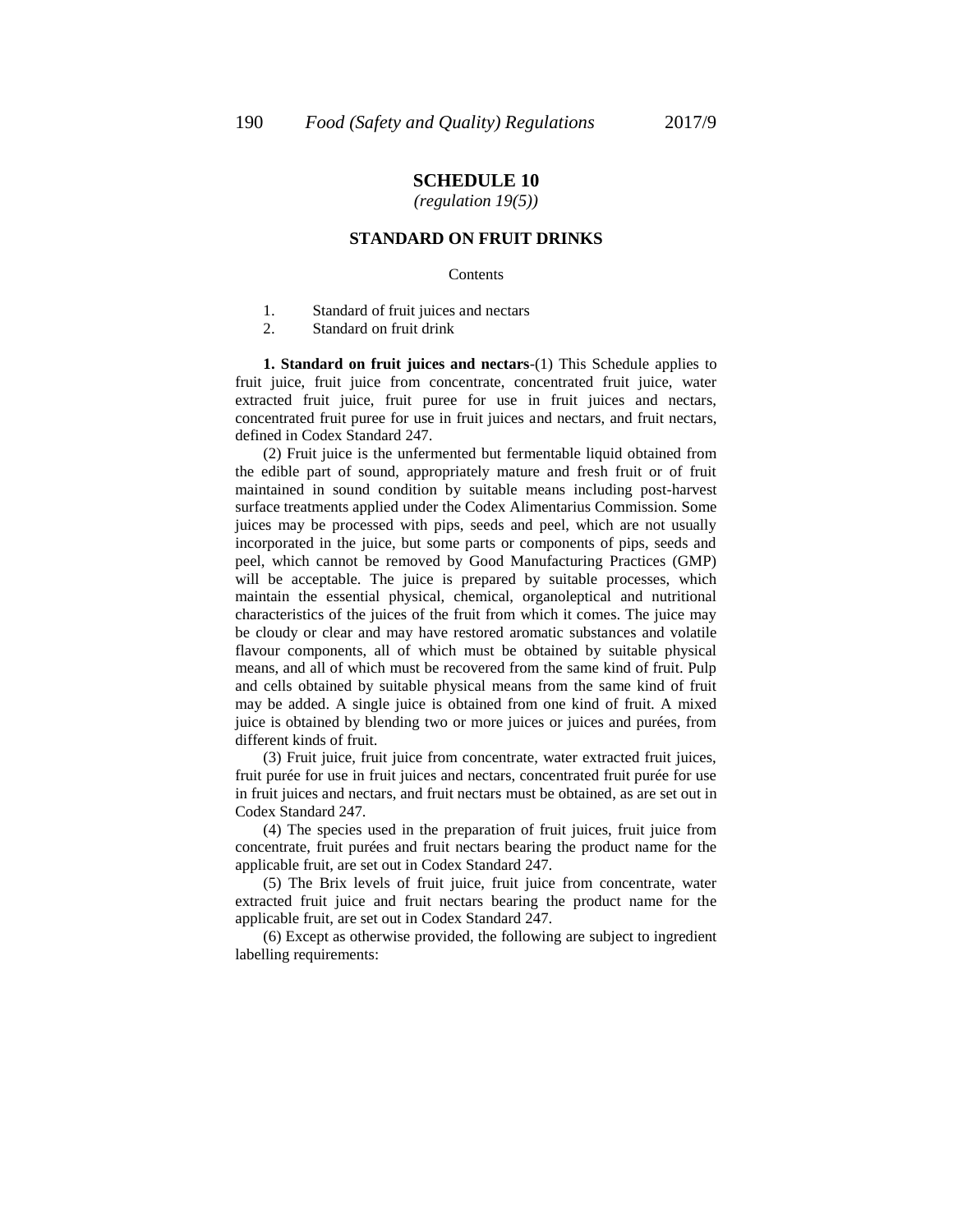- (a) sugars with less than 2% moisture may be added to all products defined in subclause (1). If these sugars are added the product name must include the statement "sugar(s) added" after the fruit juice or mixed fruit juice's name;
- (b) syrups such as liquid sucrose, invert sugar solution, glucose and high fructose syrup may be added only to fruit juice from concentrate, concentrated fruit juices, concentrated fruit purée, and fruit nectars. If these syrups are added, the product name must include the statement "sugar(s) added" after the fruit juice or mixed fruit juice's name;
- (c) honey or sugars (or both) derived from fruits may be added only to fruit nectars;
- (d) lemon juice or lime juice, or both, may be added to fruit juice up to 3 g/L acid equivalent for acidification purposes to unsweetened juices;
- (e) lemon juice or limejuice, or both, may be added up to 5 g/L, anhydrous citric acid equivalent to fruit nectars;
- (f) the addition of both sugars and acidifying agents to the same fruit juice is prohibited;
- (g) mandarin or tangerine juice may be added to orange juice in an amount not to exceed l0% of the total of soluble solids of the orange juice;
- (h) salt and spices and aromatic herbs (and their natural extracts) may be added to tomato juice;
- (i) for the purposes of product fortification, essential nutrients (e.g. vitamins, minerals) may be added subject to any other requirements expressed in these Regulations.

(7) Fruit juices and nectars must have the characteristic colour, aroma and flavour of juice made from the same kind of fruit from which it is made.

(8) In addition to the general requirements on labelling, the following provisions apply:

(a) the name of the product must be the name of the fruit used as defined in Codex standard 247. The fruit name must be filled in the blank of the product name mentioned under this section. These names may only be used if the product conforms to the definition in Codex Standard 247 -

(i) for fruit juice, the name of the product must be "... juice" or "juice of...";

(ii) for concentrated fruit juice, the name of the product must be "concentrated juice" or "juice concentrate";

(iii) for water extracted fruit juice, the name of the product must be "water extracted" juice or "water extracted juice of…";

(iv) for purée, the name of the product must be "…purée" or " purée of…";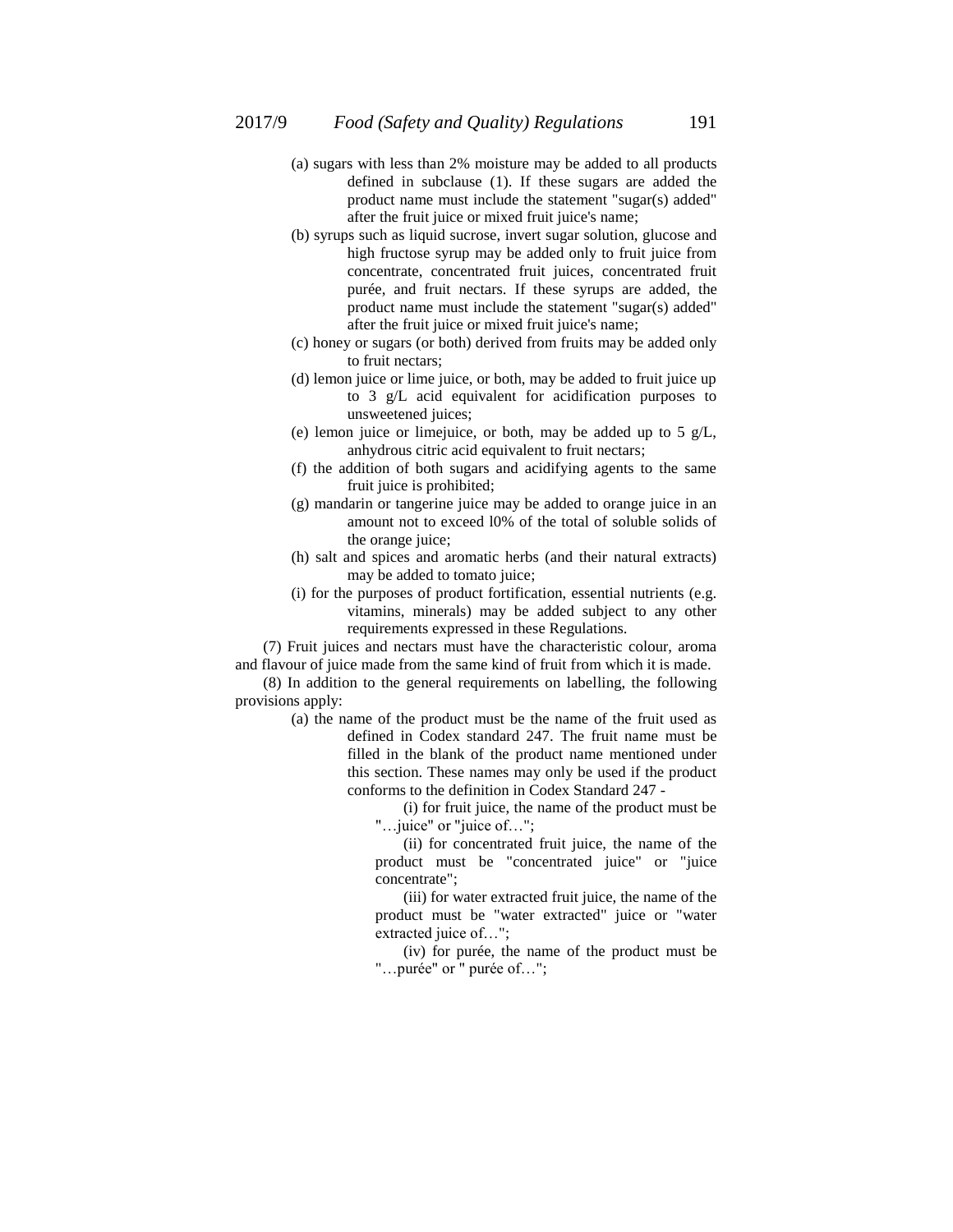(v) for concentrated purée, the name of the product must be "... concentrated purée" or "purée concentrated …";

(vi) for fruit nectars, the name of the product must be "... nectar" or "nectar of...";

- (b) for fruit juice products manufactured from two (2) or more fruits, the product name must include the names of the fruit juices comprising the mixture in descending order of proportion by weight (m/m) or the words "fruit juice blend", "a fruit juice mixture", "mixed fruit juice" or "fruit cocktail or other similar wording";
- (c) for fruit juices, fruit nectars and mixed fruit juice/nectar, if the product contains or is prepared from concentrated juice and water or the product is prepared from juice from concentrate and directly expressed juice or nectar, the words "from concentrate" or "reconstituted" must be entered in conjunction with or close to the product name, standing out well from any background, in clearly visible characters, not less than ½ the height of the letters in the name of the juice;
- (d) for fruit juices, fruit nectars, fruit puree and mixed fruit juices nectars purees, if the product is prepared by physically removing water from the fruit juice in an amount sufficient to increase the Brix level to a value at least 50% greater than the Brix value for reconstituted juice from the same fruit, it must be labelled "concentrated";
- (e) when food additive sweeteners are employed as substitutes for sugars in fruit nectars and mixed fruit nectars, the statement, "with sweetener(s)," must be included in conjunction with or in close proximity to the product name and an nutrient content claims related to the reduction in sugars must conform to the General Guidelines on Claims;
- (f) an ingredient declaration of "ascorbic acid" when used as an antioxidant does not, by itself, constitute a "Vitamin C" claim;
- (g) if essential nutrients have been added to the product and must be labelled as "Fortified" or "Enriched" and must identify the ingredient added for fortification purposes and must specify the concentration in which it is present in the final product;
- (h) a pictorial representation of fruit(s) on the label must not mislead the consumer with respect to the type of fruit product it is;
- (i) it is not permitted to label a product as fruit "juice" when it does not comply with the compositional requirements of this Schedule;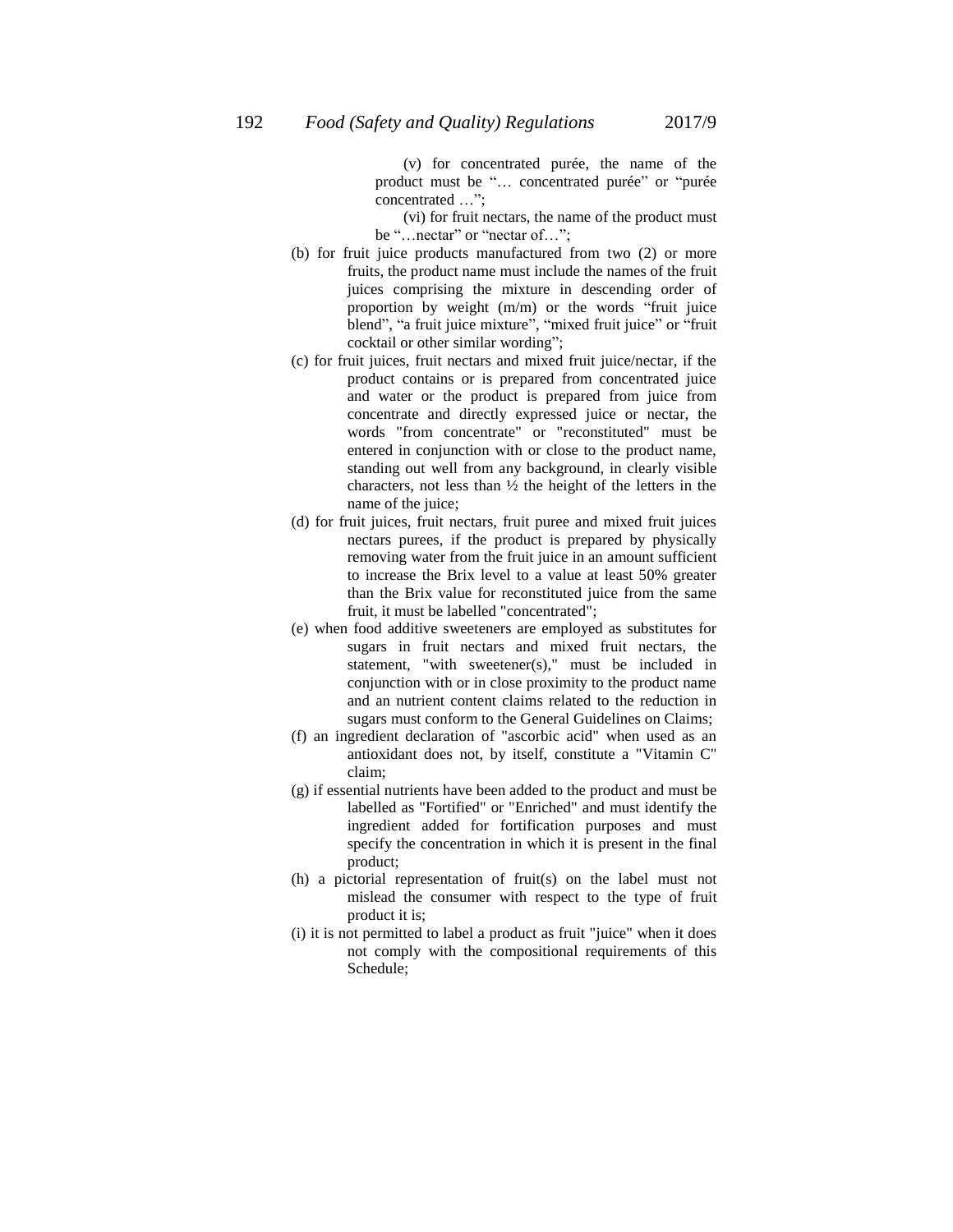- (j) it is not permitted to label a product as fruit "cocktail" if it does not contain a blend of two or more fruits;
- (k) if the product contains added carbon dioxide the term "carbonated" or "sparkling" must appear on the label near the name of the product;
- (l) if tomato juice contains spices or aromatic herbs or both under subclause (6)(h), the term "spiced" or the common name of the aromatic herbs or both must appear on the label near the name of the juice;
- (m) the term "fresh" must not appear on a label unless the product has been freshly obtained from a fruit. Manufactured product is not "fresh".

**2. Standard on fruit drink**-(1) "Fruit drink" is a water-based product that does not comply with the requirements for it to be labelled a "fruit juice" but which:

- (a) contains a minimum of 35mL/L passionfruit juice in the case of passionfruit drink or otherwise a minimum of 50mL/L juice; and
- (b) is prepared from one or more of the following -

(i) fruit juice;

(ii) fruit purée; (iii) concentrated fruit juice;

(iv) concentrated fruit puree;

- (v) comminuted fruit;
- (vi) orange peel extract;
- (vii) water;
- (viii) mineralised water; and
- (ix) sugars.

(2) No fruit drink may be offered for sale, labelled, advertised, or presented in such a way as to state, suggest, or be reasonably taken to imply that, the product is a "juice".

(3) No drink may be offered for sale, labelled, advertised, or presented in such a way as to state, suggest, or be reasonably taken to imply that, the product contains either:

- (a) fruit; or
- (b) fruit juice; or
- (c) fruit purée; or
- (d) concentrated fruit juice; or
- (e) concentrated fruit puree; or
- (f) comminuted fruit; or
- (g) fruit peel extract,

when the product does not comply with the requirements of either a "fruit drink" or a "fruit juice".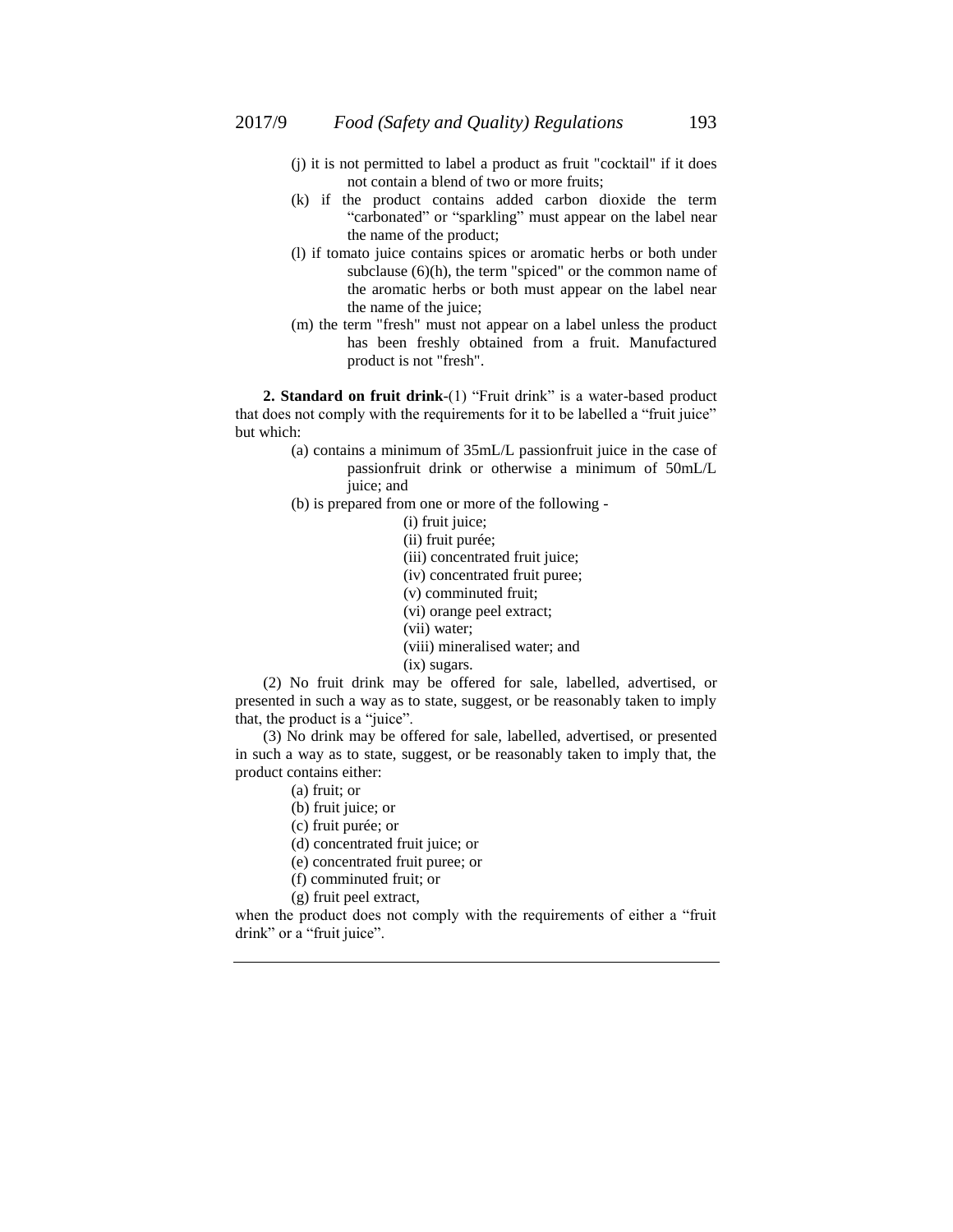*(regulations 2, 52, 53 and 54)*

### **HIGH RISK FOOD AND FOOD OF REGULATORY INTEREST**

## **PART 1 – LIST OF HIGH RISK FOOD**

*(Details to be inserted)*

#### **PART 2 – LIST OF FOOD OF REGULATORY INTEREST**

*(Details to be inserted)*

## **SCHEDULE 12**

*(regulation 71(a))*

### **STANDARDS ON FRUIT AND VEGETABLES**

**1. Standards on fruit and vegetables**-(1) This Schedule applies to all fruit and vegetables in a state for human consumption.

(2) Fruit and vegetables must be:

(a) sound and free of any fermenting, rotting or deterioration such as to make it unfit for consumption;

(b) clean, practically free of any visible foreign matter;

(c) practically free of damage caused by pests;

- (d) practically free of pests affecting the general appearance of the produce;
- (e) free of any foreign smell or taste;
- (f) free of damage caused by low or high temperatures;
- (g) free of internal browning; and
- (h) free of fungal damage.

(3) The use of packaging materials, particularly of paper or stamps bearing trade specifications is allowed, provided the printing or labelling has been done with non-toxic ink or glue.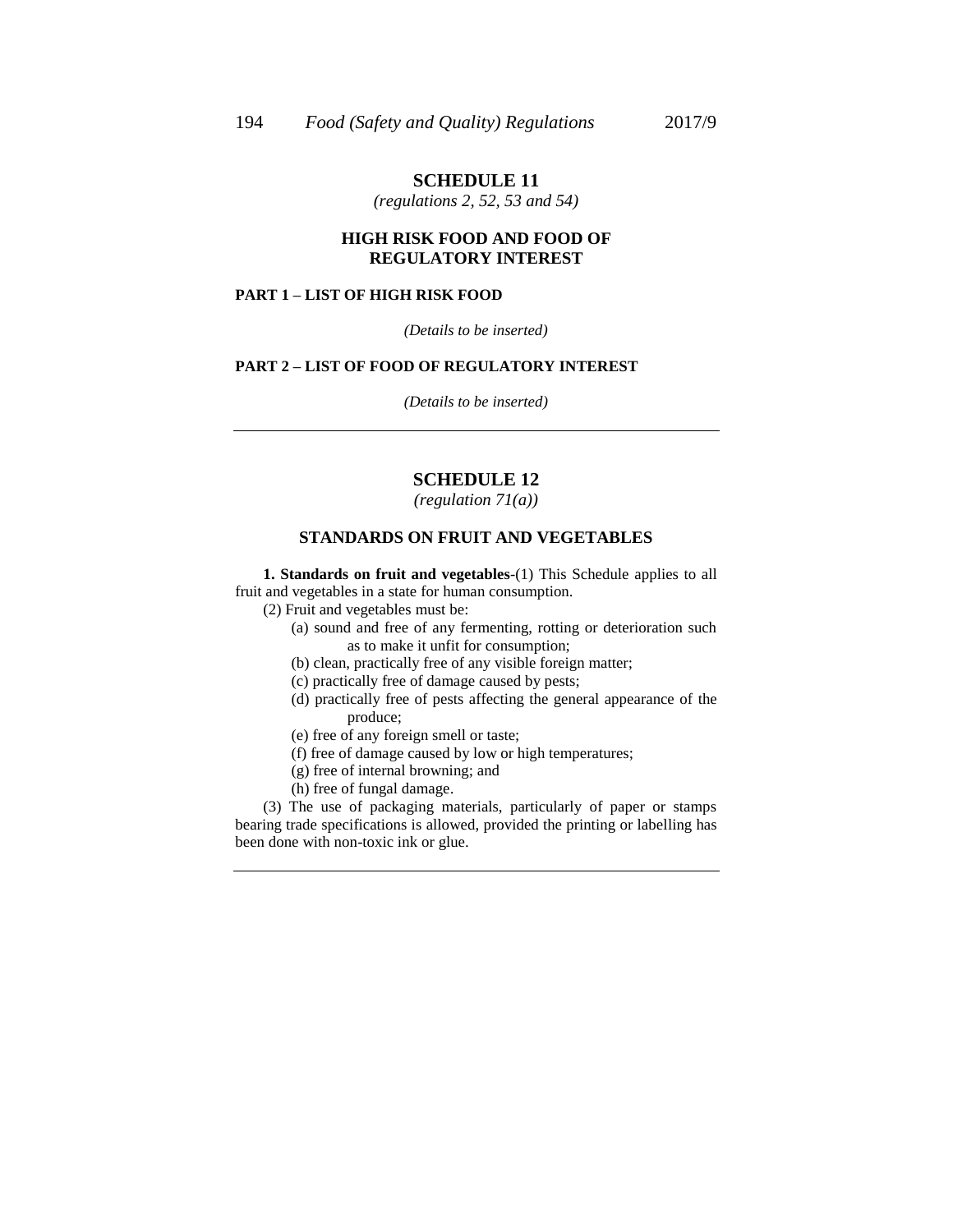*(regulation 71(b))*

### **STANDARD ON NONI JUICE**

**1. Standard on Noni Juice**-(1) This Schedule applies to the juice extracted from the fruit of the plant *Morinda citrifolia*, commonly known as Great Morinda, Indian mulberry, Beach mulberry, and Tahitian Noni. The juice is commonly referred to as Noni (from Hawaiian), Nono (in Tahitian) and Nonu (in Tongan).

(2) Noni juice must be prepared and handled in accordance with the general requirements on good hygienic practice for all food businesses in Schedule 5.

(3) In addition to the requirements under subclause (2) the following specific hygienic practices must be applied in noni juice production:

(a) the fruit raw material for use in noni juice production -

(i) must be free of bruising and damage;

(ii) must not be green or under-ripe; and

- (iii) must not be overripe;
- (b) raw material must be inspected upon being received to ensure compliance paragraph (a) and raw material not complying with that paragraph is to be rejected;
- (c) containers and lids must be disinfected and stored such that the container and lid must not become contaminated prior to use or reuse;
- (d) after transferring the fruit to the container for fermentation, the container must be regularly inspected to ensure the process is under control;
- (e) at all times, noni juice processors must be able to trace each product batch back to the specific supplier of the fruit and forward to those they supply;
- (f) filtration equipment must be designed, constructed and maintained in a manner that ensure it can achieve its purpose in processing and must be regularly cleaned and disinfected;
- (g) filtration must be adequate to ensure the removal of pulp, seed and foreign matter;
- (h) heating must be adequate to ensure effective pasteurization and the time and temperature of heating must be recorded for each batch processed;
- (i) requipment used post-pasteurization must be clean and disinfected such that it does not contaminate the product;
- (j) packaging materials, including bottles, must be free of microbial contaminants that indicate faecal contamination (to be tested by adding sterile broth suitable for the growth of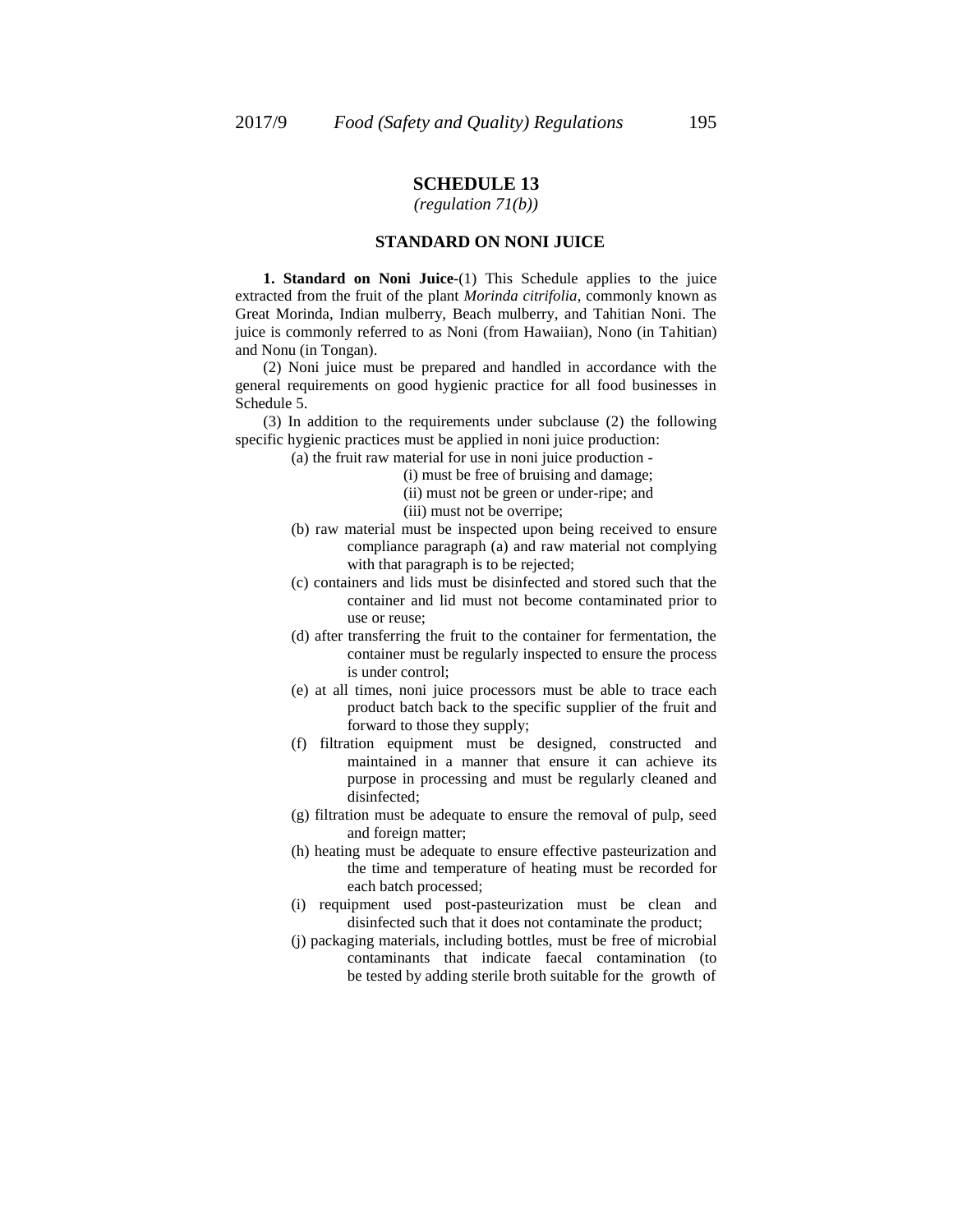faecal coliforms to bottles and incubating such at temperatures suitable to thermotolerant coliforms for 24 to 48 hours);

- (k) packaging materials, including bottles, must be free of microbial contaminants that can grow in the product under normal conditions of storage (tested by holding the product at 35 degrees C for seven (7) days);
- (l) packaging materials, including bottles, must be stored in a manner that protects them from contamination;
- (m) filling and sealing of packages, including bottles, must be undertaken in such a manner as to not contaminate the final product; and
- (n) the product must be stored and distributed in such a manner that the product reaches the consumer safe and suitable for human consumption.

(4) Where HACCP is applied by a food business processing noni juice, it must be applied pursuant to the Codex guidance on the principles and application of HACCP.

(5) Where HACCP is being applied by a noni juice processor, the operator of a food business must make available all relevant HACCP documentation immediately upon request by an authorised officer undertaking an inspection of the process and premises.

(6) Without limiting these Regulations, noni juice must have the characteristic colour, aroma and flavour of juice from the noni fruit.

(7) Noni juice must comply with those maximum pesticide residue limits established by the Codex Alimentarius.

(8) Noni juice must comply with the chemical contamination limits established in these Regulations or any other subsequent regulations.

(9) Noni juice must be contaminated with less than 10μg anthraquinoneyl00mL, including, but not limited to, the genotoxic lucidin and rubiadin.

(10) Noni juice must comply with the microbiological criteria in Schedule 2.

(11) Noni juice processors must be required to provide the Director General certificates of analysis, from an internationally accredited laboratory, for those parameters specified in subclauses (7) to (10) for at least 5 batches within 12 months of commencement of these Regulations. Provided those five batches are in compliance with these Regulations and the processor is applying processing practices pursuant to these Regulations subsequent sampling and analysis frequency must be reduced and implemented only as required to ensure a safe and suitable product is reaching consumers.

(12) Only food additives approved in the Codex General Standard for Food Additives may be used in noni juice and only in quantities approved for use by the Codex General Standard for Food Additives.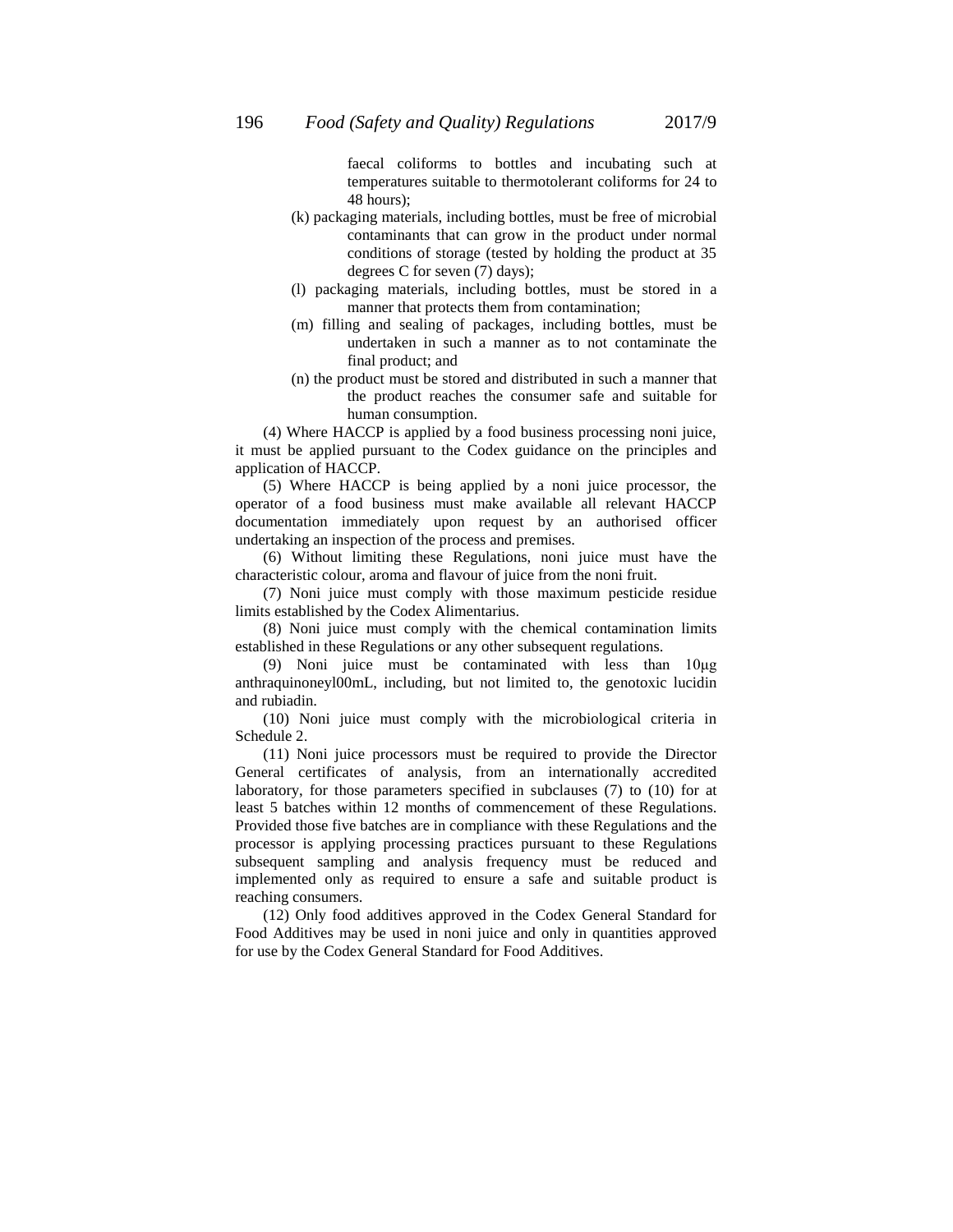- (13) In addition to the general requirements on labeling:
	- (a) the name of the product must be "noni juice" or "nonu juice" or "nono juice" only when the product complies with subclause (1);
	- (b) for noni juice products manufactured from noni and one or more other fruits, the product name must include the names of the fruit juices comprising the mixture in descending order of proportion by weight (m/m) or the words "noni juice mixed with juice", or other similar wording so as to not be misleading to the consumer;
	- (c) any claims related to noni juice must conform to the requirements of these Regulations on claims;
	- (d) a pictorial representation of the fruit on the label must not mislead the consumer with respect to the fruit so illustrated.

*(regulation 71(c))*

### **STANDARD ON INFANT FORMULA**

(1) Without limiting this Schedule and the Codex Standard on infant formula which are to be the basis for Standard of infant formula in Samoa, the following specific product requirements for product labelled as "infant formula" apply:

- (a) infant formula, prepared ready for consumption in accordance with instructions of the manufacturer, must contain -
	- (i) per 100 ml, not less than 60 kcal (250 kJ) and not more than 70 kcal (295 kJ) of energy;
	- (ii) per 100 kcal, 2-3 g protein (calculated using Nx6.25); 4.4-6 g total fat; and 6-14 g total carbohydrates, unless otherwise specified by the Codex Standard on infant formula;
	- (iii) vitamins, minerals, trace elements and other components at levels as specified by the Codex Standard on infant formula; and
	- (iv) product free of lumps and of large coarse particles;
- (b) additional non-essential ingredients may be added pursuant to the Codex Standard on infant formula only so far as they are required to ensure the product is satisfactory as a sole source of nutrients for infants;
- (c) only L-forms of amino acids must be used in infant formula;
- (d) commercially hydrogenated oils and fats must not be used in infant formula;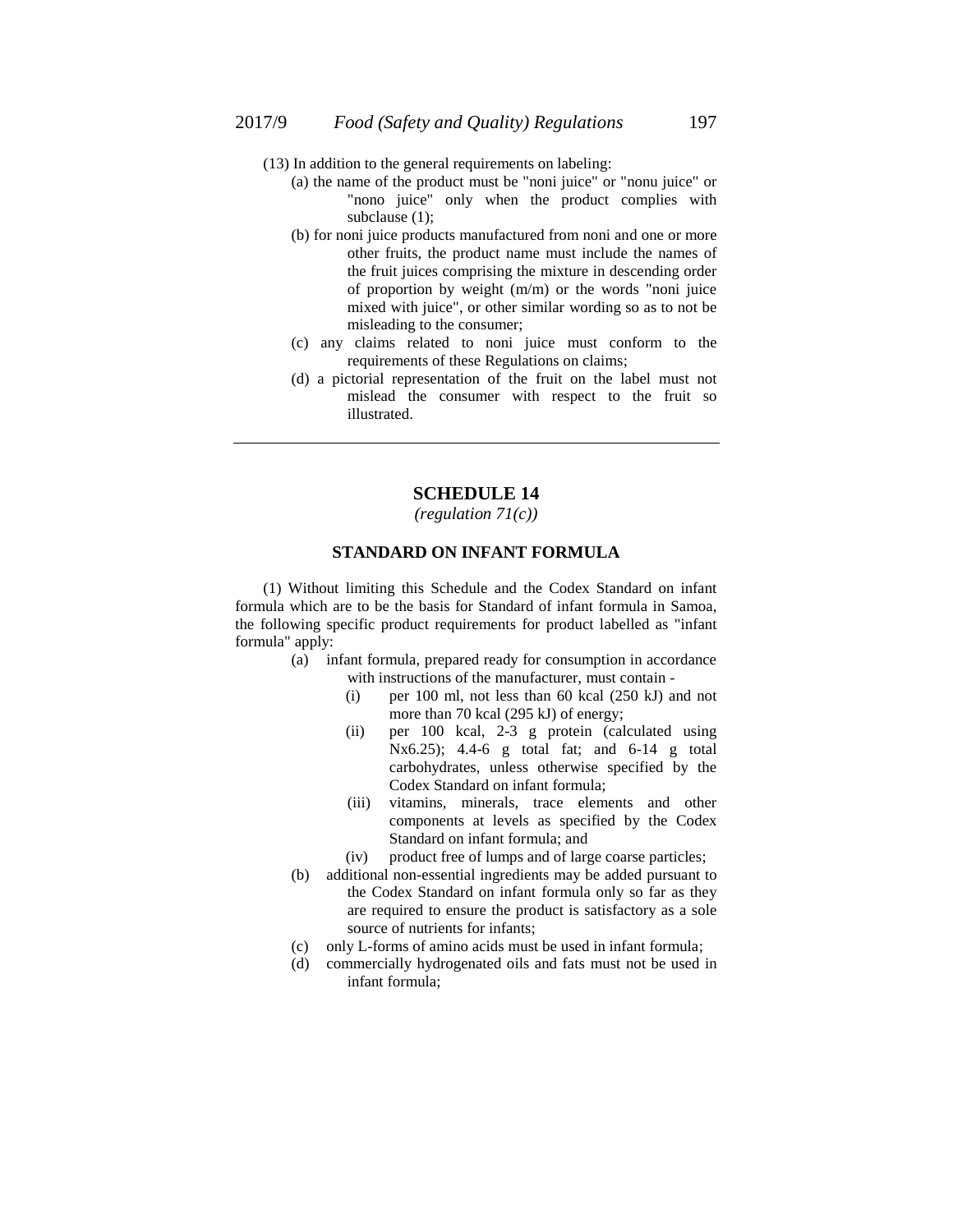- (e) the content of trans fatty acids must not be higher than 3% of total fatty acids;
- (f) all ingredients and food additives must be gluten-free;
- (g) the product and its contents must not have been treated by ionizing radiation;
- (h) the product must
	- (i) be packed in containers which will safeguard the hygienic and other qualities of the food; and
	- (ii) if in liquid form, be packed in hermetically sealed containers in which nitrogen and carbon dioxide may be used as packing media;
- (i) in addition to the general requirements on labelling of prepackaged food, the following specific provisions apply -
	- (i) the name of the product must be either "Infant Formula" or an alternative appropriate designation indicating the true nature of the product, as may be approved by the Committee;
	- (ii) the sources of protein in the product must be clearly shown on the label;
	- (iii) products containing
		- (A) not less than 0.5 mg Iron (Fe)/100 kilocalories must be labelled "Infant Formula with added Iron"; and
		- (B) less than 0.5 mg Iron (Fe)/100 kcal must be labelled with a statement to the effect that when the product is given to infants over the age of four (4) months, their total iron requirements must be met from other additional sources;
	- (iv) the declaration of nutrition information must contain information as required by the Codex Standard on infant formula;
	- (v) adequate directions for the appropriate preparation and use of the product, including its storage and disposal after preparation, must -
		- (A) appear on the label; and
		- (B) be accompanied by a warning about the health hazards of inappropriate preparation;
	- (vi) each container must also have additional labelling to ensure the consumer understands that breast milk is best and no label must serve the purpose of discouraging breastfeeding;
	- (vii) the products must be labelled in such a way as to avoid any risk of confusion between infant formula, follow-up formula, and formula for special medical purposes;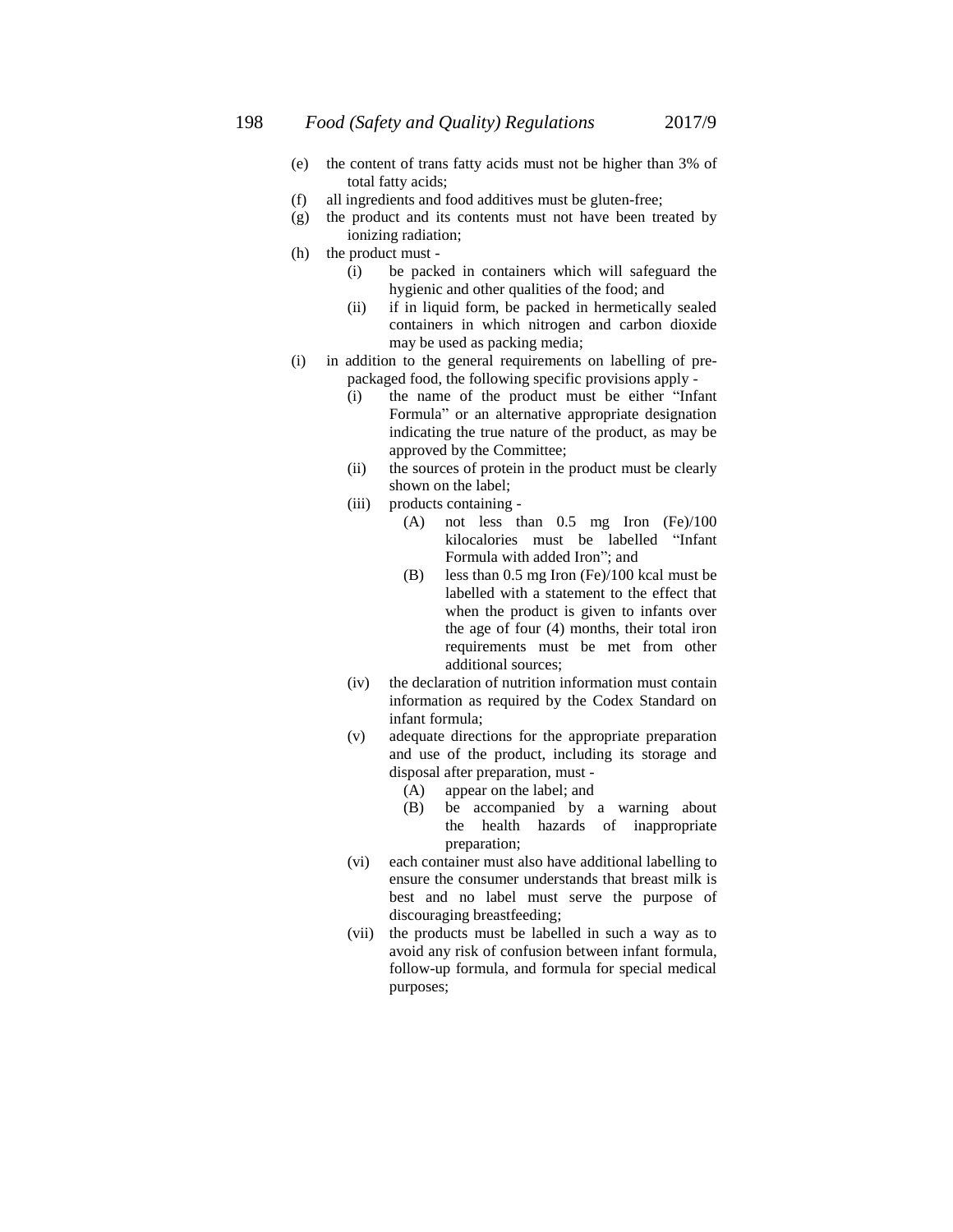(viii) no commercial product may be marketed or otherwise represented as suitable for satisfying by itself the nutritional requirements of normal healthy infants during the first six (6) months of life.

## **SCHEDULE 15**

*(regulation 71(d))*

### **STANDARDS ON MEAT AND MEAT PRODUCTS**

#### **Contents**

- 1. Standard on canned corned beef
- 2. Standard on canned luncheon meat
- 3. Standard on sausages
- 4. Standard on minced meat or sausages labeled or
- advertised in such a way as to reference the fat content of the meat or sausage
- 5. Standard on canned meat with other food
- 6. Standard on smoked meat

**1. Standard on canned corned beef**-(1) Without limiting this Schedule and the Codex Standard on canned corned beef, the following specific product requirements for product labelled as canned corned beef apply:

- (a) total protein content in the final product must not be less than 21% of the total mass;
- (b) the total fat content must not exceed 21% of the total mass;
- (c) date of minimum durability must be indicated by the year; and
- (d) all meat used in the manufacture of corned beef must have been subjected to the inspection processes and it must have been passed by a food safety officer as fit for human

consumption. (2) Wherever canned corned beef with a fat content exceeding 20% of the total mass is stored for display for sale to the consumer there must be an associated shelf notice visible to consumers informing consumers that: "*This brand of canned corned beef is high in fat. For a healthy diet eat less*".

**2. Standard on canned luncheon meat**-(1) Without limiting this Schedule and the Codex Standard on luncheon meat, the following specific product requirements for product labelled as canned "*luncheon meat*" must apply:

> (a) the maximum percentage of fat content permitted in a product must be 30% of the total mass;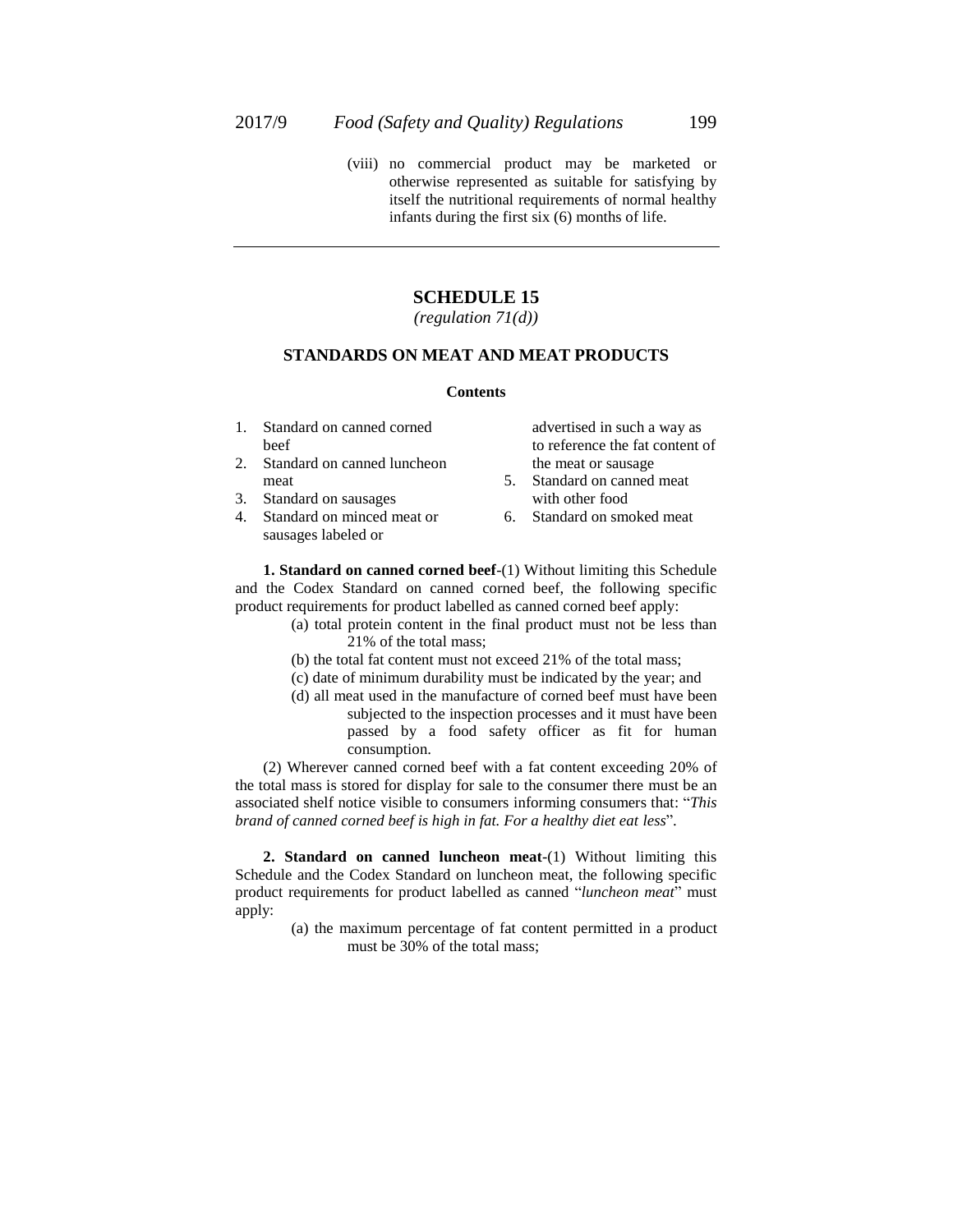- (b) in the final product, the meat and poultry must be uniformly and thoroughly cured and the product must be capable of being sliced;
- (c) all meat and poultry meat used in the manufacture of luncheon meat must have been subjected to the inspection processes and it must have been passed by a food safety officer as fit for human consumption; and
- (d) raw or semi-processed meat and poultry meat, and luncheon meat must be handled, stored or transported in an establishment in a manner that will protect the meat, poultry meat and the luncheon meat from contamination and deterioration.

(2) For shelf-stable products the date of minimum durability must be declared by the year.

(3) For products which are not shelf-stable i.e. which may be expected not to keep for at least 18 months in normal conditions of storage and sale, the date of minimum durability must be declared by date, month and year.

(4) Wherever canned luncheon meat with a fat content exceeding 20% of the total mass is stored for display for sale to the consumer there must be an associated shelf notice visible to consumers informing consumers that: "*This brand of canned luncheon meat is high in fat. For a healthy diet eat less*".

**3. Standard on sausages**-(1) In this Schedule, "sausage" means meat that is minced, or comminuted meat or a combination thereof, which may be combined with other foods, encased or formed into discrete units, but does not include meat formed or joined into the semblance of cuts of meat.

(2) Sausages:

- (a) must contain more than 500g/Kg of fat free meat flesh; and
- (b) the proportion of fat in sausage must be no more than 400g/Kg of the fat free meat flesh content.

**4. Standard on minced meat or sausages labelled or advertised in such a way as to reference the fat content of the meat or sausage** - If express or implied reference is made in relation to the fat content of minced meat or sausage, the maximum proportion of fat in the minced meat or sausage, expressed in g/100g, must be:

(a) declared on the label on package of the food; or

(b) where the food is not packaged, and is stored for display for sale to consumers, declared on an associated shelf notice visible to consumers.

**5. Standard on canned meat with other food**-(1) Canned meat with other food must be the meat product prepared from meat, manufactured meat or smoked meat with other food, packed in clean containers that are hermetically sealed and processed by heat to ensure preservation. If the meat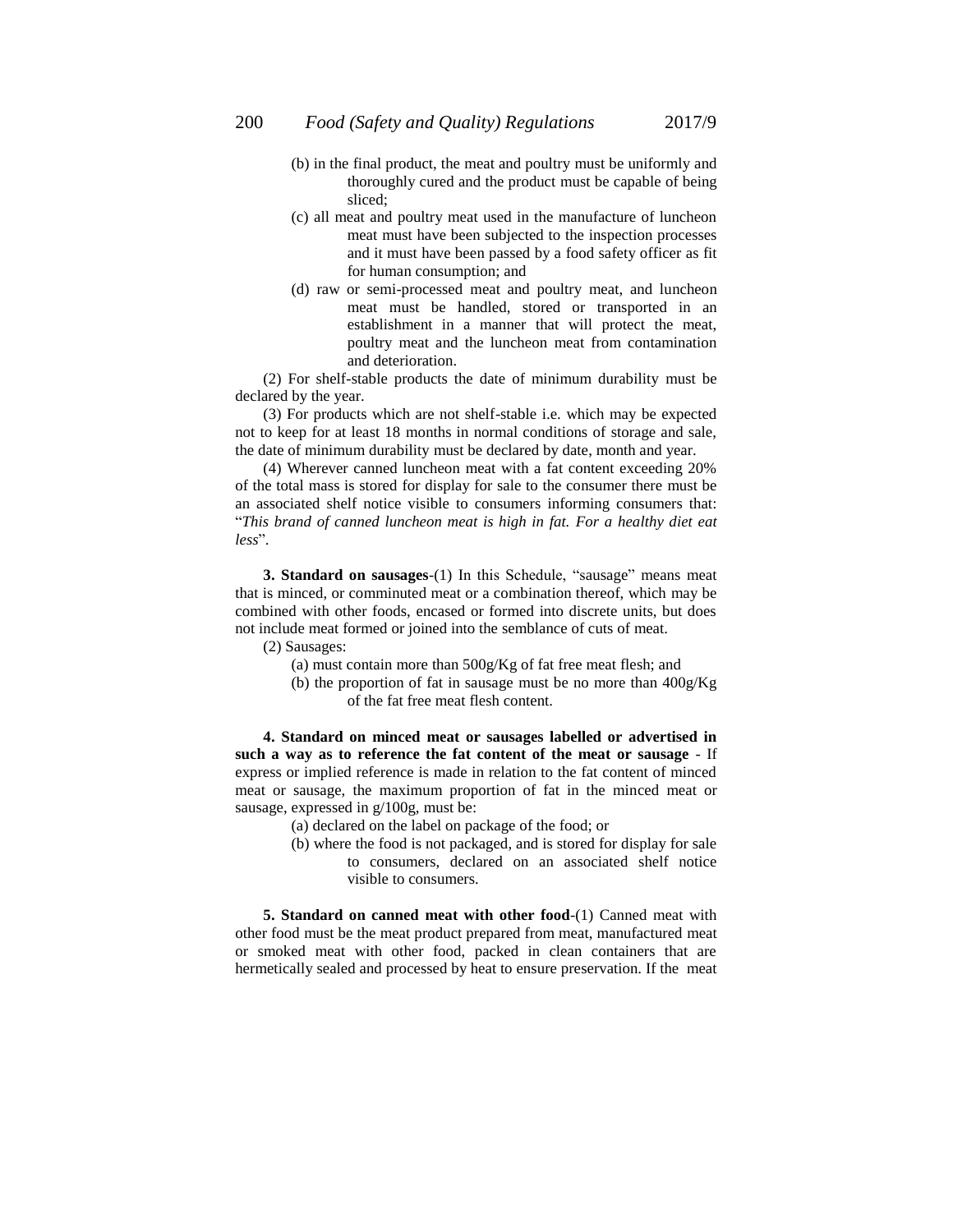is named first in the description or named on the container, the product must contain not less than 45% of meat of the kind so named.

(2) There must be written in the label on a package containing canned meat with food the words "*meat with (state the name of the other food)*" or any other word or words having the same or a similar effect.

(3) For shelf stable products the date of minimum durability must be declared by the year.

(4) For products which are shelf-stable i.e. which may be expected not to keep for at least 18 months in normal conditions of storage and sale, the date of minimum durability must be declared by date, month and year.

(5) Wherever food in this category, with a fat content exceeding 20% of the total mass, is stored for display for sale to the consumer there must be an associated shelf notice visible to consumers informing consumers that: "*This brand of canned "meat with (state the name of the other food)" is high in fat. For a healthy diet eat less"*.

**6. Standard on smoked meat**-(1) Smoked meat must be the meat product obtained by subjecting meat or manufactured meat to smoke.

(2) In this clause, "smoke" means:

- (a) wood (including sawdust) or woody plants in the natural state by combustion or friction, excluding wood or plants which have been impregnated, coloured, gummed or painted or treated in a similar manner; or
- (b) derivatives obtained by condensation or absorption of smoke in a suitable food grade liquid. A dip which will impart a smoky flavour to meat products can be prepared by diluting an appropriate quantity in potable water.

(3) The raw material used for the generation of smoke must be free from extraneous material such as plastic.

(4) Only meat which are suitable for sale as fresh or frozen meat must be used for processing into smoked meat.

(5) Smoked meat must undergo a smoking process in accordance with good manufacturing practices:

- (a) so as to minimize the risk of subsequent growth of microbial pathogens such as, but not limited to, *clostridium botulinum*; and
- (b) so as to avoid chemical contamination of the meat product in a manner that could potentially harm human health.

(6) Processing plants engaged in the smoking of meat must be equipped with either traditional or mechanical smoking kilns designed and constructed to ensure safe and efficient operation and to facilitate easy cleaning and:

> (a) the inner surface of the kiln must preferably be finished smoothly with a lining such as stainless steel or other suitable material to facilitate cleaning of the walls with steam and hot water;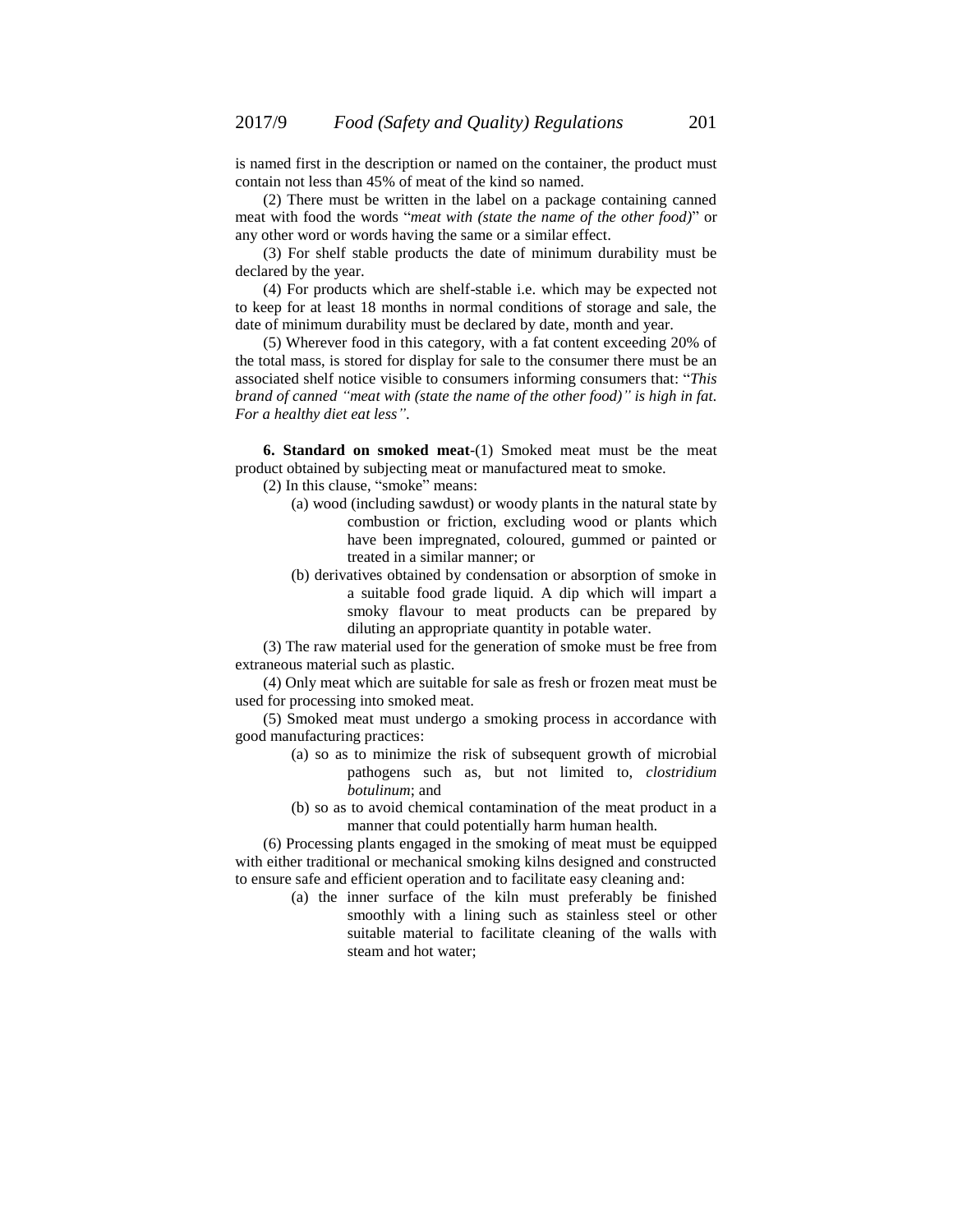- (b) be equipped with a high temperature alarm device;
- (c) equipment used for hanging or laying out of meat during smoking must be constructed of suitable corrosionresistant material and designed so as to be readily cleanable;
- (d) trolleys, racks and other equipment which do not come in direct contact with meat, must be constructed to permit easy and thorough cleaning.

(7) A regular programme of cleaning to achieve the removal of tarry deposits on walls, ceilings, fans, racks, trolleys, and other surfaces must be applied for hygienic reasons but also to reduce the risk of fire.

(8) Where smoke production makes use of wood, wood shavings or sawdust, these materials must be dry and free from soil dust and harmful substances such as wood preservatives and paint.

(9) If liquid smoke or smoke powder is used, approval must be obtained from the Committee for its use.

(10) To obtain even smoking and dehydration of the meat in the same batch, the meat must be reasonably uniform size and weight.

(11) During hot smoking, the internal temperature of the meat must reach:

- (a) at least 65ºC for at least 30 minutes where the water phase salt concentration is at least 5% as measured in the thickest segment of the muscle; and
- (b) at least 82ºC for at least 30 minutes where the water phase salt concentration is between 3.5% and 5%.

(12) When smoking is finished, the meat must be cooled rapidly and thoroughly before it is packaged, to prevent the growth of micro-organisms harmful to humans.

(13) Appropriate date marking and instructions on storage conditions must be provided on packaged smoked meat, including both frozen and chilled product, in a manner clearly visible to the consumer.

(14) Frozen smoked meat must be thawed using a time-temperature scheme that prevents the outgrowth of *clostridium botulinum*.

(15) Smoked meat may contain formaldehyde incidentally absorbed in the processing in a proportion not exceeding 5 mg/Kg.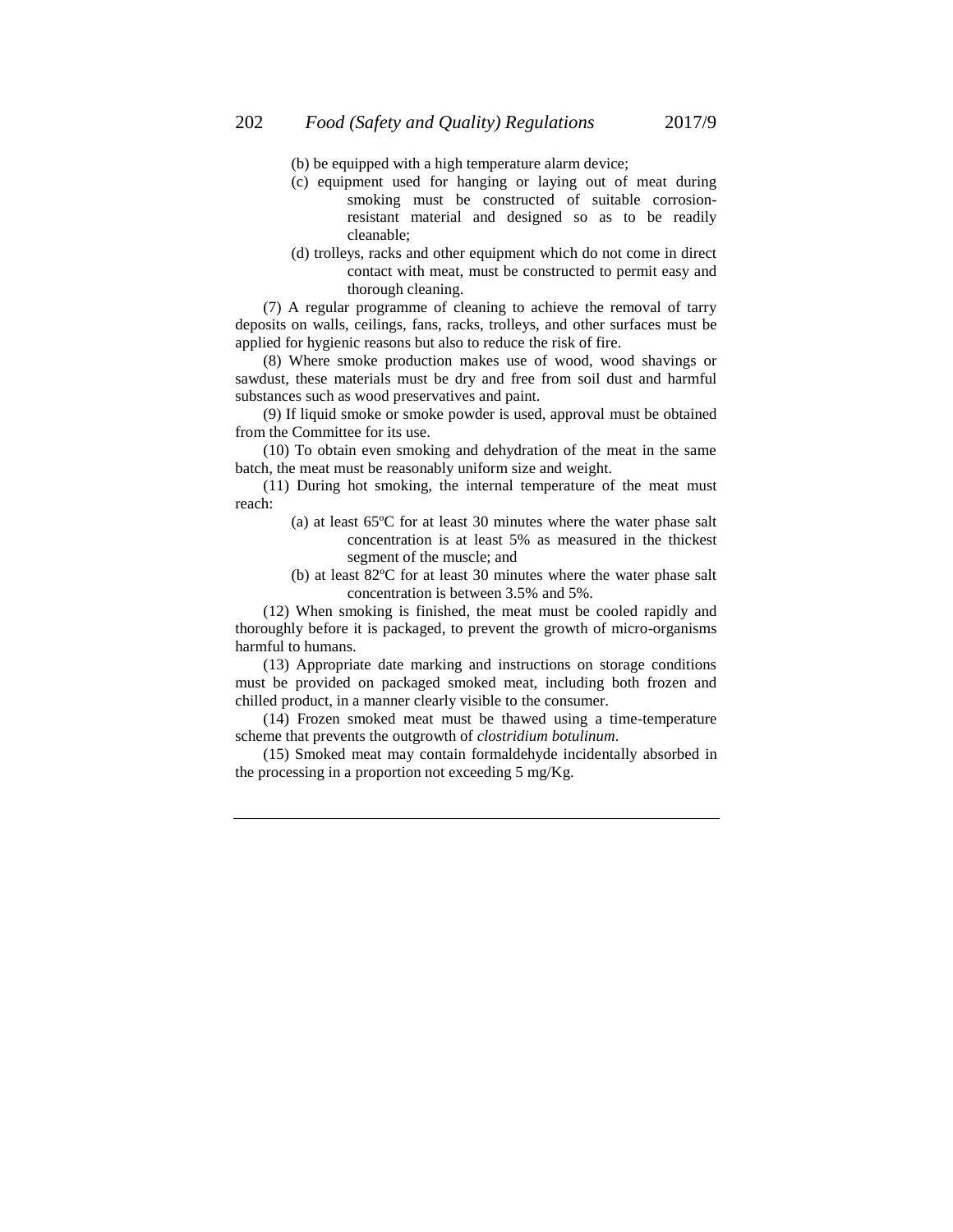*(regulation 71(e))*

## STANDARD FOR SUGARS CODEX STAN 212-1999

### **1. SCOPE AND DESCRIPTION**

This Standard applies to the following sugars intended for human consumption without further processing (synonyms are in round brackets). It includes sugars sold directly to the final consumer and sugars used as ingredients in foodstuffs. The description of each of the sugars is also given below:

| <b>NAME</b>                        | <b>DESCRIPTION</b>                    |
|------------------------------------|---------------------------------------|
| White sugar                        | Purified and crystallised sucrose     |
|                                    | (saccharose) with a polarization not  |
|                                    | less than 99.7°Z.                     |
| Plantation or mill white sugar     | Purified and crystallised sucrose     |
| (or any other equivalent name      | (saccharose) with a polarization not  |
| accepted in the country of origin) | less than 99.5°Z.                     |
| Powdered sugar (icing sugar)       | Finely pulverized white sugar with    |
|                                    | or without the addition of an         |
|                                    | anticaking agent                      |
| Soft White Sugar                   | Fine grain purified moist sugar,      |
|                                    | white in colour with asucrose plus    |
|                                    | invert sugar content of not less than |
|                                    | $97.0\%$ m/m.                         |
| Soft brown sugar                   | Fine grain purified moist sugar,      |
|                                    | light to dark brown in colour with a  |
|                                    | sucrose plus invert sugar content of  |
|                                    | not less than 88.0% m/m.              |
| Dextrose anhydrous                 | Purified and crystallised D-glucose   |
|                                    | without water of crystallization,     |
|                                    | with a D-glucose content of not less  |
|                                    | than 99.5% m/m on a dry basis and     |
|                                    | a total solids content of not less    |
|                                    | than $98.0\%$ m/m.                    |
| Dextrose monohydrate               | Purified and crystallised D-glucose   |
|                                    | containing one molecule of water of   |
|                                    | crystallization, with a D-glucose     |
|                                    | content of not less than 99.5% m/m    |
|                                    | on a dry basis and a total solids     |
|                                    | content of not less than 90.0% m/m.   |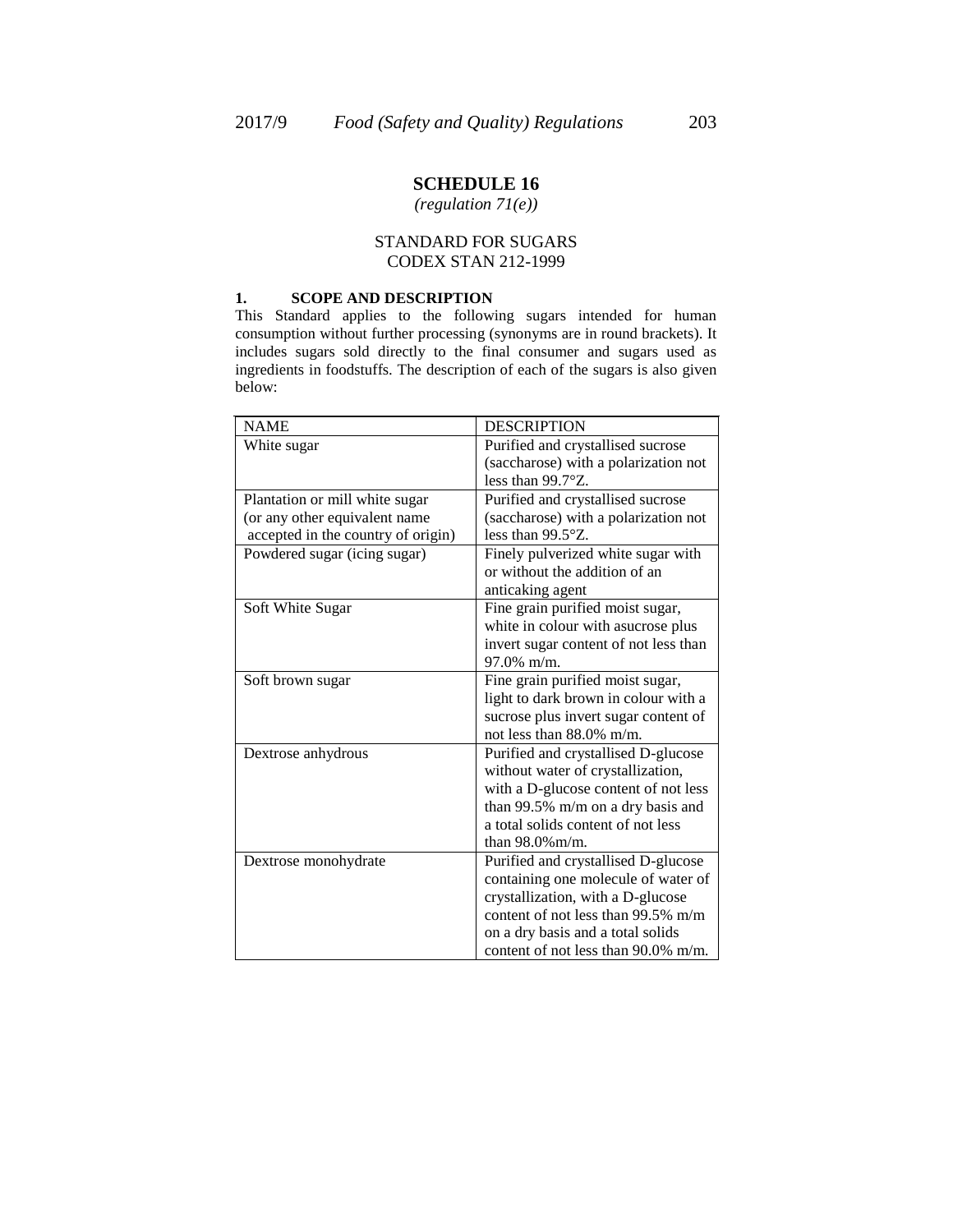| Powdered dextrose (icing dextrose) | Finely pulverized dextrose           |  |  |  |  |
|------------------------------------|--------------------------------------|--|--|--|--|
|                                    | anhydrous or dextrose monohydrate    |  |  |  |  |
|                                    | or mixtures thereof, with or without |  |  |  |  |
|                                    | the addition of an anticaking agent. |  |  |  |  |
| Glucose syrup                      | A purified concentrated aqueous      |  |  |  |  |
|                                    | solution of nutritive saccharides    |  |  |  |  |
|                                    | obtained from starch and/or inulin.  |  |  |  |  |
|                                    | Glucose syrup has a dextrose         |  |  |  |  |
|                                    | equivalent content of not less than  |  |  |  |  |
|                                    | 20.0% m/m (expressed as D-glucose    |  |  |  |  |
|                                    | on a dry basis), and a total solids  |  |  |  |  |
|                                    | content of not less than 70.0% m/m.  |  |  |  |  |
| Dried glucose syrup                | Glucose syrup from which the         |  |  |  |  |
|                                    | water has been partially removed to  |  |  |  |  |
|                                    | give a total solids content of not   |  |  |  |  |
|                                    | less than $93.0\%$ m/m.              |  |  |  |  |
| Lactose                            | A natural constituent of milk        |  |  |  |  |
|                                    | normally obtained from whey with     |  |  |  |  |
|                                    | an anhydrous lactose content of not  |  |  |  |  |
|                                    | less than 99.0% m/m on a dry basis.  |  |  |  |  |
|                                    | It may be anhydrous or contain one   |  |  |  |  |
|                                    | molecule of water of crystallization |  |  |  |  |
|                                    | or be a mixture of both forms.       |  |  |  |  |
| Fructose (laevulose)               | Purified and crystallised D-fructose |  |  |  |  |
|                                    | with a fructose content of not less  |  |  |  |  |
|                                    | than $98.0\%$ m/m, and a glucose     |  |  |  |  |
|                                    | content of not more than 0.5m/m.     |  |  |  |  |
| Raw cane sugar                     | Partially purified sucrose, which is |  |  |  |  |
|                                    | crystallised from partially purified |  |  |  |  |
|                                    | cane juice, without further          |  |  |  |  |
|                                    | purification, but which does not     |  |  |  |  |
|                                    | preclude centrifugation or drying,   |  |  |  |  |
|                                    | and which is characterized by        |  |  |  |  |
|                                    | sucrose crystals covered with a film |  |  |  |  |
|                                    | of cane molasses.                    |  |  |  |  |

## **2. FOOD ACTIVITIES**

Only those food additives listed below may be present. Wherever possible levels should be as low as technologically achievable.

## **2.1 SULPHUR DIOXIDE**

The maximum permitted sulphur dioxide levels in the final product are set out below.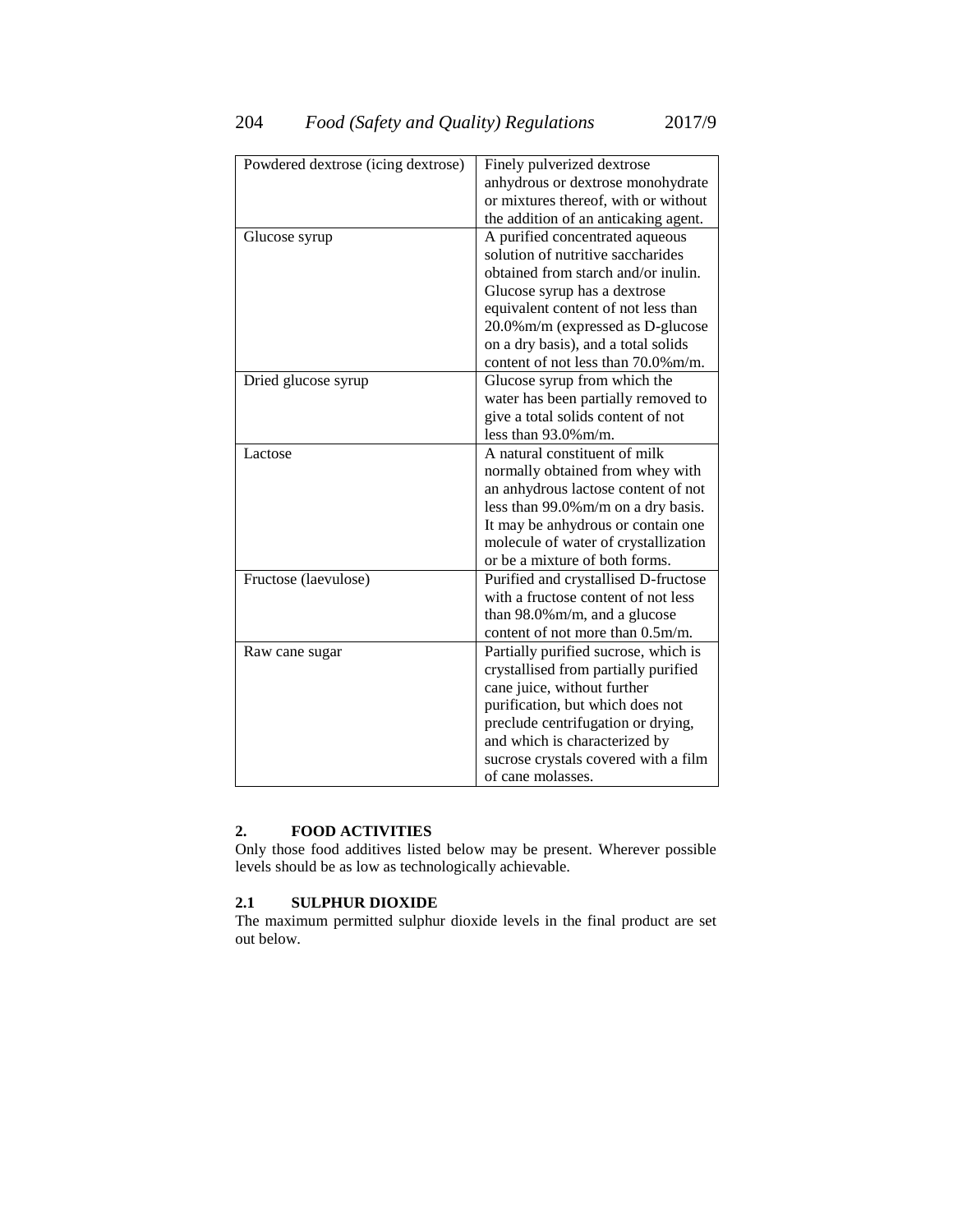| Sugar                             | Maximum permitted level (mg/kg) |
|-----------------------------------|---------------------------------|
| White sugar                       | 15                              |
| Powdered sugar                    | 15                              |
| Dextrose anhydrous                | 15                              |
| Dextrose monohydrate              | 15                              |
| Powdered dextrose                 | 15                              |
| Fructose                          | 15                              |
| Soft white sugar                  | 20                              |
| Soft brown sugar                  | 20                              |
| Glucose syrup                     | 20                              |
| Dried glucose syrup               | 20                              |
| Dried glucose syrup used to       | 150                             |
| manufacture sugar confectionary   |                                 |
| Glucose syrup used to manufacture | 400                             |
| sugar confectionary               |                                 |
| Lactose                           | None                            |
| Plantation or mill white sugar    | 70                              |
| Raw cane sugar                    | 20                              |

### **2.2 ANTICAKING AGENTS**

The following anticaking agents are permitted for use in powdered sugar and powdered dextrose to a maximum level of 1.5% m/m singly or in combination, provided that starch is not present:

> Calcium phosphate, tribasic Magnesium carbonate Silicon dioxide, amorphous (dehydrated silica gel) Calcium silicate Magnesium trisilicate Sodium aluminosilicate Calcium aluminosilicate

Powdered sugar and powdered dextrose may have up to 5% starch added if no anticaking agent is used.

## **3 CONTAMINANTS**

## **3.1 HEAVY METALS**

### **3.1.1** *Raw cane sugar*

Raw cane sugar shall be free from heavy metals in amounts which may represent a hazard to human health.

#### **3.1.2** *Other Sugars*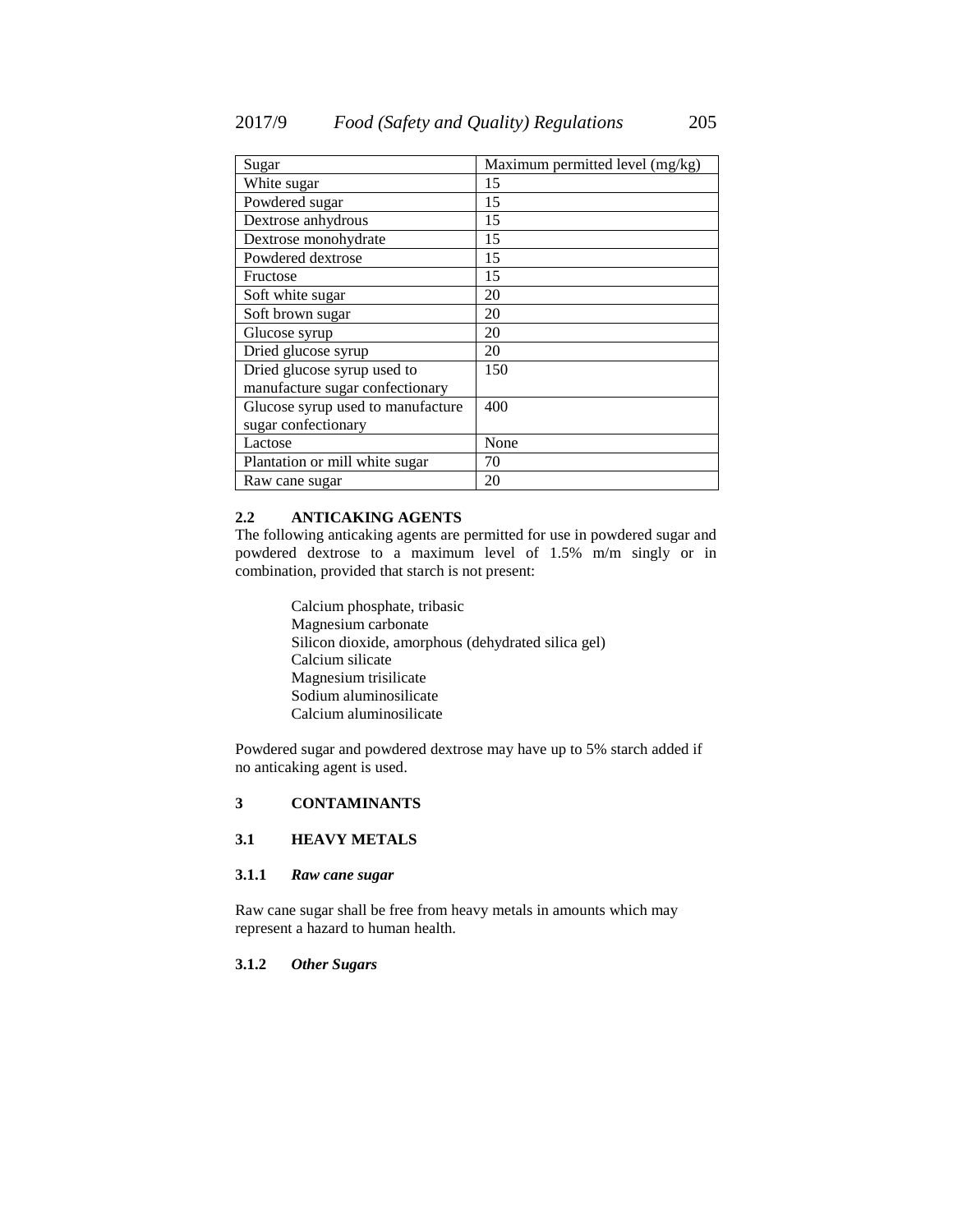The products covered by this Standard shall comply with those maximum residue limits established by the Codex Alimentarius Commission.

### **3.2 PESTICIDE RESIDUES**

The products covered by this standard shall comply with those maximum residue limits established by the Codex Alimentarius Commission for these commodities.

### **4. HYGIENE**

It is recommended that the products covered by the provisions of this standard be prepared and handled in accordance with the appropriate sections of the Recommended International Code of Practice – General Principles of Food Hygiene recommended by the Codex Alimentarius Commission (CAC/RCP 1-1969), and other relevant Codes of Hygienic Practice an Codes of Practice.

The products should comply with any microbiological criteria established in accordance with the Principles for the Establishment and Application of Microbiological Criteria for Foods 9CAC/GL 21-1997).

### **5. LABELLING**

In addition to the provisions of the General Standard for the Labelling of Pre-packaged Foods (CODEX STAN-1985), the following specific provisions apply:

### **5.1 THE NAME OF THE FOOD**

All products covered by this Standard must conform to the description given for that product in Section 1 of the Standard.

In addition, the following specific provision applied to powdered dextrose (icing dextrose) – the name shall be accompanied by a reference to dextrose anhydrous or dextrose monohydrate or both as appropriate.

Where the glucose syrup contains fructose above 5% it shall bear a description to reflect this.

### **5.2 LIST OF INCREDIENTS**

The presence of starch and the maximum amount present shall be declared on the label or containers of powdered sugar or powdered dextrose.

## **6. METHODS OF ANALYSIS AND SAMPLING**

See relevant Codex texts on methods of analysis and sampling. This text is intended for voluntary application by governments.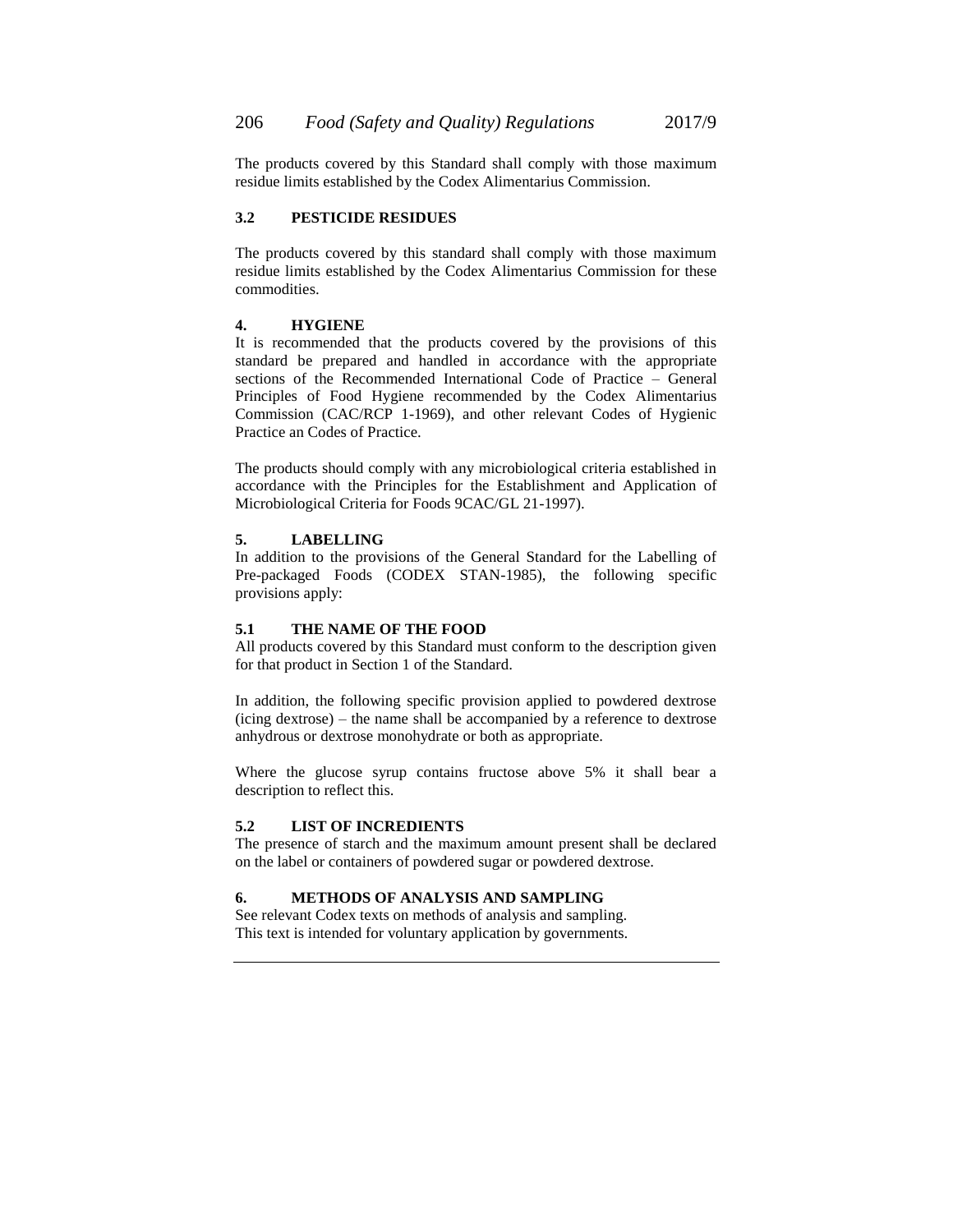# **ANNEX**

## **I. ADDITIONAL COMPOSITION AND QUALITY FACTORS**

The composition and quality factors for the sugars covered by the Standard are set out in Table 1.

## **II. ADDITIONAL METHODS OF ANALYSIS**

See relevant Codex texts on methods of analysis and sampling.

Table 1: Additional Composition and Quality Factors

| Composition and<br>quality factors                                      | White<br>sugar          | <b>PMWS</b>             | Soft<br>brown<br>sugars | Soft<br>white<br>sugars | Powdered<br>sugar (icing<br>sugar) | Dextrose<br>anhydrous   | Dextrose<br>monohydrate            | Powdered<br>dextrose | Glucose<br>symp          | Dried<br>glucose<br>symp           | Fructose    | Lactose                 |
|-------------------------------------------------------------------------|-------------------------|-------------------------|-------------------------|-------------------------|------------------------------------|-------------------------|------------------------------------|----------------------|--------------------------|------------------------------------|-------------|-------------------------|
| Sulphated ash<br>(% <b>m</b> / <b>m</b> )                               | NΛ                      | NΛ                      | 35                      | NΛ                      | NΛ                                 | ≤0.25 on a<br>dry basis | ≤0.25-on a dry ≤0.25-on a<br>basis | dry basis            | drybasis                 | ≤1.0-ona ≤1.0-ona N/A<br>dry basis |             | ≤03 on a<br>dry basis   |
| Conductivity ash<br>$(\%$ m/m)                                          | $\leq 0.04$             | $\leq 0.1$              | NΆ                      | $\leq 0.2$              | ≤ $0.04$                           | NΛ                      | NΛ                                 | ΝA                   | NΆ                       | NΛ                                 | 91          | NΆ                      |
| Invert sugar content<br>$(\%$ m/m)                                      | $\mathcal{L}0.04$       | $\leq 0.1$              | ≤12.0                   | 03-12.0                 | ≤0.04                              | N/A                     | NΆ                                 | NA                   | NΛ                       | NΛ                                 | NΆ          | NΆ                      |
| Sucrose plus invert<br>sugar content<br>(% m/m expressed as<br>sucrose) | ΝA                      | NΆ                      | $\geq$ 88.0             | $\geq$ 97.0             | NΆ                                 | N/A                     | NΆ                                 | NA                   | ΝA                       | NΆ                                 | NΆ          | NΆ                      |
| Loss on drying<br>$(\%$ m/m)                                            | $\leq 0.1$ <sup>2</sup> | $\leq 0.1$ <sup>2</sup> | ≤45                     | ≤3.0                    | $\leq 0.1$                         | NΛ                      | NΆ                                 | NΆ                   | NΆ                       | NΆ                                 | ≤0.5        | ≤6.0                    |
| <b>Starch content</b><br>$(\%$ m/m)                                     | NΛ                      | NA                      | NΆ                      | NΛ                      | ≤50                                | NΛ                      | NΛ                                 | ≤50                  | NΛ                       | NΆ                                 | NΛ          | NA                      |
| Colour<br>(ICUMSA units)                                                | ≤60                     | ≤150                    | NΛ                      | $\leq 60$               | ≤60                                | NΛ                      | NΛ                                 | NΛ                   | NΆ                       | NΛ                                 | ≤30         | NΛ                      |
| pH (for 10% m/m)<br><b>STILL COMPANY</b><br>11.11                       | NΛ                      | NΛ                      | NΆ                      | NΛ                      | NΆ<br>٠                            | N/A<br>40000000         | NΛ<br><b>A</b> 1<br>A              | NΆ<br>$\sim$         | NΆ<br>$\mathbf{z}$<br>л. | NΆ<br><b>CARL ALLANT</b>           | 45-7.0<br>٠ | 45-7.0<br>$A = 1, 1, 3$ |

\_\_\_\_\_\_\_\_\_\_

N/A - not applicable

a does not apply to white sugar in hunp or cube form or to crystal candy sugar (crystal korizato) or to rock sugar (korizato), or to powdered sugar (icing sugar) to which starch has been added

PMWS - Plantation or mill white sugar